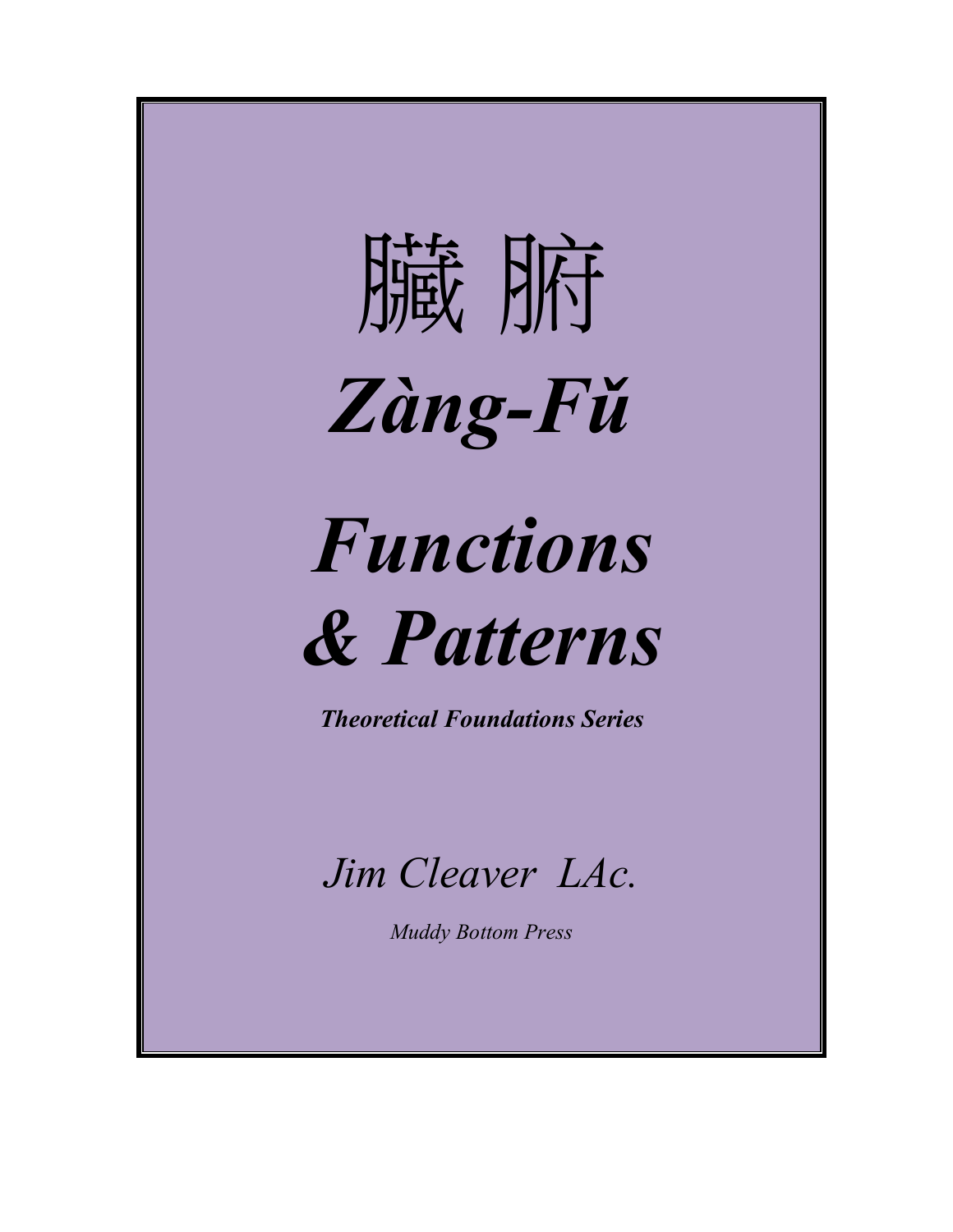|    | <b>Table of Contents</b> |                                                                               |                                |                                                         |                                                                        |                      |
|----|--------------------------|-------------------------------------------------------------------------------|--------------------------------|---------------------------------------------------------|------------------------------------------------------------------------|----------------------|
| I. |                          | <b>Organ Correspondences and Functions</b>                                    |                                |                                                         | • 12 Organ Worksheets (Zang & Fu)<br>• Extra Organs (Extraordinary Fu) | 3 <sup>1</sup><br>22 |
| П. |                          | <b>Review of Organ Functions</b><br>and Synopsis of Key Symptoms and Patterns |                                |                                                         | 6 Zang Organs                                                          | 23                   |
|    | Ш.                       | <b>Review of Pathogenic Influences</b> (Six Climates, Seven Emotions)         |                                |                                                         |                                                                        |                      |
|    |                          | and Survey of Key Symptoms and Patterns                                       |                                |                                                         |                                                                        | 32                   |
|    |                          | • Wind                                                                        |                                |                                                         |                                                                        | 34                   |
|    |                          | $\bullet$ Cold                                                                |                                |                                                         |                                                                        | 35                   |
|    |                          | • Heat & Fire<br>• Dryness                                                    |                                |                                                         |                                                                        | 36<br>37             |
|    |                          | • Dampness                                                                    |                                |                                                         |                                                                        | 38                   |
|    |                          | • Summer-heat                                                                 |                                |                                                         |                                                                        | 39                   |
|    | IV.                      | <b>Seven Emotions</b><br>• Five Spirits (Aspects of Mind)                     |                                |                                                         | • Five (Constant) Virtues                                              | 40                   |
| V. |                          | Diagnostics: Method & Interpretation                                          |                                |                                                         |                                                                        | 44                   |
|    | VI.                      | <b>Patterns of Imbalance and Pattern Differentiation in Chinese Medicine</b>  |                                |                                                         |                                                                        | 49                   |
|    |                          | <b>A. Vital Substance Patterns</b>                                            |                                | • Qi patterns                                           | (4)                                                                    | 51                   |
|    |                          |                                                                               |                                | • Blood patterns                                        | (4)                                                                    | 52                   |
|    |                          |                                                                               |                                | • Synopsis of other substances                          |                                                                        | 53                   |
|    |                          | <b>B. Zang Patterns</b><br>• Heart                                            |                                |                                                         |                                                                        | 54<br>55             |
|    |                          | $\bullet$ Lung                                                                | 8+ patterns<br>$8+$ patterns   |                                                         |                                                                        | 57                   |
|    |                          | • Spleen                                                                      | $6+$ patterns                  |                                                         |                                                                        | 59                   |
|    |                          | • Liver                                                                       | $8+$ patterns                  |                                                         |                                                                        | 62                   |
|    |                          | • Kidney                                                                      | $4+$ patterns                  |                                                         |                                                                        | 65                   |
|    |                          | <b>C. Dual Zang Patterns</b>                                                  |                                |                                                         |                                                                        | 68                   |
|    |                          | • Kd patterns                                                                 | 4 primary                      |                                                         |                                                                        | 69                   |
|    |                          | • Lr patterns                                                                 | 3 primary                      |                                                         |                                                                        | 70                   |
|    |                          | • Sp patterns                                                                 | 3 primary                      |                                                         |                                                                        | 71                   |
|    |                          | <b>D. Fu Patterns</b>                                                         |                                |                                                         |                                                                        | 72                   |
|    |                          | • Stomach                                                                     | $8+$ patterns                  |                                                         |                                                                        | 73                   |
|    |                          | • Small Intestine<br>• Large Intestine                                        | $3+$ patterns<br>$5+$ patterns |                                                         |                                                                        | 76<br>77             |
|    |                          | · Gall Bladder                                                                | 2 patterns                     |                                                         |                                                                        | 79                   |
|    |                          | • Urinary Bladder                                                             | $2+$ patterns                  |                                                         |                                                                        | 80                   |
|    | VI.                      | <b>Appendix A</b>                                                             |                                |                                                         |                                                                        | 81                   |
|    |                          | • Cold Damage Patterns                                                        |                                | Shang Han $-3$ Yang stages                              |                                                                        | 82                   |
|    |                          |                                                                               |                                | Shang Han $-3$ Yin stages                               |                                                                        | 83                   |
|    |                          | • Warm Disease Patterns                                                       |                                |                                                         | Wen Bing - 4 Levels: Wei, Qi, Ying, Xue                                | 84                   |
|    |                          | <b>Appendix B</b>                                                             |                                |                                                         |                                                                        | 85                   |
|    |                          | • Glossary of Terms:                                                          |                                |                                                         | characters, pinyin w/ tones, and English                               | 86                   |
|    |                          | • List of 81 Zang-Fu Patterns:                                                |                                |                                                         | characters, pinyin w/ tones, and English                               | 89                   |
|    |                          | Appendix C<br>• 5 Phase Interactions:                                         |                                |                                                         |                                                                        | 94<br>95             |
|    |                          | • 5 Element Correspondences:                                                  |                                | Sheng and Ke Cycle Dynamics<br>Table of Correspondences |                                                                        | 97                   |
|    |                          |                                                                               |                                |                                                         |                                                                        |                      |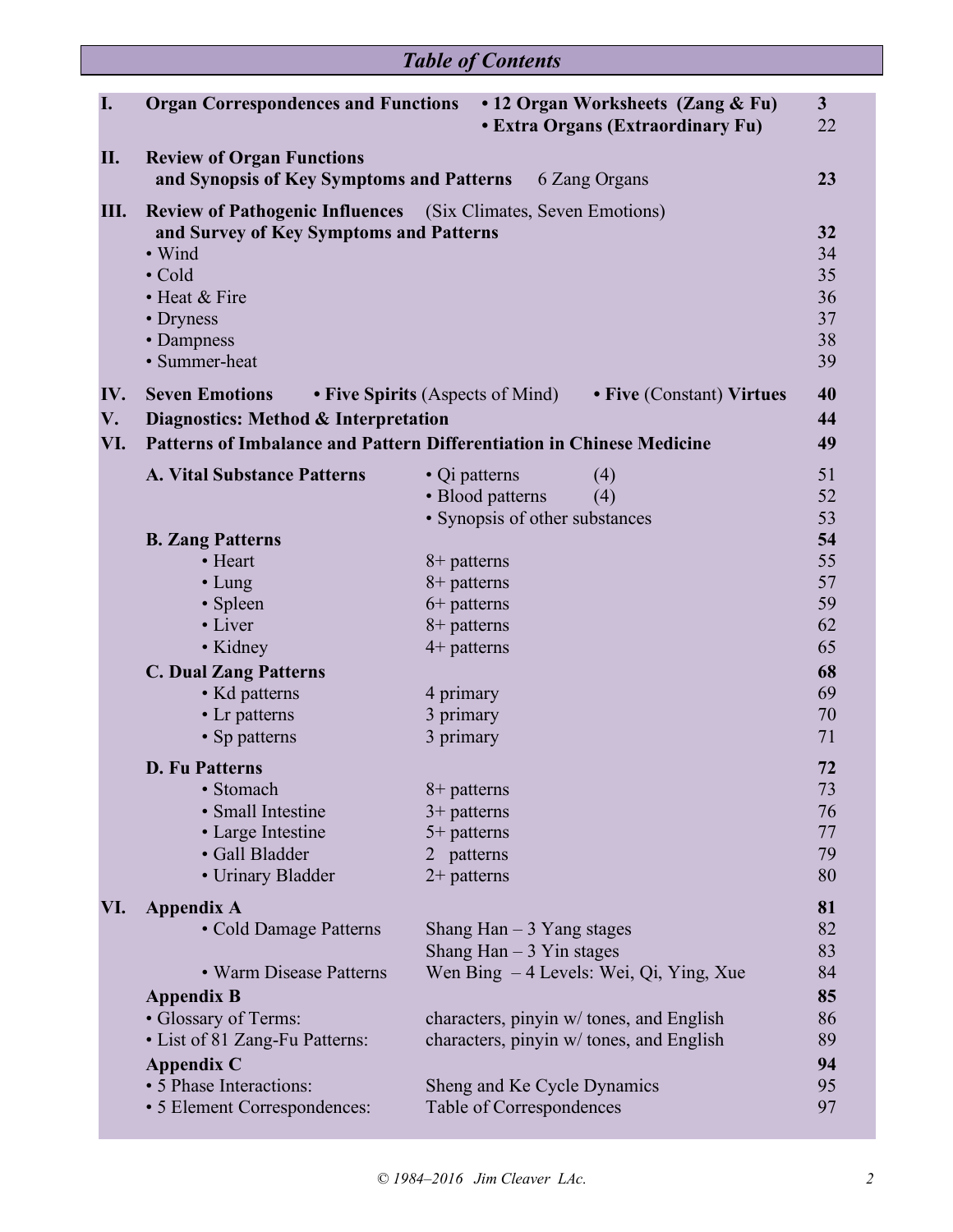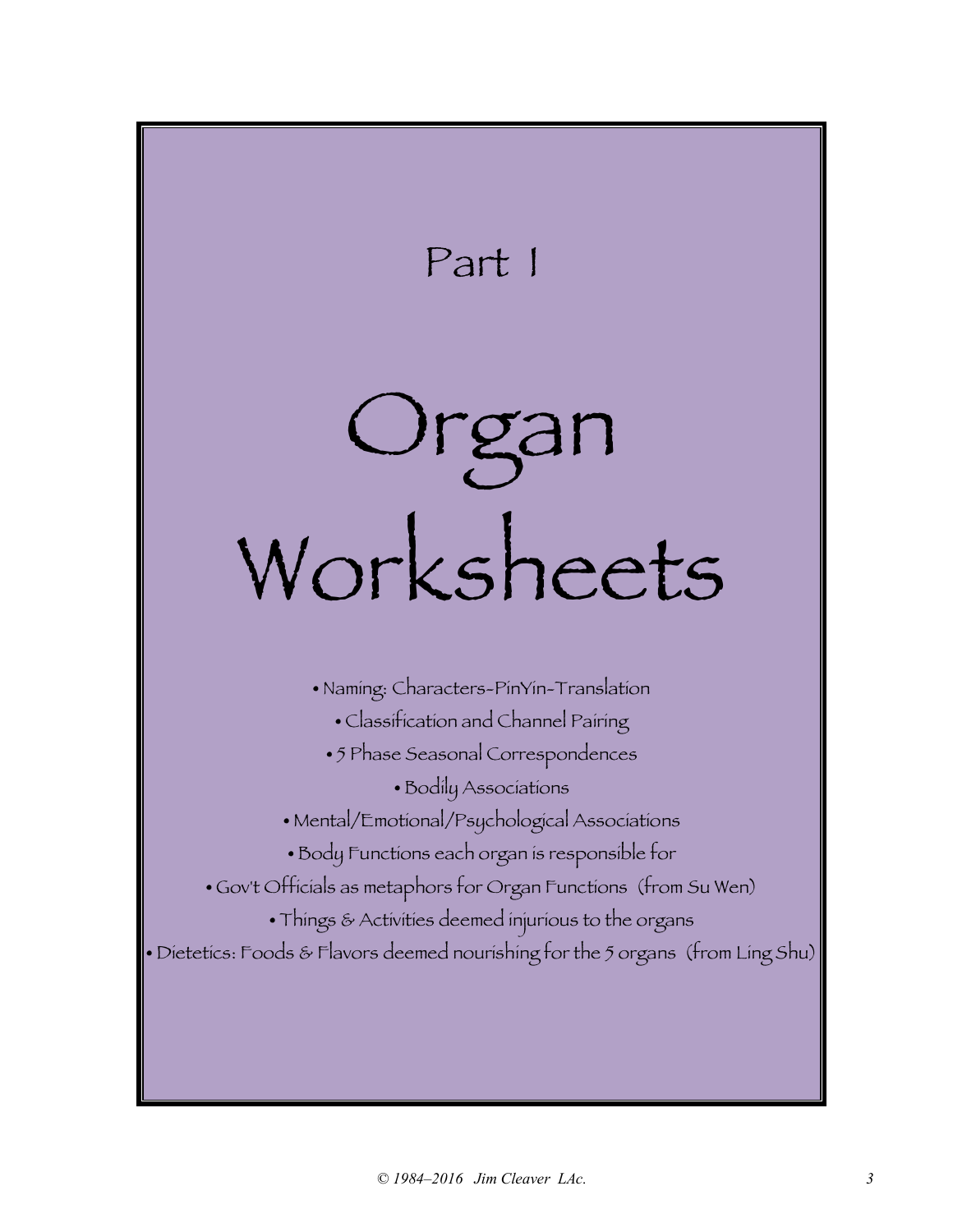| $\mu$ correspondences and 1 hystology                                                                                                                                                                                                                                                                                                                                                              |  |
|----------------------------------------------------------------------------------------------------------------------------------------------------------------------------------------------------------------------------------------------------------------------------------------------------------------------------------------------------------------------------------------------------|--|
|                                                                                                                                                                                                                                                                                                                                                                                                    |  |
| is translated as the                                                                                                                                                                                                                                                                                                                                                                               |  |
| It is classified as a                                                                                                                                                                                                                                                                                                                                                                              |  |
|                                                                                                                                                                                                                                                                                                                                                                                                    |  |
|                                                                                                                                                                                                                                                                                                                                                                                                    |  |
| The channel is coupled with (division partner) ________                                                                                                                                                                                                                                                                                                                                            |  |
|                                                                                                                                                                                                                                                                                                                                                                                                    |  |
| Its low tide, clock partner is the                                                                                                                                                                                                                                                                                                                                                                 |  |
| Its elemental pair is the                                                                                                                                                                                                                                                                                                                                                                          |  |
|                                                                                                                                                                                                                                                                                                                                                                                                    |  |
|                                                                                                                                                                                                                                                                                                                                                                                                    |  |
|                                                                                                                                                                                                                                                                                                                                                                                                    |  |
|                                                                                                                                                                                                                                                                                                                                                                                                    |  |
|                                                                                                                                                                                                                                                                                                                                                                                                    |  |
|                                                                                                                                                                                                                                                                                                                                                                                                    |  |
|                                                                                                                                                                                                                                                                                                                                                                                                    |  |
|                                                                                                                                                                                                                                                                                                                                                                                                    |  |
|                                                                                                                                                                                                                                                                                                                                                                                                    |  |
|                                                                                                                                                                                                                                                                                                                                                                                                    |  |
|                                                                                                                                                                                                                                                                                                                                                                                                    |  |
| It controls the special tissue(s) $\frac{1}{\sqrt{1-\frac{1}{\sqrt{1-\frac{1}{\sqrt{1-\frac{1}{\sqrt{1-\frac{1}{\sqrt{1-\frac{1}{\sqrt{1-\frac{1}{\sqrt{1-\frac{1}{\sqrt{1-\frac{1}{\sqrt{1-\frac{1}{\sqrt{1-\frac{1}{\sqrt{1-\frac{1}{\sqrt{1-\frac{1}{\sqrt{1-\frac{1}{\sqrt{1-\frac{1}{\sqrt{1-\frac{1}{\sqrt{1-\frac{1}{\sqrt{1-\frac{1}{\sqrt{1-\frac{1}{\sqrt{1-\frac{1}{\sqrt{1-\frac{1}{\$ |  |
|                                                                                                                                                                                                                                                                                                                                                                                                    |  |
| Its condition is observable in the                                                                                                                                                                                                                                                                                                                                                                 |  |
| Pain, discomfort or abnormal sensations are frequently experienced in the                                                                                                                                                                                                                                                                                                                          |  |
| Sensitivity $\&$ /or tension can often be palpated in the $\_\_$                                                                                                                                                                                                                                                                                                                                   |  |
| This organ produces feelings of                                                                                                                                                                                                                                                                                                                                                                    |  |
|                                                                                                                                                                                                                                                                                                                                                                                                    |  |
| too much or too little [pleasure] makes the qi __________________________________                                                                                                                                                                                                                                                                                                                  |  |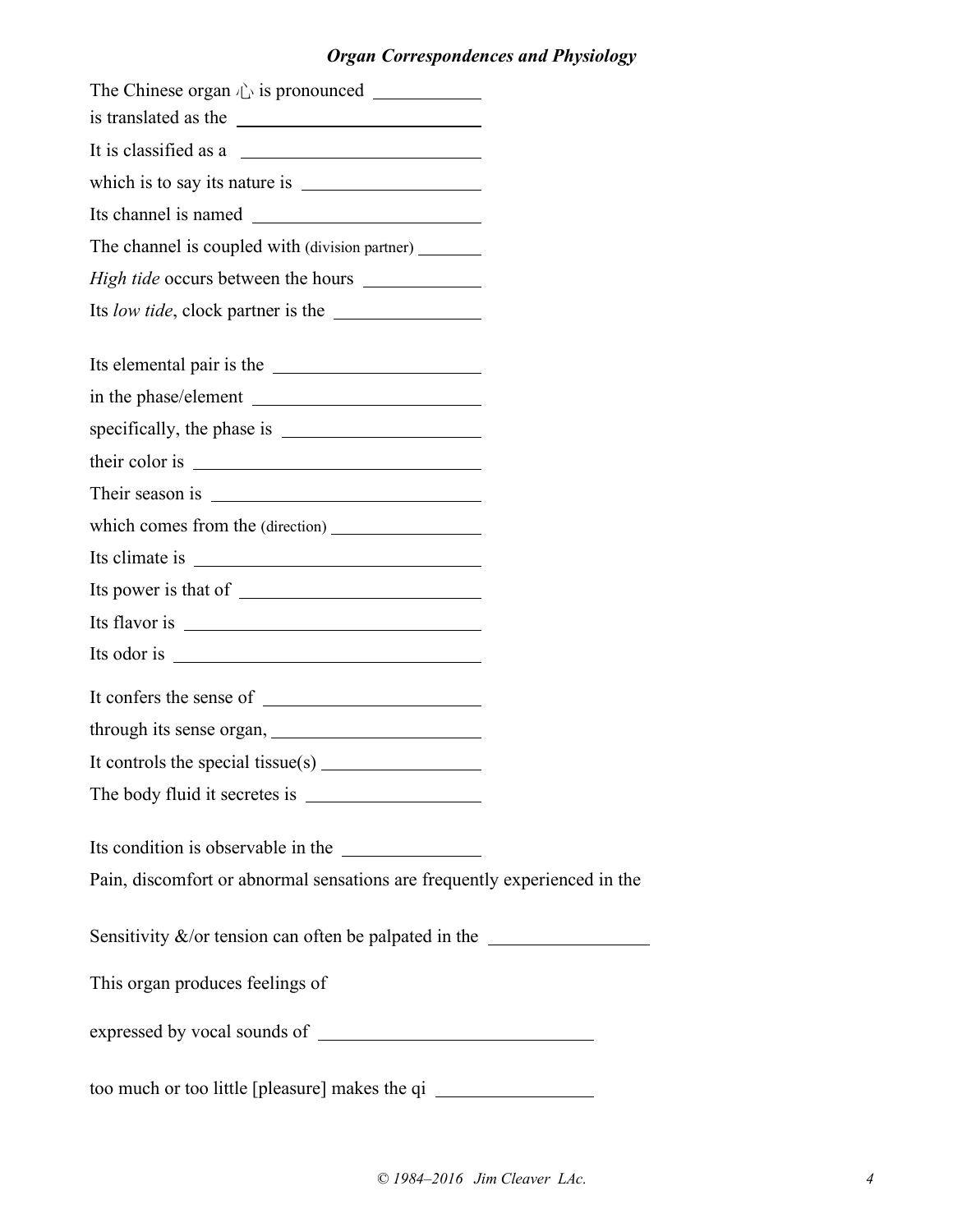|                                                                                              | <b>Organ Correspondences and Physiology</b>         |
|----------------------------------------------------------------------------------------------|-----------------------------------------------------|
| <b>Major Functions of Heart include:</b>                                                     |                                                     |
| 1.                                                                                           |                                                     |
|                                                                                              |                                                     |
| 2.                                                                                           |                                                     |
|                                                                                              |                                                     |
| 3.                                                                                           |                                                     |
|                                                                                              |                                                     |
| 4.                                                                                           |                                                     |
|                                                                                              |                                                     |
|                                                                                              |                                                     |
| Its <i>Official</i> role is that of the<br>It houses/provides a home for the spirit known as |                                                     |
| It disseminates Qi                                                                           |                                                     |
|                                                                                              |                                                     |
| and                                                                                          |                                                     |
|                                                                                              |                                                     |
| is strained by too much<br><u> 1989 - Andrea Brand, Amerikaansk politiker (</u>              |                                                     |
|                                                                                              |                                                     |
|                                                                                              |                                                     |
| is <i>drained</i> by the flavor<br><u> 1989 - Andrea Brand, Amerikaansk politiker (</u>      |                                                     |
|                                                                                              |                                                     |
|                                                                                              |                                                     |
|                                                                                              |                                                     |
|                                                                                              |                                                     |
| Foods the Nei Jing recommends for this organ:                                                | (from Ling Shu chapter 56, 63, 65 / see Veith p.55) |
| 1.<br>grain:                                                                                 |                                                     |
| 2.<br>meat:                                                                                  |                                                     |
| 3.<br>fruit:<br>vegetable:<br>4.                                                             |                                                     |
|                                                                                              |                                                     |
| avoid:                                                                                       |                                                     |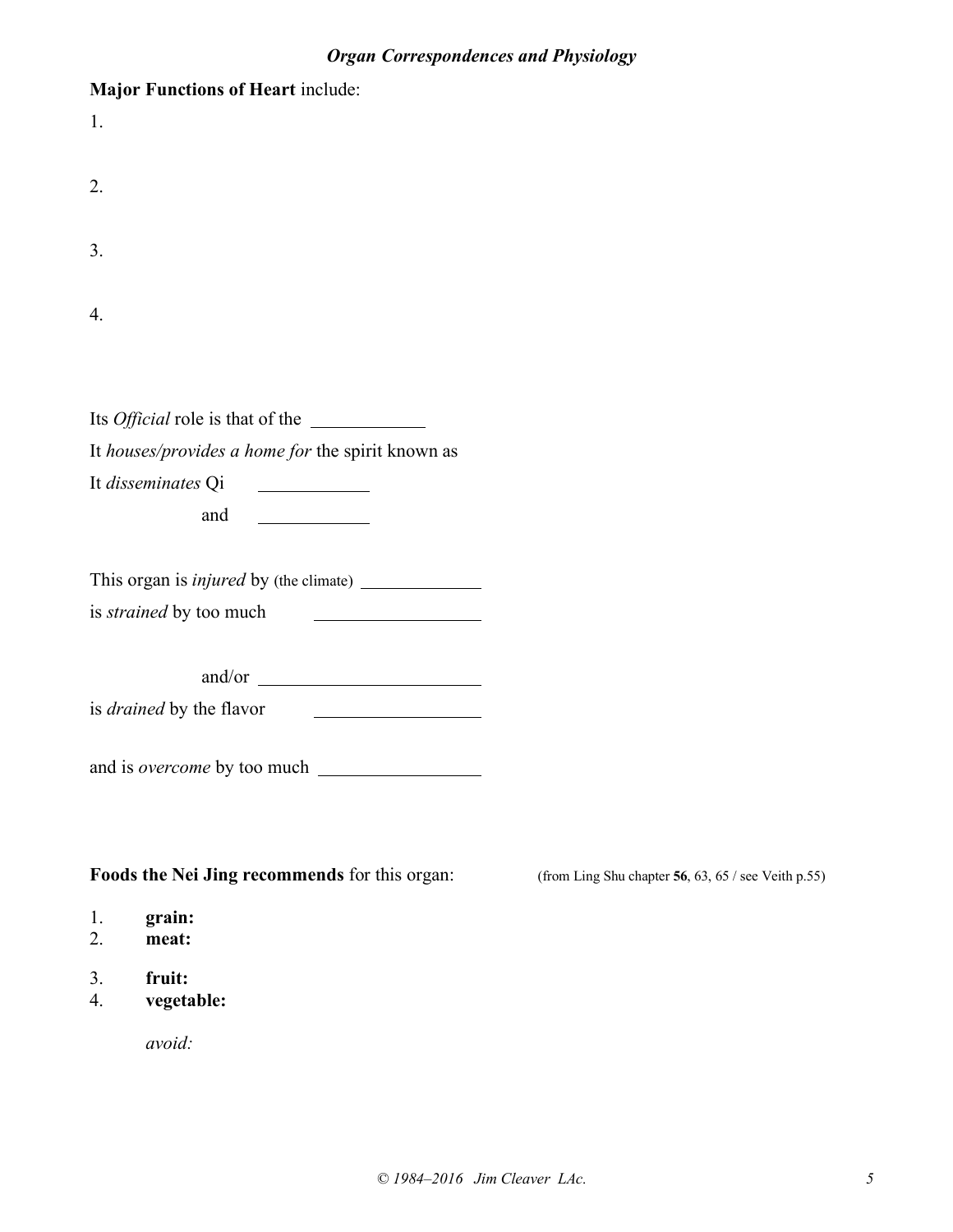|                                                                          | <b>Organ Correspondences and Physiology</b> |
|--------------------------------------------------------------------------|---------------------------------------------|
| The Chinese organ 肺 is pronounced _____________                          |                                             |
|                                                                          |                                             |
|                                                                          |                                             |
|                                                                          |                                             |
|                                                                          |                                             |
|                                                                          |                                             |
|                                                                          |                                             |
| Its low tide clock partner is the                                        |                                             |
|                                                                          |                                             |
|                                                                          |                                             |
|                                                                          |                                             |
|                                                                          |                                             |
|                                                                          |                                             |
|                                                                          |                                             |
|                                                                          |                                             |
|                                                                          |                                             |
|                                                                          |                                             |
|                                                                          |                                             |
|                                                                          |                                             |
| through its sense organ, the                                             |                                             |
|                                                                          |                                             |
|                                                                          |                                             |
| Its condition is observable in the                                       |                                             |
| Pain-discomfort or abnormal sensations are frequently experienced in the |                                             |
| Sensitivity $\&$ /or tension can often be palpated in the                |                                             |
|                                                                          |                                             |
| expressed by voice/vocal sounds of ______________                        |                                             |
|                                                                          |                                             |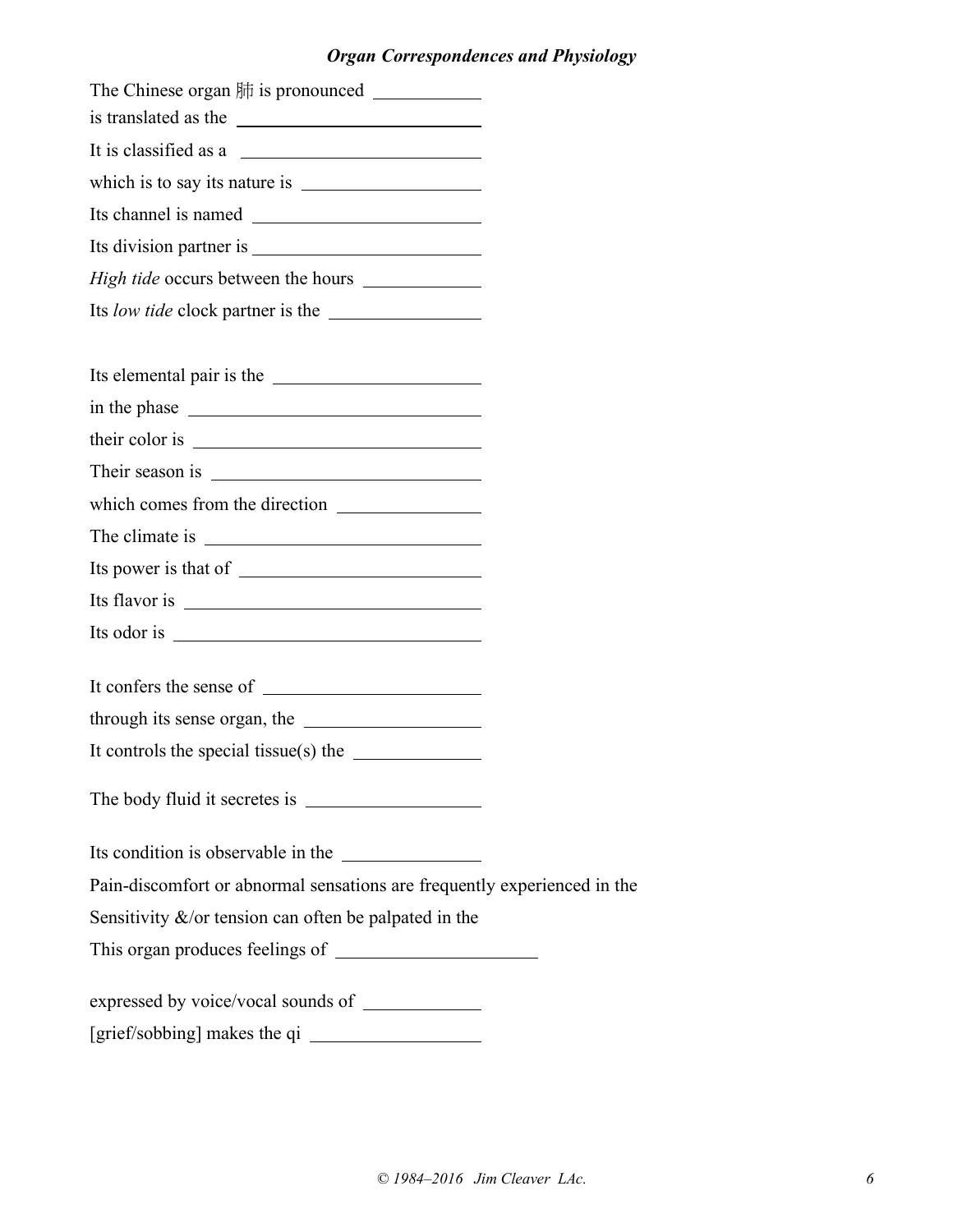| <i><b>Organ Correspondences and Fhysiology</b></i>                                       |                    |
|------------------------------------------------------------------------------------------|--------------------|
| Major Functions of the Lungs include:                                                    |                    |
| 1.                                                                                       |                    |
| 2.                                                                                       |                    |
|                                                                                          |                    |
| 2a.                                                                                      |                    |
| 3.                                                                                       |                    |
|                                                                                          |                    |
| 4.                                                                                       |                    |
| 5.                                                                                       |                    |
|                                                                                          |                    |
| 6.                                                                                       |                    |
| Its <i>Official</i> role is that of the                                                  |                    |
|                                                                                          |                    |
| It houses/provides a home for the spirit known as                                        |                    |
|                                                                                          |                    |
|                                                                                          |                    |
|                                                                                          |                    |
|                                                                                          |                    |
| is <i>drained</i> by the flavor<br><u> 1980 - Johann Stoff, fransk politik (d. 1980)</u> |                    |
|                                                                                          |                    |
| Foods the Nei Jing recommends for this organ:                                            | (from Ling Shu cha |
| grain:                                                                                   |                    |
| meat:<br>fruit:                                                                          |                    |
| vegetable:                                                                               |                    |

*avoid:*

**Foods Foods 56**, 63, 65)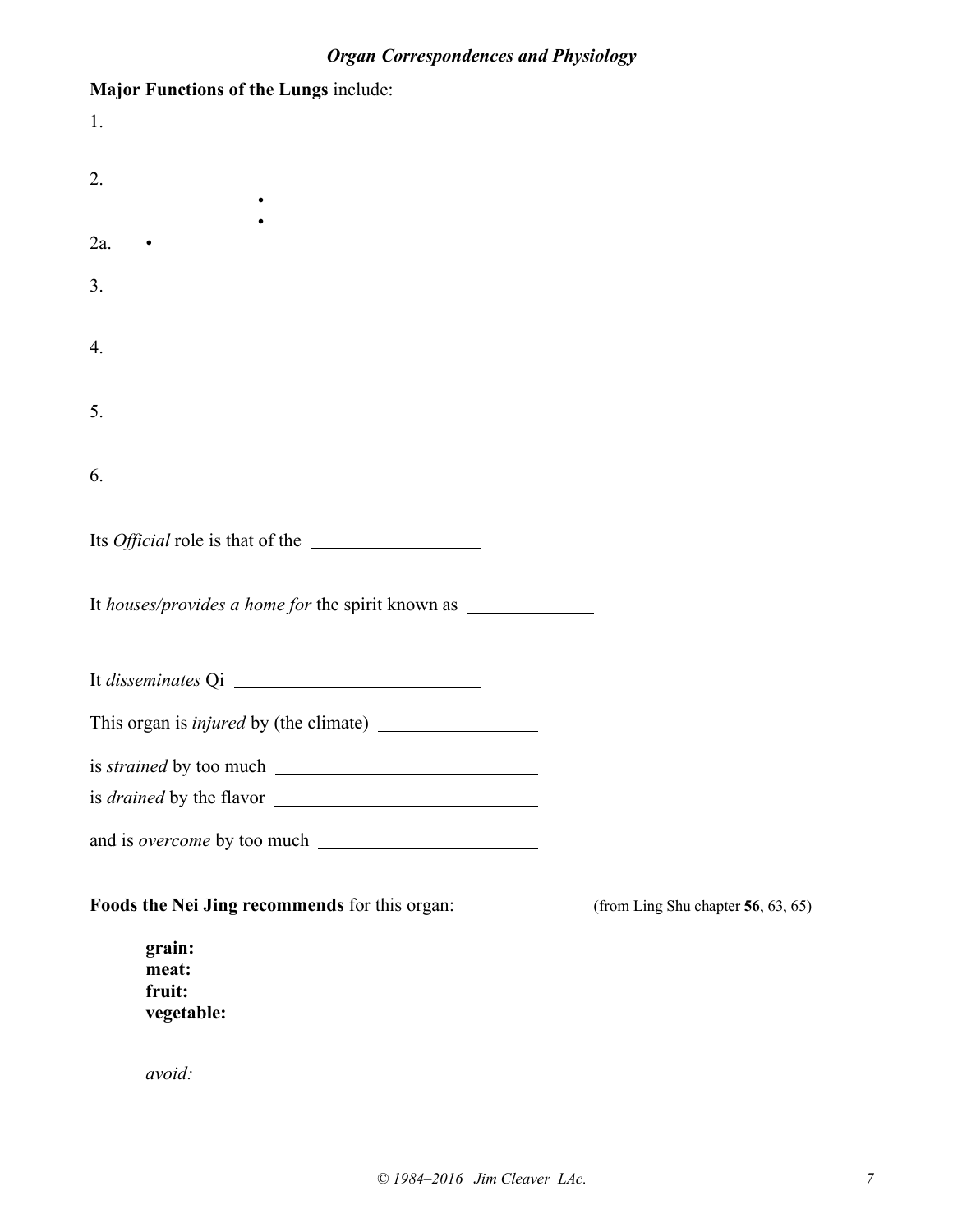| is translated as the                                                                                          |  |
|---------------------------------------------------------------------------------------------------------------|--|
| It is classified as a                                                                                         |  |
|                                                                                                               |  |
|                                                                                                               |  |
|                                                                                                               |  |
|                                                                                                               |  |
| Its low tide, clock partner is the                                                                            |  |
| Its elemental pair is the                                                                                     |  |
| in the (phase)                                                                                                |  |
|                                                                                                               |  |
|                                                                                                               |  |
|                                                                                                               |  |
| which comes from the (direction)                                                                              |  |
| <u> Alexandria de la conte</u><br>Its climate is                                                              |  |
|                                                                                                               |  |
|                                                                                                               |  |
|                                                                                                               |  |
| The Spleen controls the sense of                                                                              |  |
| through its sense organ, the                                                                                  |  |
| The body part or tissue it controls is                                                                        |  |
|                                                                                                               |  |
| The Spleen's condition is observable in the                                                                   |  |
| When out of balance:<br>Pain, discomfort, or abnormal sensations are commonly experienced and reported in the |  |
| Sensitivity $\&$ /or tension may be elicited upon palpation of the $\_\_$                                     |  |
|                                                                                                               |  |
|                                                                                                               |  |
|                                                                                                               |  |
|                                                                                                               |  |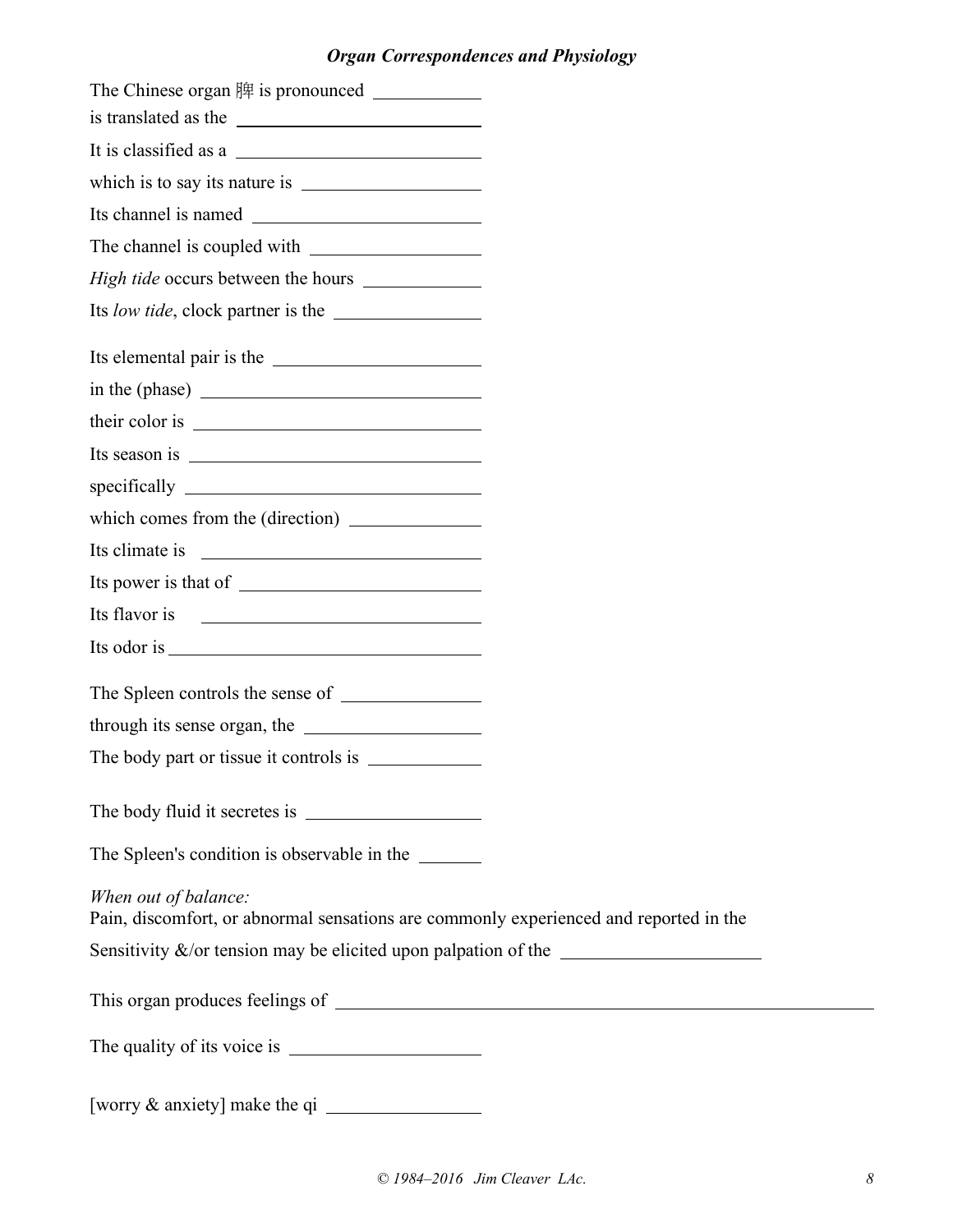| Major Functions of the Spleen include:1.          |                                    |
|---------------------------------------------------|------------------------------------|
| 1a.<br>$1b$ .                                     |                                    |
| 2.                                                |                                    |
| 3.                                                |                                    |
| 4.                                                |                                    |
| 5.                                                |                                    |
| 5a.                                               |                                    |
|                                                   |                                    |
| It houses/provides a home for the spirit known as |                                    |
|                                                   |                                    |
| This organ is:                                    |                                    |
|                                                   |                                    |
|                                                   |                                    |
| and is overwhelmed by excessive                   |                                    |
| Foods the Nei Jing recommends for this organ:     | (from Ling Shu chapter 56, 63, 65) |
| grain:<br>meat:<br>fruit:<br>vegetable:           |                                    |

*avoid:*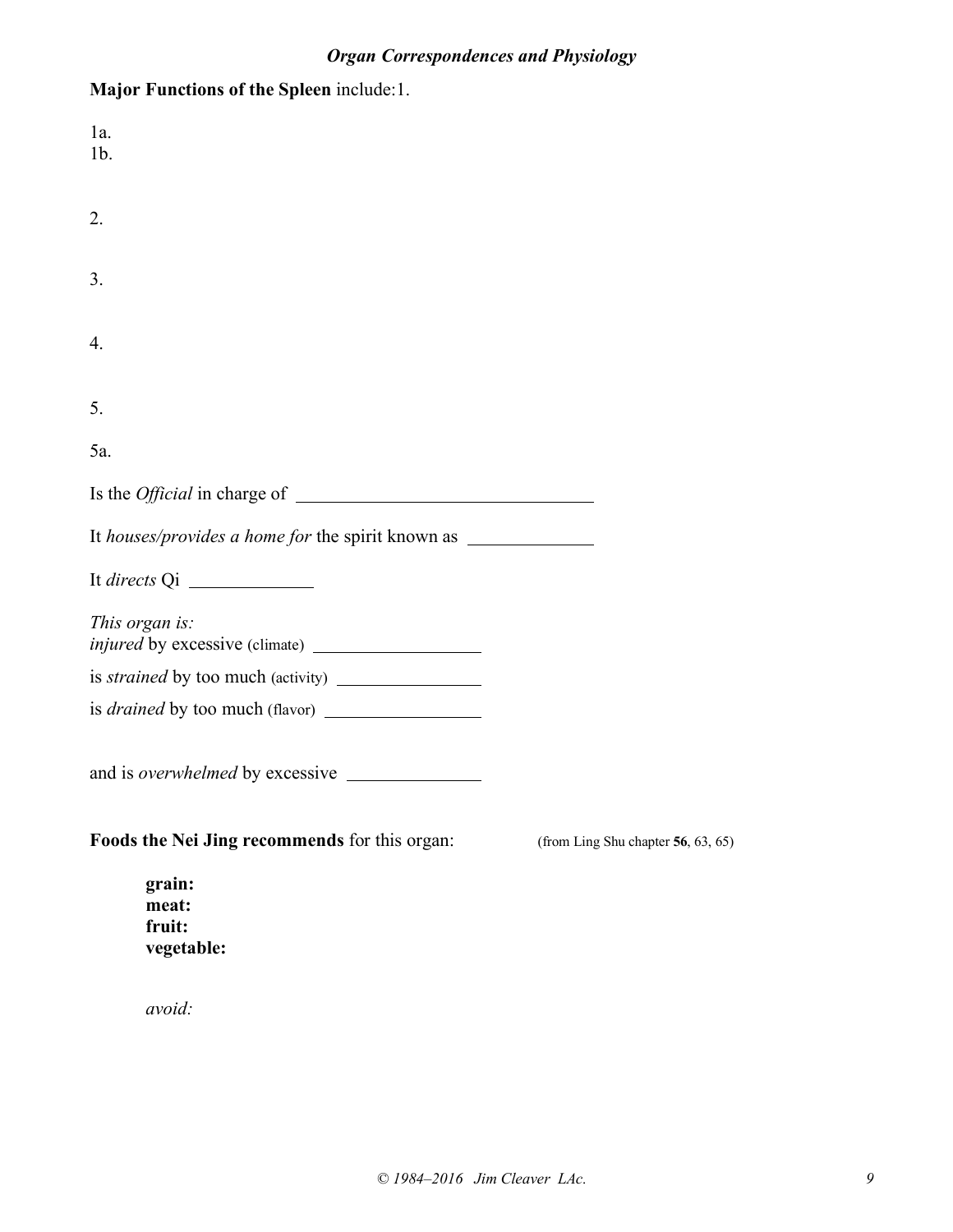| <i><b>Organ Correspondences and I hysiology</b></i>                                                          |  |
|--------------------------------------------------------------------------------------------------------------|--|
| The Chinese organ $#$ is pronounced $\qquad \qquad$                                                          |  |
| is translated as the                                                                                         |  |
| It is classified as a                                                                                        |  |
|                                                                                                              |  |
|                                                                                                              |  |
|                                                                                                              |  |
|                                                                                                              |  |
| Its low tide clock partner is the                                                                            |  |
| Its elemental pair is the                                                                                    |  |
|                                                                                                              |  |
|                                                                                                              |  |
|                                                                                                              |  |
| which comes from the                                                                                         |  |
|                                                                                                              |  |
|                                                                                                              |  |
|                                                                                                              |  |
|                                                                                                              |  |
|                                                                                                              |  |
| The Liver controls the sense of                                                                              |  |
| through its sense organ, the                                                                                 |  |
|                                                                                                              |  |
|                                                                                                              |  |
|                                                                                                              |  |
| The Liver's condition is observable in the ___________                                                       |  |
| When out of balance:<br>Pain, discomfort or abnormal sensations are commonly experienced and reported in the |  |
| Sensitivity $\&$ /or tension may be elicited upon palpation in the                                           |  |
| This organ produces feelings of                                                                              |  |
| expressed in voice sounds that are                                                                           |  |
|                                                                                                              |  |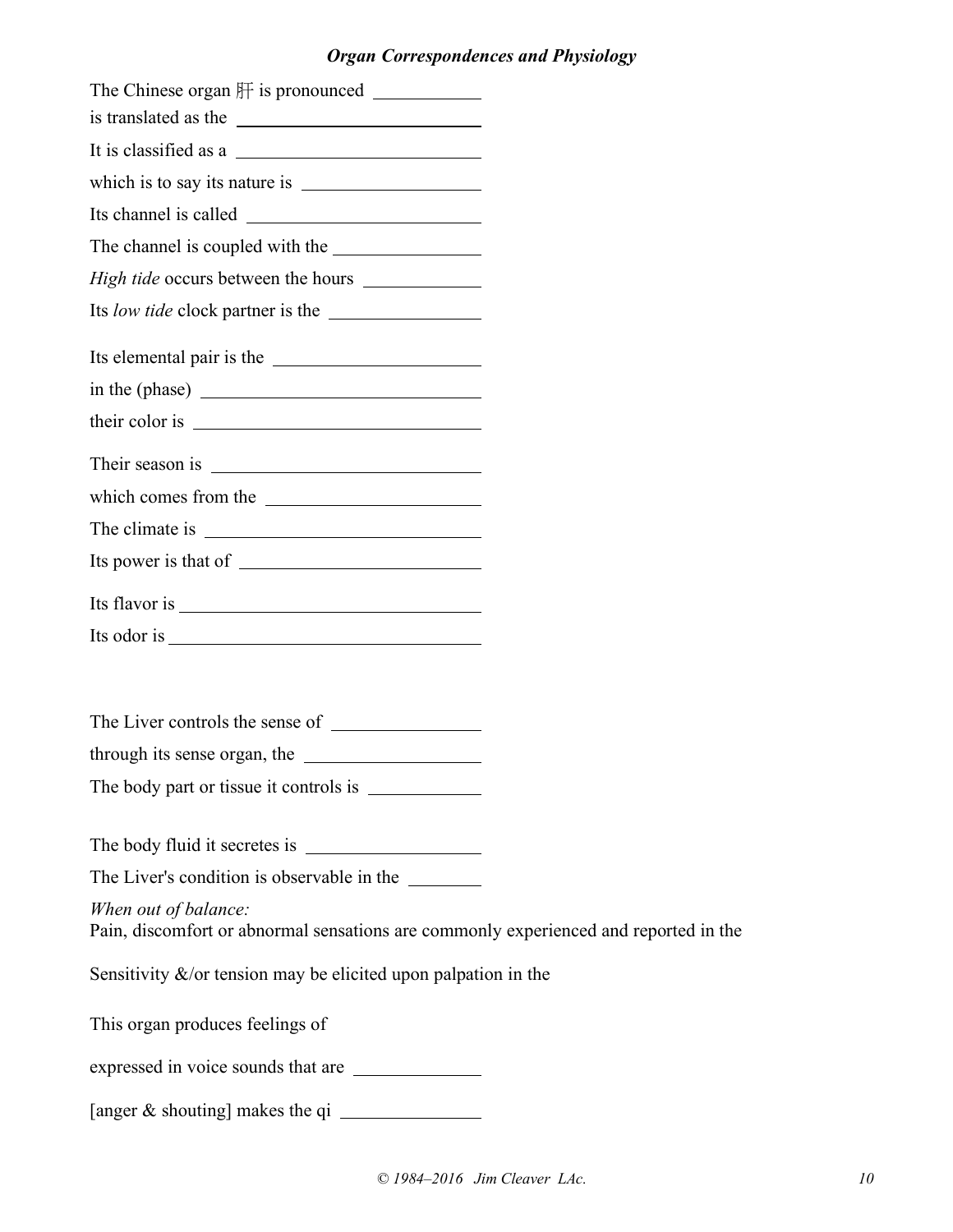| <b>Organ Correspondences and Physiology</b>                                         |
|-------------------------------------------------------------------------------------|
|                                                                                     |
|                                                                                     |
|                                                                                     |
|                                                                                     |
|                                                                                     |
|                                                                                     |
|                                                                                     |
|                                                                                     |
|                                                                                     |
|                                                                                     |
|                                                                                     |
|                                                                                     |
|                                                                                     |
|                                                                                     |
|                                                                                     |
|                                                                                     |
| It houses/provides a home for the spirit known as _______                           |
|                                                                                     |
|                                                                                     |
|                                                                                     |
|                                                                                     |
|                                                                                     |
|                                                                                     |
|                                                                                     |
|                                                                                     |
| Foods the Nei Jing recommends for this organ:<br>(from Ling Shu chapter 56, 63, 65) |
|                                                                                     |
|                                                                                     |
|                                                                                     |
|                                                                                     |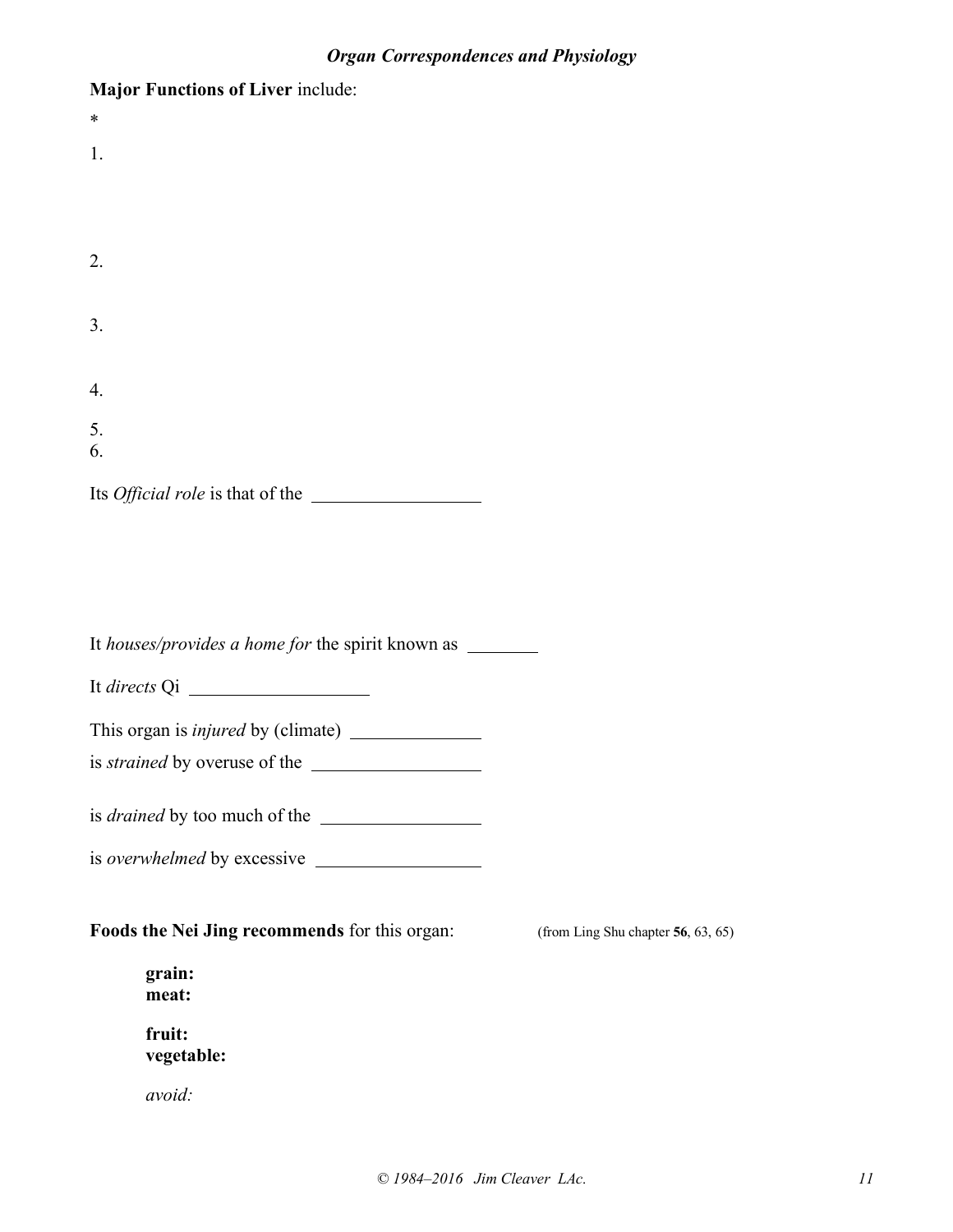| The Chinese organ 腎 is pronounced _____________                                                                                                                                                                                                                                                                                                                                                                       |
|-----------------------------------------------------------------------------------------------------------------------------------------------------------------------------------------------------------------------------------------------------------------------------------------------------------------------------------------------------------------------------------------------------------------------|
| is translated as the                                                                                                                                                                                                                                                                                                                                                                                                  |
| It is classified as a                                                                                                                                                                                                                                                                                                                                                                                                 |
|                                                                                                                                                                                                                                                                                                                                                                                                                       |
| Its channel is named                                                                                                                                                                                                                                                                                                                                                                                                  |
|                                                                                                                                                                                                                                                                                                                                                                                                                       |
|                                                                                                                                                                                                                                                                                                                                                                                                                       |
| Its low tide clock partner is the                                                                                                                                                                                                                                                                                                                                                                                     |
| Its elemental pair is the                                                                                                                                                                                                                                                                                                                                                                                             |
|                                                                                                                                                                                                                                                                                                                                                                                                                       |
|                                                                                                                                                                                                                                                                                                                                                                                                                       |
|                                                                                                                                                                                                                                                                                                                                                                                                                       |
| which comes from the                                                                                                                                                                                                                                                                                                                                                                                                  |
|                                                                                                                                                                                                                                                                                                                                                                                                                       |
|                                                                                                                                                                                                                                                                                                                                                                                                                       |
| Its flavor is $\frac{1}{\sqrt{1-\frac{1}{\sqrt{1-\frac{1}{\sqrt{1-\frac{1}{\sqrt{1-\frac{1}{\sqrt{1-\frac{1}{\sqrt{1-\frac{1}{\sqrt{1-\frac{1}{\sqrt{1-\frac{1}{\sqrt{1-\frac{1}{\sqrt{1-\frac{1}{\sqrt{1-\frac{1}{\sqrt{1-\frac{1}{\sqrt{1-\frac{1}{\sqrt{1-\frac{1}{\sqrt{1-\frac{1}{\sqrt{1-\frac{1}{\sqrt{1-\frac{1}{\sqrt{1-\frac{1}{\sqrt{1-\frac{1}{\sqrt{1-\frac{1}{\sqrt{1-\frac{1}{\sqrt{1-\frac{1}{\sqrt{$ |
|                                                                                                                                                                                                                                                                                                                                                                                                                       |
|                                                                                                                                                                                                                                                                                                                                                                                                                       |
| through its sense organ, the                                                                                                                                                                                                                                                                                                                                                                                          |
|                                                                                                                                                                                                                                                                                                                                                                                                                       |
|                                                                                                                                                                                                                                                                                                                                                                                                                       |
|                                                                                                                                                                                                                                                                                                                                                                                                                       |
| When out of balance:<br>Pain - discomfort or abnormal sensations are commonly experienced and reported in the                                                                                                                                                                                                                                                                                                         |
| Sensitivity $\&$ /or tension may be elicited upon palpation in the $\_\_$                                                                                                                                                                                                                                                                                                                                             |
|                                                                                                                                                                                                                                                                                                                                                                                                                       |
| expressed in voice sounds that are                                                                                                                                                                                                                                                                                                                                                                                    |
|                                                                                                                                                                                                                                                                                                                                                                                                                       |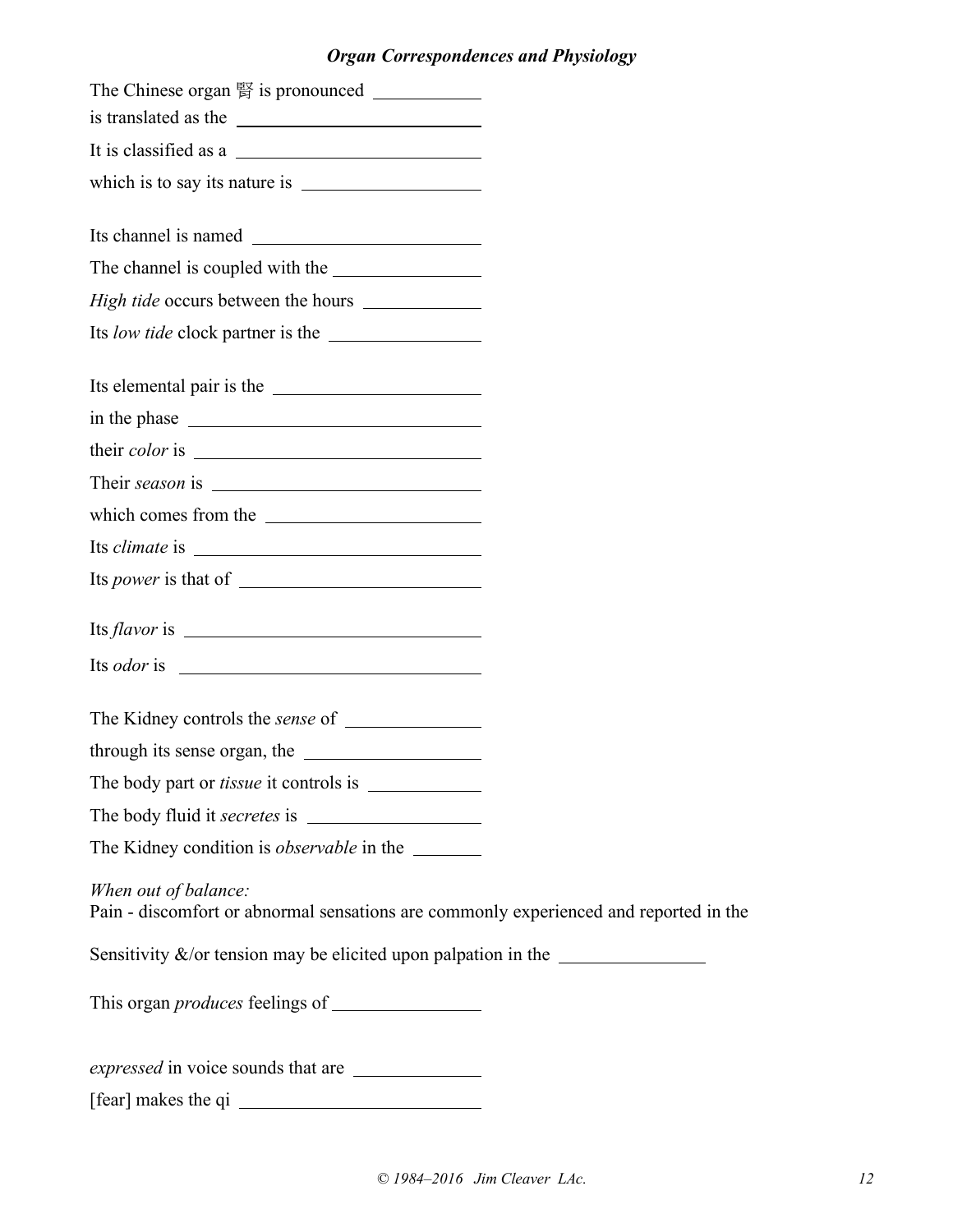| <b>Organ Correspondences and Physiology</b>                                         |  |
|-------------------------------------------------------------------------------------|--|
| Major Functions of the Kidney include:                                              |  |
| 1.                                                                                  |  |
|                                                                                     |  |
| 2.                                                                                  |  |
| 3.                                                                                  |  |
|                                                                                     |  |
| 4.                                                                                  |  |
| 5.                                                                                  |  |
| 6.                                                                                  |  |
| 7.                                                                                  |  |
| 8.                                                                                  |  |
| 9.                                                                                  |  |
| 10.                                                                                 |  |
| Its <i>Official</i> role is that of the                                             |  |
| It houses/provides a home for the spirit known as                                   |  |
| It directs Qi                                                                       |  |
| This organ is:                                                                      |  |
|                                                                                     |  |
|                                                                                     |  |
|                                                                                     |  |
|                                                                                     |  |
| Foods the Nei Jing recommends for this organ:<br>(from Ling Shu chapter 56, 63, 65) |  |
| grain:                                                                              |  |

**meat: fruit: vegetable:**

*avoid:*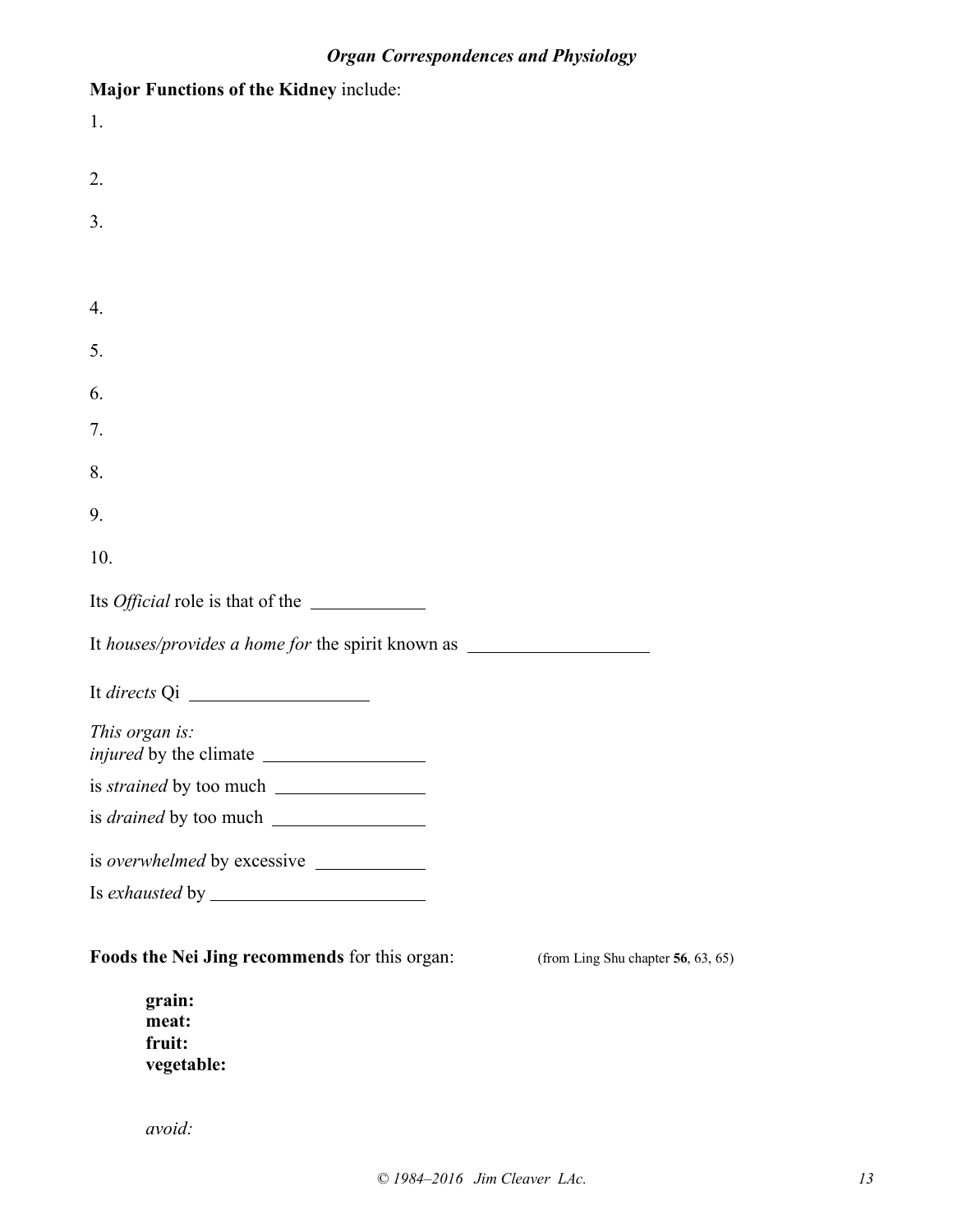| The Chinese organ 心胞 is pronounced __________                                                                                                                                                                                                                                                                                                                                                     |  |
|---------------------------------------------------------------------------------------------------------------------------------------------------------------------------------------------------------------------------------------------------------------------------------------------------------------------------------------------------------------------------------------------------|--|
| is translated as the                                                                                                                                                                                                                                                                                                                                                                              |  |
| It is classified as a                                                                                                                                                                                                                                                                                                                                                                             |  |
|                                                                                                                                                                                                                                                                                                                                                                                                   |  |
| Its channel is named                                                                                                                                                                                                                                                                                                                                                                              |  |
|                                                                                                                                                                                                                                                                                                                                                                                                   |  |
|                                                                                                                                                                                                                                                                                                                                                                                                   |  |
| Its low tide clock partner is the                                                                                                                                                                                                                                                                                                                                                                 |  |
| Its elemental pair is the                                                                                                                                                                                                                                                                                                                                                                         |  |
|                                                                                                                                                                                                                                                                                                                                                                                                   |  |
|                                                                                                                                                                                                                                                                                                                                                                                                   |  |
|                                                                                                                                                                                                                                                                                                                                                                                                   |  |
|                                                                                                                                                                                                                                                                                                                                                                                                   |  |
| which comes from the                                                                                                                                                                                                                                                                                                                                                                              |  |
|                                                                                                                                                                                                                                                                                                                                                                                                   |  |
|                                                                                                                                                                                                                                                                                                                                                                                                   |  |
|                                                                                                                                                                                                                                                                                                                                                                                                   |  |
|                                                                                                                                                                                                                                                                                                                                                                                                   |  |
|                                                                                                                                                                                                                                                                                                                                                                                                   |  |
| through its sense organ, the                                                                                                                                                                                                                                                                                                                                                                      |  |
| It controls the special tissue(s) the $\frac{1}{\sqrt{1-\frac{1}{\sqrt{1-\frac{1}{\sqrt{1-\frac{1}{\sqrt{1-\frac{1}{\sqrt{1-\frac{1}{\sqrt{1-\frac{1}{\sqrt{1-\frac{1}{\sqrt{1-\frac{1}{\sqrt{1-\frac{1}{\sqrt{1-\frac{1}{\sqrt{1-\frac{1}{\sqrt{1-\frac{1}{\sqrt{1-\frac{1}{\sqrt{1-\frac{1}{\sqrt{1-\frac{1}{\sqrt{1-\frac{1}{\sqrt{1-\frac{1}{\sqrt{1-\frac{1}{\sqrt{1-\frac{1}{\sqrt{1-\frac$ |  |
|                                                                                                                                                                                                                                                                                                                                                                                                   |  |
| Its condition is observable in the                                                                                                                                                                                                                                                                                                                                                                |  |
| Pain, discomfort or abnormal sensations are usu. experienced in the <i>value</i> of the <i>value</i> of the <i>value</i> of the <i>value</i> of the <i>value</i> of the <i>value</i> of the <i>value</i> of the <i>value</i> of the <i>value</i> of the <i>value</i> of the <i>val</i>                                                                                                            |  |
| Sensitivity $\&$ /or tension can often be palpated in the $\_\_$                                                                                                                                                                                                                                                                                                                                  |  |
| This organ produces feelings of                                                                                                                                                                                                                                                                                                                                                                   |  |
|                                                                                                                                                                                                                                                                                                                                                                                                   |  |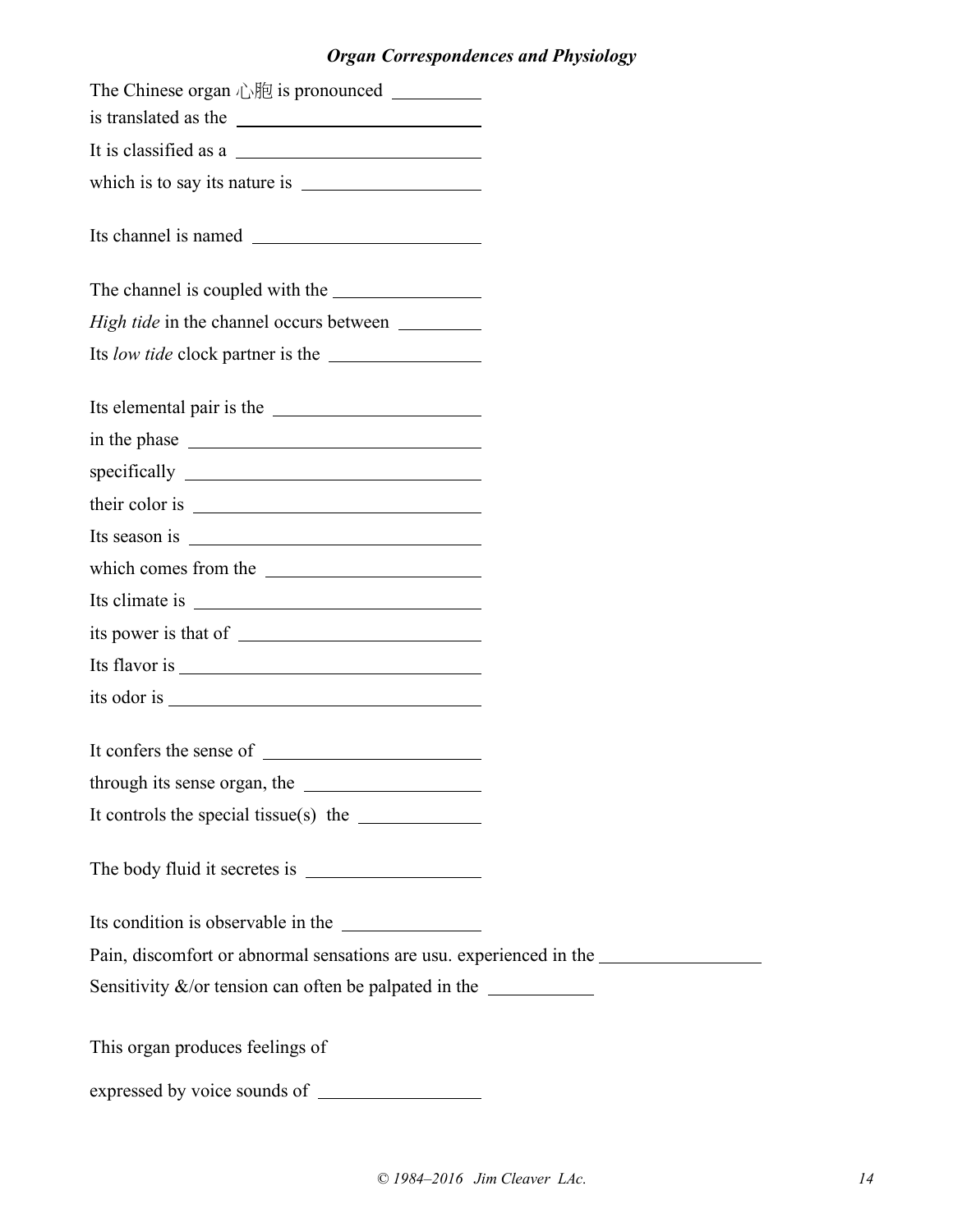|  |  | <b>Major Functions of Pericardium are:</b> |  |
|--|--|--------------------------------------------|--|
|--|--|--------------------------------------------|--|

1.

2.

Its *Official* role is that of the

| This organ is:                       |
|--------------------------------------|
| <i>injured</i> by the climate factor |
| is <i>strained</i> by too much       |
|                                      |
| is <i>drained</i> by the flavor      |
| and is <i>overcome</i> by too much   |
| also                                 |
|                                      |

[jīng/fright] makes the qi

### Foods the Nei Jing recommended for the Ht: (from Ling Shu chapter 56, 63, 65)

grain:

meat:

fruit:

vegetable:

*avoid:*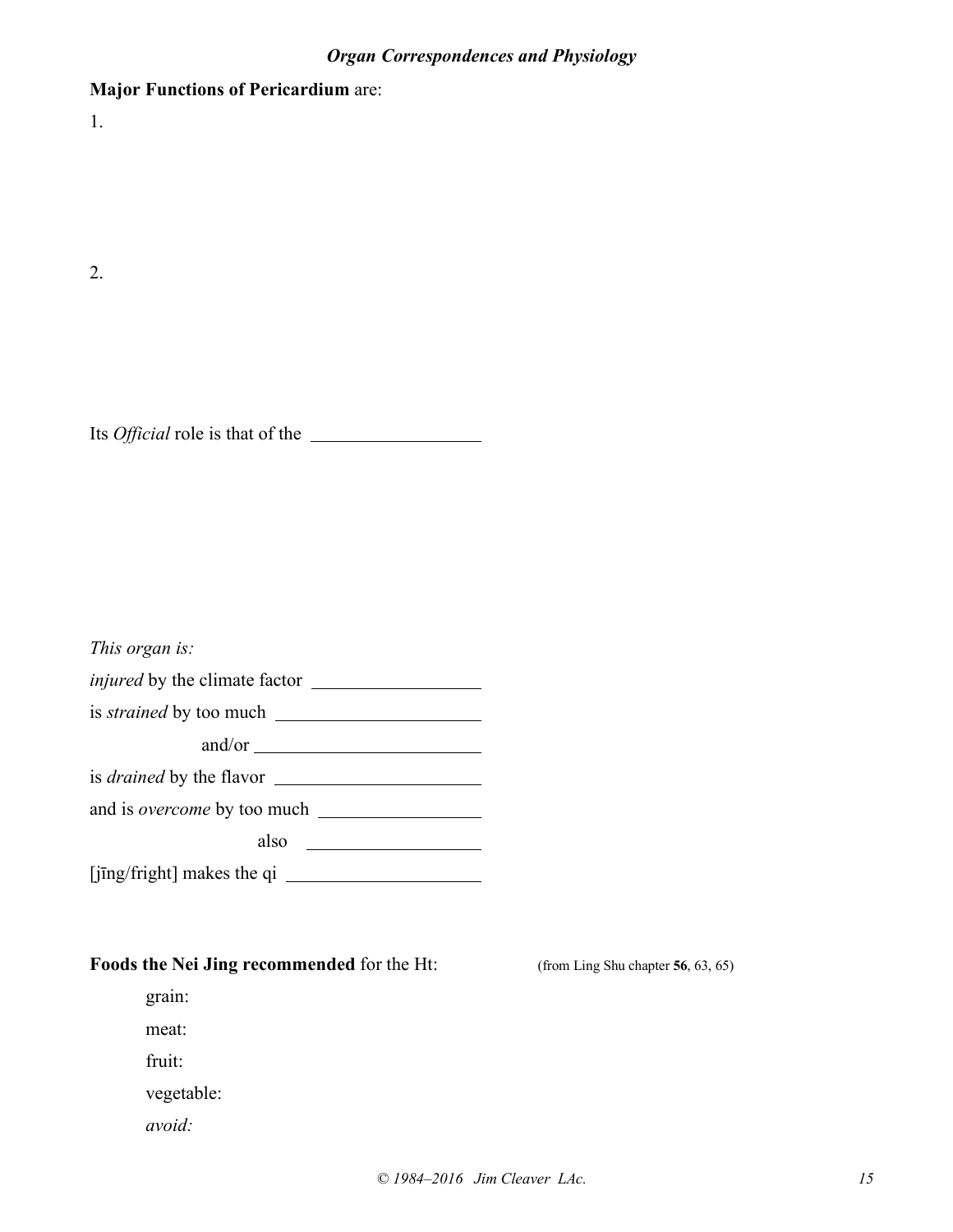| The Chinese organ $\overline{g}$ is pronounced     |  |  |
|----------------------------------------------------|--|--|
| is translated as the                               |  |  |
| It is classified as a                              |  |  |
| which is to say its nature is                      |  |  |
| Its channel is named                               |  |  |
|                                                    |  |  |
|                                                    |  |  |
| Its low tide clock partner is the                  |  |  |
| Its elemental pair is the                          |  |  |
|                                                    |  |  |
|                                                    |  |  |
| Their season is                                    |  |  |
| Their season is<br>associated with the (direction) |  |  |
|                                                    |  |  |
| Its power is that of $\overline{\phantom{a}}$      |  |  |
|                                                    |  |  |
| $Its$ odor is $\_\_$                               |  |  |
| The Stomach controls the                           |  |  |
| through its sense organs, the                      |  |  |
|                                                    |  |  |
|                                                    |  |  |
| It secretes                                        |  |  |

*The Sp/ST condition is observable in the* 

When the Stomach is out of balance:

Pain, discomfort, abnormal sensations are commonly experienced/reported in the:

Sensitivity  $\&$ /or tension may be elicited upon palpation in the

*This organ produces feelings of* 

**Major Functions** of the Stomach include:

1.

2.

3.

| <i>Official</i> in charge of: |  |
|-------------------------------|--|
| It directs Qi                 |  |
| is injured by                 |  |
| strained by:                  |  |
| drained by:                   |  |
| overwhelmed by:               |  |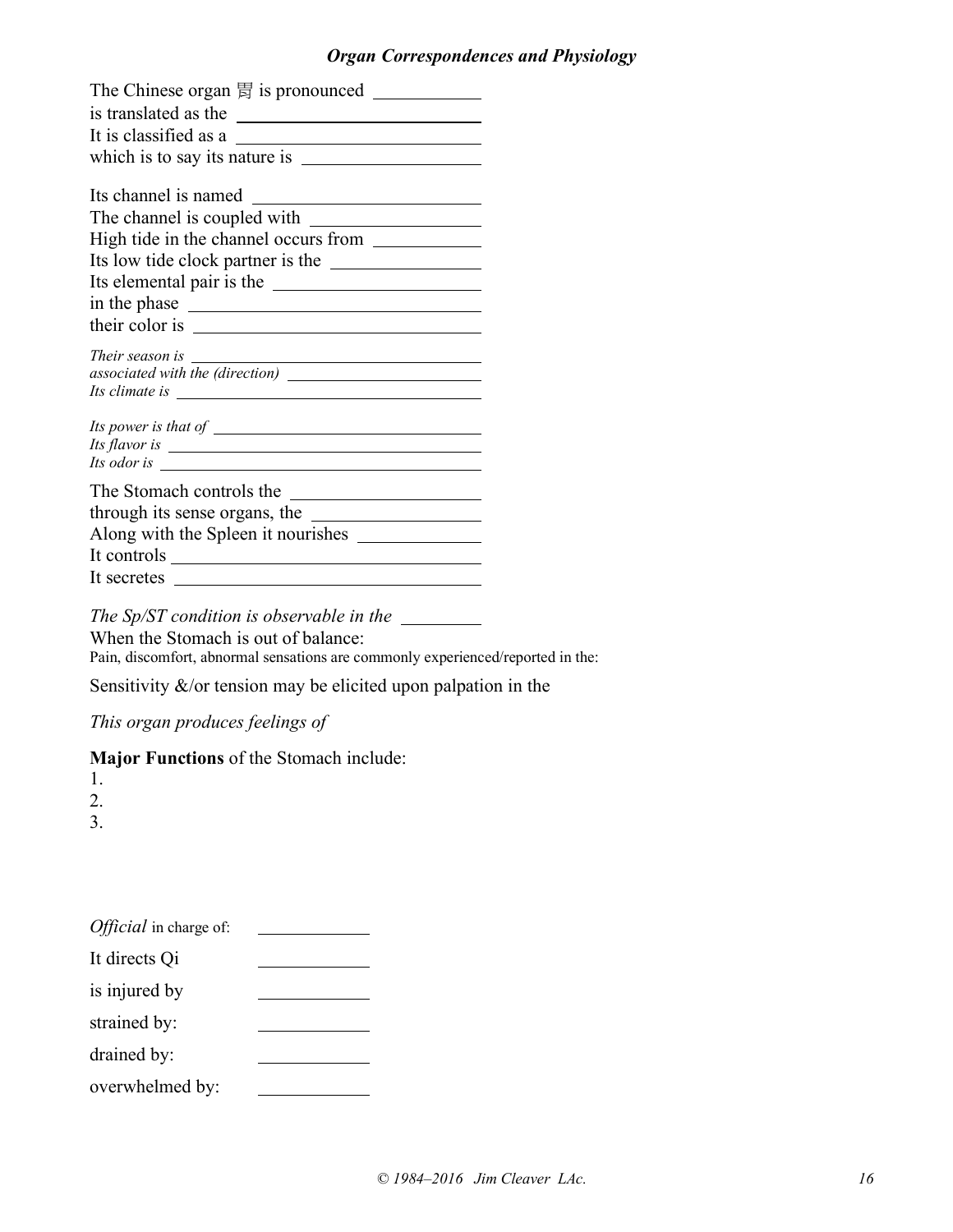| is translated as the<br>It is classified as a    |  |
|--------------------------------------------------|--|
| Its channel is named                             |  |
|                                                  |  |
|                                                  |  |
| Its low tide clock partner is the                |  |
| Its elemental pair is the                        |  |
|                                                  |  |
|                                                  |  |
|                                                  |  |
|                                                  |  |
|                                                  |  |
| its power is that of $\overline{\qquad \qquad }$ |  |
|                                                  |  |
| $its$ odor is $\overline{\phantom{a}}$           |  |
|                                                  |  |

Pain, discomfort, or abnormal sensations are frequently experienced in the:

Sensitivity  $\&$ /or tension can often be palpated in the  $\_\_$ 

### **Major Functions of the Small Intestine** include:

1.

2.

3.

Its Official role is that of

injured by: strained by:

| stialitu vy. |  |
|--------------|--|
|              |  |

drained by:

overwhelmed by: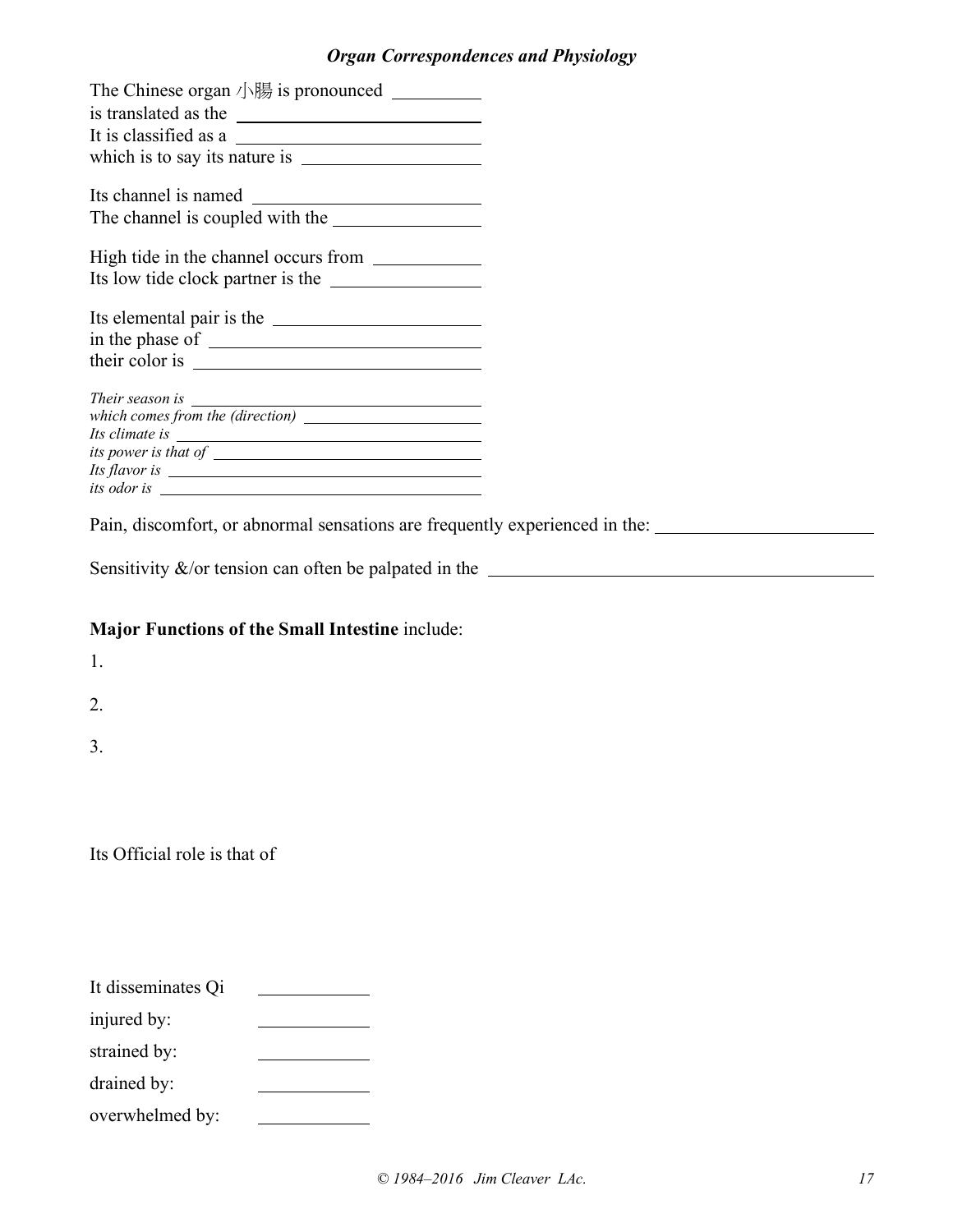| is translated as the                  |  |  |
|---------------------------------------|--|--|
| It is classified as a                 |  |  |
| which is to say its nature is         |  |  |
| Its channel is named                  |  |  |
| The channel is coupled with the       |  |  |
|                                       |  |  |
| Its low tide clock partner is the     |  |  |
| Its elemental pair is the             |  |  |
|                                       |  |  |
| their color is                        |  |  |
|                                       |  |  |
|                                       |  |  |
|                                       |  |  |
| Its power is that of $\qquad \qquad$  |  |  |
| Its flavor is                         |  |  |
| Its odor is                           |  |  |
| It controls the special tissue(s) the |  |  |
| The body fluid it secretes is         |  |  |

Pain, discomfort, abnormal sensations are frequently experienced in the:

Sensitivity  $\&$ /or tension can often be palpated in the:

### **Major Functions** of the Large Intestine include:

1.

| ۰.<br>۰, |        |
|----------|--------|
| PU 1     | ×<br>٦ |

3.

| Its Official role is: |  |
|-----------------------|--|
| It disseminates Qi:   |  |
| Is injured by:        |  |
| strained by:          |  |
| drained by:           |  |
| overcome by:          |  |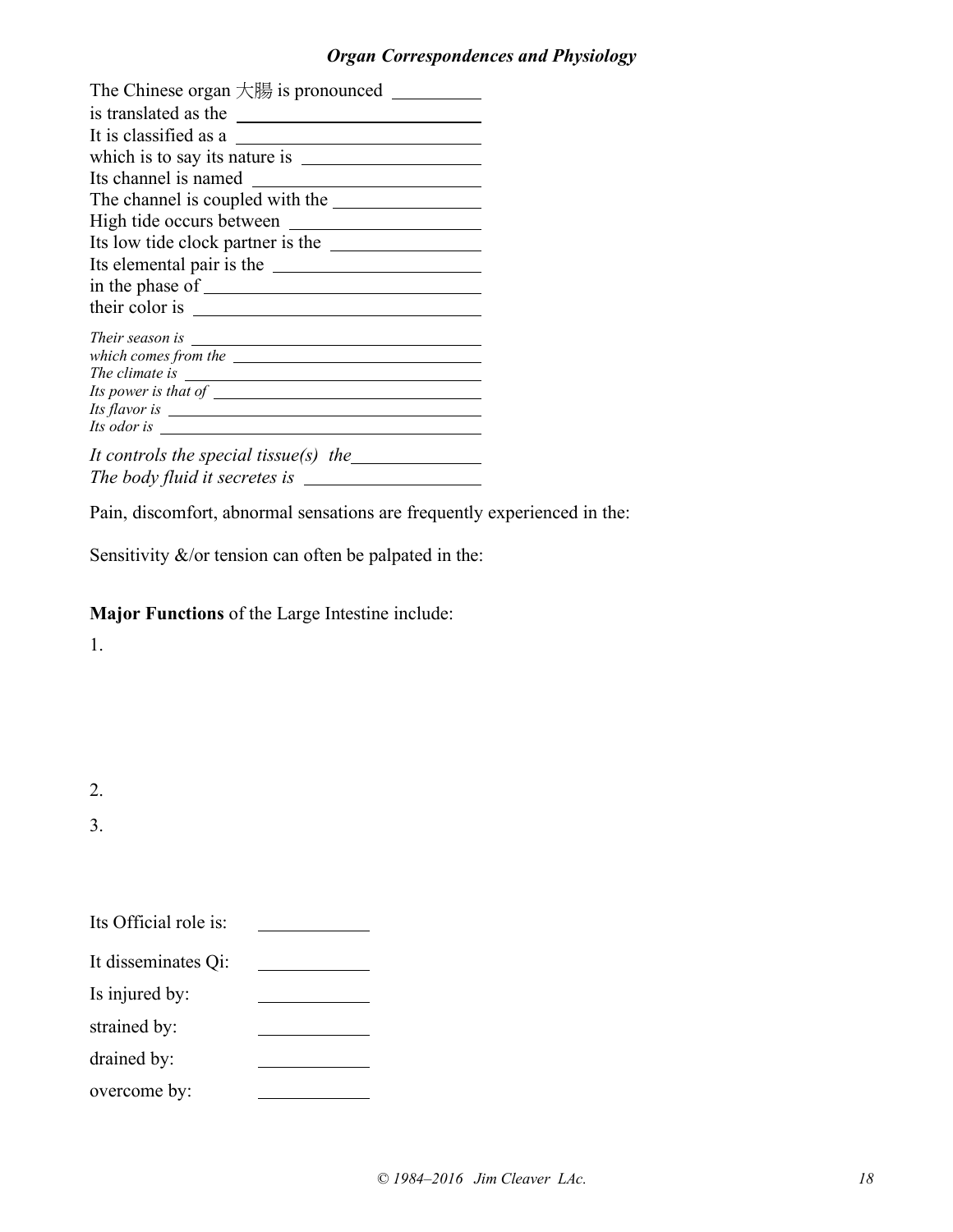| is translated as the                                                                                                                                                                                                          |  |  |
|-------------------------------------------------------------------------------------------------------------------------------------------------------------------------------------------------------------------------------|--|--|
| It is classified as a                                                                                                                                                                                                         |  |  |
| which is to say its nature is                                                                                                                                                                                                 |  |  |
| Its channel is named                                                                                                                                                                                                          |  |  |
| it is coupled with the                                                                                                                                                                                                        |  |  |
|                                                                                                                                                                                                                               |  |  |
| Its low tide clock partner is the                                                                                                                                                                                             |  |  |
| Its elemental pair is the                                                                                                                                                                                                     |  |  |
|                                                                                                                                                                                                                               |  |  |
|                                                                                                                                                                                                                               |  |  |
|                                                                                                                                                                                                                               |  |  |
|                                                                                                                                                                                                                               |  |  |
| Its climate is equal to the set of the set of the set of the set of the set of the set of the set of the set of the set of the set of the set of the set of the set of the set of the set of the set of the set of the set of |  |  |
| Its power is that of                                                                                                                                                                                                          |  |  |
| <i>Its flavor is</i>                                                                                                                                                                                                          |  |  |
| Its odor is                                                                                                                                                                                                                   |  |  |

*The Kidney/Bladder condition is observable in the When the Bladder is out of balance:*

Pain, discomfort, abnormal sensations are commonly experienced/reported in the:

Sensitivity  $\&$ /or tension may be elicited upon palpation in the:

### **Major Functions** of the Bladder include:

1.

2.

3. oversees body fluids (jin-ye) formation and movement (outthrust of urine & sweat (pores))

| Its Official role is: |  |
|-----------------------|--|
| It directs Qi         |  |
| is injured by:        |  |
| strained by:          |  |
| drained by:           |  |
| overwhelmed by:       |  |
| is exhausted by:      |  |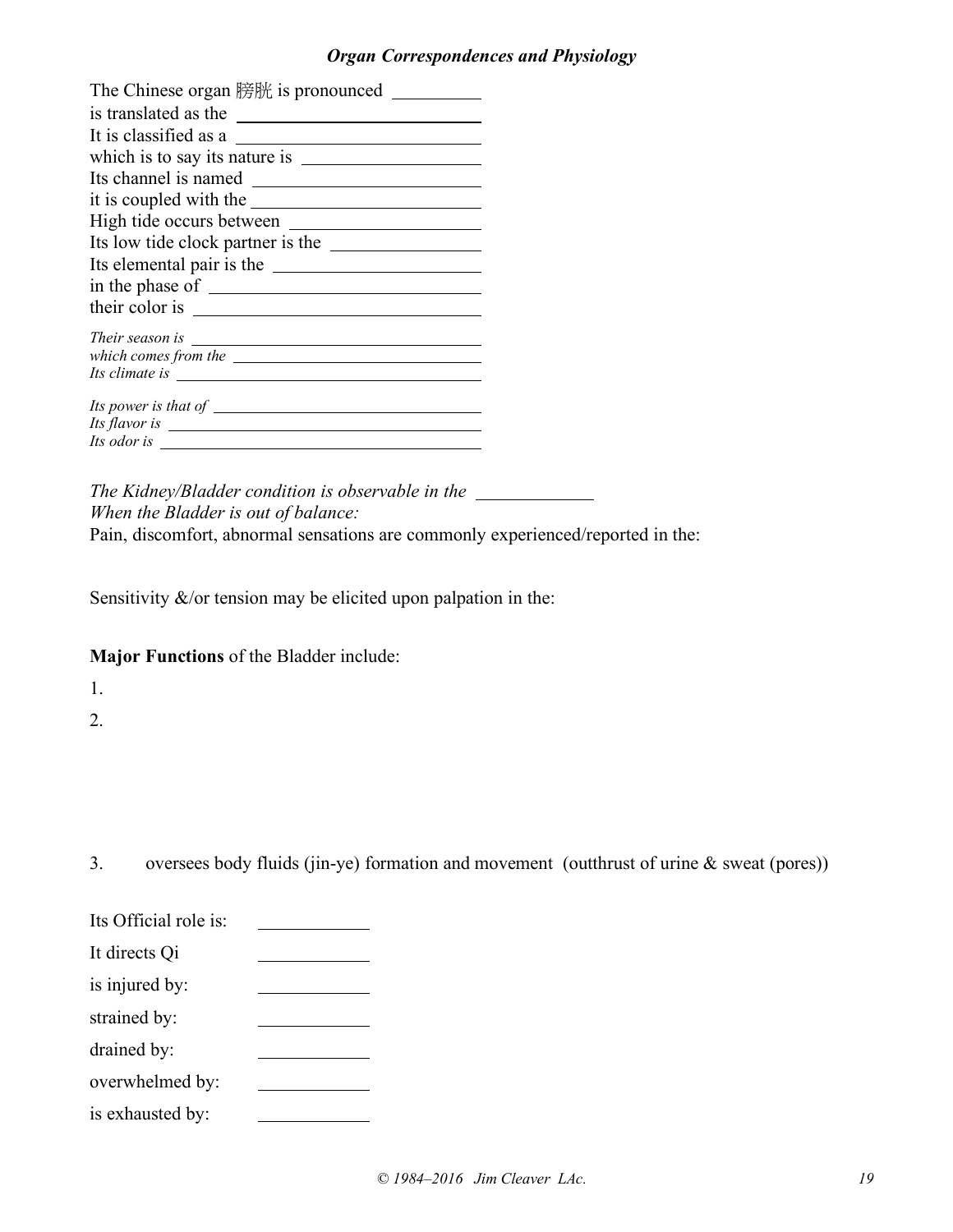| The Chinese organ 膽 is pronounced ______                                                                                                                                                                                       |
|--------------------------------------------------------------------------------------------------------------------------------------------------------------------------------------------------------------------------------|
| is translated as the                                                                                                                                                                                                           |
| It is classified as a                                                                                                                                                                                                          |
|                                                                                                                                                                                                                                |
| Its channel is named                                                                                                                                                                                                           |
| It is coupled with the                                                                                                                                                                                                         |
| High tide occurs between                                                                                                                                                                                                       |
| Its low tide clock partner is the                                                                                                                                                                                              |
| Its elemental pair is the                                                                                                                                                                                                      |
|                                                                                                                                                                                                                                |
|                                                                                                                                                                                                                                |
| Their season is                                                                                                                                                                                                                |
|                                                                                                                                                                                                                                |
|                                                                                                                                                                                                                                |
| Its power is that of                                                                                                                                                                                                           |
| Its flavor is experience of the state of the state of the state of the state of the state of the state of the state of the state of the state of the state of the state of the state of the state of the state of the state of |
| Its odor is $\overline{\phantom{a}}$                                                                                                                                                                                           |
|                                                                                                                                                                                                                                |
|                                                                                                                                                                                                                                |
|                                                                                                                                                                                                                                |
|                                                                                                                                                                                                                                |
|                                                                                                                                                                                                                                |

When the GB is out of balance:

Pain, discomfort, abnormal sensations are commonly experienced/reported in the:

Sensitivity  $\&$ /or tension may be elicited upon palpation in the

*This organ produces feelings of* 

| expressed in a voice that is |  |
|------------------------------|--|
|------------------------------|--|

**Major Functions** of the Gall Bladder include:

1.

2.

3.

| Its Official role is: |  |
|-----------------------|--|
| It directs Qi:        |  |
| Is injured by:        |  |
| strained by:          |  |
| drained by:           |  |
| overwhelmed by:       |  |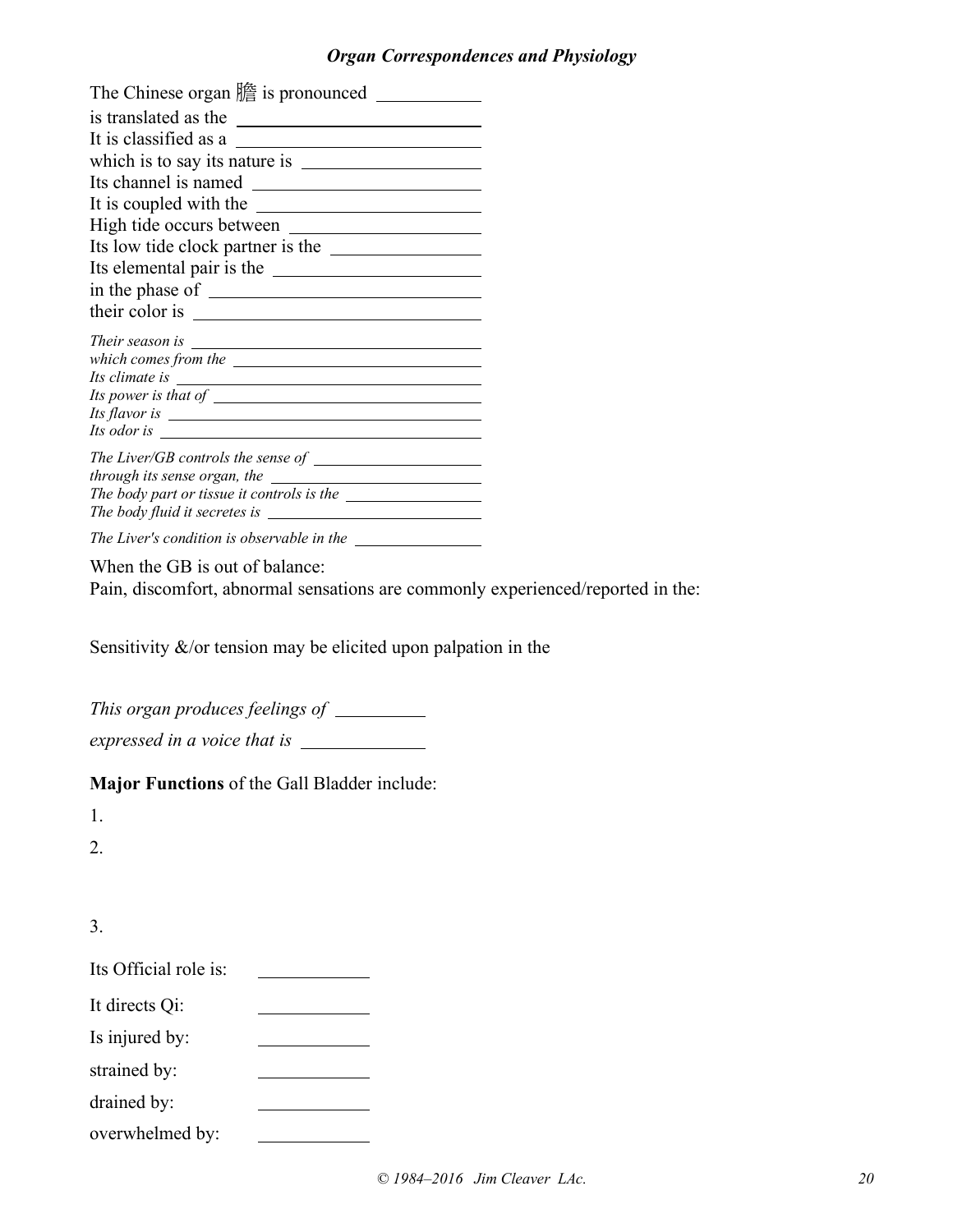| The Chinese organ $\equiv$ $\uparrow$ fix is pronounced |
|---------------------------------------------------------|
|                                                         |
| It is classified as a                                   |
| which is to say                                         |
| Its channel is named                                    |
| The channel is coupled with the                         |
| High tide occurs between                                |
| Its clock partner is the                                |
| Its elemental pair is the                               |
|                                                         |
| their color is                                          |
| Its season is                                           |
|                                                         |
|                                                         |
| <i>its power is that of</i>                             |
| Its flavor is                                           |
| Its odor is                                             |

Pain, discomfort may be experienced anywhere in the body: but think about:

### **Major Functions of the Triple Burner** are:

\*

1.

2.

3.

4.

Its Official role is that of the

injured by: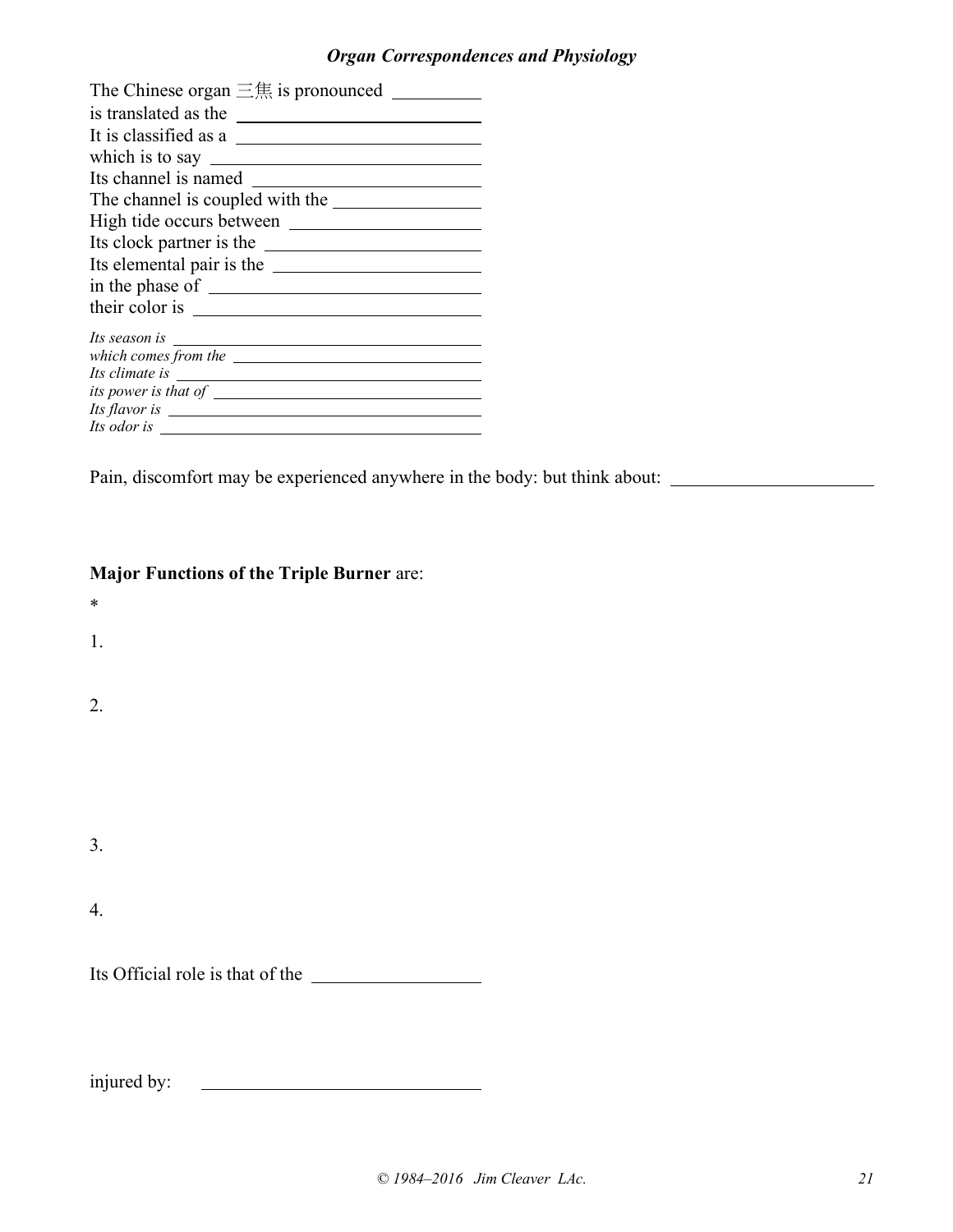|                      | Extra Organs / Extraordinary Fu |                                   |
|----------------------|---------------------------------|-----------------------------------|
| 膽                    | * dǎn                           | $\equiv$                          |
| 腦                    | · năo                           | $\hspace{1.6cm} = \hspace{1.6cm}$ |
| 胞                    | $\cdot$ $b\bar{a}o$             | $\hspace{1.6cm} = \hspace{1.6cm}$ |
| 骨                    | · gǔ                            | $\hspace{1.6cm} = \hspace{1.6cm}$ |
| 髓                    | · suǐ                           | $\hspace{1.6cm} = \hspace{1.6cm}$ |
| 脈                    | · mài                           | $\hspace{1.6cm} = \hspace{1.6cm}$ |
| 膈                    | $\bullet$ gé                    | $\hspace{1.6cm} = \hspace{1.6cm}$ |
| 胰                    | $\cdot$ yí                      | $\hspace{1.6cm} = \hspace{1.6cm}$ |
| 膏肓                   | $\cdot$ gão huāng $=$           |                                   |
|                      |                                 |                                   |
| 三焦                   | · sān jiāo                      | $\!\!\!=\!\!\!\!$                 |
| 丹田                   | · dān tián                      | $\hspace{1.6cm} = \hspace{1.6cm}$ |
| $\pm$                | - shàng                         | $\!\!\!=\!\!\!\!$                 |
| 中                    | - zhōng                         | $\!\!\!=\!\!\!\!$                 |
| $\overrightarrow{F}$ | - xià                           | $\hspace{1.6cm} = \hspace{1.6cm}$ |
|                      |                                 |                                   |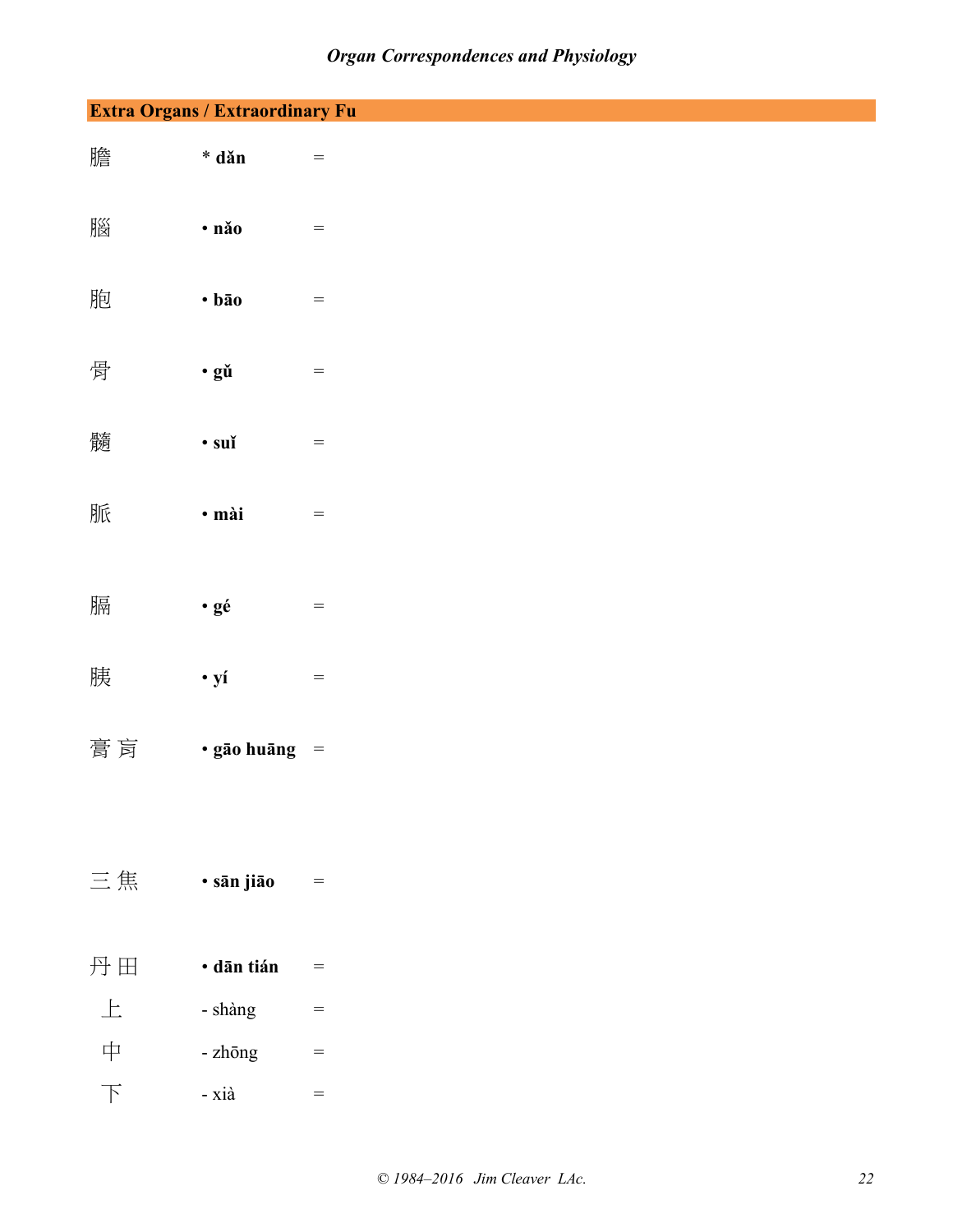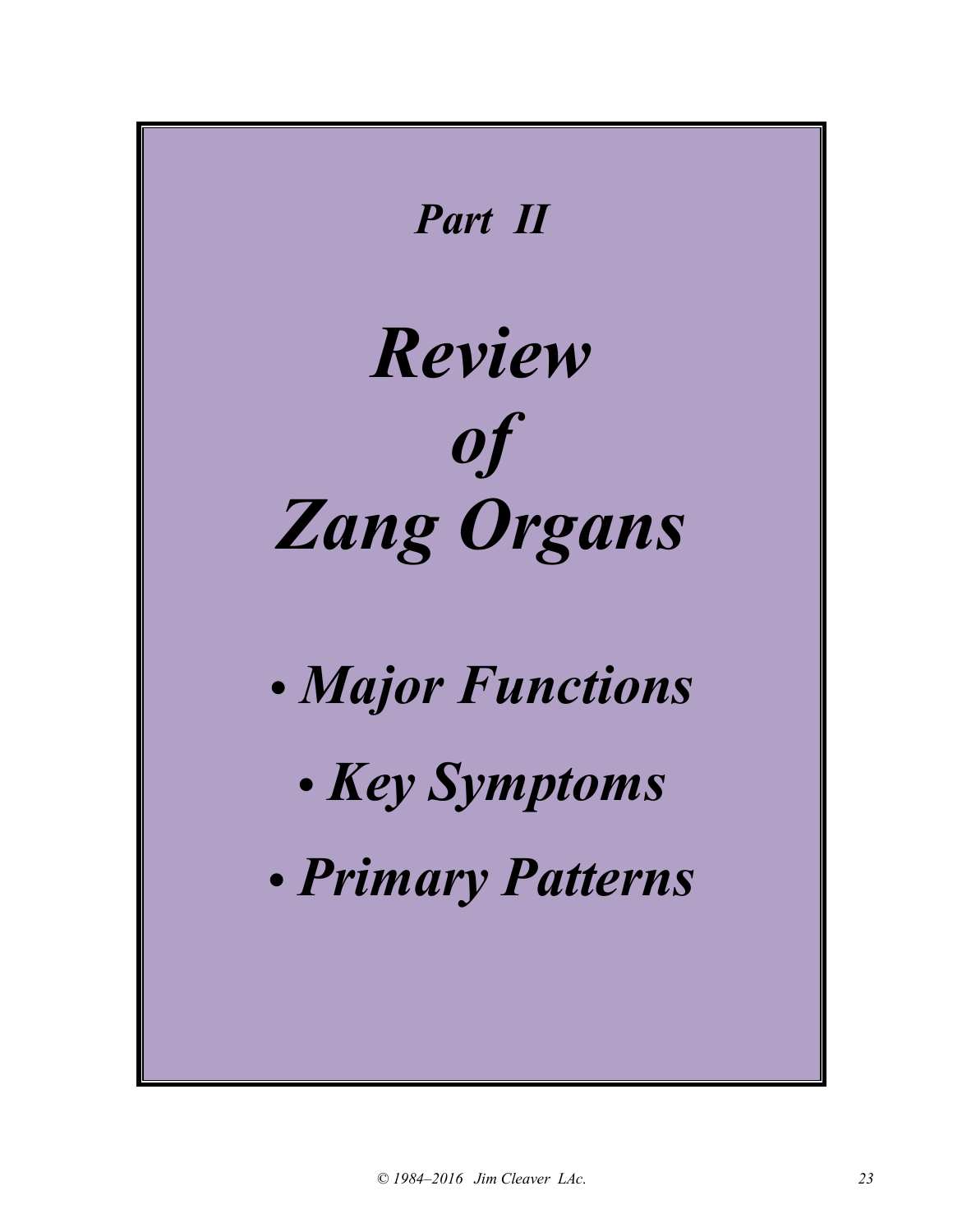### 心 *Xīn/Heart*

| <b>· Major Functions</b>                                        |                                                                                                                                                                                                                                                           |  |
|-----------------------------------------------------------------|-----------------------------------------------------------------------------------------------------------------------------------------------------------------------------------------------------------------------------------------------------------|--|
| 1. The Sovereign:                                               | • of the Body-Mind-Spirit                                                                                                                                                                                                                                 |  |
| 2. Houses the spirit known as:                                  | · Shen Mind or Consciousness                                                                                                                                                                                                                              |  |
| 3. Regulates Blood & Vessels:                                   | • patency of vascular/circulatory system and pulse                                                                                                                                                                                                        |  |
| 4. Controls Tongue & Speech:                                    | · ability to articulate                                                                                                                                                                                                                                   |  |
| <b>5. Controls Perspiration:</b>                                | • sweating dissipates excessive heat that can injure the heart                                                                                                                                                                                            |  |
|                                                                 |                                                                                                                                                                                                                                                           |  |
| <b>· Key Problem Areas &amp; Symptoms</b>                       |                                                                                                                                                                                                                                                           |  |
| 1. Restlessness/Agitation:                                      | $\cdot$ physical $\&$ /or mental restlessness                                                                                                                                                                                                             |  |
| 2. Sleep disturbances:                                          | • esp. insomnia, vivid dreams (sleep disturbing dreams)                                                                                                                                                                                                   |  |
| 3. Mental state:<br>4. Changes of consciousness:                | · all psycho-emotional distress, irrational behavior, panic<br>(ADD)<br>• LOC, coma, confusion, stupor; delirium, insanity, (epilepsy)                                                                                                                    |  |
| 5. Palpitations:<br>6. Chest Pain:                              | $\cdot$ all arrhythmias $\&$ heart rate abnormalities<br>· angina & shortness of breath                                                                                                                                                                   |  |
| 7. Circulatory &<br>Vascular problems:<br>8. Abnormal sweating: | • ruddy complexion, heart dz. (CAD)<br>· cold hands (feet), numbness or tingling<br>· esp. armpit, chest & face; often profuse with minimal exertion<br>· fevers; axillary swellings                                                                      |  |
| 9. Speech pathology:                                            | · fast talking, loquacious, excessive laughter; stuttering<br>(entertainers)<br>· delirious, incoherent speech, difficulty articulating<br>(aphasia)<br>• muddled, slurred speech (suggests phlegm)<br>(these are different from voice changes for Lu)    |  |
| 10. Tongue problems:                                            | • tongue sores/ulcers (esp. the tip), stiff tongue                                                                                                                                                                                                        |  |
| 11. Psycho-emotional:                                           | • emotions & feelings associated with any/all of the above<br>· nervousness, anxiety, apprehension<br>· overexcitement, hyperactivity, hysteria; sadness (no pleasure in life)<br>· difficulty communicating (can't say what think or feel), can't relate |  |

| • Primary Patterns                  |                                                                             |  |
|-------------------------------------|-----------------------------------------------------------------------------|--|
| <i>*Key Sx is palpitations</i>      | $=$ any disturbance of heart rate or rhythm, or awareness of heart activity |  |
| Depletion/Xu Patterns               | <b>Key Sx of Pattern</b>                                                    |  |
| 1. Ht Qi Xu                         | • palps, arrhythmias, bradycardia, spont. sweats, SOB, fatigue              |  |
| 2. Ht Yang Xu                       | · palps, cold sweats, cold extremities                                      |  |
| 3. Ht Blood Xu                      | • palps, pallor, insomnia, forgetfulness, numb/tingling arms                |  |
| 4. Ht Yin Xu                        | · palps, not so pale, insomnia, vivid dreams, night sweats                  |  |
|                                     | restlessness, chest heat (also hands/palms)                                 |  |
| <b>Repletion/Shi Patterns</b>       |                                                                             |  |
| 5. Ht Fire Blazing                  | • agitation, insomnia, red complexion, fever, sweating, tongue sores        |  |
| 6. Cold-Phlegm Confuses the Ht/Mind | · mental confusion, bewildered, muttering                                   |  |
| Hot-Phlegm Agitates the Ht/Mind     | · extreme agitation, bizarre behavior, ranting                              |  |
| 7. Ht Blood Stasis                  | • heart pain, stabbing chest pains, apprehension/panic<br>(angina)          |  |
|                                     |                                                                             |  |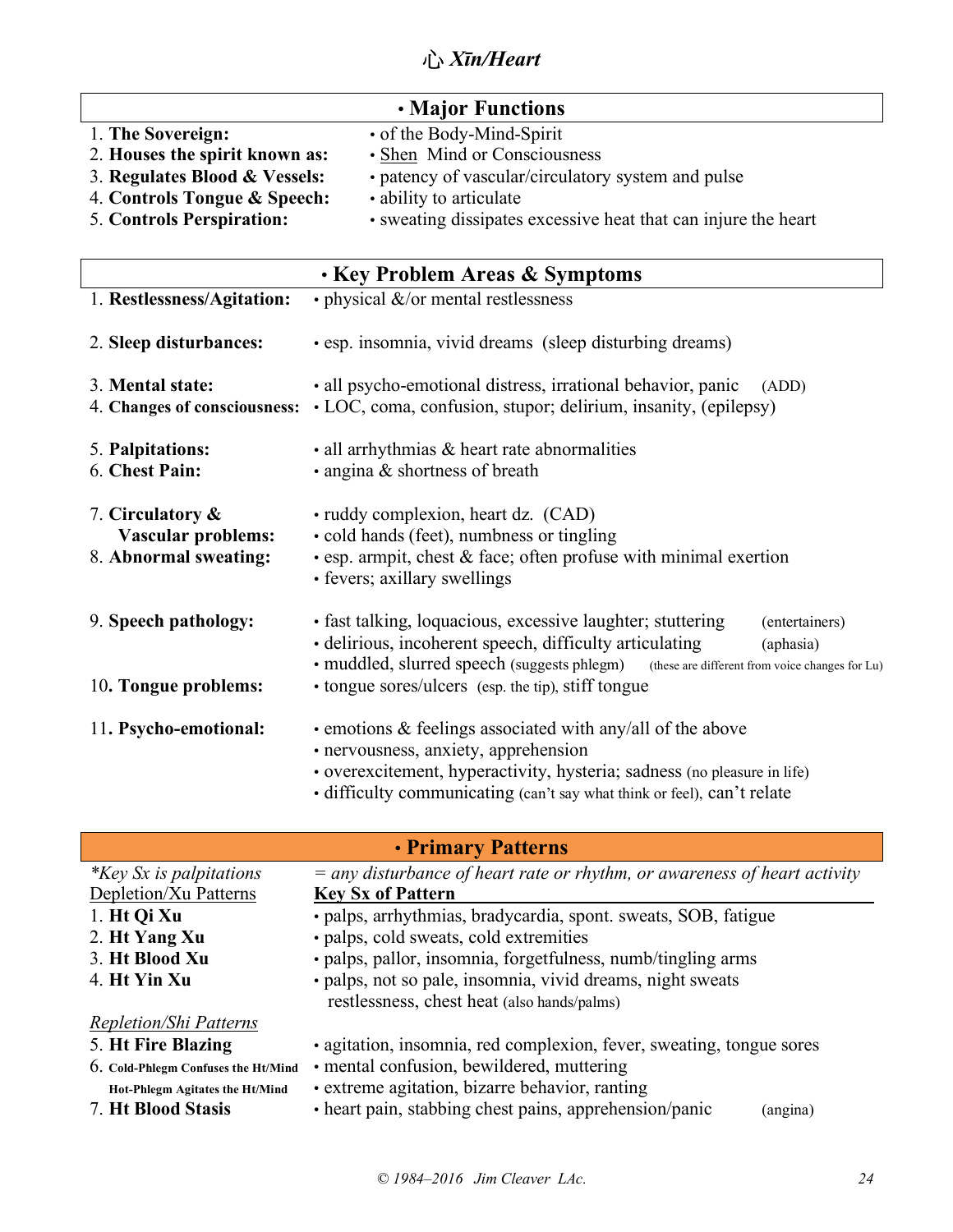### 肺 *Fèi/Lungs*

| • Major Functions       |                                                                                                     |  |
|-------------------------|-----------------------------------------------------------------------------------------------------|--|
| 1. Governs Respiration: | • specifically exhalation<br>(Kd rule inhalation)                                                   |  |
| 2. Regulates Qi:        | • formation of the body's zhen/true qi                                                              |  |
|                         | • controls the descent $\&$ diffusion of qi (down, $\&$ out to skin)                                |  |
|                         | $\cdot$ cleanses $\&$ purifies the qi (depurative function)                                         |  |
| 3. Rules the Exterior:  | • surface of the body (controls the skin, opening $\&$ closing of the pores) (wei qi)               |  |
| 4. Controls the Voice:  | • strength of                                                                                       |  |
| 5. Regulates the Nose:  | • allows discernment of the 5 odors                                                                 |  |
|                         | 6. Upper Source of Water: $\cdot$ like a cloud, water in the form of vapor, (like a snow capped mt) |  |
|                         | 7. Houses the spirit known as: $\cdot$ Po (the yin soul, corporeal soul) (animal/body spirit(s))    |  |
|                         | (in charge of instinct, survival, and physique)                                                     |  |

**• Key Problem Areas & Symptoms** 1. **Energy:** • fatigue, lethargy; easily catch colds (low resistance) 2. **Respiration:** • difficult breathing (dyspnea) **airway:** • shortness of breath - wheezing - labored breathing etc. 3. **Chest discomfort:** • chest fullness, stifling sensations, pressure, congestion 4. **Coughing:** • acute or chronic coughs (dry or productive) 5. **Voice:** • weak voice, hoarse, changes in the voice (sudden or progressive) 6. **Nose & Sinuses:** • sneezing, runny or dry nose, sinus congestion (acute or chronic) • change in sense of smell, epistaxis (airborn allergies) 7. **Skin:** • lusterless, dry, flaky, itchy skin, esp. chronic, (also body hair) 8. **Abnormal sweating:** • i.e. no obvious reason (daytime = qi xu night = yin xu) 9. **Fluid Retention:** • facial edema, urinary retention or incontinence 10. **Psycho-emotional:** • unremitting grief, melancholia, state of bereavement (recent) serious loss, can't cry, or can't stop crying stuck, unable to let go lonely or a loner, hypercritical, hypersensitive; purist

| • Primary Patterns         |                                                                                           |  |
|----------------------------|-------------------------------------------------------------------------------------------|--|
| Xu Patterns                | <b>Key Sx of Pattern</b>                                                                  |  |
| 1. Lu Qi Xu                | • weak cough, voice; fatigue, spont. sweating; frequent colds                             |  |
| 2. Lu Yin Xu               | • dry cough, throat, nose, skin, voice (raspy)<br>night sweats, malar flush, (hemoptysis) |  |
| Shi Patterns               |                                                                                           |  |
| 3. Invasion of Lungs (EPI) | $\cdot$ sudden onset, chills & fever                                                      |  |
| 4. Dryness of Lungs        | $\cdot$ dry cough<br>(d/t exposure: climate or occupation)                                |  |
|                            | 5. Phlegm Obstructs the Lungs $\cdot$ difficult breathing w/ productive cough             |  |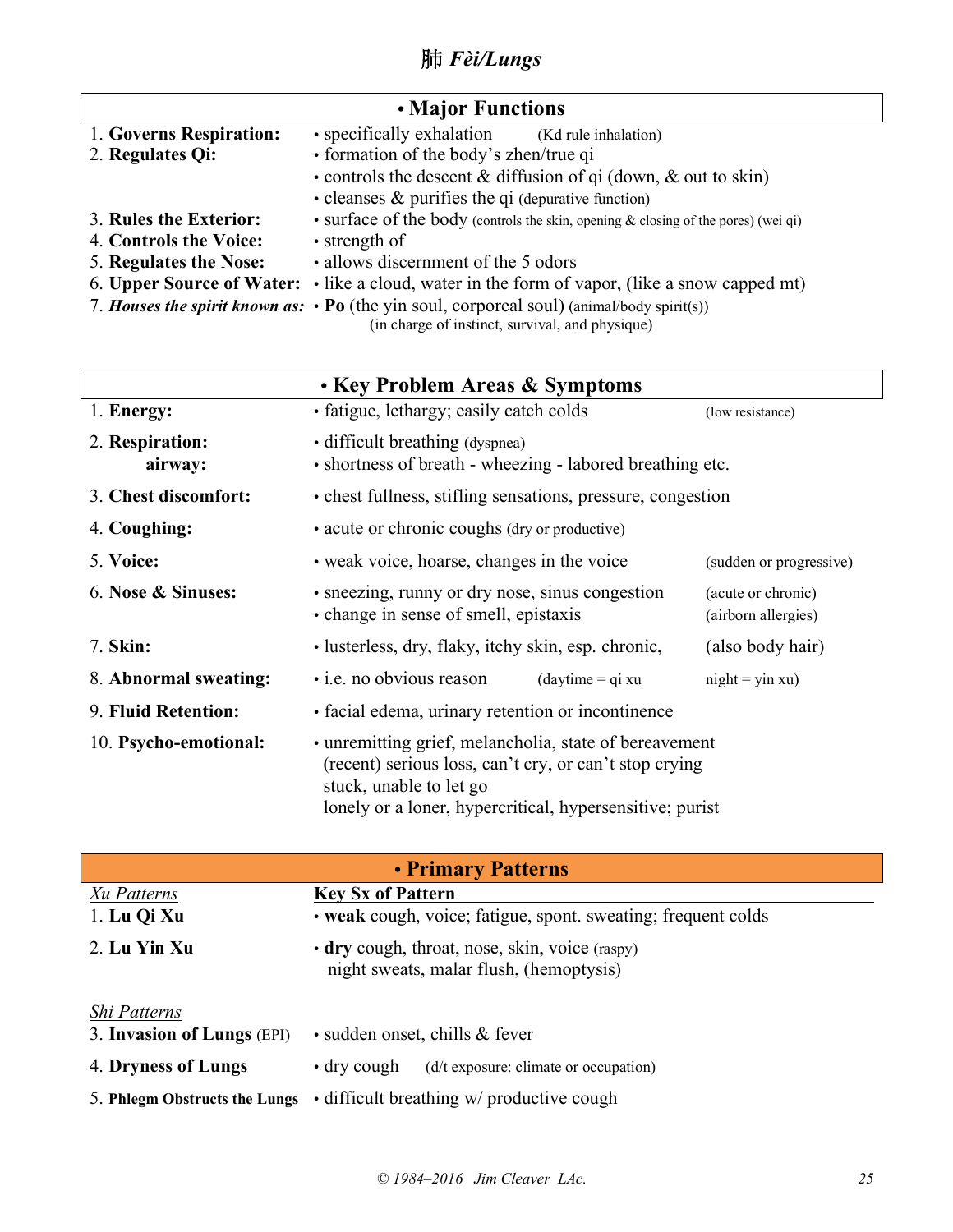### 脾 *Pí/Spleen*

| <b>• Major Functions</b>                                                                                                                                 |                                                                                                                                                                                                                                                                                                                                                                                                                                       |  |
|----------------------------------------------------------------------------------------------------------------------------------------------------------|---------------------------------------------------------------------------------------------------------------------------------------------------------------------------------------------------------------------------------------------------------------------------------------------------------------------------------------------------------------------------------------------------------------------------------------|--|
| 1. Transformation of Qi:<br>1a. Transportation of Qi:<br>foundation of post-natal Qi<br>2. Produces Blood:<br>3. Regulates Blood:<br>4. Rules the Flesh: | · extracts food essence; Governs Digestion & Assimilation<br>· distribution of nutrients & fluids (Earth derived Qi)<br>· hou-tian qi<br>• extraction of earthly essence produces material substance<br>$\cdot$ literally wraps the blood $\&$ keeps it circulating within the vessels<br>• nourishes the muscles and four limbs<br>5. Houses the spirit known as: $\cdot$ Yi (thoughts-ideas-memory), ability to focus & concentrate |  |
|                                                                                                                                                          | <b>· Key Problem Areas &amp; Symptoms</b>                                                                                                                                                                                                                                                                                                                                                                                             |  |
| 1. Digestive problems:                                                                                                                                   | · indigestion, esp. loose stools (unformed, excessively frequent)                                                                                                                                                                                                                                                                                                                                                                     |  |
| 2. Appetite disturbances:                                                                                                                                | • changes to the appetite, esp. loss of appetite<br>mal-absorption, eating disorders, wt. problems (gain or loss)                                                                                                                                                                                                                                                                                                                     |  |
| 3. Oral Cavity: Mouth,<br>Tongue, Gums, Lips:                                                                                                            | • change in sense of taste; esp. diminished, bland/tasteless<br>· pale, dry, blotchy lips; bleeding gums<br>· excessive or diminished salivation, sugar cravings, sweet taste                                                                                                                                                                                                                                                         |  |
| 4. Abd. discomfort:                                                                                                                                      | • esp. distention and bloating; gas, belching                                                                                                                                                                                                                                                                                                                                                                                         |  |
| 5. Edema:                                                                                                                                                | • esp. in the abdomen and/or limbs                                                                                                                                                                                                                                                                                                                                                                                                    |  |
| 6. Energy:                                                                                                                                               | • tired, lassitude-lethargic (esp. after eating); chronic fatigue<br>· foggy, thick-headed feeling, can't think clearly; sallow complexion                                                                                                                                                                                                                                                                                            |  |
| 7. Muscle/Flesh sx:<br>8. Prolapses:                                                                                                                     | • poor muscle tone; weak, sluggish; heavy limbs; spongy fleshiness<br>· esp. digestive organs, uterine or ano-rectal prolapse<br>(sinking, pressing, or bearing down sensations in abd. &/or hypogastrium)                                                                                                                                                                                                                            |  |
| 9. GYN problems:                                                                                                                                         | $\cdot$ menstrual problems $\&$ vaginal discharges (esp. chronic)                                                                                                                                                                                                                                                                                                                                                                     |  |
| 10. Bleeding:                                                                                                                                            | • chronic minor bleeding (esp. uterine, gums, subcutaneous) bruising                                                                                                                                                                                                                                                                                                                                                                  |  |
| 11. Psycho-emotional:                                                                                                                                    | • think too much, constant worry; preoccupied, brooding, pensive<br>· obsessing; obsessive-compulsive disorders (esp. related to eating)<br>· inability to focus, can't concentrate<br>• overly dependent or excessive caregiver                                                                                                                                                                                                      |  |
| <b>• Primary Patterns</b>                                                                                                                                |                                                                                                                                                                                                                                                                                                                                                                                                                                       |  |
| <b>Xu Patterns</b><br>1. Sp Qi Xu<br>Sp Qi Sinking<br>Qi xu leads to blood xu<br>2. Sp Yang Xu                                                           | <b>Key Sx of Pattern</b><br>· sallow complexion, lethargy, loose stools<br>• prolapse; bearing down/sinking feelings in abd.<br>· pallor & low energy<br>Sp Not Containing the Blood $\cdot$ bleeding & bruising easily<br>$\cdot$ watery stools – w/ undigested food                                                                                                                                                                 |  |

*Shi Patterns* 3. **Dampness Encumbers the Spleen** • heavy, edematous limbs, loose stools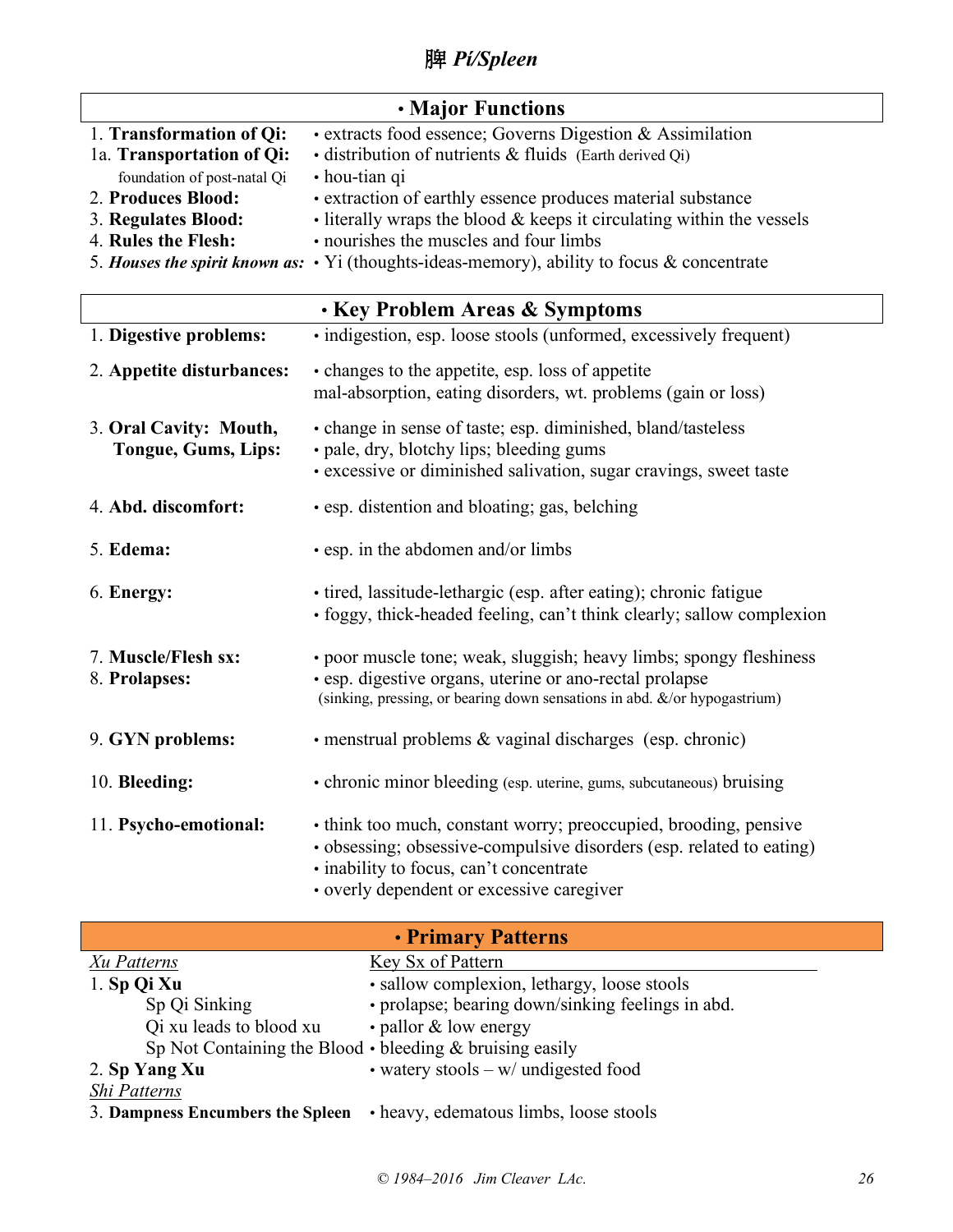## 肝 *Gān/Liver*

| • Major Functions         |                                                                                            |  |
|---------------------------|--------------------------------------------------------------------------------------------|--|
| 1. Regulates Qi:          | • harmonious distribution of Qi throughout the body                                        |  |
| apportions qi             | • distributes qi as needed for normal functioning of all body systems                      |  |
| courses qi                | • even flow & uniform spreading of qi                                                      |  |
| physical:                 | • smooth, coordinated motor fx                                                             |  |
| emotional:                | • Regulates the Emotions (flow $&$ expression of)                                          |  |
| 2. Stores Blood:          | $\cdot$ controls menses $\&$ menstrual flow                                                |  |
| 3. Governs Sinews:        | • Regulates Motor System – nerve, muscle, tendon, ligaments, joint                         |  |
|                           | $\cdot$ regulates normal movement (internally $\&$ externally)                             |  |
| 4. Controls the Eyes:     | • eyes, eyesight, & tears/lacrimation                                                      |  |
| also                      | $\cdot$ vision, planning $\&$ outlook (are a function of well regulated liver)             |  |
| 5. Secretes Bile:         | • digestive role (esp. fats) (strong influence on Sp $\&$ ST)                              |  |
| <b>6. Rules Genitals:</b> | $\cdot$ external genitalia $\&$ inguinal area                                              |  |
|                           | 7. Houses the spirit known as: $\cdot$ Hun (yang/ethereal soul – the persona, psyche, ego) |  |

| <b>· Key Problem Areas &amp; Symptoms</b>             |                                                                                                                                                                                                                                                                                                                                        |  |
|-------------------------------------------------------|----------------------------------------------------------------------------------------------------------------------------------------------------------------------------------------------------------------------------------------------------------------------------------------------------------------------------------------|--|
| 1. Motor problems:                                    | Wood should be strong, but pliable - flexible, eleastic, resilient (body & mind should be supple)<br>· muscle tension, stiffness, pain; inflexible, rigid<br>· uncoordinated, clumsy; trembling, shaking, twitching<br>· cramps, contracture, spasms, seizures, convulsions<br>· deviation/distortion, paralysis, flaccidity & atrophy |  |
| <b>Nail problems:</b>                                 | · chipped, cracked, brittle, ridged; discolored                                                                                                                                                                                                                                                                                        |  |
| 2. Eye/Vision problems:                               | • esp. acute inflammatory conditions [red, bloodshot] (conjuctivitis)<br>· exc. or diminished tearing; blurry vision<br>• focusing problems, nystagmus<br>$\cdot$ photophobia & light sensitivity<br>(night blindness)                                                                                                                 |  |
| 3. Headaches, Dizziness,<br><b>Tinnitus, Syncope:</b> | • tension or vascular headaches (migraines)<br>• high/low blood pressure (hypertension)                                                                                                                                                                                                                                                |  |
| 4. GYN problems:                                      | • menstrual prob., esp. irreg. menses, [exc. or diminished bleeding]<br>· dysmenorrhea; PMS, breast pain & distention (polycystic)<br>· abd/uterine masses (fibroids)                                                                                                                                                                  |  |
| 5. Genital problems:                                  | • (ext. genitalia) itching, pain $\&$ swelling (inguinal $\&$ testicular hernias)                                                                                                                                                                                                                                                      |  |
| 6. Digestive problems:                                | $\cdot$ indigestion (esp. of fats), abd pain & fullness<br>• bowel movements alternate betw loose & constipated<br>• bitter taste; jaundice; vomiting/spitting up blood or bile                                                                                                                                                        |  |
| 7. Chest Fullness &<br><b>Costal Distention:</b>      | • hypochondrial discomfort, stifling sensations<br>• frequent sighing, throat clearing, and "plum-pit" sensation                                                                                                                                                                                                                       |  |
| 8. Psycho-emotional:                                  | • mood swings, irritability, frustration; rigid, controlling; (manic-depr dz)<br>· depression, hopelessness, apathy, low esteem, no confidence<br>• impatient, temper tantrums, pissy/bitchy, volatile-violent outbursts<br>· inability to plan ahead, addictive behavior & habits                                                     |  |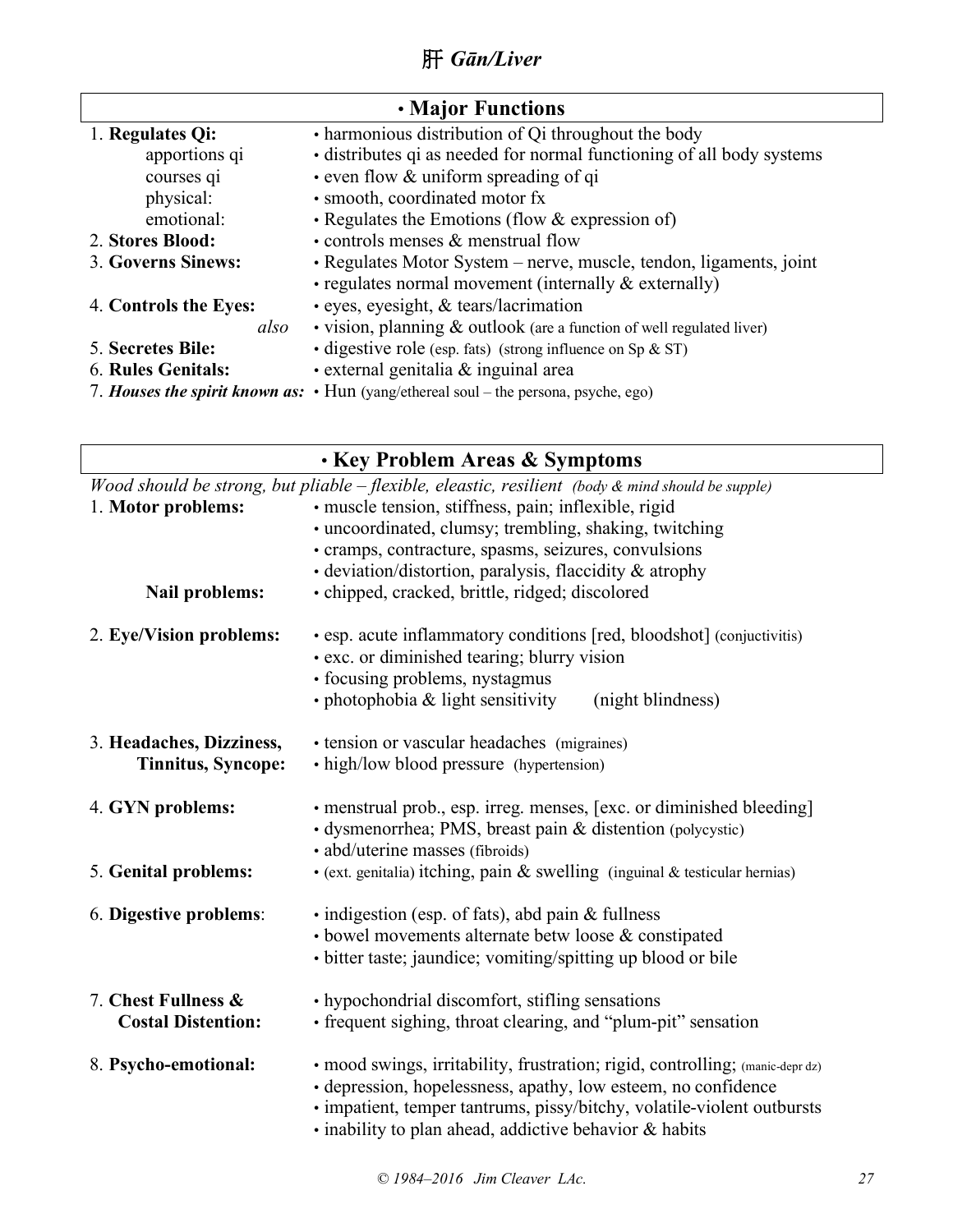### 肝 *Gān/Liver*

| <b>• Primary Patterns</b>                                                                       |                                                                                                                                                      |  |
|-------------------------------------------------------------------------------------------------|------------------------------------------------------------------------------------------------------------------------------------------------------|--|
|                                                                                                 | <b>Key Sx of Pattern</b>                                                                                                                             |  |
| <b>Shi Patterns</b><br>1. Liver Qi Constraint (Stagnation)                                      | • mood swings (irritability $\&$ depression), impatient<br>• breast/chest distention, plum pit sensation<br>· irreg menses                           |  |
| a. Liver qi invading the Sp<br>b. Liver qi invading the ST                                      | · indigestion w/ abd dist; alternating bowel pattern<br>· stomach ache, epigastric pain; heartburn                                                   |  |
| 2. Liver Blood Stasis                                                                           | · dysmenorrhea, heavy clotting; amenorrhea                                                                                                           |  |
| 3. Liver Fire (Blazing Upward)                                                                  | $\cdot$ red face $\&$ eyes, bitter taste, significant thirst<br>· violent hdaches & volatile emotions                                                |  |
| a. Liver Fire Scorches the Lungs                                                                | • persistent, dry cough                                                                                                                              |  |
| 4. Damp-Heat in the Liver/GB                                                                    | • jaundice, bitter taste                                                                                                                             |  |
| 5. Cold Stagnates in Liver Channel                                                              | $\cdot$ cold sensations/numbness in thighs, genitals $\&$ low abd                                                                                    |  |
| 6. Liver Wind (Stirring Internally)<br>$a. d/t$ : Fire<br>$b. d/t$ : Yin xu<br>c. d/t: Blood xu | · involuntary/uncontrollable movement<br>· fever, seizures & convulsions<br>· HBP, syncope - paralysis<br>· dizziness, tics & tremors, blurry vision |  |
| <b>Xu Patterns</b><br>7. Liver Blood Xu                                                         | $\cdot$ pale face, eyes, nails; late periods $\&$ scant menses<br>· tendons undernourished, stiff & inflexible<br>• vertex hdaches                   |  |

*Mixed Patterns*

 $\cdot$  irritability, headaches; tinnitus, (HBP, hypertensive dz)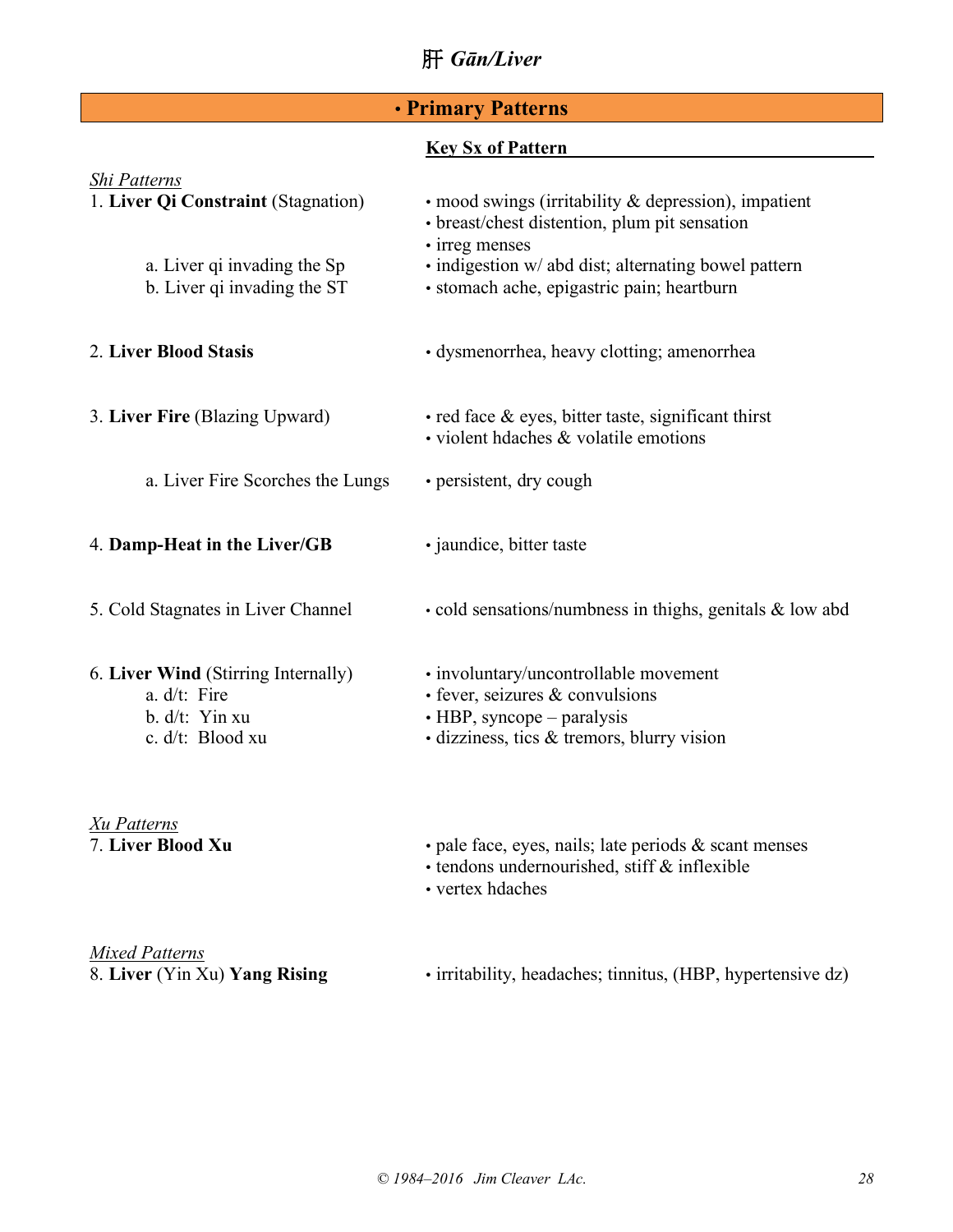### 腎 *Shèn/Kidney*

| • Major Functions                |                                                                        |  |  |  |
|----------------------------------|------------------------------------------------------------------------|--|--|--|
| 1. The Root of Life:             | • controls entire life process (birth-growth-maturation-aging & death) |  |  |  |
| 2. Foundation of Yin & Yang:     | $\cdot$ cooling & moistening / warming & drying principles             |  |  |  |
| 3. Stores Jing (Essence/DNA):    | • pre-natal (inherited/constitutional) <i>original</i>                 |  |  |  |
|                                  | · post-natal (acquired)<br>operational                                 |  |  |  |
|                                  | $\cdot$ root of all bodily processes, healing $\&$ regeneration        |  |  |  |
| 4. Grasps & Roots the Qi:        | • controls inhalation                                                  |  |  |  |
| 5. Rules the Bones:              | • proper formation $&$ strength of                                     |  |  |  |
| <b>6. Produces Marrow:</b>       | $\cdot$ sui = bone marrow, brain and CSF                               |  |  |  |
| <b>7. Governs Reproduction</b>   | • internal reproductive organs                                         |  |  |  |
| & Sexuality:                     | • sexual function (libido)                                             |  |  |  |
| 8. Controls Hearing              | • auditory acuity                                                      |  |  |  |
| & Head Hair:                     | • hair quantity, color, texture                                        |  |  |  |
| 9. Controls the two lower yin:   | $\cdot$ ureter & anus (BL & LI)                                        |  |  |  |
| 10. Lower Source of Water        | • controls drainage (elimination & discharge of)                       |  |  |  |
| 11. Houses the spirit known as:  | • Zhi (the will, willfulness)                                          |  |  |  |
| 12. Its <i>Official</i> role is: | • the Laborer/Craftsman (works diligently – in charge of skillfulness) |  |  |  |

|                                                                      | <b>· Key Problem Areas &amp; Symptoms</b>                                                                                                                                                                                                                                     |  |
|----------------------------------------------------------------------|-------------------------------------------------------------------------------------------------------------------------------------------------------------------------------------------------------------------------------------------------------------------------------|--|
| 1. Low Back problems:<br>bones & spine:<br>knees:<br>teeth:          | $\cdot$ lumbo-sacral aches $\&$ pains, stiffness etc. (from waist to pelvic floor)<br>· pain, degeneration, spurs, osteoporosis, stiff back/spine, scoliosis<br>$\cdot$ knee pain $\&$ /or weakness<br>· lots of cavities, dark teeth, teeth separated or crooked, feel weird |  |
| 2. Reproductive prob:<br><b>Sexual dysfunction:</b>                  | $\cdot$ impotence $\&$ infertility<br>• problems associated w/ menarche (esp. late) or<br>• problems associated w/ menopause (esp. early), hot flashes<br>· excessive or decreased libido etc.                                                                                |  |
| 3. Urination:<br>Incontinence<br>loose stools:<br>vaginal discharge: | • frequency/polyuria (esp. at night/nocturia), discomfort/dysuria<br>• (urinary, seminal, fecal); prostate problems<br>· esp. chronic, esp. in early morning, undigested food in stool<br>• esp. chronic, (white, not malodorous)                                             |  |
| 4. Edema:                                                            | • esp. facial, puffy eyes, or lower body                                                                                                                                                                                                                                      |  |
| 5. Temperature regulation: • Sweating:                               | afternoon/eve heat, night sweats<br>$\cdot$ Cold:<br>cold sweats, always cold, overdressed                                                                                                                                                                                    |  |
| 6. Hearing problems:                                                 | · gradual deafness, tinnitus (high pitch, intermittent, worse when tired)                                                                                                                                                                                                     |  |
| 7. Head Hair:                                                        | • thin, dry, brittle, lusterless, straw-like hair                                                                                                                                                                                                                             |  |
| 8. Respiratory problems:                                             | • wheezing, asthmatic breathing, difficulty inhaling                                                                                                                                                                                                                          |  |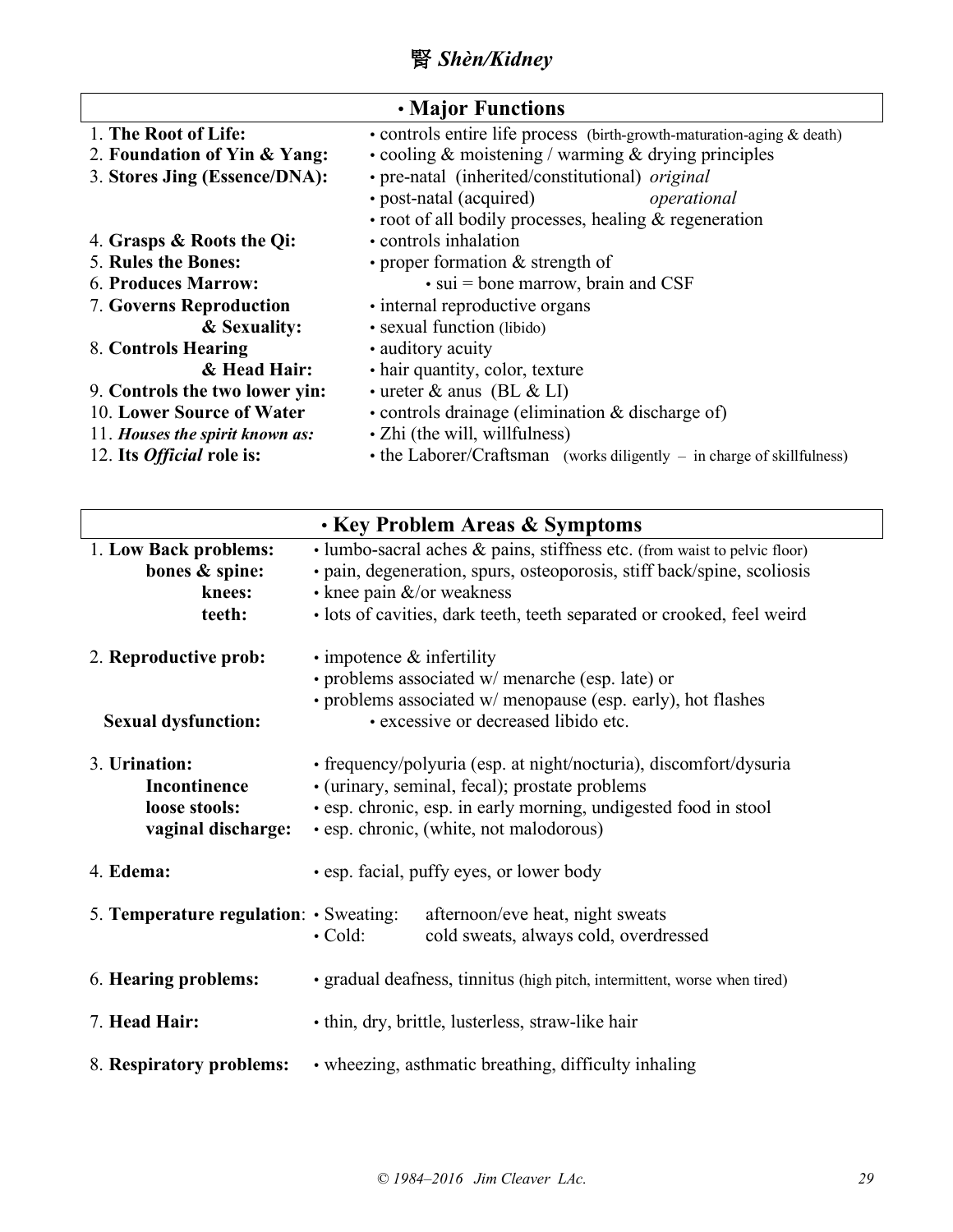### 腎 *Shèn/Kidney*

| 9. Problems of Growth:<br>& Development: | • physical & mental, bones, brain (thru puberty)<br>· genetic/hereditary disorders                                                                                                                                                                                                                    |
|------------------------------------------|-------------------------------------------------------------------------------------------------------------------------------------------------------------------------------------------------------------------------------------------------------------------------------------------------------|
| 10. Signs of Aging:                      | * withering & drying up (wrinkled skin, dry mouth & throat)<br>• premature hair loss $\&$ /or graying<br>• senility & memory loss, general decline of mental acuity<br>• loss of auditory and visual acuity<br>• osteoporosis (weak, fragile bones)<br>• loose teeth, early loss of teeth (bad teeth) |
| 11. Dz that Age:                         | • chronic degenerative processes (TB, diabetes etc.)                                                                                                                                                                                                                                                  |
| 12. Exhaustion:                          | • overwork: physically, mentally, sexually                                                                                                                                                                                                                                                            |
| 13. Psycho-emotional:                    | • often feel overwhelmed, fearful, lack of will, motivation $\&$ /or<br>direction, easily discouraged, insecure, fear as MO, phobias                                                                                                                                                                  |

• **Primary Patterns**

*any/all Kd patterns tend to exhibit weakness &/or soreness of the low back & knees these sx are usually chronic, with an insidious onset*

| 1. Kidney Qi Xu                                                   | <b>Key Sx of Pattern</b>                                                                                                                                                                                                                                                                                                                         |  |
|-------------------------------------------------------------------|--------------------------------------------------------------------------------------------------------------------------------------------------------------------------------------------------------------------------------------------------------------------------------------------------------------------------------------------------|--|
| a. Kidney Qi Insecure                                             | · nocturia, polyuria, incontinence (urinary or fecal), enuresis                                                                                                                                                                                                                                                                                  |  |
|                                                                   | · leukorrhea, seminal incontinence                                                                                                                                                                                                                                                                                                               |  |
| b. Failure to Grasp & Root Qi                                     | · SOB, difficult inhalation (asthma, emphysema, etc.)                                                                                                                                                                                                                                                                                            |  |
| 2. Kidney Yang Xu                                                 | * (warming & drying principle) insufficiency yields cold & wet sx esp. during day<br>• hard to keep warm (tend to overdress), cold sweats<br>• low vitality, somnolence<br>· decreased libido, impotence/infertility<br>· polyuria: long, clear voidings                                                                                         |  |
| a. Water Overflows,                                               | · scant urine, edema                                                                                                                                                                                                                                                                                                                             |  |
| Floods heart $&\&/$ or lungs                                      | $\cdot$ palps / sputum<br>(congestive heart dz)                                                                                                                                                                                                                                                                                                  |  |
| 3. Kidney Yin Xu<br>(Empty Fire)                                  | * (cooling & moistening principle) insufficiency yields hot & dry sx esp. at night<br>• thin build, loss of wt., shriveled appearance, dry skin, wrinkled<br>• malar flush, intermittent fevers, night sweats, lite sleeper<br>· thirsty (but don't drink much), dry mouth & throat<br>· increased libido, premature ejaculation, noct. emission |  |
| 4. Kidney Jing Xu<br>a. in children<br>b. puberty<br>c. in adults | * (neutral temp) • problems related to bones/teeth, brain, ears, hair<br>• slow development (physical $\&$ /or mental), (bones, brain), congenital dz<br>· late onset, scoliosis<br>· signs of premature aging                                                                                                                                   |  |
| <i>etiol</i> : in men<br>in women                                 | (graying, balding, decline of sensory acuity, senility/memory loss, losing teeth, osteoporosis)<br>• tinnitus (intermittent, high pitch, low volume, worse when tired)<br>· excessive sex/ejaculation, masturbation<br>· excessive childbirths, miscarriages, abortions; chronic leukorrhea                                                      |  |
|                                                                   |                                                                                                                                                                                                                                                                                                                                                  |  |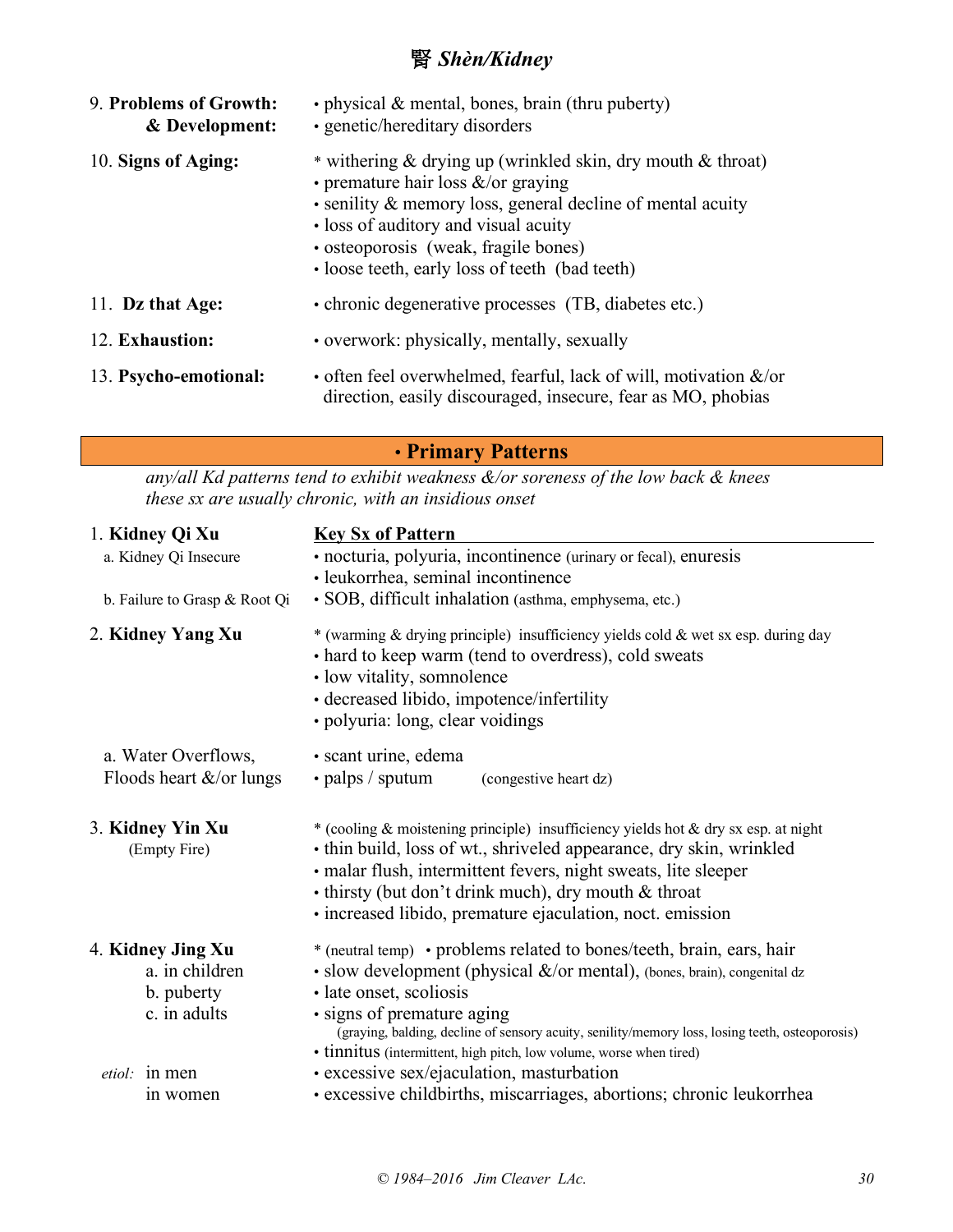### 心包 *Xīn Bāo/Pericardium*

### • **Major Functions**

| 1. To protect the Heart         | $\cdot$ allows opening $\&$ closing of the heart                                                                         |
|---------------------------------|--------------------------------------------------------------------------------------------------------------------------|
| 2. To serve the heart           | $\cdot$ with absolute loyalty & faithfulness                                                                             |
| 3. Its <i>Official</i> role is: | $\cdot$ the Minister (who insulates, screens $\&$ protects)<br>• the Ambassador (who is the emissary of the heart/ruler) |

• ability to go out into the world, to relate & form relationships

| <b>· Key Problem Areas &amp; Symptoms</b> |                                                                                                                                                                                                                                                                                                                         |  |
|-------------------------------------------|-------------------------------------------------------------------------------------------------------------------------------------------------------------------------------------------------------------------------------------------------------------------------------------------------------------------------|--|
| 1. heart problems:                        | • palpitations, irregular, fast or slow heart rate<br>• insomnia<br>• abn. sweating                                                                                                                                                                                                                                     |  |
| 2. chest pain:                            | • discomfort, tightness, stifling sensations; apprehension/panic                                                                                                                                                                                                                                                        |  |
| 3. high fevers:<br>red rashes             | • pericarditis, scarlet fever, rheumatic heart dz<br>$\cdot$ pox<br>$\cdot$ boils (esp. axilla)<br>• hemorrhagic bleeding                                                                                                                                                                                               |  |
| 4. psycho-emotional:                      | $\cdot$ delirium – LOC – coma<br>• easily startled, surprised, frightened<br>• emotionally exuberant (hysterical) or shut down (closed)<br>• vivid dreams<br>• loquacious, fast talker, giggly<br>• high stress<br>• inability to form quality relationships (in times issues), scared to try<br>· disappointed in love |  |

### • **Primary Patterns**

### **Key Sx of Pattern**

1. **Invasion of Heat** • fever, rashes

• pericarditis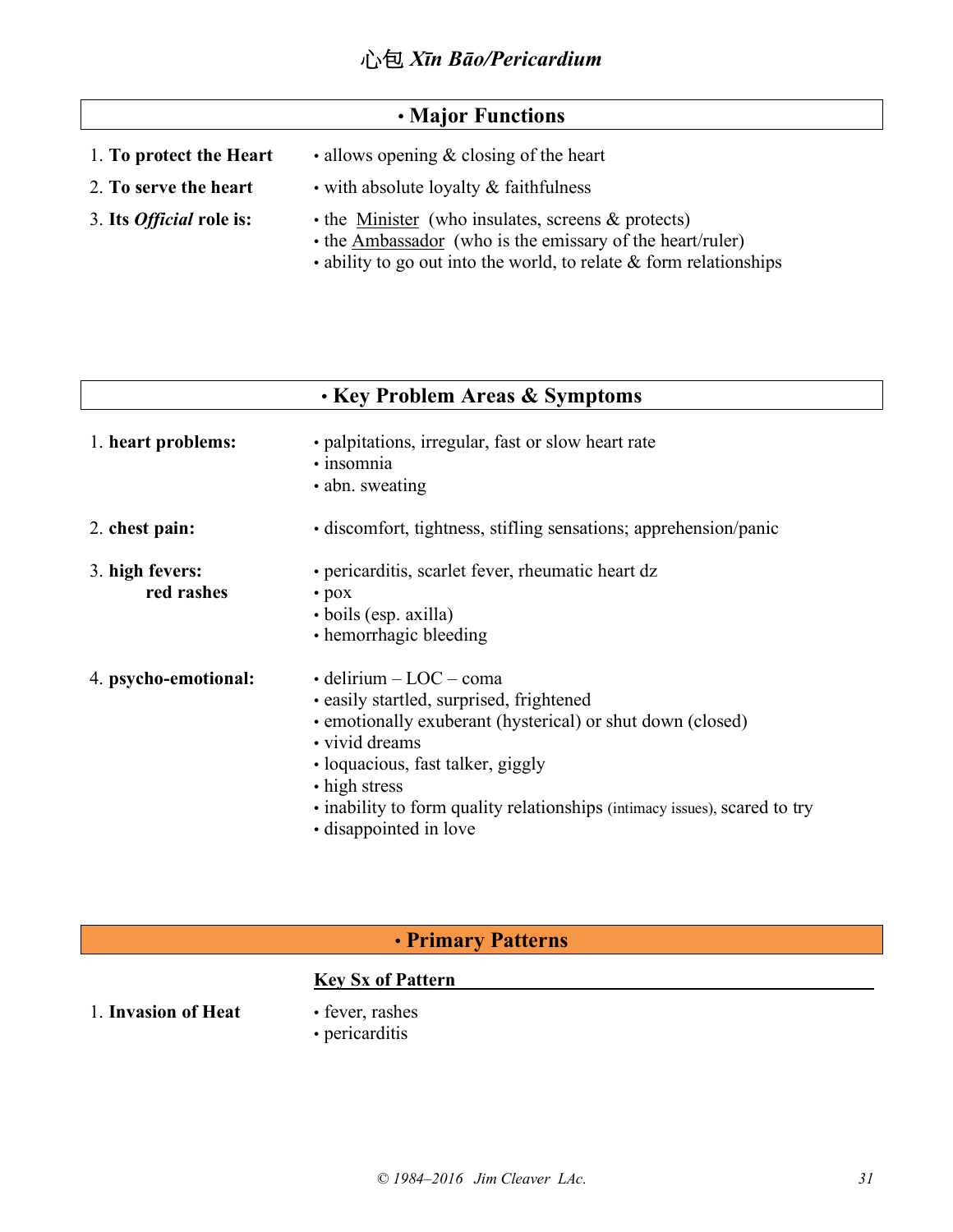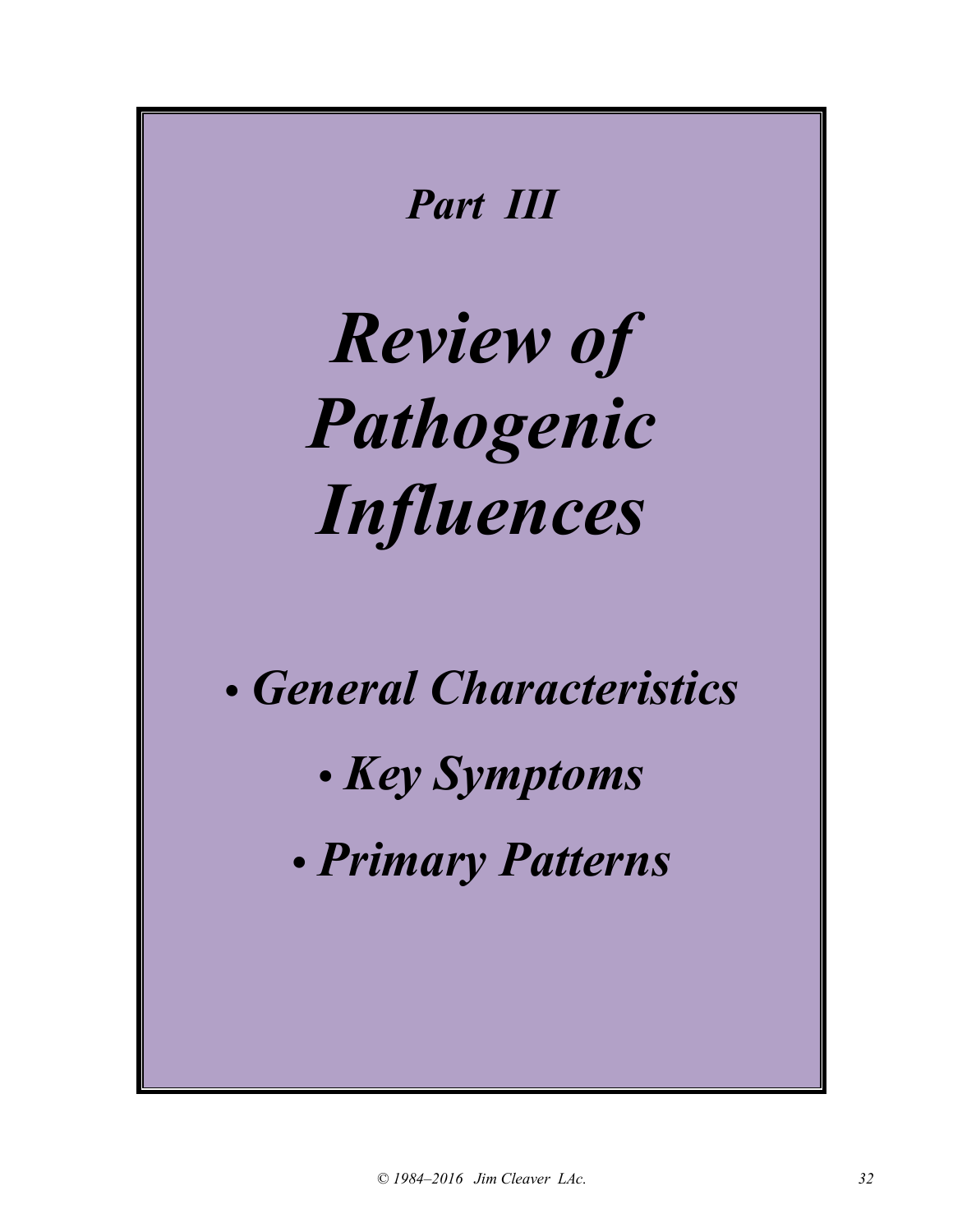### *Pathogenic Influences*

### **Disease Factors**

| 1. Exogenous Factors: |                  | <b>Environmental Factors</b>            | $(EPI = exogenous/external pathogenic influence)$                   |
|-----------------------|------------------|-----------------------------------------|---------------------------------------------------------------------|
| <b>Six Climates:</b>  |                  | (the weather – meteorological excesses) | $\bullet$ if contracted = external $\bullet$ if produced = internal |
| 風                     | $\cdot$ fēng $=$ |                                         |                                                                     |
| 寒                     | $\cdot$ hán =    |                                         |                                                                     |
| 熱                     | $\cdot$ rè $=$   |                                         |                                                                     |
| 燥                     | $\cdot$ zào =    |                                         |                                                                     |
| 濕                     | $\cdot$ shī =    |                                         |                                                                     |
| 暑                     | • shǔ            |                                         |                                                                     |

### **2. Endogenous Factors:** (the emotions – internal weather) **Five Feelings / Seven Sentiments:** (they represent the full range of human emotion)

| 怒 | • nǜ           |     |
|---|----------------|-----|
| 喜 | • xǐ           | $=$ |
| 思 | $\cdot$ sī     | $=$ |
| 憂 | • yōu          | $=$ |
| 悲 | • bēi          | $=$ |
| 恐 | $\cdot$ kǒng = |     |
| 驚 | $\cdot$ jīng = |     |

### **3. Miscellaneous Factors:** includes all other possibilities. I also divide them into Endogenous & Exogenous

- a. **Endog**. =
- b. **Exog.**  $=$
- c. **Stasis**: =
	- *5 Stagnations: 6 stagnations: (Liù Yù)*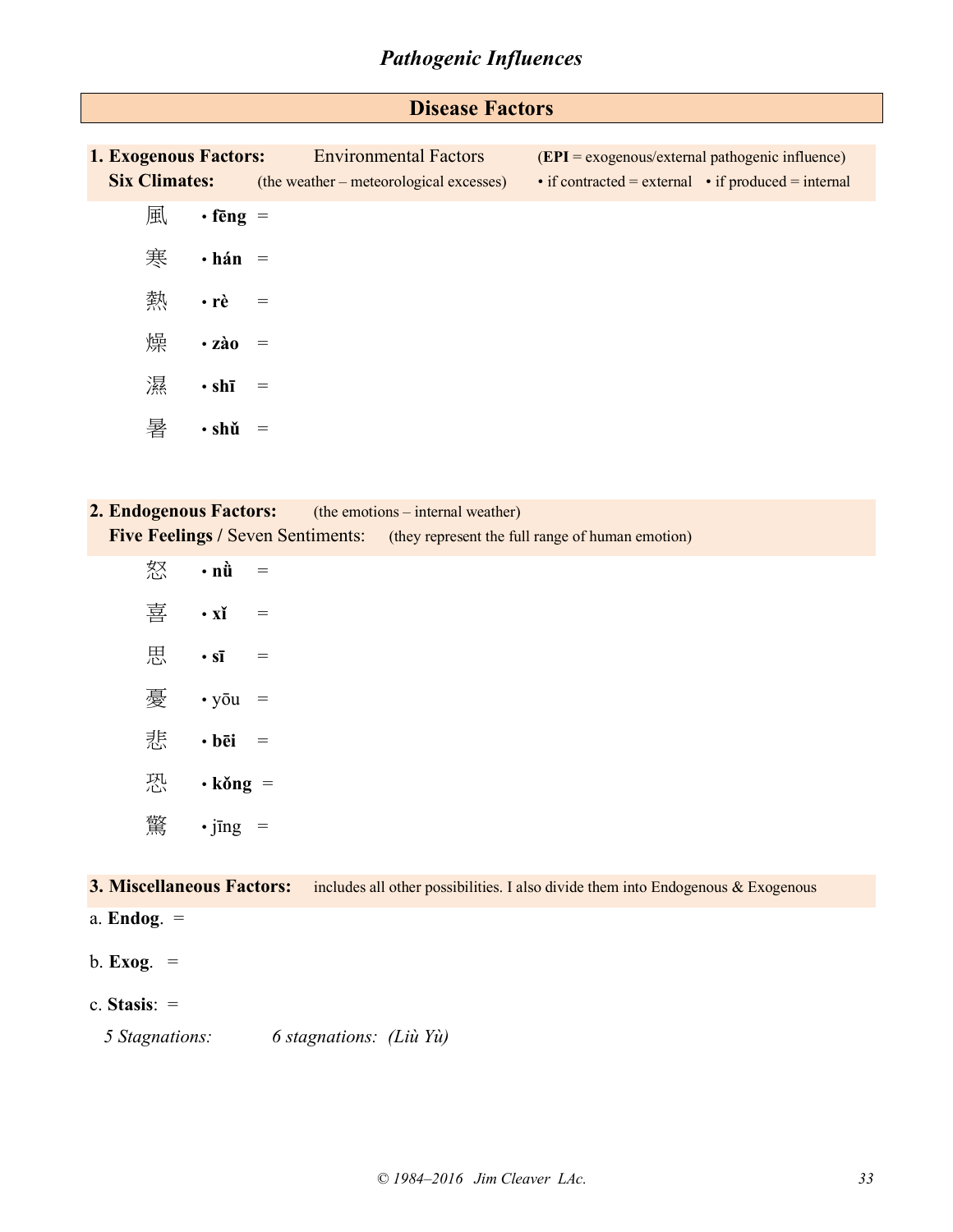### 風 **Fēng = Wind**

#### **General Associations**

- Wind is yang in nature and therefore tends to injure the body's yin aspects
- comes from the east and associated with springtime
- its the heavenly breath that returns life in spring and initiates sprouting
- has special affinity for the wood organs (Lr/GB) also the Lu as the organ most in contact with the environment, smt called the vulnerable/sensitive organ
- called the "spearhead of a hundred diseases"; meaning it easily penetrates the body's defenses and is the vehicle that carries disease and other pathogenic influences into the body; thus it is frequently present in combination with other factors

#### **General Characteristics**

- by definition wind is moving and constantly changing
- often cooling or chill producing (wind-chill factor)
- can also be very drying (clothes on a line)

#### **General Body Responses**

- sx that: move around, or come and go, alternate, or oscillate
- all abnormalities of movement involuntary / erratic – shaking, tremors, tics, spasms, convulsions, seizures immobility, stiffness, paralysis, atrophy, and loss of motor control (CVA = wind strike)
- sudden onset or disappearance of sx.
- migratory and intermittent sx.
- **pain** tends to be achy, stiffness, muscle tension, but can be intense
- wind tends to effect the upper body (esp. the head, neck, shoulders upper back and chest)
- wind effects the skin, pores and superficial musculature (wei qi) sx. of itching and rashes, aching and stiffness
- wind effects the emotions usu. volatile emotional outbursts (more subtle = mood swings)

#### **Examples of diseases** often attributed to wind

 headaches, torticollis; common colds & flu; epilepsy, stroke, Bell's palsy; urticaria; dizziness & vertigo; some types of insanity

#### **Diagnostic Patterns and Etiology**

| • External wind (wai feng) exposure: to wide variety of natural and artificial sources                                                                                                                                                                                                       |
|----------------------------------------------------------------------------------------------------------------------------------------------------------------------------------------------------------------------------------------------------------------------------------------------|
| mostly effects the Lungs (the Lung, incl. the nose, throat, voice and airway) (also skin, eyes $\&$ ears)                                                                                                                                                                                    |
| obstructs the Lungs descending $\&$ dispersing functions (headache/body ache, lack of sweat)                                                                                                                                                                                                 |
| sneezing & coughing result and reflect the nature of wind                                                                                                                                                                                                                                    |
| by definition external invasion is a shi/excess condition                                                                                                                                                                                                                                    |
| <b>Pulse:</b> floating                                                                                                                                                                                                                                                                       |
| • Internal wind (nei feng) mostly results from Liver disharmony,                                                                                                                                                                                                                             |
| $\mathbf{r}$ and $\mathbf{r}$ and $\mathbf{r}$ and $\mathbf{r}$ are the state of $\mathbf{r}$ and $\mathbf{r}$ and $\mathbf{r}$ and $\mathbf{r}$ and $\mathbf{r}$ and $\mathbf{r}$ and $\mathbf{r}$ and $\mathbf{r}$ and $\mathbf{r}$ and $\mathbf{r}$ and $\mathbf{r}$ and $\mathbf{r}$ and |

 the Pulse is typically wiry Tongue: may be stiff or shrunken esp. after a stroke • **shi conditions**:

| эш сончиляэ.                                                       |                                                    |
|--------------------------------------------------------------------|----------------------------------------------------|
| a. Liver yang or fire rising, creates draft                        | (hypertension)                                     |
| . xu conditions:                                                   |                                                    |
| b. insufficient blood, as in a vacuum                              | (dizziness)                                        |
|                                                                    |                                                    |
| * feng-shui (lit. wind $&$ water = geomancy i.e. earth divination) | (xie qi/negative energy travels in straight lines) |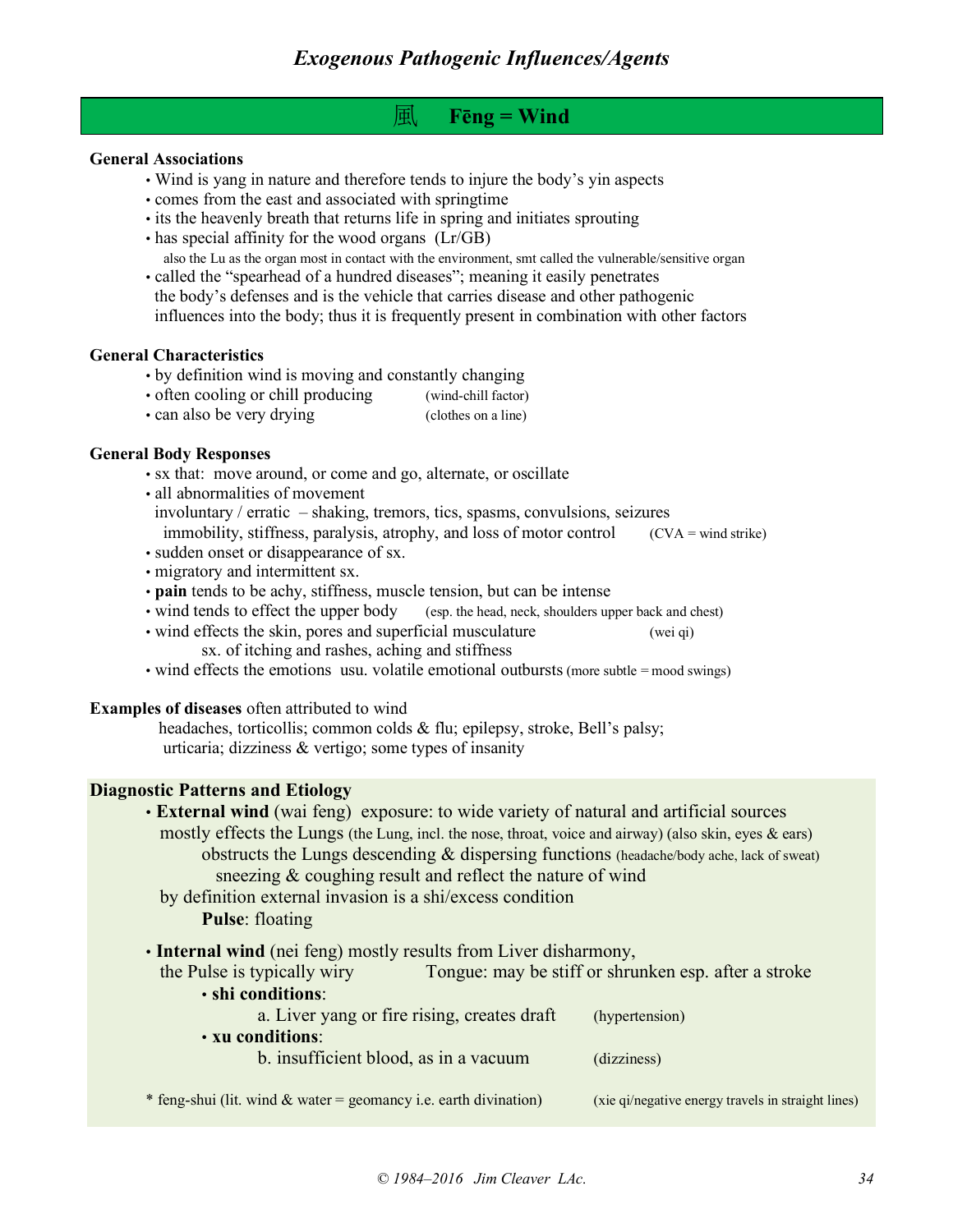#### 寒 **Hán = Cold**

#### **General Associations**

- cold is a yin pathogen and therefore tends to damage the body's yang
- it comes from the northerly direction and is assoc. w/ winter the time when light and warmth are at their minimum
- it tends to injure the metal and water organs (Lu & Kd)
- earth and water are both yin archetypes and relatively cold in nature

#### **General Characteristics**

- Cold is contracting, hardening, & tightening
- cold slows things down, retards movement
- cold consumes yang/warmth
- cold congeals fluids, creating stasis
- cold also tends to sink

#### **General Body Response**

- under activity and hypo function
- slow, restricted movements
- **pain**, is relatively severe, precise and localized
- the person looks and feels cold
	- absence of color, white to gray (blue)
- tends to seek warmth avoids or has aversion to cold warmth alleviates cold type pain
- characterized by frequent, copious, watery (clear or white) eliminations
	- urine, stool, vomit, nasal discharges, sputum, vaginal discharges, exudates none of which have much odor absence of sweating even if feverish
- **Tongue**: pale with clear or white fur
- **Pulse**: slow, tight

#### **Diagnostic Patterns and Etiology**

#### • **External cold**:

exposure to drafty, cold, damp environs

many working conditions outdoors, refrigeration  $\&$  air conditioning exposure mainly effects the Lu and/or the channels frostbite and hypothermia would be considered Misc. factors

#### • **Internal cold**:

• **shi type**: cold food and drink

• **xu type**: yang deficiency esp. of the Kd and/or Sp

fear: freezes one and can behave much like cold (makes one tremble/quiver/shiver)

#### \* **Direct attack of Cold to the Interior**: (ingesting cold/iced liquids or foods) sharp abdominal pain, vomiting, diarrhea, sweating & shivering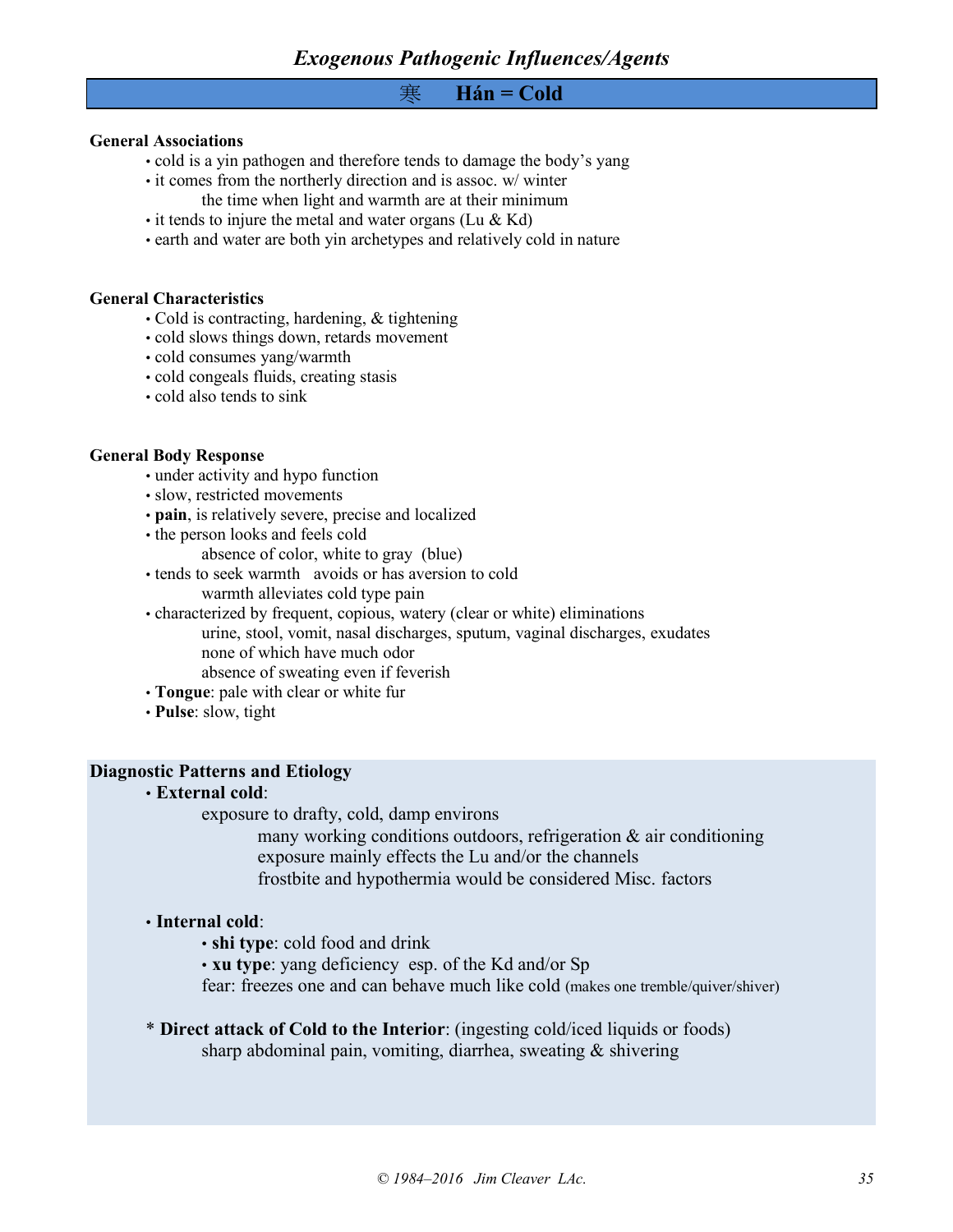$R\hat{e}$  = Heat  $\forall$  **Hu** $\check{b}$  = Fire

#### **General Associations**

- heat is a yang pathogen and tends to damage the yin aspect (esp. blood and fluids)
- heat comes from the south and is correlated with summer (but can occur anytime)
- is the sensation or perception of heat (subjective or objective), measurable or not
- heat can effect any organ, though it has special affinity for the fire organs (Ht and Pc)
- stifled/repressed, intense emotions can create fire

#### **General Characteristics**

- heat incites movement, quickens, (speeds things up), and expands
- heat rises
- heat produces redness and increases temperature

#### **General Body Responses**

- increased temp can be local (inflammation) or systemic (fever, febrile disease)
- hyperactivity and/or hyper function
- **pain** is burning, searing
- person looks, feels and acts hot restless and agitated
	-
	- - thirsty sweaty
- 
- red face, eyes, skin, tongue (flushing, vasodilatation, erythema)
	- seeks cooling (shade, breeze, water, ice, removes clothing etc.)

• body fluids and secretions are diminished and less frequent

they are concentrated, dark, yellowish, and malodorous

- (urine, stool, vomit, nasal discharges, sputum and vaginal discharges) ( $\&$  may have blood in them)
- bleeding (reckless blood) fire = hemorrhage
- severe sore throats (red and swollen)
- agitation, confused speech and delirium occur when the Ht and shen are overheated
- red skin lesions, esp. raised and painful (burning) (rashes, boils/carbuncles, ulcerations pox)
- **4 signs of inflammation**: red, hot, swollen and painful
- **Tongue**: red with yellow fur
- **Pulse**: rapid

### **Diagnostic Patterns and Etiology**

- **External heat**:
	- $direct exposure =  $shift$  heat$

working conditions; outdoors esp. in direct sun, also high heat or fire related jobs

#### • **Internal heat**:

#### • **shi types**:

other pathogens can transform into heat or fire

heat in any organ (if severe or particularly intense its called fire)

fire toxin (skin eruptions, infections or blood poisoning)

- heat or fire can generate internal wind
- heat in the blood can cause itching, skin lesions and bleeding

#### • **xu types**:

called deficient heat or deficiency fire

- result from insufficient yin
- mostly involve the Kd, Ht and Lu
- its a weak fire with sx. such as low grade fever, malar flush and night sweats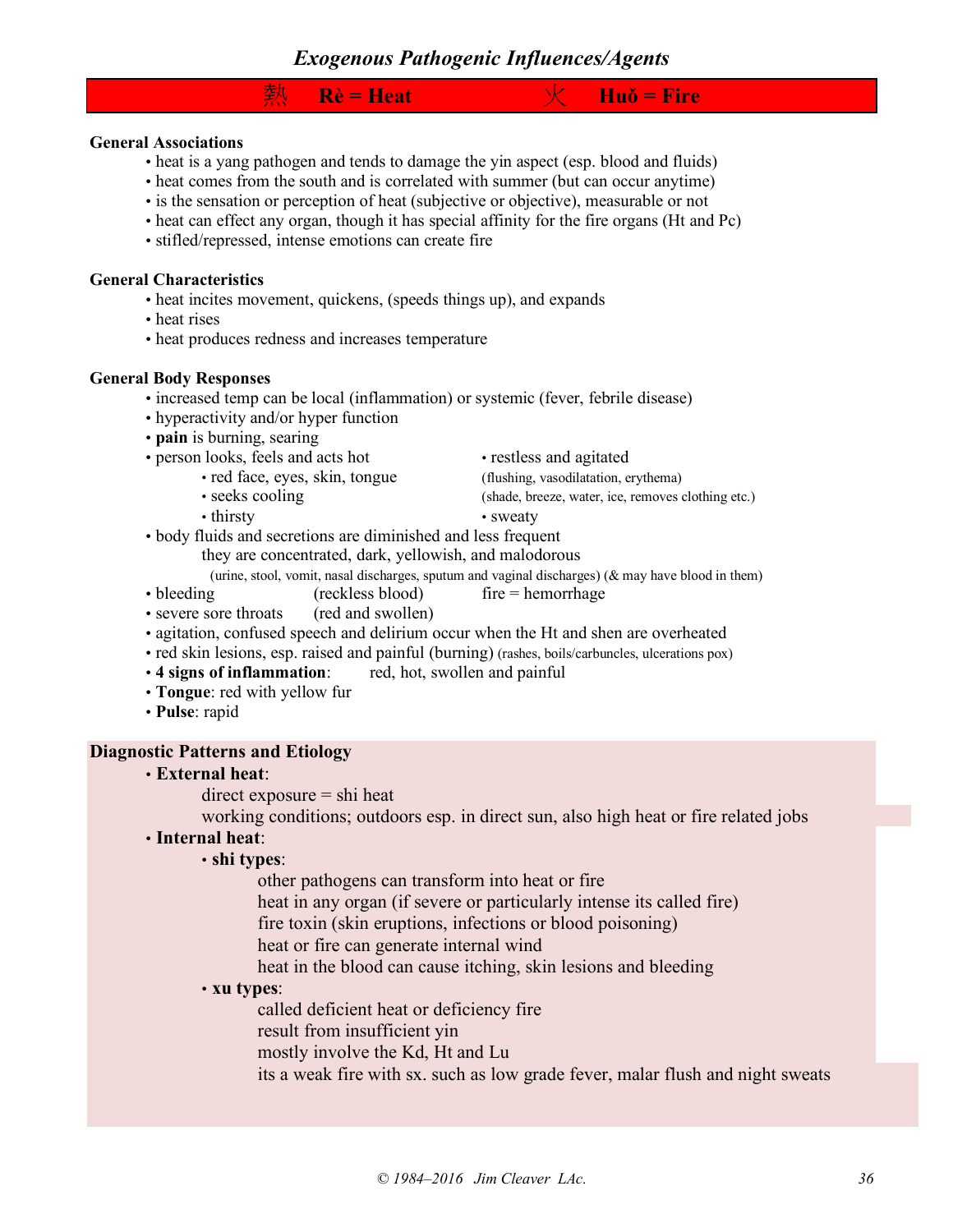## 燥 **Zào = Dryness, Aridity**

### **General Associations**

- dryness is a yang pathogen which primarily exhausts the body's fluids
- it comes from the west and is a phenomenon of fall

 associated with desert, high elevations, certain occupational conditions however it is closely associated with heat, wind, and cold and may accompany any of them its effects are mostly felt by the metal and water organs (Lu, LI, & Kd)

### **General Characteristics**

• drying, withering, toughening, cracking

#### **General Body Responses**

#### • dehydration, thirst

- dryness especially effects the skin and mucus membranes
	- dry skin and loss of luster

dry nose, lips, mouth, tongue, eyes etc.

chapping, chafing, flaking, cracking (parched)

if severe can lead to bleeding (blood vessels crack open)

- aging in general, wrinkles
- dry itching skin, scratchy throat
- dry, non-productive cough
- dry, hard stools, (constipation) (not particularly bad smell)
- infrequent, short, concentrated urination
- decreased saliva and digestive secretions
- **Tongue**: dry and possibly cracked
- **Pulse**: usu. thin or wiry and have a brittle character, may be rough or choppy

### **Diagnostic Patterns and Etiology**

- **External dryness**: injures Lu & LI
- *Shi types:* exposure to:

very low humidity excess heat and/or wind injures the fluids by evaporation consider work environs and activities

- **Internal Dryness**: challenges Kd & TB
- *Xu types:* insufficiencies of:
	- deficient fluids (jin-ye), or excessive loss of body fluids
		- following fever, excessive sweating, (aerobic activities), vomiting, diarrhea
	- deficient blood, or loss of blood (hemorrhage, heavy menses)
	- deficient yin (esp. of Kd, Lr, and Lu)
	- improper diet (can damage ST)

excess salt intake - the salty flavor withers the blood excess alcohol and caffeine (both are diuretics) not enough fluid intake herbs: hot, acrid substances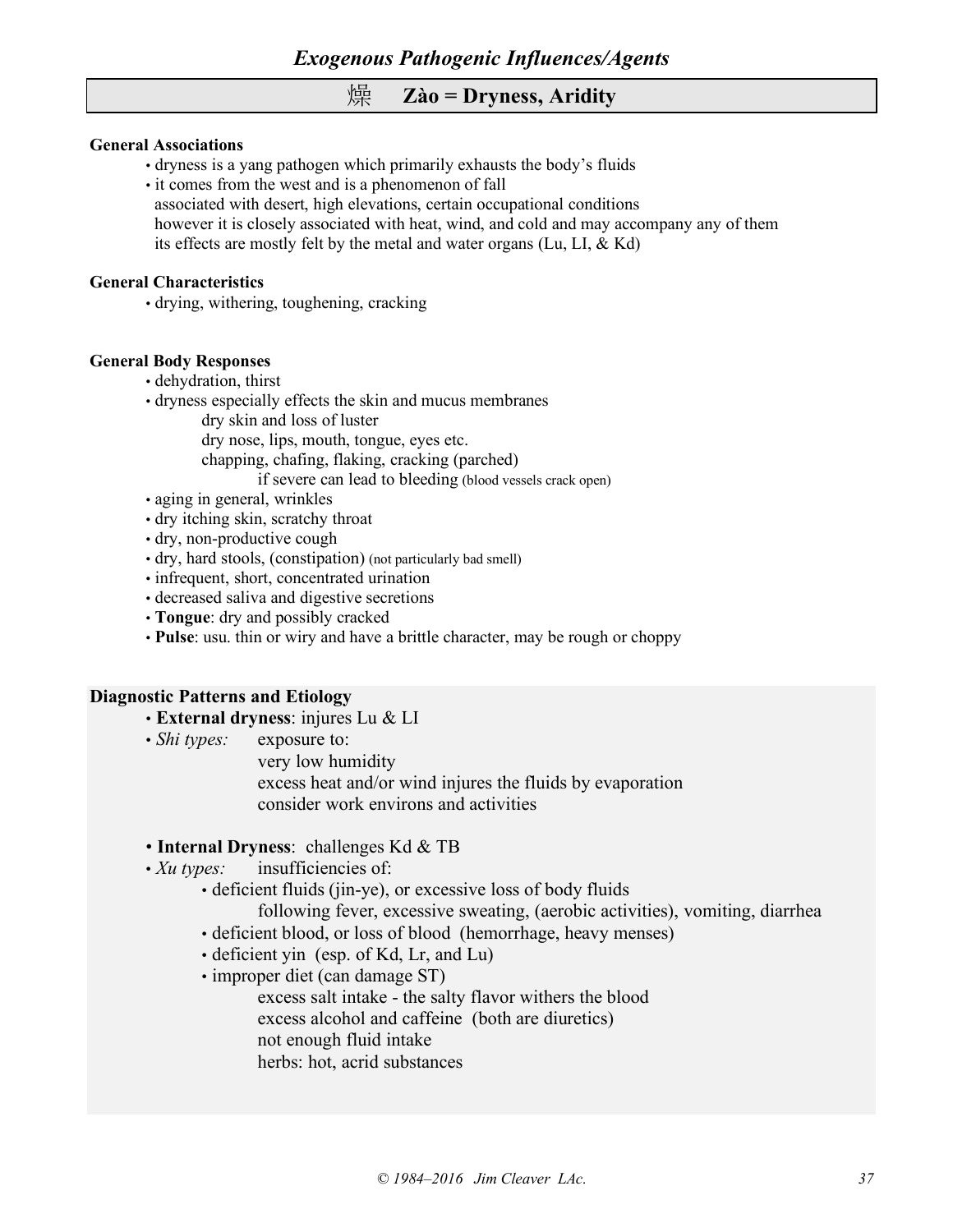### *Exogenous Pathogenic Influences/Agents*

### 濕 **Shī = Dampness**

#### **General Associations**

- dampness is a yin pathogen which chiefly hampers the yang
- it corresponds to the humid, wet or rainy season
- and primarily effects the Spleen

#### **General Characteristics**

- damp is not so much water as something wet and soggy, water-logged (heavy)
- something saturated is heavy and tends to swell
- dampness is congesting and obstructive, slow to change or move (viscous)
- tendency to rot and decay
- being related to water, damp tends to sink and/or flow out, leak or drip

#### **General Body Responses**

- swelling and edema; tissues gets soft and mushy
- body or limbs feel heavy and difficult to move (sluggish)
- tends to effect the lower body and lower jiao
- head feels heavy or full and senses are muddled, dull
- sx. that are chronic, lingering and protracted
- **pain** is fixed and constant, but relatively dull or yields numbness
- sores that are slow to heal and tend to weep or ooze, often becoming purulent (pus)
- excretions/discharges that are continual, thick, sticky, cloudy, turbid (vaginal discharges)
- sometimes profuse sweating, but without much thirst
- productive cough w/ copious sputum
- **Tongue**: wet or greasy **Pulse**: slippery, rolling

### **Diagnostic Patterns and Etiology**

#### • **External Dampness**:

exposure: living and working in damp/wet surroundings (high humidity, ground, home, clothes)

- **Internal Dampness**:
- Dampness is a shi condition (accumulated moisture) but in many cases the presence of dampness also indicates a Sp xu condition
- Diet: overeating:

 raw food, sweets, alcohol (fire-water), oily or fried foods, seeds and nuts, (p.butter) dairy products (milk, cheese & yogurt)

• Emotions can hinder the spleen, esp. pensive worrying and obsess sing

### **Relationship to Phlegm/Tan**

Phlegm is always a shi condition continuum from damp to Phlegm - Phlegm is dampness "congealed" it is thicker and more stagnant and therefore more obstructive tends to be more chronic, lingering and difficult to resolve forms lumps (instead of edema) • Phlegm absorbs and holds water, prevents its circulation and thus can create dryness

### **Two Types of Phlegm**

| <u>  substantial/tangible: </u>  | has physical manifestation (lump, sputum etc)                              |
|----------------------------------|----------------------------------------------------------------------------|
| <b>insubstantial/intangible:</b> | acts like Phlegm but has no obvious manifestation (many mental conditions) |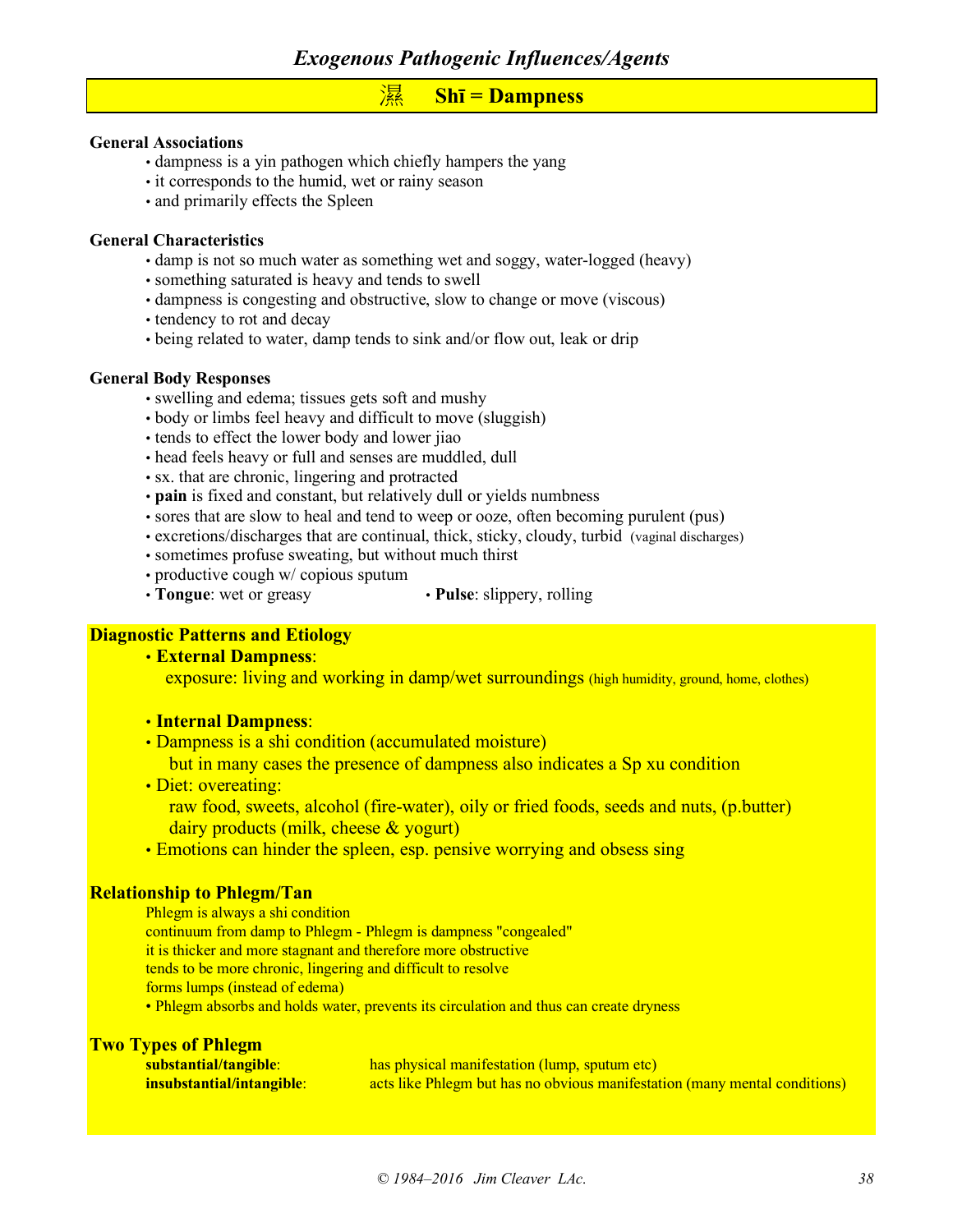## 暑 **Shǔ = Hot & Humid Weather = Summer-Heat**

#### **General Associations**

- is considered to be a yang pathogen, it damages the body's yin
- strictly a phenomenon of summer, whereas heat could occur anytime
- effects the Ht/Pc and Sp

#### **General Characteristics**

- overbearing, oppressive humid heat; tropical heat
- hot and sticky

#### **General Body Responses**

- expends the qi causing exhaustion
- depletes the body fluids
- confuses the spirit/mind/senses
- high fever & heavy sweating
- parched mouth and strong thirst
- loss of appetite
- sallow complexion
- headaches
- heavy, labored breathing, possible palpitations
- dazed feelings and/or muddled thoughts and speech
- reduced urination (volume & frequency) and defecation
- fainting or collapse

### **Diagnostic Patterns and Etiology**

#### • **External only**:

exposure: to high temp and high humidity as in a tropical climate

- **Mild**: sweaty, thirsty, dizzy, fatigue, no appetite, restless & uncomfortable, chest feels full
- **Severe**: high fever, profuse sweating, intense thirst, confusion, syncope
- examples: sunstroke, heatstroke
- predominance of Heat
- predominance of Damp

#### \* **the internal equivalent** to summer-heat is damp-heat

primarily effects the intestines, bladder, gall bladder  $\&$  spleen in diseases like dysentery, UTI, hepatitis, vaginitis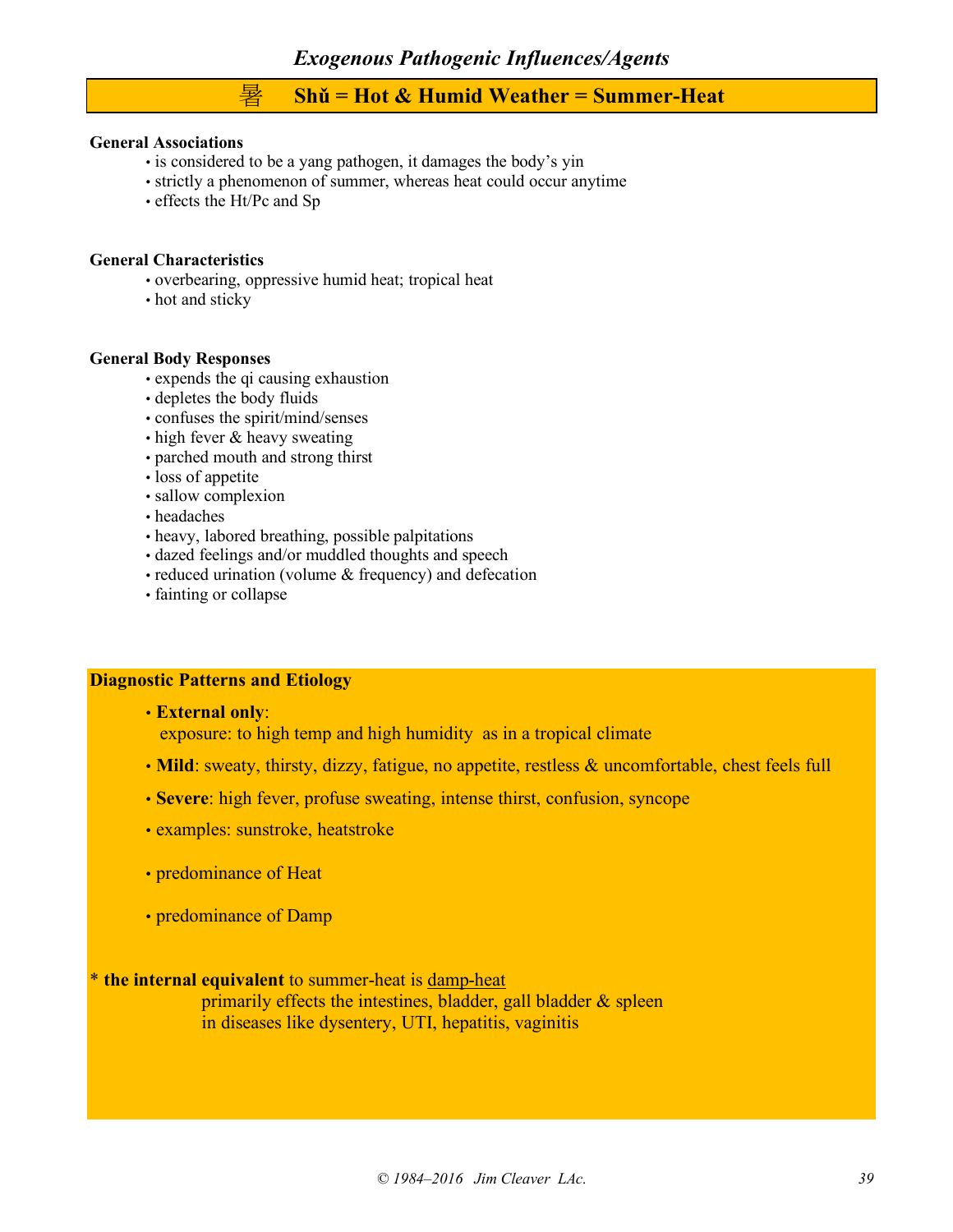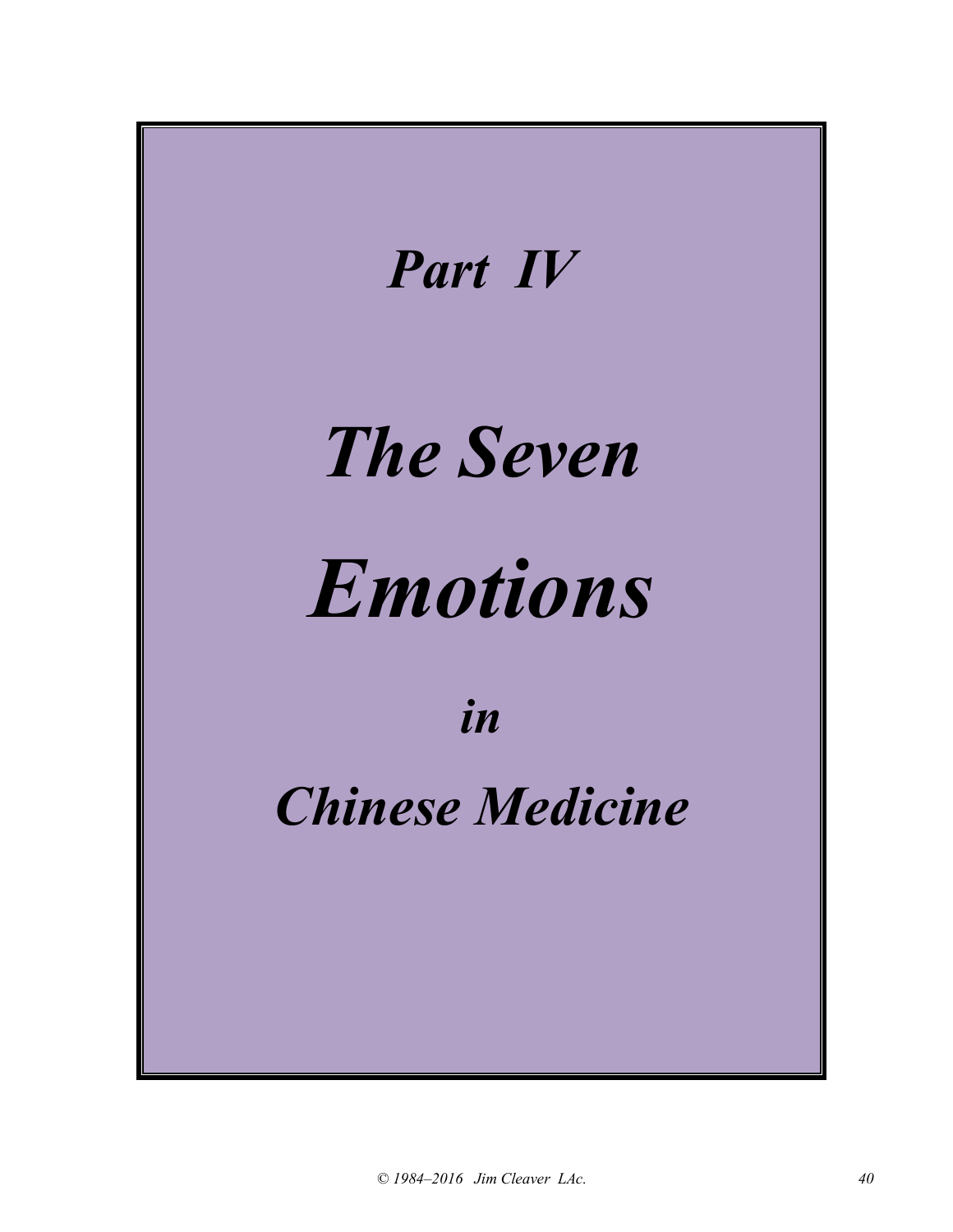# *Spectrum of Emotions*

|    |                 | 因<br>Nèi Yīn = Endogenous Etiologies / Causes                                                                                                              |
|----|-----------------|------------------------------------------------------------------------------------------------------------------------------------------------------------|
| 五志 |                 | Wǔ Zhì<br>$=$ 5 Feelings; will, ambitions, aspirations, mind; personalities                                                                                |
| 七情 |                 | Qī Qíng<br>= Seven Sentiments; feelings, affects, emotions, moods                                                                                          |
| 情志 |                 | qíng zhì<br>= affect-mind (mental disposition/predisposition) state of mind, attitude, the emotions                                                        |
| 怒  | nù              | = <u>rage, anger, wrath, fury, irritablity, frustration; aggression</u><br>(sprouting energy, the energy of springtime is assertive and can be aggressive) |
| 喜  | xĭ              | $=$ joy, happiness, pleasure, elation, excitement<br>(can lead to over-excitement, restlessness, agitation, hysteria, panic, and delirium)                 |
| 思  | $S\overline{I}$ | = to think, deliberate – contemplate/concentrate - reflect - reminisce - worry<br>pensive - brooding - preoccupation - obssession                          |
|    | yōu             | $=$ anxiety, insecurity, apprehension                                                                                                                      |
| 悲  | bēi             | = to lament, grieve, sorrow/sadness, be despondent, melancholic                                                                                            |
| 恐  |                 | $k\delta ng$ = fear, extreme apprehension, dread, terror                                                                                                   |
| 驚  | jīng            | = frighten, startle, surprise, alarm, shock<br>(Su Wen attributes fright to Lr, I think it most directly affects the Pc)                                   |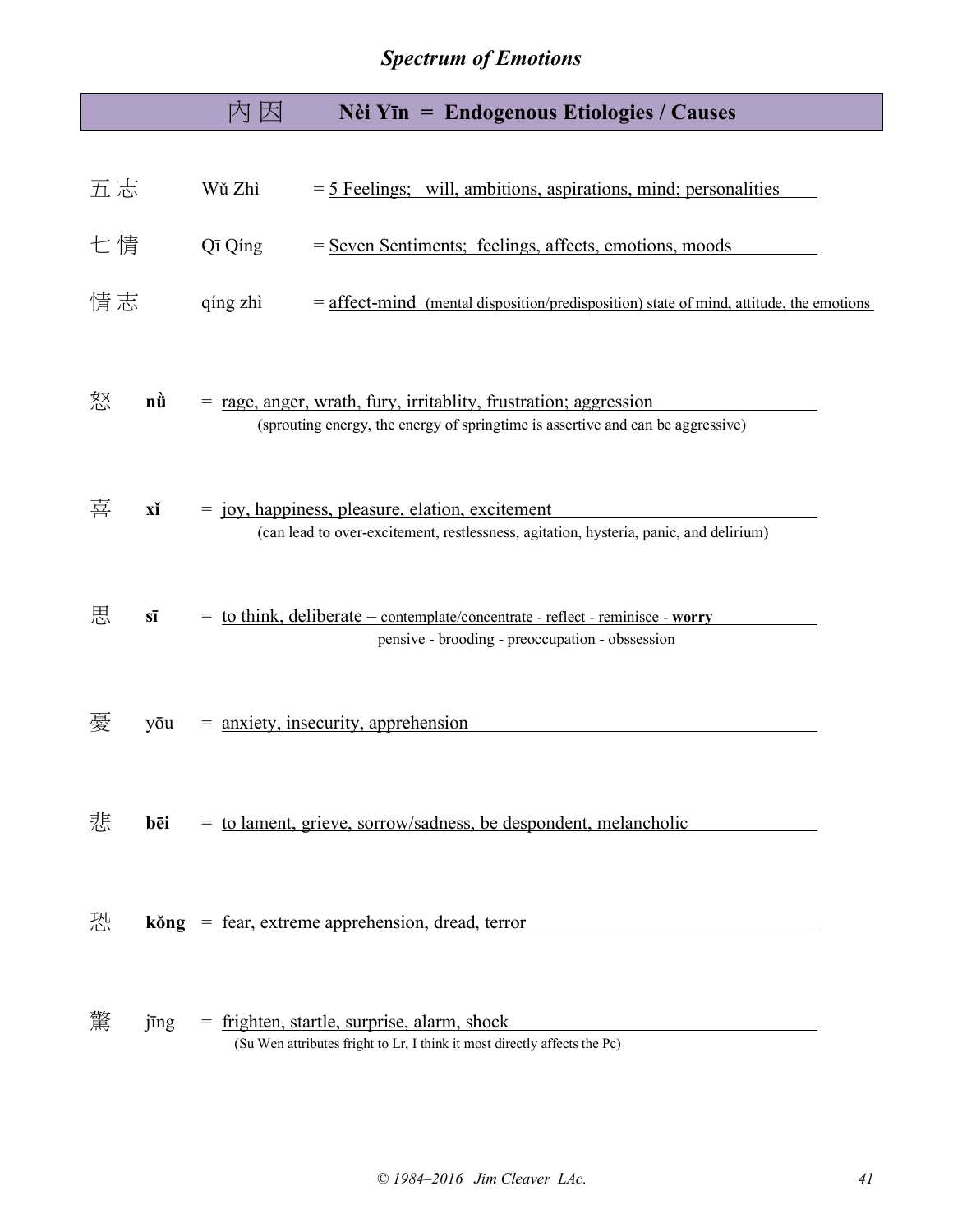# *Spectrum of Emotions*

## **Organs: their Spirit, Aspect of Mind/Consciousness, their Emotion and its affect on Qi**

The organ, its spirit, the emotions it engenders, and their affect on qi. Excessive or suppressed expression can injure or harm, and has a specific affect on the qi (esp. of that organ)

| Organ         | <b>Spirit</b>                                                                 | <b>Emotion</b>                                                                                                 | <b>Affect on Qi</b>                                                                            |
|---------------|-------------------------------------------------------------------------------|----------------------------------------------------------------------------------------------------------------|------------------------------------------------------------------------------------------------|
| 肝<br>Gān      | 魂<br>hún<br>yang soul,<br>ethereal spirit;<br>persona, ego                    | 怒<br>nù<br>anger, wrath, rage                                                                                  | makes qi shàng $\pm$<br>$=$ rise, flare up<br>(go upward)                                      |
| 心<br>Xīn      | 神<br>shén<br>spirit,<br>mind, consciousness                                   | 喜<br>$x\mathbf{i}$ = elation<br>樂<br>$l\dot{e} = joy$<br>(too much joy = over-excited /<br>manic / hysterical) | makes qi huǎn 緩<br>$=$ wilt; become<br>sluggish, slack, indolent                               |
| 脾<br>Pí       | 意<br>yì<br>intellect,<br>thoughts & ideas;<br>memory                          | 思<br>$s\bar{s}$ = worry<br>憂<br>$y\bar{o}u =$ anxiety                                                          | makes qi jié $\frac{2}{\sqrt{3}}$<br>$=$ congeal, stagnate,<br>tie in knots                    |
| 肺<br>Fèi      | 魄<br>pò<br>yin soul, animal soul,<br>corporeal spirit;<br>instinct & survival | 憂<br>$y\bar{o}u =$ anxiety<br>anticipatory apprehension<br>悲<br>$b\overline{e}$ <b>i</b> = grief               | makes qi <b>xiao</b> $\mathcal{H}$<br>$=$ dissipate, scatter, weaken<br>(grief is devastating) |
| 堅<br>Shèn     | 志<br>zhì<br>will, ambition<br>affect, feeling, emotion                        | 恐<br>kŏng<br>fear                                                                                              | makes qi <b>xià</b> $\top$<br>$=$ sink, descend<br>(go downward)                               |
| 心胞<br>Xīn Bāo |                                                                               | 驚<br>jīng<br>fright                                                                                            | makes qi luàn $\frac{3}{10}$<br>$=$ chaotic $\&$ confused<br>panicky                           |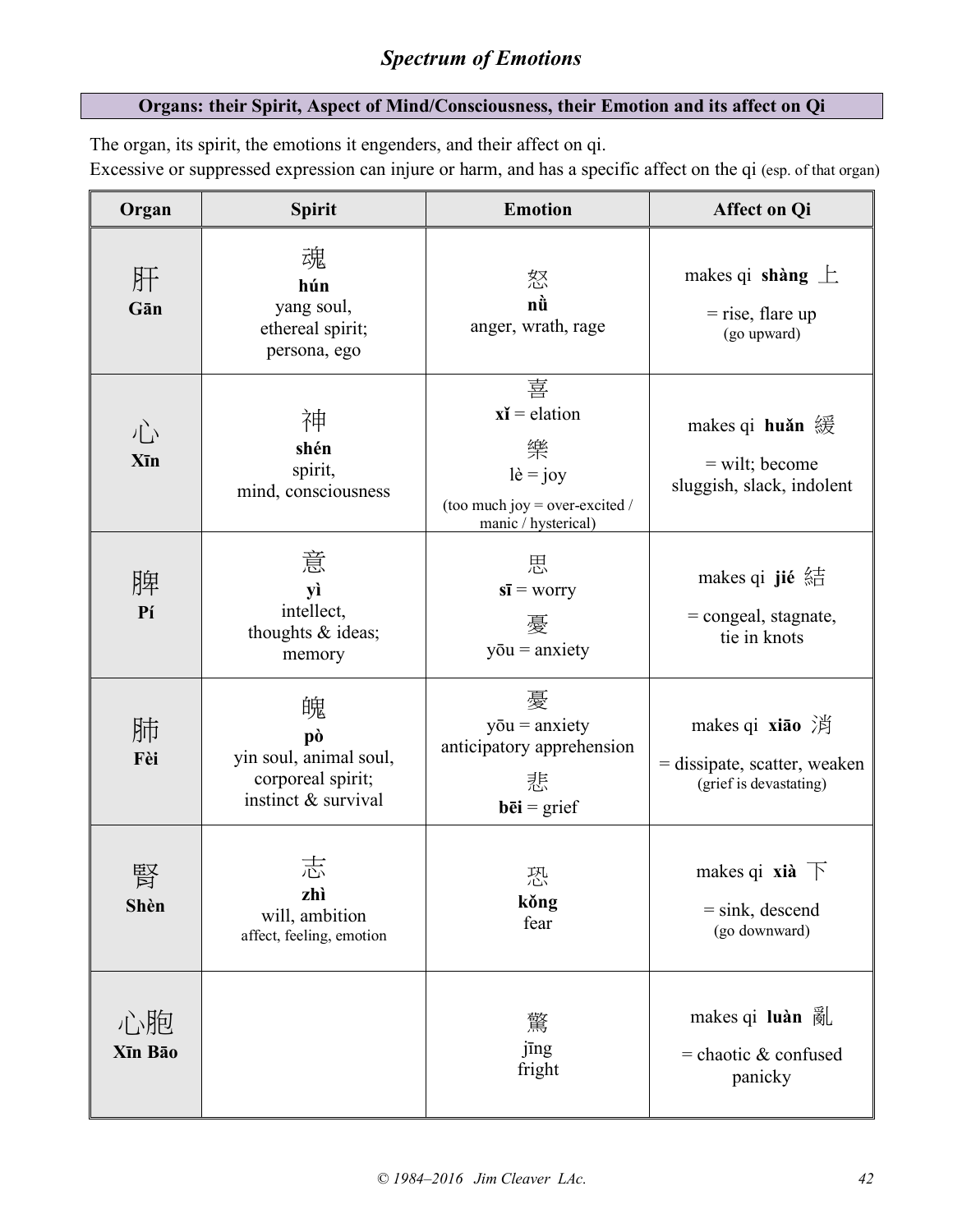## *The Five Virtues*

| Simplified | 工市<br>Traditional | <b>Wu Chang</b><br>Pīn-yīn | $-$ The Five Constants ( $-$ perchange values/virtues)<br>Translation                                                                                                     |
|------------|-------------------|----------------------------|---------------------------------------------------------------------------------------------------------------------------------------------------------------------------|
|            | $\sqrt{-}$        | Rén                        | human kindness, humane, humanity<br>compassion, benevolence, kindness                                                                                                     |
| 礼          | 禮                 | Lĭ                         | propriety, ritual (behavior appropriate to sacred acts)<br>manners, etiquette, ceremonial courtesy; protocol;<br>to be principled, reverential, honorable, have integrity |
|            |                   | Zhì                        | wisdom, intelligence;<br>wise, knowledgeable, learned                                                                                                                     |
| 义          |                   | Yì                         | right, righteous; just, justice; integrity                                                                                                                                |
|            | 信                 | <b>X</b> in                | honesty, trust, trustworthiness;<br>faith, good faith, faithfulness,<br>loyalty, confidence, reliability                                                                  |
|            |                   |                            |                                                                                                                                                                           |
|            |                   | De                         | virtue, virtuous behavior<br>power of; potency                                                                                                                            |

 $\overrightarrow{F}$   $\overset{\text{def}}{=}$  **W<sub>u</sub> Cháng** = The Five Constants (= perennial values/virtues)

The **Five Virtues** cultivate an aspirational level for each organ, both in order to heal itself and to develop our full human potential (i.e. the human organ is not the same as the animal organ)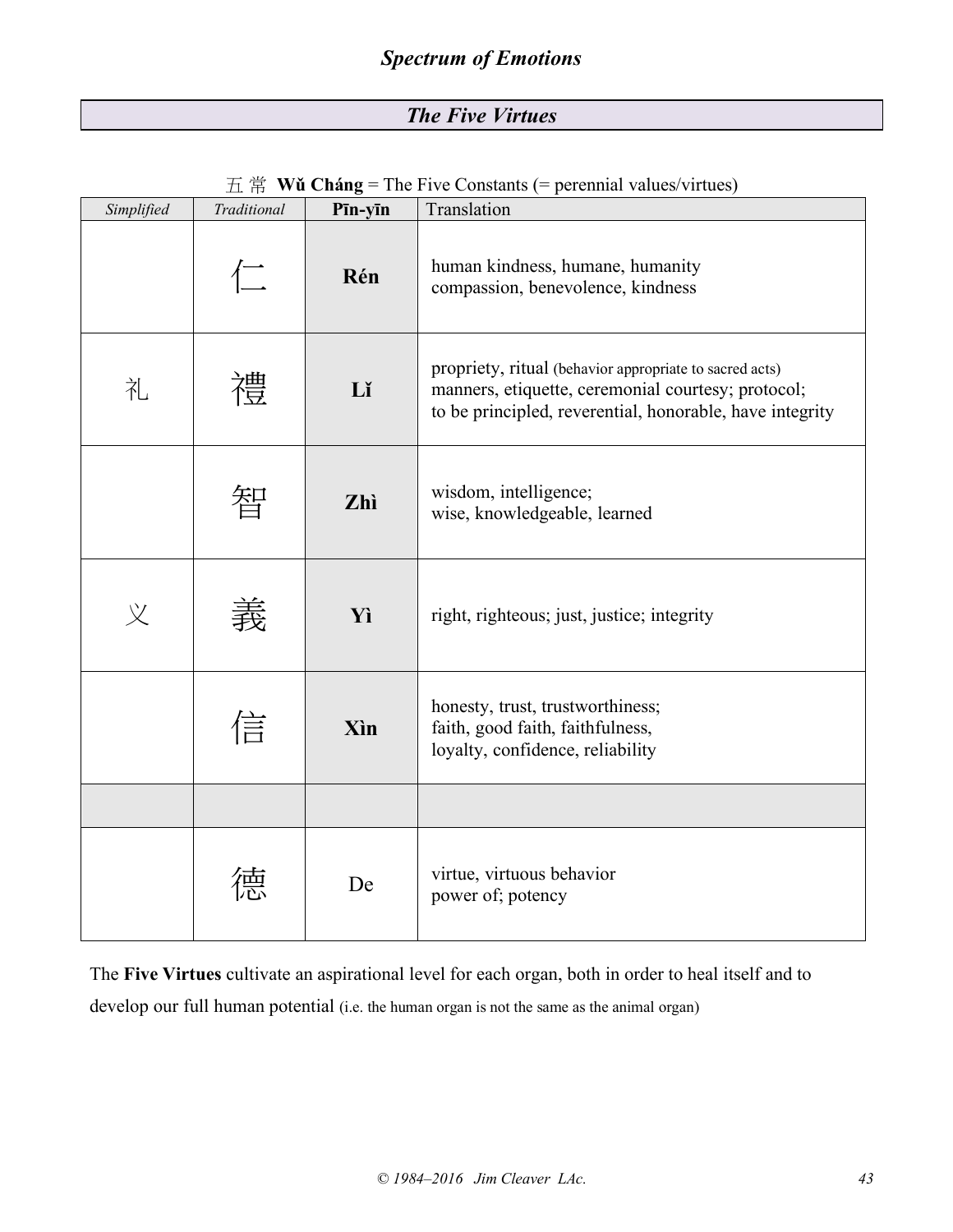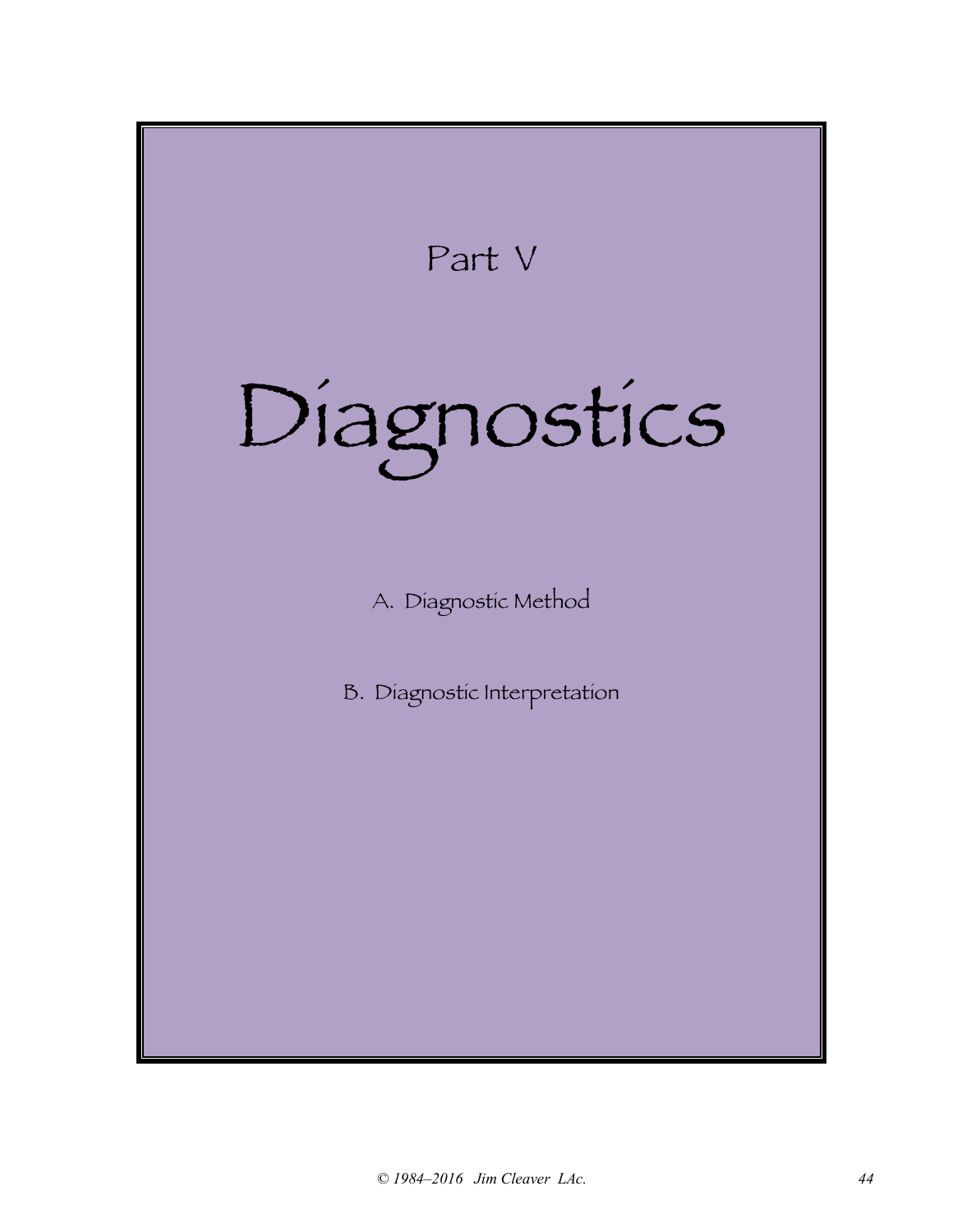## *Diagnostic Method & Interpretive Templates*

|    |                                                                                          |                  |                                   |  |  | rostro metrioto de micropretivo rempl |  |                              |  |  |  |
|----|------------------------------------------------------------------------------------------|------------------|-----------------------------------|--|--|---------------------------------------|--|------------------------------|--|--|--|
|    | <b>DIAGNOSIS</b>                                                                         |                  |                                   |  |  |                                       |  |                              |  |  |  |
|    | A. Diagnostic Method                                                                     |                  |                                   |  |  | <b>B.</b> Diagnostic Interpretation   |  | C. Dx as (part of) Treatment |  |  |  |
|    |                                                                                          |                  |                                   |  |  | A. Diagnostic Method                  |  |                              |  |  |  |
|    |                                                                                          |                  |                                   |  |  |                                       |  |                              |  |  |  |
|    | Si Zhen = The Four Examinations (physical exam $\&$ case history = comprehensive intake) |                  |                                   |  |  |                                       |  |                              |  |  |  |
| 1. | 望                                                                                        | Wàng $=$         |                                   |  |  |                                       |  |                              |  |  |  |
|    |                                                                                          |                  |                                   |  |  |                                       |  |                              |  |  |  |
|    |                                                                                          |                  |                                   |  |  |                                       |  |                              |  |  |  |
|    |                                                                                          |                  |                                   |  |  |                                       |  |                              |  |  |  |
|    |                                                                                          |                  |                                   |  |  |                                       |  |                              |  |  |  |
|    |                                                                                          |                  |                                   |  |  |                                       |  |                              |  |  |  |
|    |                                                                                          |                  |                                   |  |  |                                       |  |                              |  |  |  |
| 2. | 聞                                                                                        | $W \acute{e}n =$ |                                   |  |  |                                       |  |                              |  |  |  |
|    |                                                                                          |                  |                                   |  |  |                                       |  |                              |  |  |  |
|    |                                                                                          |                  |                                   |  |  |                                       |  |                              |  |  |  |
|    |                                                                                          |                  |                                   |  |  |                                       |  |                              |  |  |  |
|    |                                                                                          |                  |                                   |  |  |                                       |  |                              |  |  |  |
|    | 切                                                                                        | Qiè              | $\hspace{1.6cm} = \hspace{1.6cm}$ |  |  |                                       |  |                              |  |  |  |
| 3. |                                                                                          |                  |                                   |  |  |                                       |  |                              |  |  |  |
|    |                                                                                          |                  |                                   |  |  |                                       |  |                              |  |  |  |
|    |                                                                                          |                  |                                   |  |  |                                       |  |                              |  |  |  |
|    |                                                                                          |                  |                                   |  |  |                                       |  |                              |  |  |  |
|    |                                                                                          |                  |                                   |  |  |                                       |  |                              |  |  |  |
|    |                                                                                          |                  |                                   |  |  |                                       |  |                              |  |  |  |

**4.** 問 **Wèn** =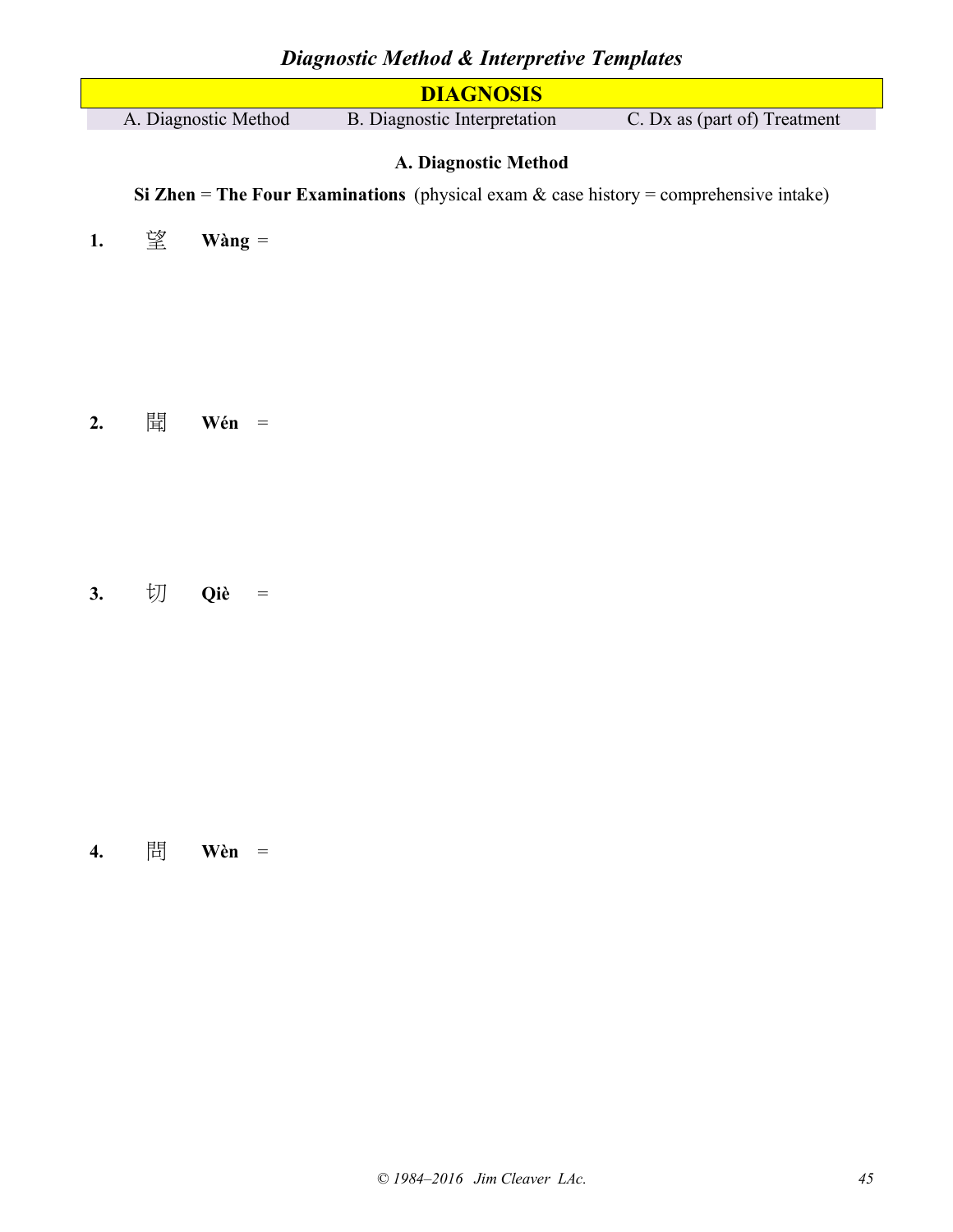## *Diagnostic Method & Interpretive Templates*

### **B. Diagnostic Interpretation**

Organizing the Data gathered (signs  $\&$  sx)  $\&$  Identifying Patterns of Disharmony

 *according to:*

### • **Various Templates**

- a. Cosmological Circumstances:
- b. Constitutional Type:
- c. Differentiation of Symptoms:
- \* the Importance of Symptoms:

### • **Templates that Assess Disturbance of Function**

- a. **Vital Substances**: analysis according to the type of energy/substance that is out of balance
	- 1. 2. 3. 4. 5. 6.

### b. **Pathogenic Factors**:

c. **Organ Patterns**:

### d. **Channel Patterns**:

### • **Templates that ID the Location of the Problem** (all are energetic layers more than physical places)

- a. 1st two of 8 parameters
- b. 6 Stages/Divisions
- c. 4 Levels
- d. 5 Elements or phases
- e. 12 Organs
- f. 3 Burning Spaces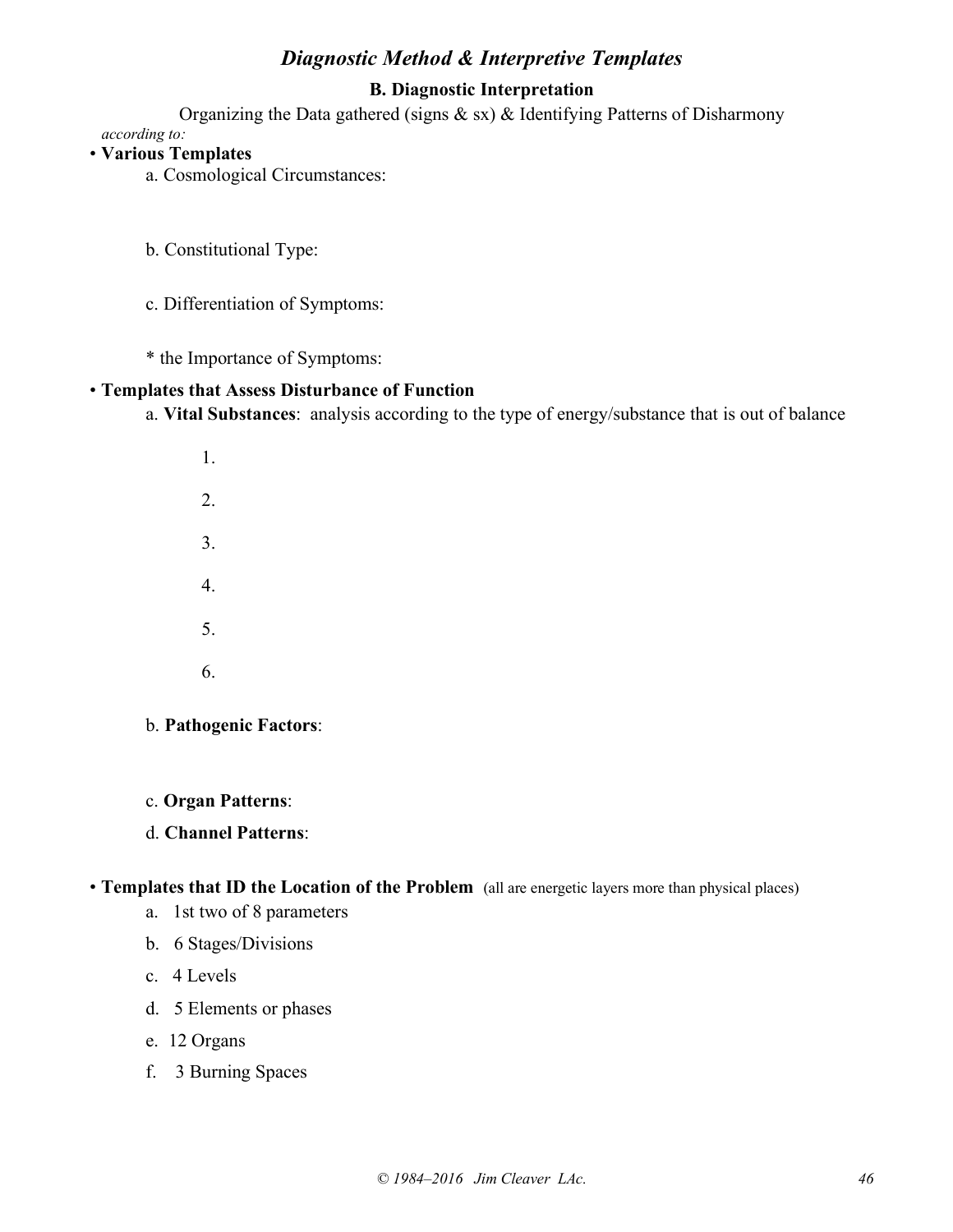# *Diagnostic Method & Interpretive Templates*

## **C. Diagnosis as (part of) Treatment**

| • More than a Name-tag:           | The Dx lends understanding and meaning<br>to both the disease & the treatment<br>its not just a label.                                                                                                                                                                                                           |
|-----------------------------------|------------------------------------------------------------------------------------------------------------------------------------------------------------------------------------------------------------------------------------------------------------------------------------------------------------------|
| • Assess the Whole Person:        | Not simply naming a disease but<br>assessing the condition of a person/individual,<br>trying to understand his or her specific symptoms                                                                                                                                                                          |
| • Determines Treatment Principle: | The Dx becomes the guiding rationale for Tx,<br>it indicates the Tx methods of choice (i.e. Tx strategy)<br>describes how to untie the knot                                                                                                                                                                      |
| • Summarizes the Situation:       | Sx are messages from the body indicating the nature of the disharmony<br>The Dx is a summary of the situation,<br>it turns something complex $\&$ mysterious into<br>something graspable & more manageable<br>something you can work with.<br>provides both client & practitioner with a handle on the situation |
| • Prognosis:                      | A good Dx projects the probable unfolding of $Tx \&$ disease<br>over time & predicts the likely outcome (prognosis)                                                                                                                                                                                              |
| • Prevention:                     | this in turn suggests lifestyle recommendations<br>in order to prevent recurrence                                                                                                                                                                                                                                |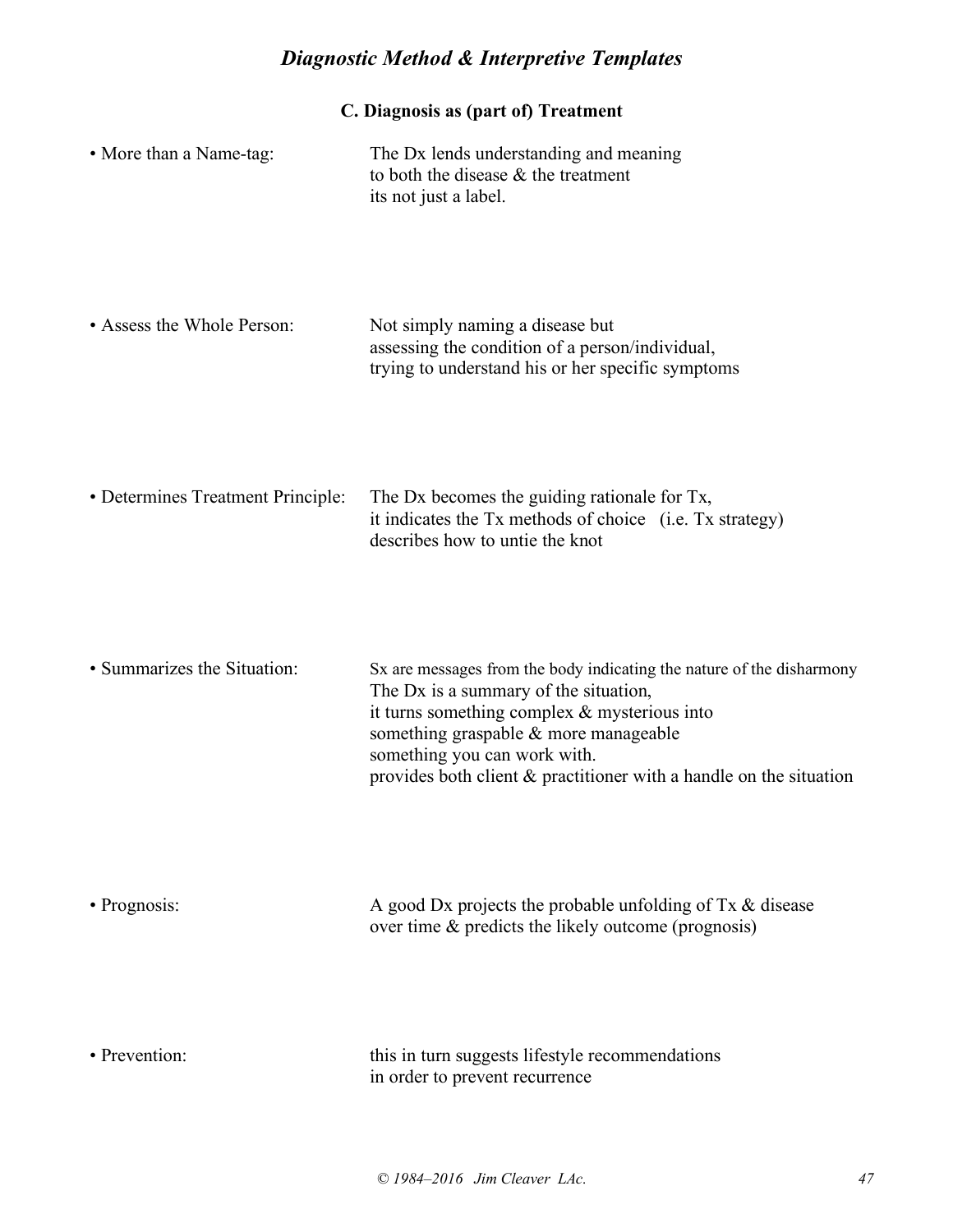### **SUMMARIZING**

All the theories presented could be said to describe **Relationships**;

*in order to understand:*

- the Relationship between Health  $&$  Disease (the subject of medicine)
- [Relationship between] Body, Mind, and Spirit
- [Relationships within] the Individual Body/Mind, between the Internal & External environment between Self, Society, and Cosmos.

### **Relationship & Pattern are key words in Chinese medicine** (remember our medicine pyramid)

1. COSMOLOGICAL THEORIES describe the fabric of all *Relationships* that everything is in *Relationship* to everything else the universal matrix called Dao is one big Web of *inter-Relationships* the *patterns* & dynamics of *Inter-relating* is called Change (Yin-yang & Wu-xing)

### 2. ANATOMICAL & PHYSIOLOGICAL THEORIES

describe a healthy *pattern of Relationships* for the body (structurally & functionally)

### 3. THEORIES of PATHOLOGY

posit that disease arises due to disorderly, or imbalanced *Relationships* (Y/Y is the basic paradigm) describe the sources of disorder (endogenous, exogenous & misc. factors) codify the common patterns of diseased *Relationships* (groups Sx into categories stages & levels)

### 4. DIAGNOSTIC THEORIES

observe & interpret change from healthy to un-healthy *Relationships*

### 5. TREATMENT STRATEGIES

are designed to reorder unhealthy *Relationships* & restore them to healthy ones and to respect healthy *Relationships* in the process Tx that does not sufficiently take into account the intricacy of *Relationships* will frequently violate, ignore or supersede those *relationships* to the overall detriment of the individual & to society.

By paying attention to *Relationships* – large & small, obvious and subtle,

a system of medicine derives its dependability & predictability;

which enables Prognosis: which in turn describes *how*:

1. *Relationships* deteriorate (predicts future potential for disease)

2. *Relationships* improve (predicts how & in what time frame the treatment plan will unravel the problem  $\&$  to what extent health might be restored)

### • We could **define Health** as a function of *effective Relationships*

and Disease as ineffective, contradictory, imbalanced, or inappropriate *Relationships*.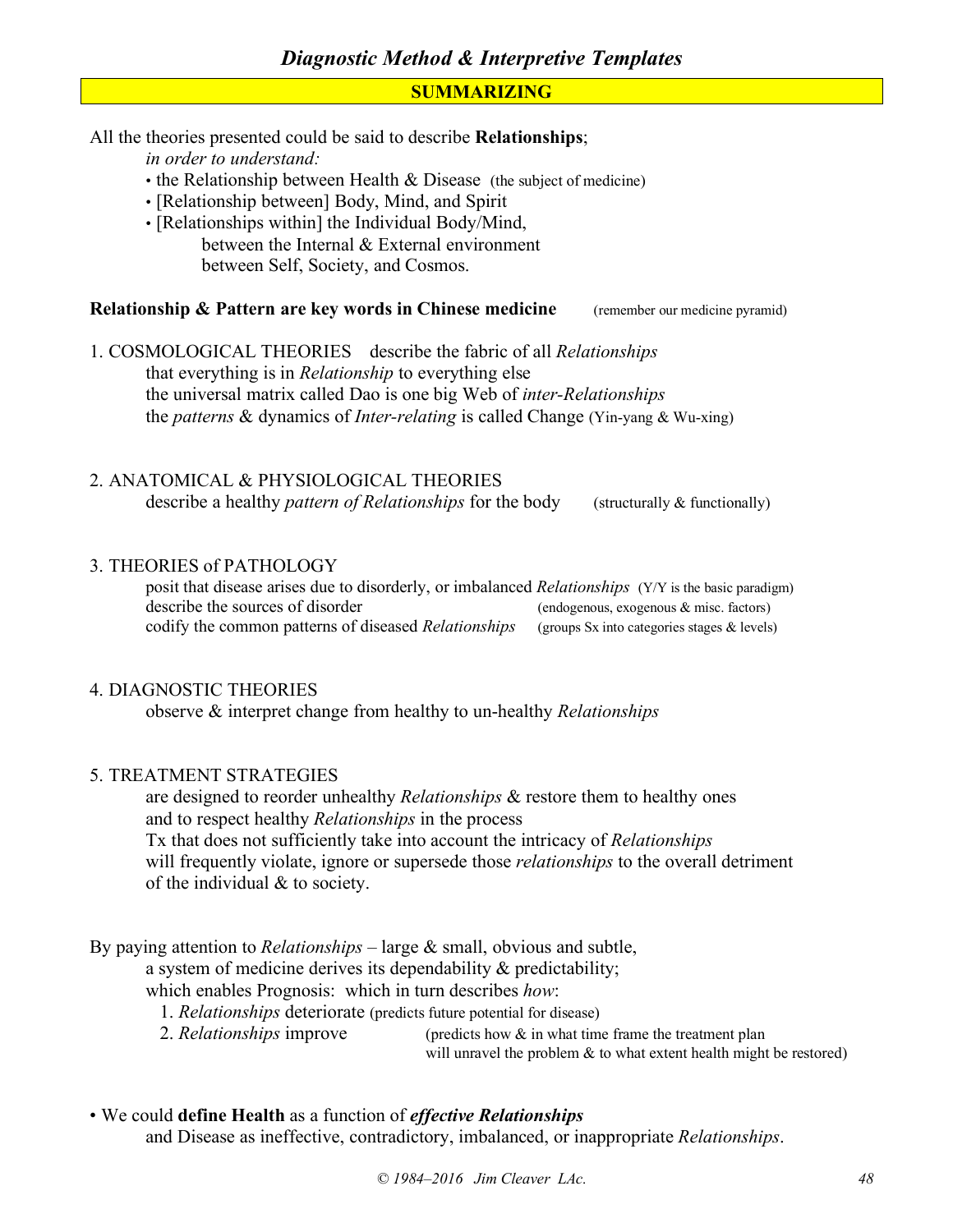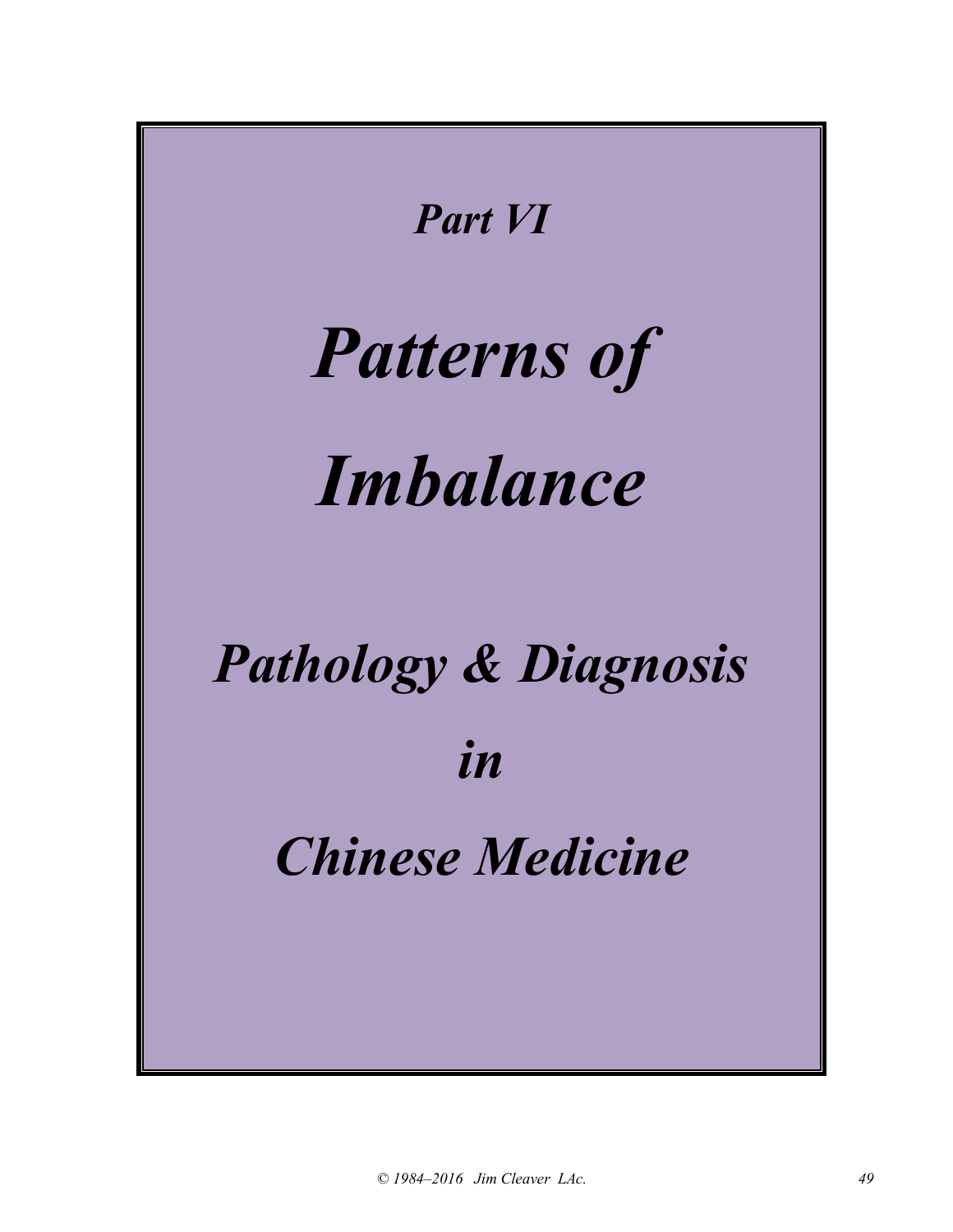**Diagnosis = Naming the Pattern (of Imbalance)**

### *Think in terms of a series of questions you must answer:*

- I. Which organ is out of balance?
- II. In which direction is it out of balance?
- III. If xu: What is insufficient?

If shi: What is surplus/excessive?

or What is stagnant?

The answers to these questions are found by reading the signs and symptoms.

| <i>Examples:</i><br>• Spleen   | Oi | Xu | $=$ the spleen's qi/energy is insufficient                                                          |
|--------------------------------|----|----|-----------------------------------------------------------------------------------------------------|
| • Dampness is Hindering the Sp |    |    | (the presence of dampness make this a shi pattern)                                                  |
|                                |    |    | (hindering is suggestive of the obstructive, i.e. stagnating, nature of dampness which is also shi) |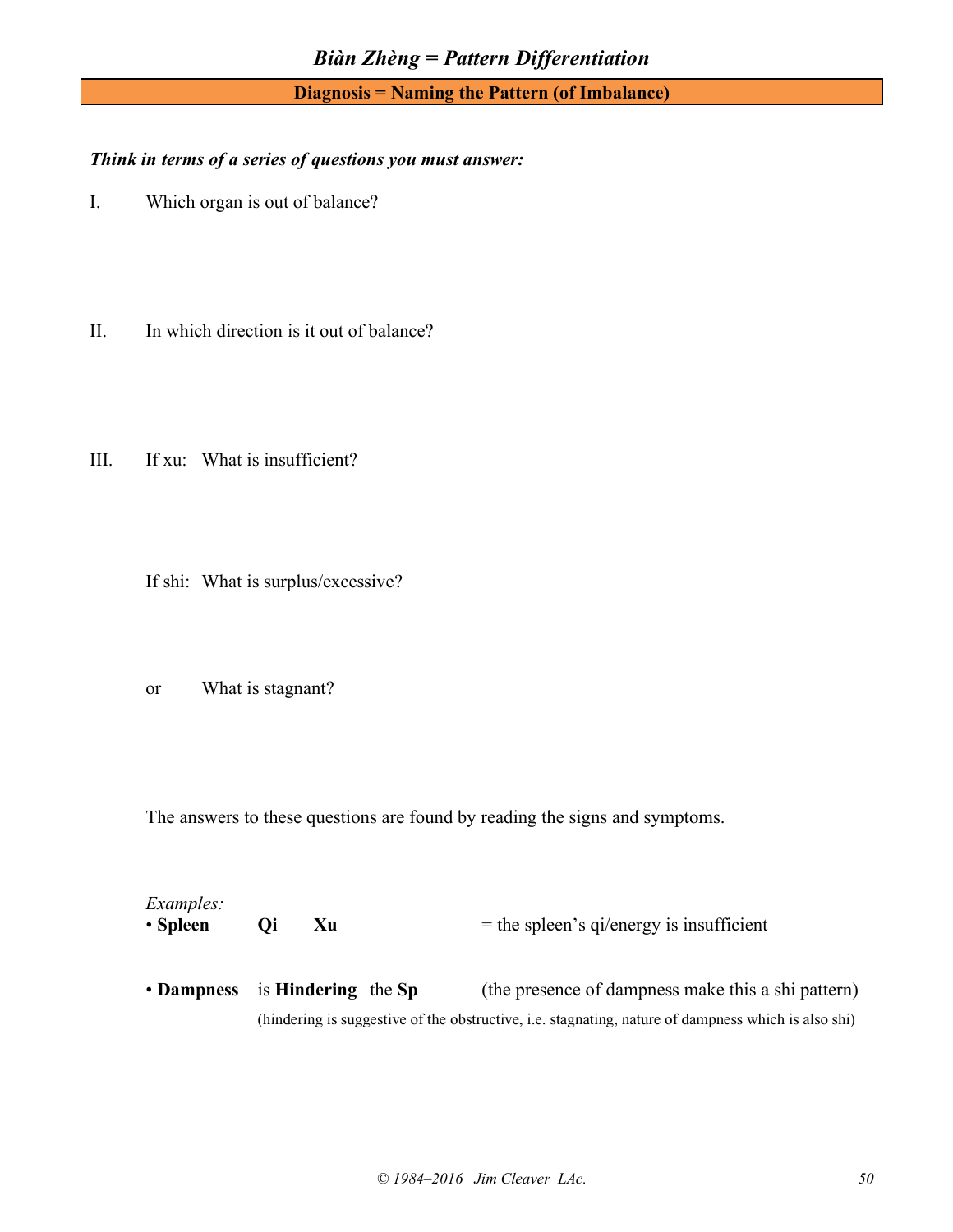|                          |                                                 | 氣証                                                                                                                                                                                                                                                                               | <b>Qi Patterns</b>                                                                                                                                                                                                                        |    |  |  |
|--------------------------|-------------------------------------------------|----------------------------------------------------------------------------------------------------------------------------------------------------------------------------------------------------------------------------------------------------------------------------------|-------------------------------------------------------------------------------------------------------------------------------------------------------------------------------------------------------------------------------------------|----|--|--|
|                          |                                                 |                                                                                                                                                                                                                                                                                  | * Five Functions of Qi: movement, transformation, protection, containment, (warming=yang)                                                                                                                                                 |    |  |  |
| 1. Qi Stagnation         |                                                 | Qì Zhì                                                                                                                                                                                                                                                                           |                                                                                                                                                                                                                                           | 氣滯 |  |  |
| Key sx:                  | · pain & distention<br>• aggravated by pressure | may be migratory, or radiates<br>· masses are soft & mobile                                                                                                                                                                                                                      | (distention is $d/t$ local accumulation)<br>· pain is relatively dull, achy & intermittent<br>• temporary relief from belching, passing gas, bowel movement, sighing etc.<br>• emotional, moody (moods swing from irritable to depressed) |    |  |  |
|                          | $\cdot$ Tongue:<br>• Pulse:                     | is taut to wiry                                                                                                                                                                                                                                                                  | is normal pink to slightly lavender/dusky<br>may have some unilateral distortion/distention                                                                                                                                               |    |  |  |
| 2. Qi Insufficiency      |                                                 |                                                                                                                                                                                                                                                                                  | $Q$ ì Xū (empty / insufficient / depleted)                                                                                                                                                                                                | 氣虛 |  |  |
| Key sx:                  |                                                 | · lethargy & fatigue, spontaneous perspiration<br>• complexion pale, but bright (has sheen, luster) (i.e. normal - compare w/blood xu)<br>• shallow breathing, shortness of breath, weak voice<br>• diminished functions, weak constitution, frequent colds (lowered resistance) |                                                                                                                                                                                                                                           |    |  |  |
|                          | $\cdot$ Tongue:<br>• Pulse:                     | is weak/empty, forceless                                                                                                                                                                                                                                                         | is slightly pale $\&$ puffy with dental impressions on sides                                                                                                                                                                              |    |  |  |
| 3. Qi Counterflow        |                                                 | Qì Nì<br>$(\text{esp. ST qi})$                                                                                                                                                                                                                                                   | aka Rebellious Qi<br>i.e. qi moving opposite to normal direction (esp. upward)<br>(usu. shi type of counterflow)                                                                                                                          |    |  |  |
| Key sx:                  |                                                 | • hiccups, belching, nausea/vomiting<br>• coughing, wheezing, dizziness<br>· diarrhea, prolapse (see below)                                                                                                                                                                      |                                                                                                                                                                                                                                           |    |  |  |
|                          | • Pulse:                                        | is superficial                                                                                                                                                                                                                                                                   |                                                                                                                                                                                                                                           |    |  |  |
| 4. Qi Sinking<br>Key sx: |                                                 | Qì Xiàn<br>$(\text{esp. Sp qi})$                                                                                                                                                                                                                                                 | qi sinks downward<br>(xu type counterflow)<br>• pressing/pulling/bearing down sensations<br>· organ prolapses (esp. rectum/anus, uterus/vagina)                                                                                           | 氣陷 |  |  |

- chronic diarrhea, chronic vaginal discharge
- Pulse: is deep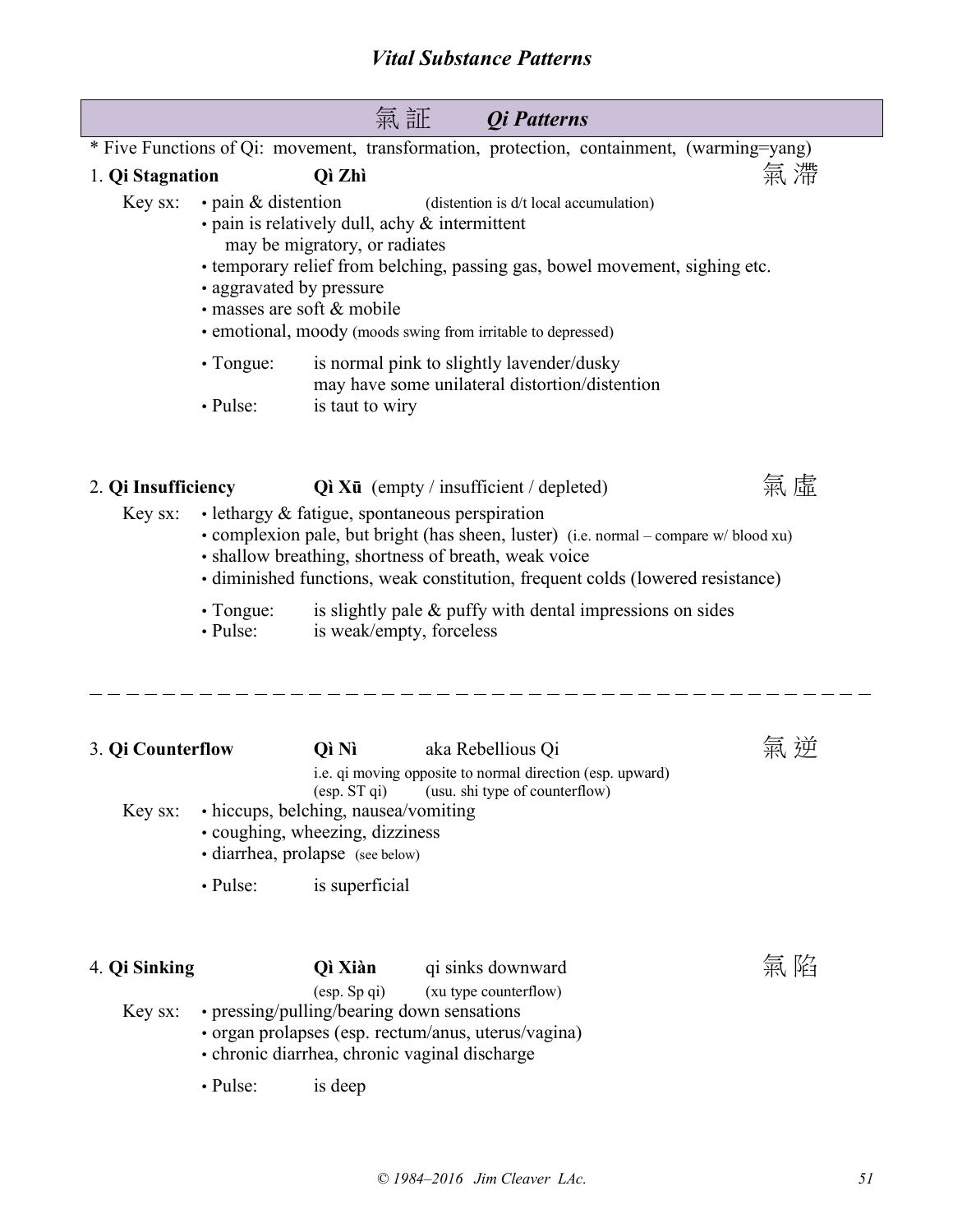|                        | <i><b>Vital Substance Patterns</b></i>        |                                                                                                                           |                                                                                                                                                                                                     |     |  |  |
|------------------------|-----------------------------------------------|---------------------------------------------------------------------------------------------------------------------------|-----------------------------------------------------------------------------------------------------------------------------------------------------------------------------------------------------|-----|--|--|
|                        |                                               | 血証                                                                                                                        | <b>Blood Patterns</b>                                                                                                                                                                               |     |  |  |
|                        |                                               |                                                                                                                           | * Major Functions of Xue: nourishment, moistening, storage (cooling=yin)                                                                                                                            |     |  |  |
| 1. Blood Stasis        |                                               | Xuè Yū                                                                                                                    |                                                                                                                                                                                                     | 血 瘀 |  |  |
| Key sx:                |                                               | · discoloration or darkening<br>· dysmenorrhea, dark menstrual blood w/ purple clots<br>· masses that are hard & immobile | • pain that is sharp $w/a$ fixed location $\&$ constant (usu. swollen too)<br>(locally: bruises systemically: complexion, tongue, lips, nailbeds)<br>(usu. abdominal or pelvic i.e. MJiao or LJiao) |     |  |  |
|                        | $\cdot$ Tongue:<br>• Pulse:                   | is rough $&$ choppy                                                                                                       | is purple with dark/purple spots; veins dark & contorted/engorged                                                                                                                                   |     |  |  |
|                        |                                               | trauma / extravasated: hemorrhage, bruises, petechia                                                                      | Etiol: qi stagnation, qi deficiency, blood deficiency, blood heat, interior cold, trauma                                                                                                            |     |  |  |
| 2. Blood Insufficiency |                                               | <b>Xuè Xū</b> (empty / insufficient / depleted)                                                                           |                                                                                                                                                                                                     | 虛   |  |  |
| Key sx:                | • tired & fatigued<br>· insomnia, poor memory | • complexion pale and lusterless<br>· dizziness, blurred vision                                                           | (also nailbeds and under eyelids are pale)<br>(LBP, hypo-volemia)<br>· diminished menstrual flow, irreg/erratic menses, amenorrhea                                                                  |     |  |  |
|                        | $\cdot$ Tongue:<br>· Pulse:                   | is pale                                                                                                                   | is thin/thready/fine, maybe rough $&$ choppy (irreg.)                                                                                                                                               |     |  |  |
| 3. Blood Heat          |                                               | Xuè Rè<br>(i.e. heat in the blood, or at the blood level)                                                                 |                                                                                                                                                                                                     |     |  |  |

- Key sx: fever/heat sensations, red rashes/eruptions/pox, itching, abscesses • excessive menstrual bleeding (hemorrhage) (blood is bright red)
	- Tongue: is red (bright red)
	- Pulse: is rapid

# 4. **Reckless Blood Xuè Wàng Xíng** 血 妄 行

Blood Recklessly Moves

- Key sx: bleeding (nose, gums, skin, lungs, stomach/GI, menstrual, urine, stool, anus)
	- shi: acute, heavy bleeding (usu. due to heat, or stasis)
	- xu: chronic, but minor bleeding (usu. due to deficiency) (Sp qi keeps blood in vessels)

*Etiol: blood heat, blood stasis, qi deficiency, yin deficiency/dryness*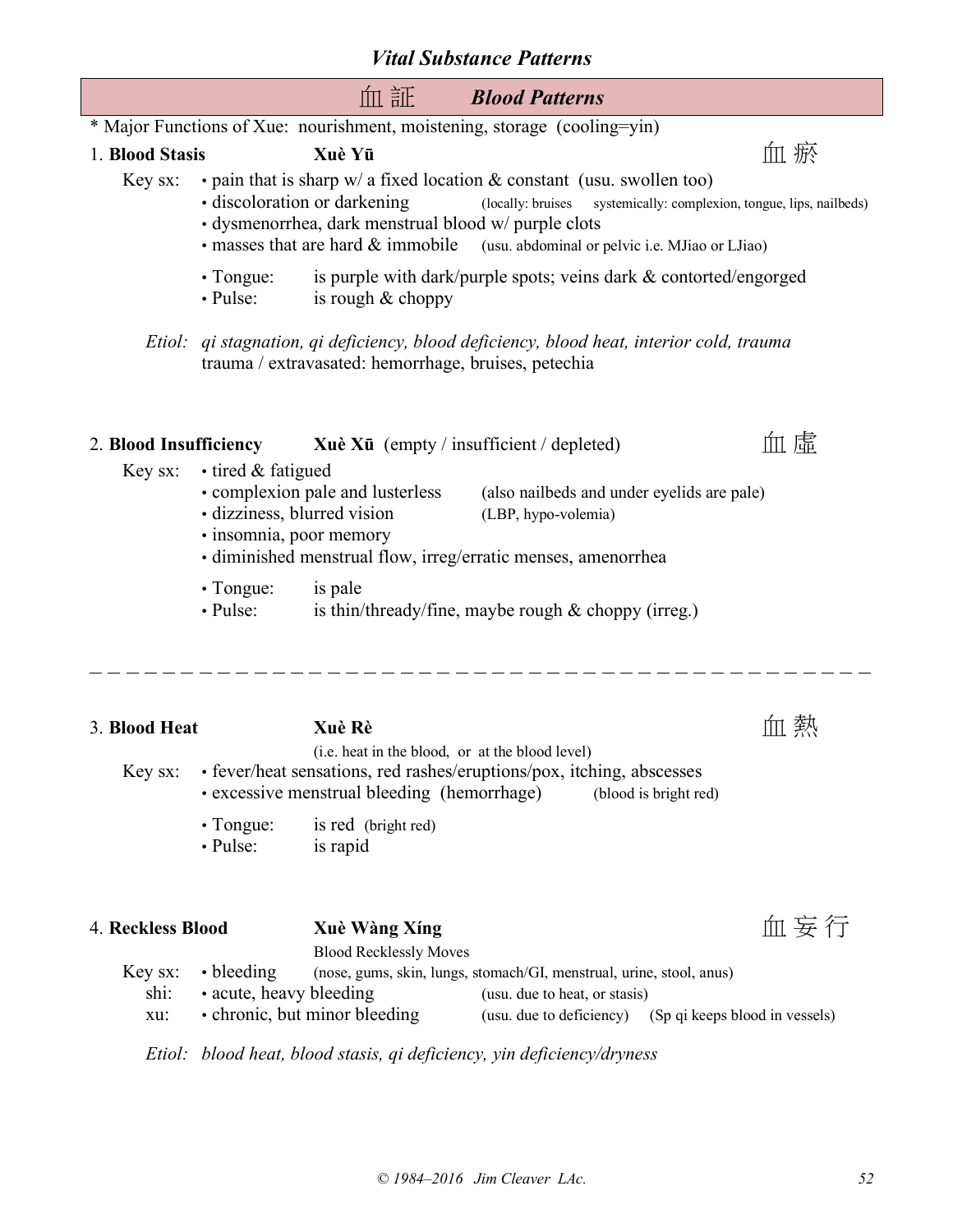## *Vital Substance Patterns*

| • Jīn-Yè / Fluid patterns:                            |                    |                                                                                                   |  |  |  |
|-------------------------------------------------------|--------------------|---------------------------------------------------------------------------------------------------|--|--|--|
| a. Excess:                                            |                    | • fluid accumulations, swelling and edema                                                         |  |  |  |
| Etiol:                                                |                    | these are usu. caused by deficiencies of Sp, Lu, Kd, $\&$ TB                                      |  |  |  |
|                                                       |                    | b. Deficiency: $\cdot$ insufficient fluids (i.e. reduced secretions & lubrication) yields dryness |  |  |  |
|                                                       |                    | · dry eyes, nose, tongue/mouth/throat, skin, colon etc.                                           |  |  |  |
|                                                       |                    | · dry cough, dry stools/constipation, scant urine                                                 |  |  |  |
| Etiol:                                                |                    | prolonged or excessive loss of fluids - sweating, vomiting, diarrhea                              |  |  |  |
| · Tán / Phlegm:                                       | • congealed fluids |                                                                                                   |  |  |  |
|                                                       |                    | a. substantial: • i.e. tangible – observable, palpable, audible                                   |  |  |  |
|                                                       |                    | · sputum, skin lumps, swollen lymph nodes                                                         |  |  |  |
|                                                       |                    | b. insubstantial: • presence is inferred (shrouding effect)                                       |  |  |  |
|                                                       |                    | • mental sx, cloudy thinking, inability to concentrate, mental illness, epilepsy, coma            |  |  |  |
|                                                       |                    | · nausea, dizziness, numbness, plum-pit sensation, wheezing                                       |  |  |  |
|                                                       |                    |                                                                                                   |  |  |  |
| • Jīng / Essence patterns:                            |                    | · deficiency: genetic, hereditary, constitutional problems                                        |  |  |  |
| a. childhood:                                         |                    | · problems associated with growth & development                                                   |  |  |  |
| b. old age:                                           |                    | • problems associated with aging and esp. premature aging                                         |  |  |  |
|                                                       |                    |                                                                                                   |  |  |  |
| · Shén / Spirit patterns:                             |                    | • disturbances of consciousness, mentation, cognition, speech, sleep                              |  |  |  |
| Etiol:                                                |                    | shen disturbances may be caused by xu or shi factors<br>• shi factors: usually heat &/or phlegm   |  |  |  |
|                                                       |                    | typically blood or yin deficiencies, but any deficiency may induce<br>• xu factors:               |  |  |  |
|                                                       |                    |                                                                                                   |  |  |  |
| Yīn patterns:                                         |                    |                                                                                                   |  |  |  |
| a. xu/deficiency patterns:                            |                    | · insufficiency of yin (i.e. cooling & moistening principle)                                      |  |  |  |
|                                                       |                    | $\cdot$ yields heat $\&$ dryness signs (heat is relatively weak compared to shi type)             |  |  |  |
| b. shi/excess patterns:                               |                    | · presence of yin pathogens (like cold & damp, esp. if d/t organ def.)                            |  |  |  |
|                                                       |                    |                                                                                                   |  |  |  |
| • Yáng patterns:                                      |                    | • presence of pathogens (esp. yang pathogens like heat $&$ wind)                                  |  |  |  |
| a. shi/excess patterns:<br>b. xu/deficiency patterns: |                    | $\cdot$ insufficiency of yang (i.e. warming $\&$ drying principle)                                |  |  |  |
|                                                       |                    | • yields cold & damp/wet signs (cold is relatively weak compared to shi type)                     |  |  |  |
|                                                       |                    |                                                                                                   |  |  |  |
| • Collapse or Desertion of Yin or Yang:               |                    | severe deficiencies of yin or yang lead to collapse of the other                                  |  |  |  |
| Key sx:                                               |                    | $\cdot$ profuse sweat, literal collapse $\&$ loss of consciousness                                |  |  |  |
|                                                       |                    |                                                                                                   |  |  |  |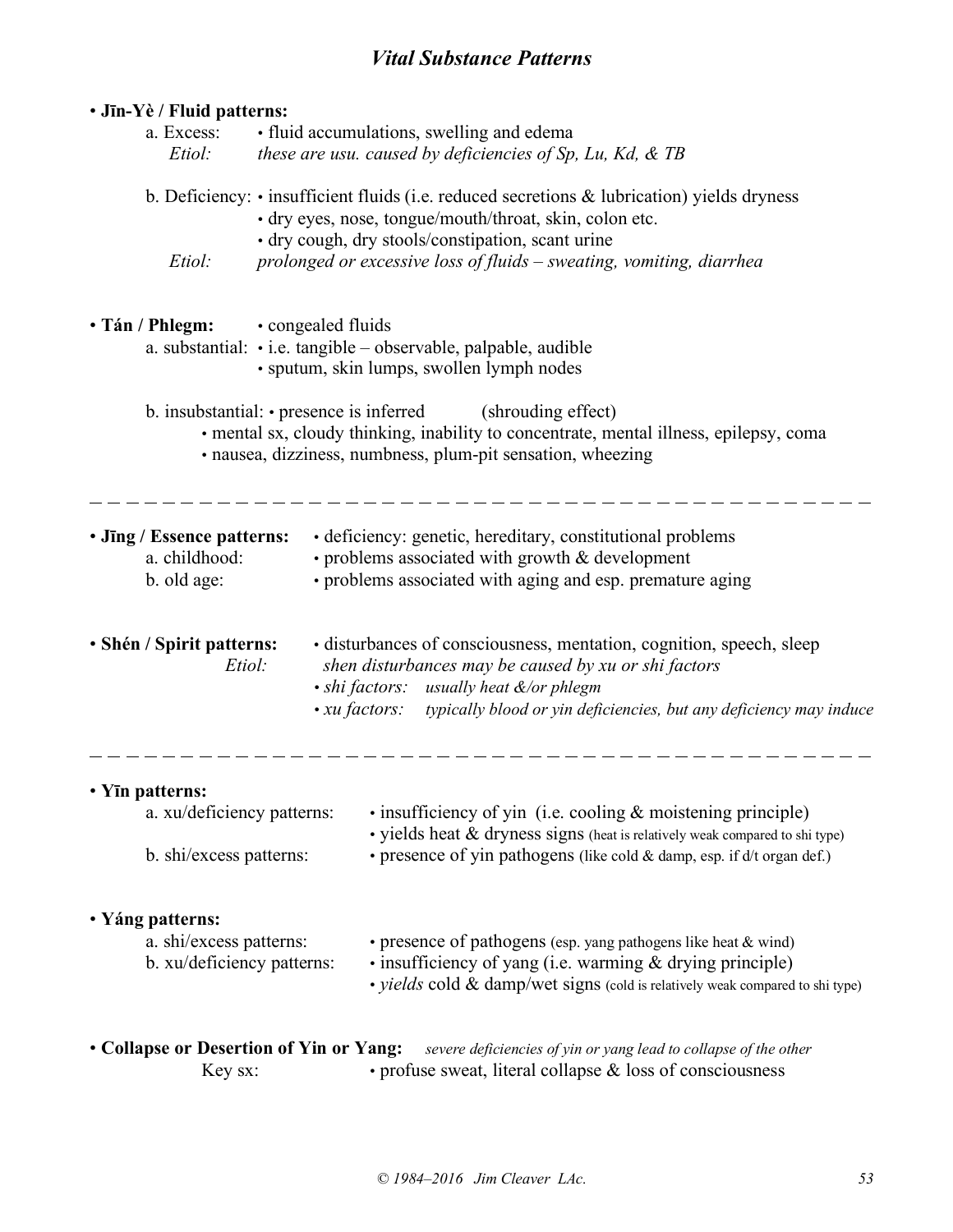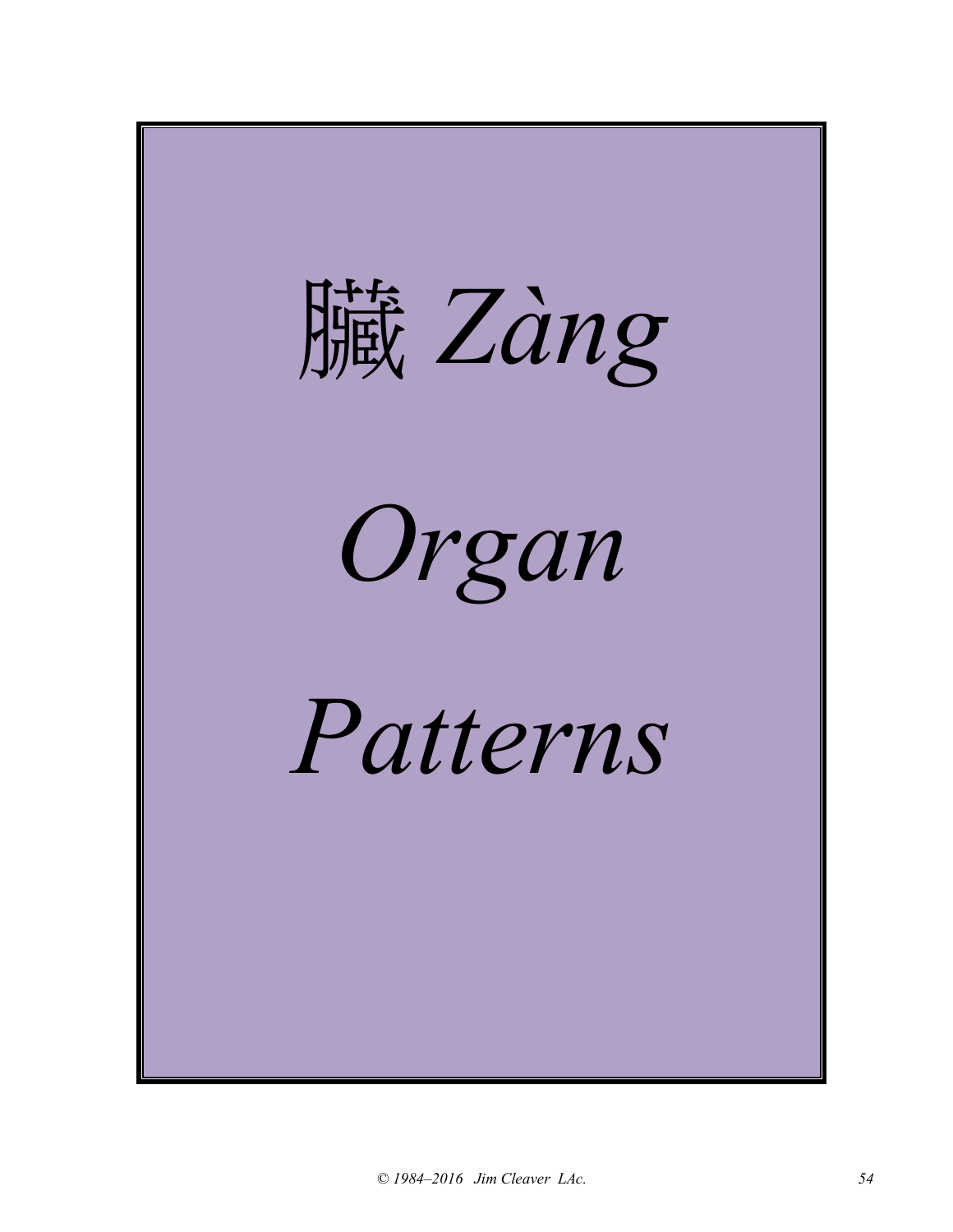# 心 証 **Xīn Zhèng = Heart Patterns**

虛 証 / 虛 证 *Xū Zhèng = Depletion/Insufficiency/Hypofunctioning Patterns*

## 1. **Heart Blood Xu** *Xīn Xuè Xū* 心 血 虛

- Main: palpitations, insomnia, poor memory, dizziness (esp. upon standing)
- Aux:  $\cdot$  (difficulty falling asleep, but once asleep tends to stay asleep, & sleep long hrs), fatigue
- Psych: anxious, easily startled/frightened, timid
- Exam:  $\cdot$  pale lips (smt. dry & cracked), pale & dull complexion
- T: pale (may also be curled under or indented at the tip)
- P: thready & rough

## 2. **Heart Yin Xu** *Xīn Yīn Xū* 心 陰 虛

- Main: palpitations, mentally/physically restless
	- insomnia (restless sleep, frequently wake, (lite sleeper), sleep is disturbed by dreams)
- Aux: low grade fever, heat sensations (esp. in evening/nite), nite sweats
	- dry mouth/throat  $&$  lips, heat in the 5 'hearts' (chest, palms  $&$  soles)
- Psych: uneasy, restless, fidgety; poor memory/forgetful
- Exam:  $\cdot$  thin build, red cheeks/malar flush, lips are cracked ( $\&$  red)
- T: red (esp. tip), red prickles, thin & narrow, pointed (tip may be misshapen)
	- dry, no coat/peeled, cracked (long, thin, crack extending to tip–starts in LJ)
- P: thready & rapid

## 3. **Heart Qi Xu** *Xīn Qì Xū* 心 氣 虛

- Main:  $\cdot$  palpitations (rate & rhythm problems) (usu. mild & occasional)
	- fatigue, shortness of breath (esp. on exertion)
- Aux: spontaneous perspiration
- Psych: listless, but prone to periodic panic
- Exam: pale, but bright complexion
- T: normal to somewhat pale
- P: empty, weak (forceless)

## 4. **Heart Yang Xu** *Xīn Yáng Xū* 心 陽 虛

- Main:  $\cdot$  Ht qi xu sx + cold signs/sx
- Aux: cold sweat, chest oppression/stuffiness/stifling sensation
- Psych:  $\cdot$  exhaustion, severe anxiety  $\&$  apprehension, panic
- Exam: pale, but bright complexion, cold extremities (esp. hands)
- T: pale, wet, swollen
- P: deep, weak or knotted (slow & irreg)
- + if yang collapses profuse cold sweat, cyanosis, coma, weak, shallow breathing pulse may be hidden, minute, knotted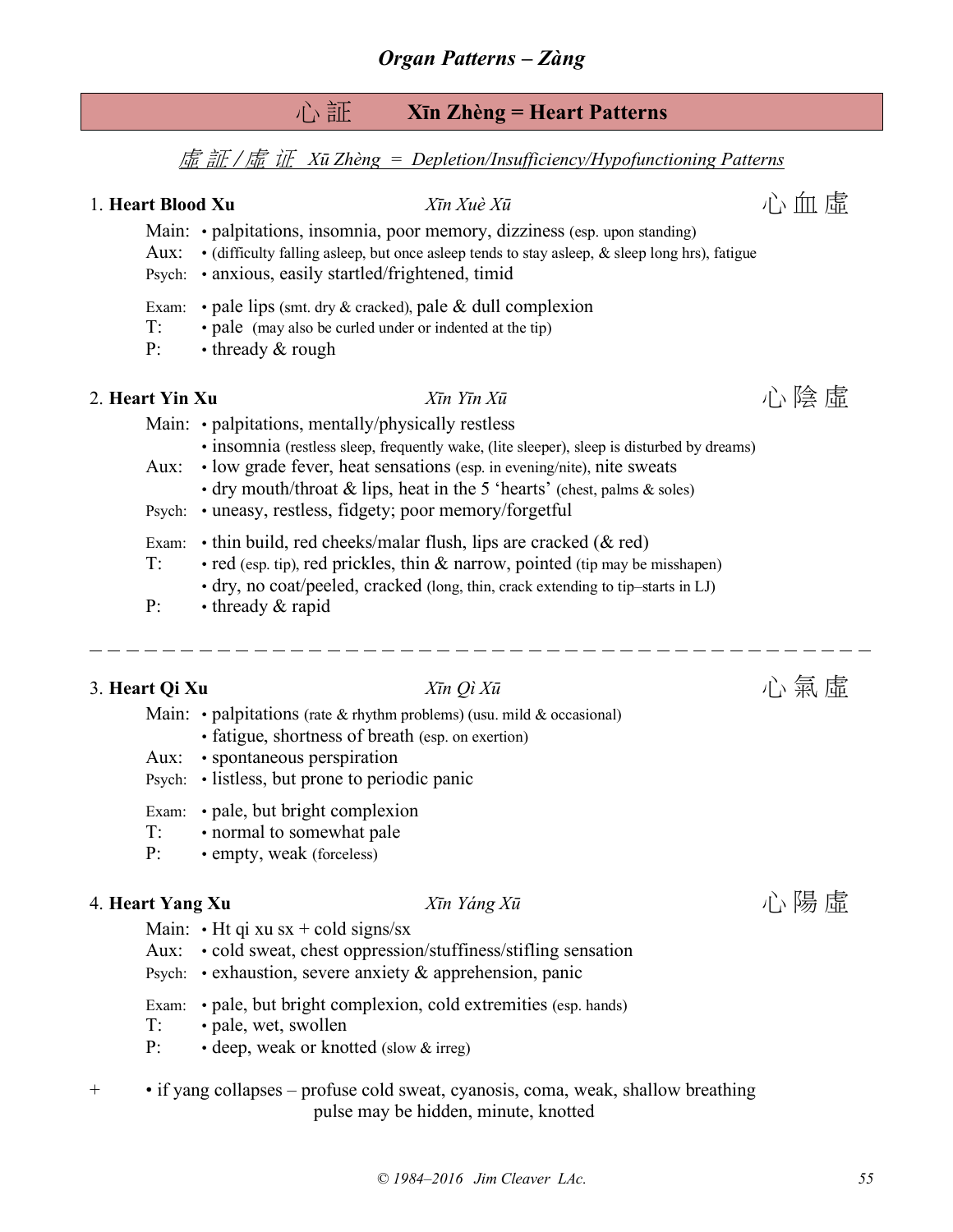### 實 証 / 实 证 *Shí Zhèng = Repletion/Excess/Hyper-functioning Patterns*

| <b>5. Heart Blood Stasis</b> | Xīn Xuè Yù                                                                                                                                                                                                                                                                                                                                                                                  | 心血鬱     |
|------------------------------|---------------------------------------------------------------------------------------------------------------------------------------------------------------------------------------------------------------------------------------------------------------------------------------------------------------------------------------------------------------------------------------------|---------|
| Aux:                         | (usu. secondary to other Ht patterns)<br>Main: • palps, chest pain (angina, may radiate to shoulder/arm)<br>• feelings of constriction in the chest, cold hands<br>Psych: • pent up, wrought up                                                                                                                                                                                             |         |
| $T$ :<br>P:                  | Exam: • purple lips<br>• purple (dark & contorted sublingual veins)<br>• choppy or knotted (irreg & slow) (atherosclerotic plaques)                                                                                                                                                                                                                                                         |         |
| Aux:                         | 6. Phlegm Confuses the Heart Portals / Mind <i>Tán Mí Xīn Qiào</i><br>Main: • muddled, unclear thinking; stupor, unconsciousness<br>• garbled speech, gurgling sounds (in throat) (possible retching) (aphasia)<br>Psych: • withdrawn, mental confusion, confused speech, muttering to self                                                                                                 | 痰 迷 心 竅 |
| $T$ :<br>$P$ :               | Exam: • drooling/slobbering, more likely to be overweight<br>• flabby, with thick, sticky/slippery coat<br>• slippery                                                                                                                                                                                                                                                                       |         |
| Aux:<br>$T$ :<br>P:          | 7. Phlegm & Fire Harass/Agitate the Heart <i>Tán Hu</i> ŏ Rão Xīn<br>Main: • pronounced agitation; bizarre, unpredictable behavior<br>· palps, insomnia (wild dreams), bitter taste<br>Psych: • uncontrolled laughing & crying, tendency to lash out at others, ranting<br>Exam: • red face, wild expression<br>• red w/ greasy yellow coat; hyper-mobile<br>$\cdot$ full, rapid & slippery | 痰火擾心    |
|                              |                                                                                                                                                                                                                                                                                                                                                                                             |         |

## 8. **Exuberant Heart Fire** *Xīn Huǒ Shèng* 心 火 盛

- Main: palpitations & tachycardia, insomnia (may sleep very little), tongue sores, thirst
- Aux: feels overheated, bitter taste (usu. only in morning or after poor sleep) febrile dz leading to delirium
- Psych: restless agitation, impulsive, manic behavior
- Exam: bright red face
- T: long, dry, red, even redder tip, which is also enlarged, red prickles, yellow coat
- P: rapid, overflowing, may be hasty (rapid & irreg)
- + if also have burning urination, w/ dark, concentrated urine & possibly hematuria = **Heart Fire Passing down to the Small Intestine**
- \* All heart patterns can/will disturb the shen/mind affecting mental-emotional changes. esp. characterized by restlessness (physical & mental), (less obvious in xu patterns) • shen disturbance typically presents with a quivering tongue.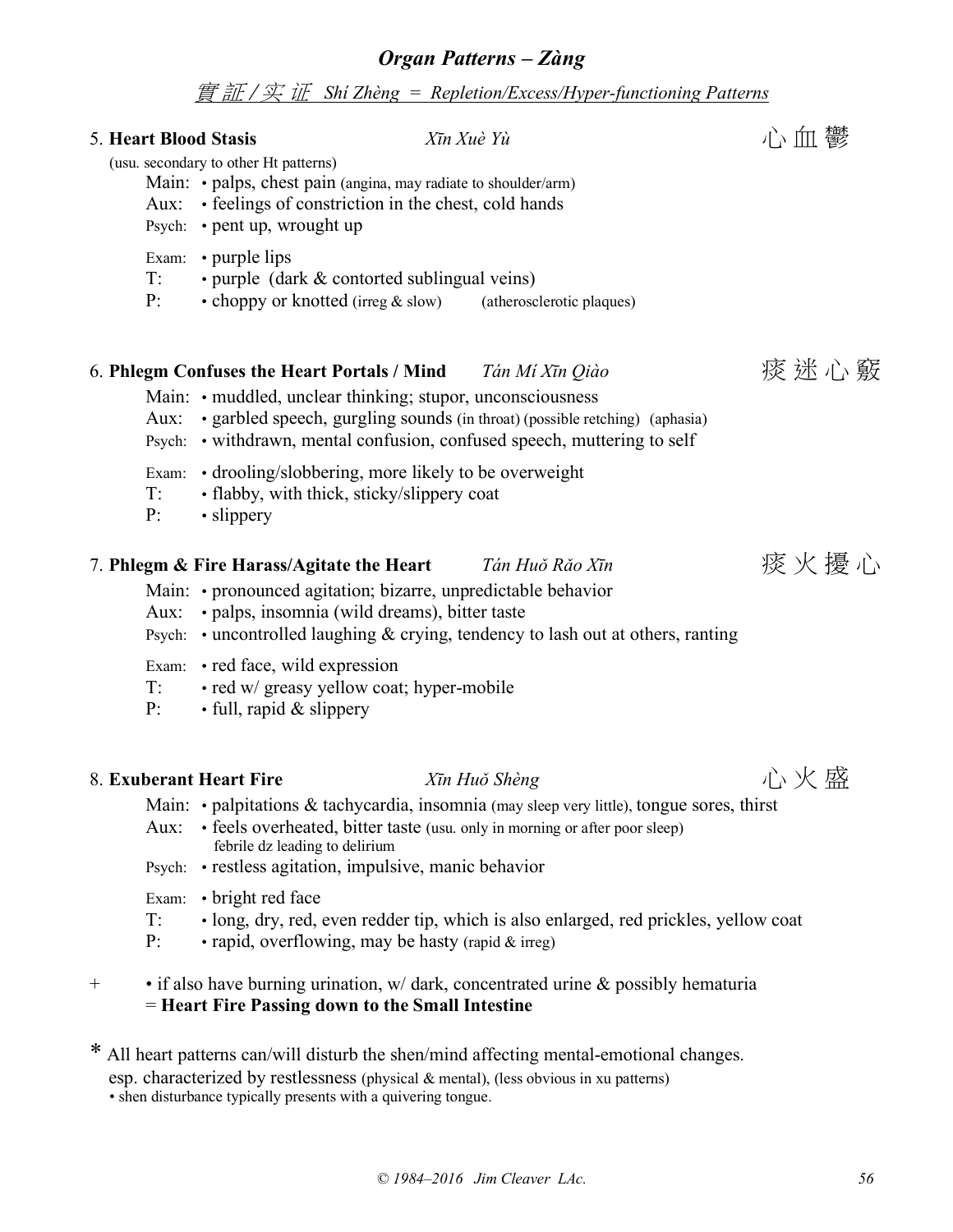a. this is either an exogenous invasion that begins as, or turns into heat in any case the pathogens are no longer on the surface, but really into the lung itself

b. the lungs are overheated by excessive heat in/from other organs

- Main:  $\cdot$  dry, unproductive cough, definite thirst w/desire for cold liquids
- T:  $\cdot$  is red & dry, yellow coat (not particularly thick or greasy)
- P: is rapid & full, but not slippery

# 肺 証 **Fèi Zhèng = Lung Patterns**

### 虛 証 / 虛 证 *Xū Zhèng = Depletion/Insufficiency/Hypofunctioning Patterns*

1. **Lung Qi Xu** *Fèi Qì Xū* **<b>heach heach f** *Fèi Qì Xū* **heach heach heach heach heach heach heach heach** 

1a. Lung Yang Xu *Fèi Yáng Xū Fèi Yáng Xū* 

## • weak, shallow respiration, shortness of breath after even minor exertion Aux: • easily catches colds, and/or does not recover quickly • skin is cold & dislikes (sensitive to) cold & drafts • avoids talking; thin, watery sputum Psych: • may have suffered a significant loss Exam: • pale or white complexion, but bright, stooped posture (less than robust constit.) T: • normal or pale, smt. scalloped P: • weak, empty (esp. R cun position)

Main: • fatigue, weak cough, weak voice, spontaneous/daytime sweating

- Main: dry unproductive cough (small amounts of sputum, difficult to expectorate, may have blood)
	- dry mouth & throat, dry skin, dry nose, thirst (but drinks little)
	- low grade fever or sensations of heat in late afternoon, evening or night
- Aux: night sweats, five hearts hot, dry/hoarse (husky) voice
	- insomnia (awakens easily, often due to dreams, overheating or sweating)
- Psych: fidgety
- Exam: thin build, red cheeks/malar flush
- T: red & patchy or peeled coat, dry and cracked (esp. front 1/3, usu. transverse cracks)
- P: weak, thin/thready/fine & rapid

## 實 証 / 实 证 *Shí Zhèng = Repletion/Excess/Hyper-functioning Patterns*

3. Lung Dryness *Fèi Zào* 肺 燥

#### a. exogenous invasion of dryness (stronger presentation of dryness than yin xu) • associated with climate or dry season (Fall)

- indoor living and forced air heating
- occupational conditions, excessive aerobic activity, drugs/medications
- b. aftermath of a fever/internal heat damaging the body fluids (precursor to a yin deficiency)
- \* main differences from yin xu are: real thirst
- T: tongue is mainly dry, not necessarily red, and coat is still intact
- 4. Lung Heat *Fèi Rè* 肺 熱

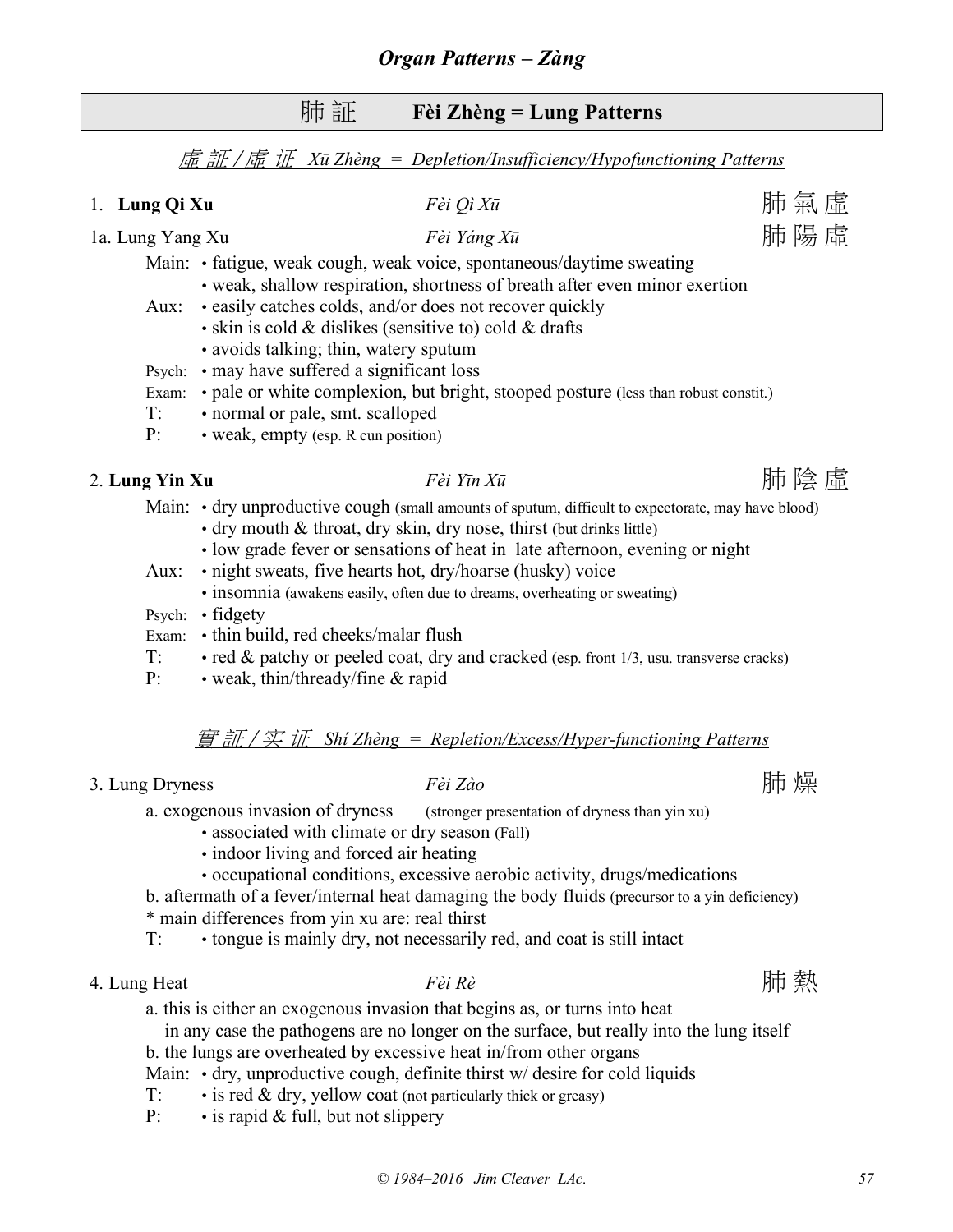*Lung Shi patterns (cont.)*

### 5. **Wind & Heat Invade the Lungs** *Fēng Rè Fàn Fèi* 風 熱 犯 肺

- Main: common cold sx: sudden onset, sneezing, nasal congestion w/ yellow snivel
	- sore throat, definite thirst, higher fever, still chills, smt sweating
- Aux: cough, headache, body ache, urine dark & decreased
- Exam: throat red & swollen
- T: minor changes, thin white or yellow coat, some reddening (in Lu area)
- P: floating & rapid

## 6. **Wind & Cold Invade the Lungs** *Fēng Hán Fàn Fèi* 風 寒 犯 肺

- Main: common cold sx: sudden onset, esp. sneezing, runny nose w/ clear, watery snivel
	- stiff neck, headache (occipital), body ache, slight fever, definite chills
	- aversion to drafts & cold, no sweating
- Aux: scratchy throat, cough, not especially thirsty, urine may increase  $\&$  is clear
- Exam: throat not particularly red or swollen
- T: no change, thin white coat
- P: floating & tight
- Wind-Cold & Damp Invade the Lungs *Fēng Hán Shī Fàn Fèi* 風 寒 濕 犯 肺
	- Main: sudden onset swelling/edema of face or eyes, lips/mouth/tongue
		- aversion to wind/drafts, sneezing, itchy eyes, cough or dyspnea
	- Aux: edema may gradually spread to entire body; scant, pale urine
	- Exam: bright-shiny complexion
	- T: white slippery/wet coat
	- P: floating & slippery or soggy

7. **Phlegm & Dampness Obstruct the Lungs** *Tán Shī Zǔ Fèi* 痰 濕 阻 肺

Main: • chronic cough productive w/ copious white sputum, comes in bouts • chest feels full & congested, dyspnea, aggravated by lying down

 $T:$  • red w/ thick yellow greasy coat (may also be dry)

Aux:

- Exam: white pasty complexion
- T: thick white greasy coat
- P: slippery or soggy

## 8. **Phlegm & Heat Obstruct the Lungs** *Tán Rè Zǔ Fèi* 痰 熱 阻 肺

Exam: • red puffy face

P: • rapid & slippery

*© 1984–2016 Jim Cleaver LAc. 58*

Aux: • wheezy/asthmatic breathing, tight chest (smoker, bronchitis, emphysema)



Main: • loud/barking cough, productive w/ copious yellow or green, foul smelling sputum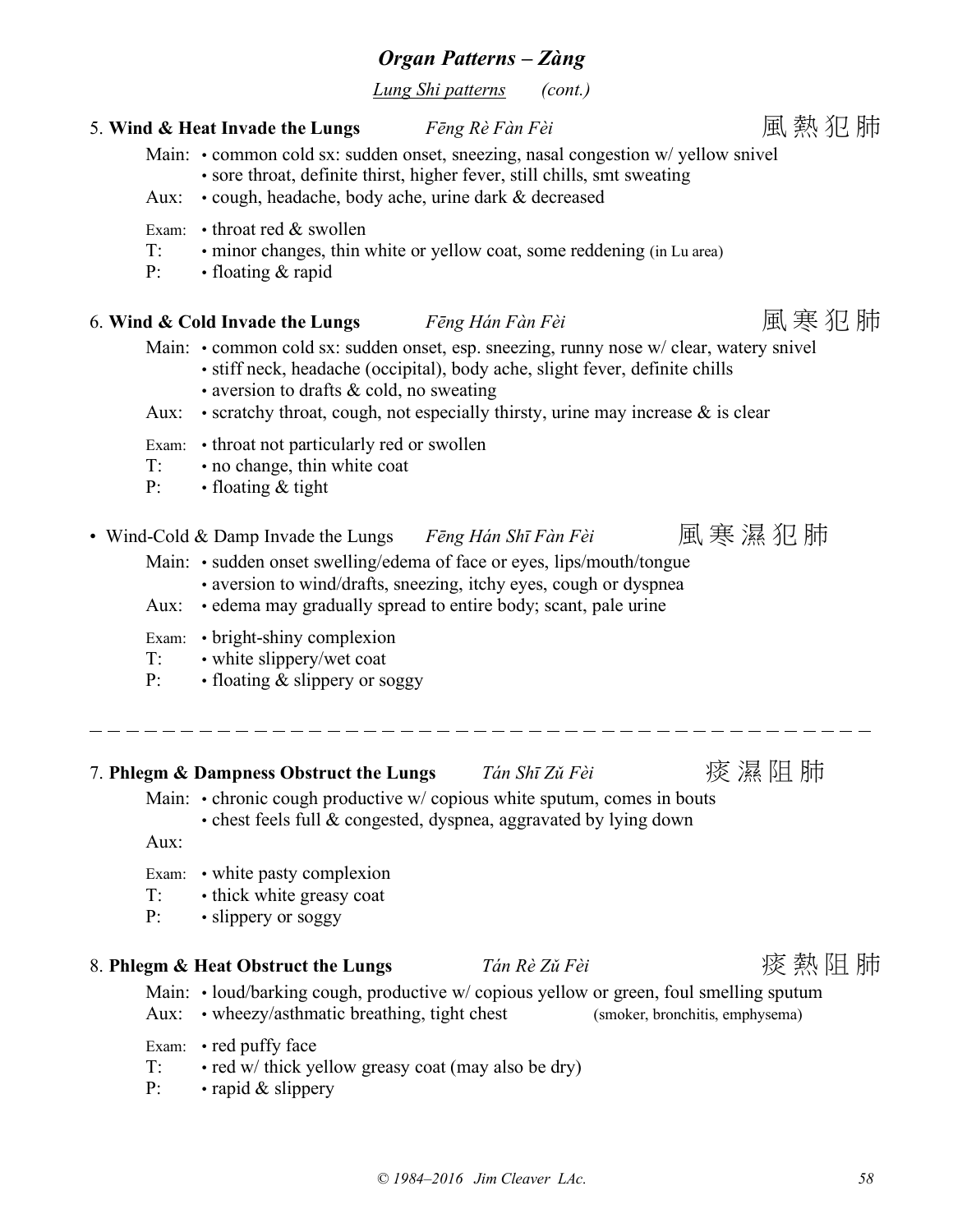## 脾 証 **Pí Zhèng = Spleen Patterns**

虛 証 / 虛 证 *Xū Zhèng = Depletion/Insufficiency/Hypofunctioning Patterns*

## 1. **Spleen (Qi) Xu** *Pí Qì Xū* 脾 氣 虛



- Main:  $\cdot$  lassitude, diminished/poor appetite, bloating & abd distention, tired after eating • loose/poorly formed &/or frequent stools
- Aux:  $\cdot$  belching  $\&$ /or flatulence, food seems tasteless or unappealing, gravitate to sweets • bland taste in the mouth, excess salivation; weak, spindly limbs
- Psych: picky/fussy about food/diet, compulsive eater
	- inability to concentrate
- Exam: sallow complexion
- T: normal to pale w/ dental impressions on edges
- P: empty, weak (esp. R guan position)

**BioMed**: GI: decreased gastric & pancreatic secretions; decr. SI absorbtion rates; decr. GI motility

ANS: imbalance, decreased sympathetic  $\&$  increased parasympathetic activity

Immune: decreased cellular immunity, hypoactivity of circulating lymphocytes

### 1a. **+ Dampness**:

Main: • feelings of heaviness esp. head or limbs, sluggish/torpid movements;

- sense of stuffiness in chest or abdomen; nausea,
- edema, extra weight
- Psych: mental sluggishness, head feels like in a fog
- T: enlarged, puffy, slippery-wet (exc. saliva)
- P: soggy

### 2. Spleen Yang Xu *Pí Yáng Xū* **bho ang Xu ang Xi** pang Ali ang Xi

- Main:  $\cdot$  Sp qi xu sx, only worse  $\&$ /or more chronic, more edema
	- + cold sx: cold limbs and general chilliness, dislike of cold and damp
		- consistently has undigested food in the stools,
		- stools more diarrhea-like, but not foul smelling (more fishy)
- Psych: more spacey
- Exam: more sallow (more gray)
- T: pale, swollen, wet
- P: deep & slow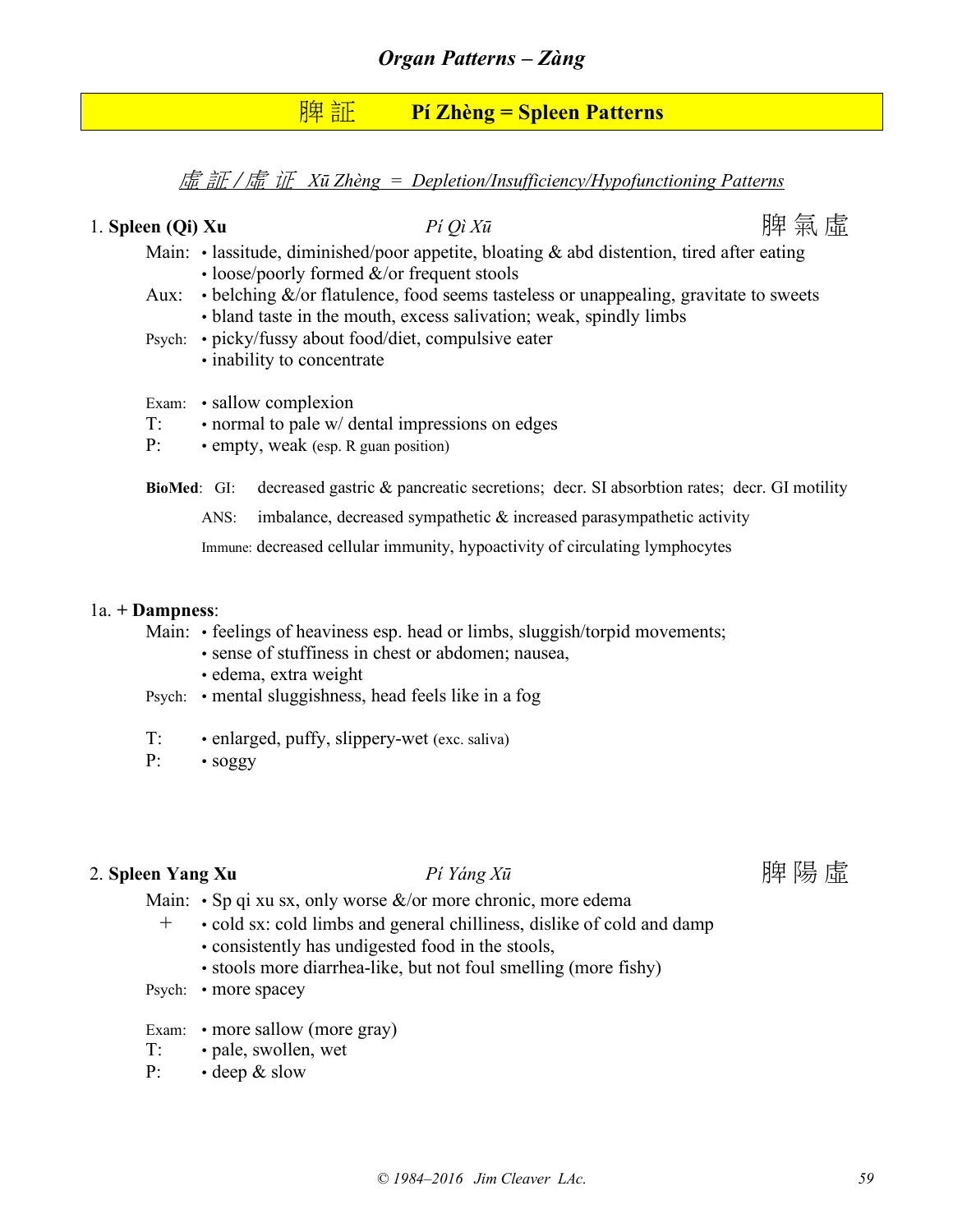*Spleen Xu patterns continued:*

## 3. Spleen Qi Sinking *Pí Qì Xiàn* **Prediximal and** *Pi Qì Xiàn* **Prediximal and** *Pi Qì Xiàn* **Prediximal and** *Pi Qì* **Xiàn**

- Main: *Sp qi xu sx*
	- + pressing/pulling/bearing down sensations in the abdomen
		- organ prolapses: esp. stomach, uterus/vaginal, anus/rectum (include hemorrhoids & varicose veins)
		- chronic diarrhea, frequent & smt urgent urination
- Exam: sallow
- T: pale
- P: empty, weak

### 4. Spleen Not-Controlling Blood *Pí Bù-Tǒng Xuè*

- Main: *Sp qi xu sx*
	- + bleeding: bruising easily, petechia, purpura, bleeding gums, epistaxis
		- blood in urine, stool; menorrhagia, metrorraghia
- Exam: sallow
- T: pale
- P: thin/thready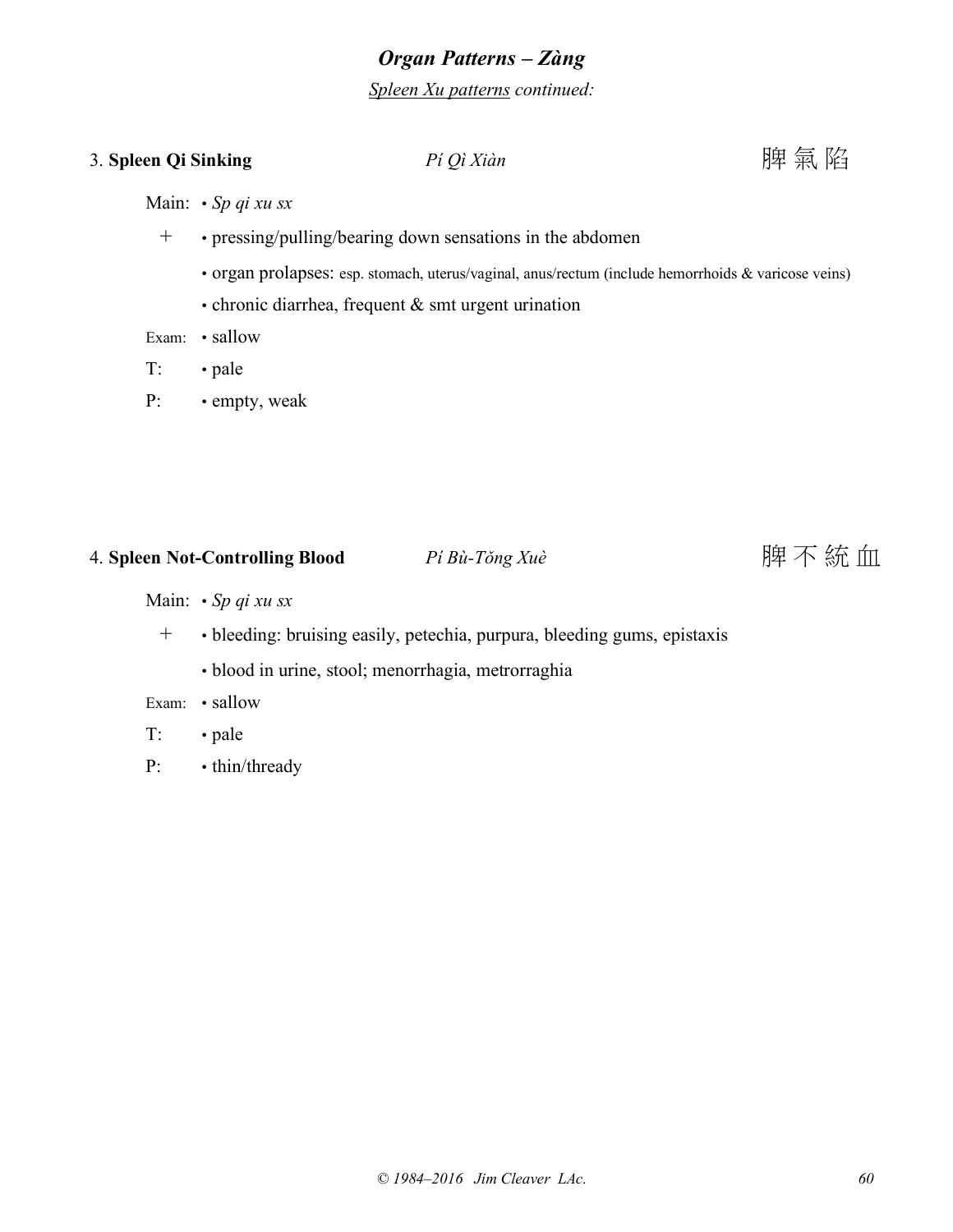實 証 / 实 证 *Shí Zhèng = Repletion/Excess/Hyper-functioning Patterns*

These patterns result from environmental exposure to the pathogens, which overwhelm the body's defenses, or internal dysfunction that produces them.

## 5. **Cold & Damp Encumber the Spleen** *Hán Shī Kùn Pí* 寒 濕 困 脾

Main:  $\cdot$  stuffy chest  $\&$  epigastrium, cold abdomen relieved by warmth

- Aux: severe lethargy, heavy head, headache, dizziness, nausea, maybe vomiting
	- loss of appetite, loss of taste or sweet taste in mouth
	- no thirst or little desire to drink
	- loose, thin stools
	- pale, but turbid/cloudy urine
	- vaginal discharge: white, chronic, little or fishy odor
- Psych: foggy, unclear thinking, can't focus/concentrate; spacey, stuporific
- Exam: sallow (more gray)
- T: pale w/ thick sticky/greasy white coat
- P: slow & slippery

### 6. **Damp-Heat Encumbers the Spleen** *Shī Rè Kùn Pí* 濕 熱 困 脾

Main:  $\cdot$  bloated  $\&/$  or painful upper  $&$  lower abdomen; low grade fever (all day)

- Aux: lethargy, heavy head, headache, dizziness, nausea, maybe vomiting
	- loss of appetite
	- no thirst or drinks only small sips
	- loose, malodorous stools, burning anus
	- scant, dark turbid/cloudy urine
	- vaginal discharge: yellow, chronic and foul smelling
- Psych: foggy, unclear thinking, can't focus/concentrate; but more hyper, frenetic
- Exam: sallow (more yellow), icteric
- T: pale or red w/ thick sticky/greasy yellow coat
- P: slippery & rapid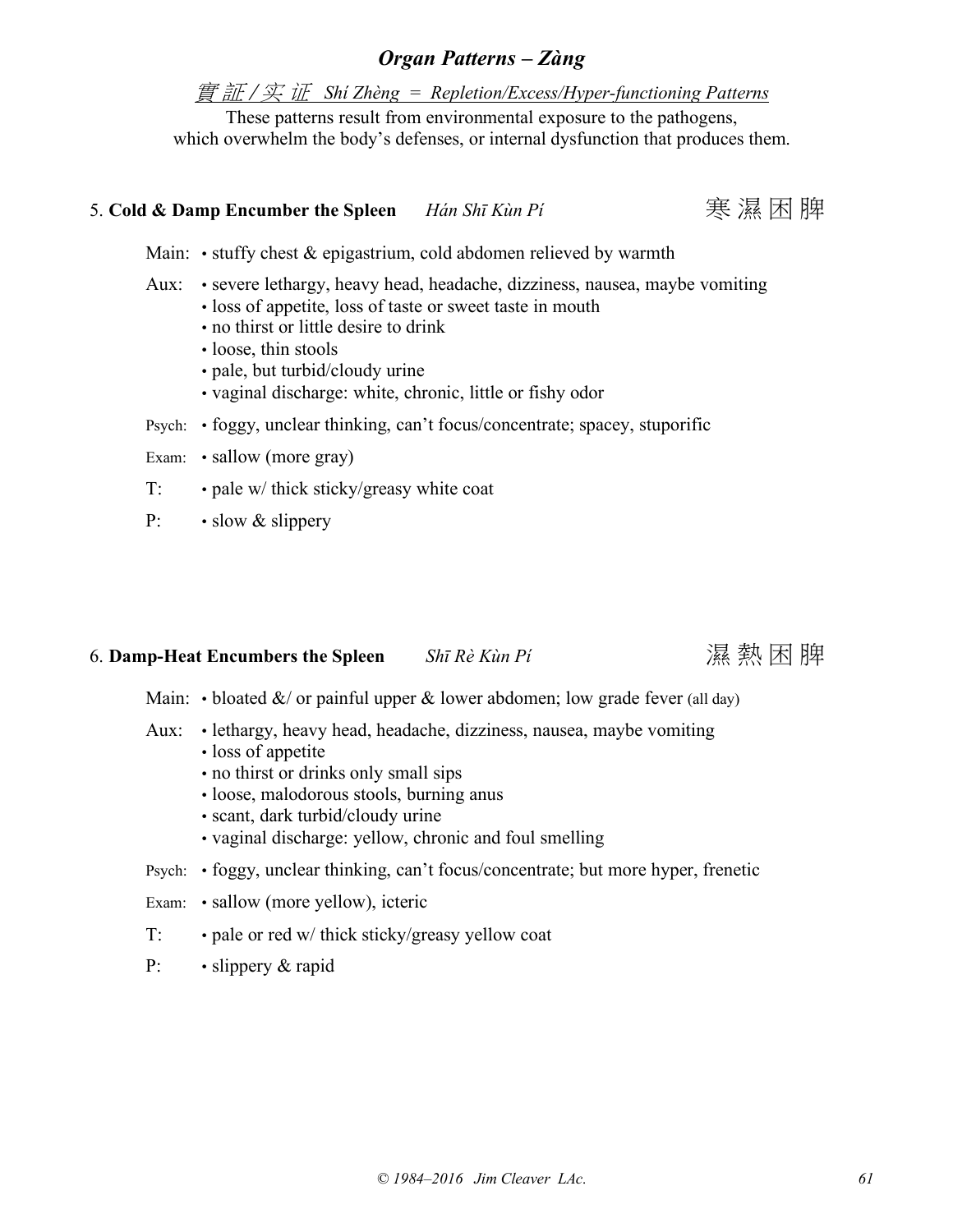## 肝 証 **Gān Zhèng = Liver Patterns**

### 實 証 / 实 证 *Shí Zhèng = Repletion/Excess/Hyper-functioning Patterns*

|                        | 1. Constrained Liver Qi / Liver Qi Stagnation | Gān Qì Yù Jié                | 肝氣鬱結 |  |  |
|------------------------|-----------------------------------------------|------------------------------|------|--|--|
| (pent up $\&$ knotted) | (stuck)                                       | simplified characters } 肝气郁结 |      |  |  |

- Main: feelings of fullness or stuffiness in the chest, sides or infracostal regions; restricted breathing, frequent sighing or clearing of the throat, or perhaps feeling as if something is stuck in the throat.
- Aux: Indigestion with abdominal or epigastric discomfort
	- Irregular bowel movements (vacillate between "normal" and constipated or loose)
	- Irregular menses, premenstrual breast distention, cramping (esp. before period begins)
	- Tendency toward headaches (stress & tension)
	- Dry, sensitive eyes (sensitive to light)
- Psych: mood swings, tendency to get depressed and doubt oneself, feeling hopeless, impatient, or easily frustrated, impatient/irritable, bitchy, fly off the handle, yell/shout, violent outbursts, easily burst into tears, feeling out of control
	- Inflexible physically and mental/emotionally, high need for order and control, may be "addicted to" exercise, work, coffee or chocolate, alcohol or drugs
- Exam: greenish complexion esp. around the mouth & chin
- T:  $\cdot$  often appears normal, smt edges are red  $\&$ /or swollen
- P: taut, wiry quality to the pulse

## 2. Liver Blood Stasis *Gān Xuè Yù* Thing The Theory of The Theory and The Theory and The Theory of The Theory and The Theory and The Theory and The Theory and The Theory and The Theory and The Theory and The Theory and Th

Main: • Liver qi stagnation sx

- + delayed/irreg menses, dysmenorrhea, dark/purple blood w/ clots • abdominal masses
- Aux: hematemesis, epistaxis
- Psych: mood swings more erratic & extreme
- Exam: dark purple-green complexion
- T: purple, may have stasis spots on edges, veins dark & contorted
- P: wiry & rough/choppy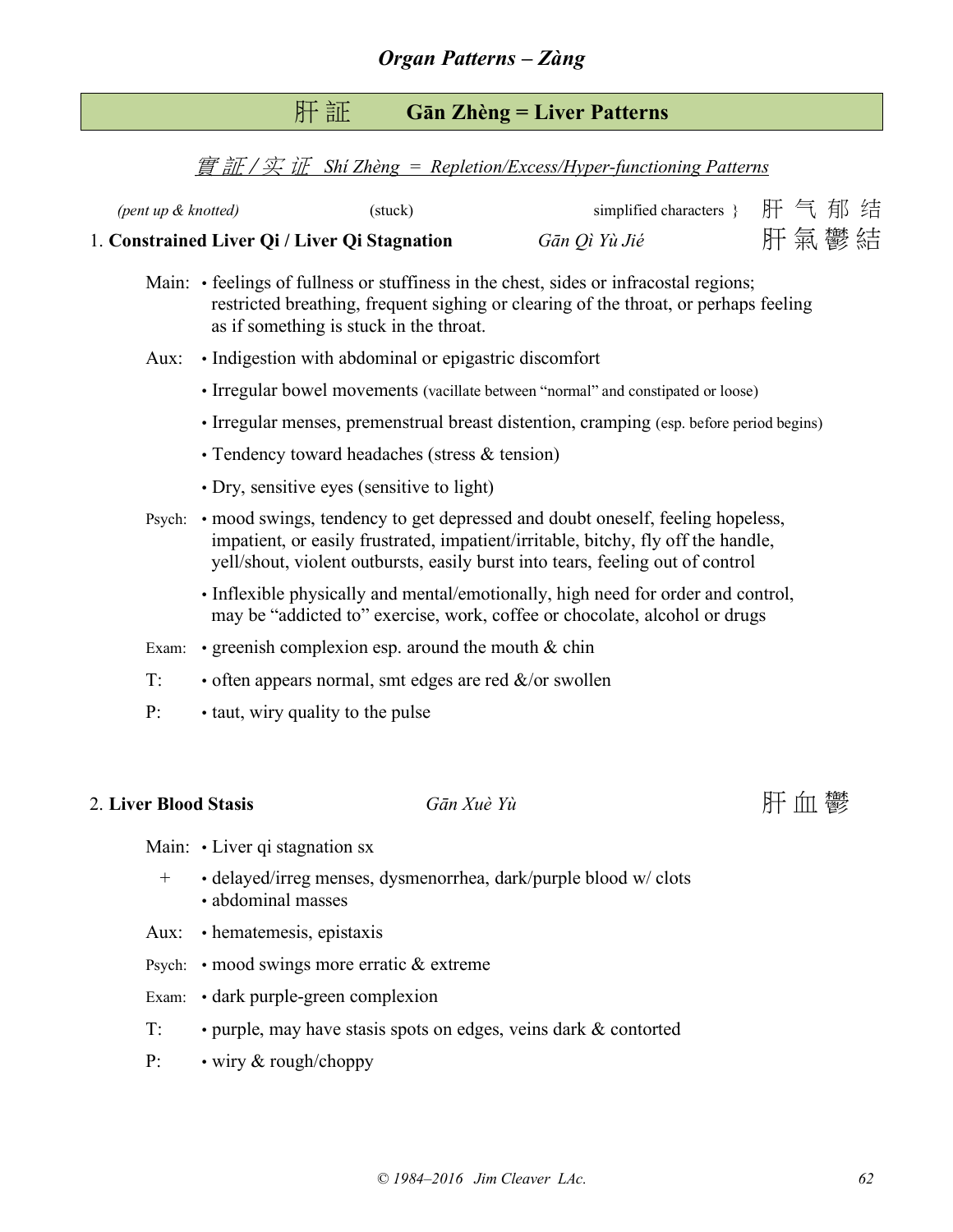## 3. **Liver Fire** (Upward Blazing/Flaming) *Gān Huǒ Shàng Yán* 肝 火 上 炎

*simplified characters }* 肝 胆 湿 热

Main: • Liver qi stagnation sx (mostly upper body sx)

- + intense headaches (throbbing, usu temporal or eye)
	- insomnia (can't rest, light sleep, easily awakened, dreaming is vivid, hun is disturbed))
	- dizziness/vertigo, tinnitus (sudden onset, loud & constant), or sudden deafness
	- eyes red (bloodshot), dry & painful; photophobic (eyes more red than dry)
	- usu. feel hot, thirsty (prefers ice cold), bitter taste (constant)
	- constipation/dry stools, dark, concentrated urine
	- chest or flank (burning) pain, tendency to baldness
- Aux: side pain, epistaxis, coughing or spitting up blood
- Psych: greater irritability  $\&$  volatility, marked impatience, fits of anger (more  $\&$  more frequent)
- Exam: red face & eyes, hypochondrial discomfort
- T: red (esp. sides), w/ dry, yellow coat
- P: full-wiry & rapid

## 4. **Liver & GB Damp-Heat** *Gān Dǎn Shī Rè* 肝 膽 濕 熱

- Main: · jaundice, nausea/vomiting, bitter taste, LOA
- Aux: fever, scant, dark urine, fullness  $\&$  pain in chest  $\&$  hypochondrium
	- genital itching, pain, redness, swelling,  $\&$ /or discharge (herpes, STD's, shingles) • may be constipated or burning diarrhea
- Psych: easily angered, (often there is excessive alcohol intake)
- Exam: vellow eyes &/or skin
- T: red w/ greasy yellow coat
- P: slippery-wiry & rapid

## 5. **Cold Stagnating in the Liver Channel/Vessel** *Hán Zhì Gān Mài* 寒 滯 肝 脈

- Main:  $\cdot$  aches & strange sensations in the lower abdomen, genitals and/or inside of thigh
- Aux:  $\cdot$  shan qi (hernia = painful swellings), (alleviated by warmth)
	- long, clear urination
- Psych: aversion to cold, preference for warmth

Exam:

- T: pale, wet/white coat
- P:  $\cdot$  wiry, deep & slow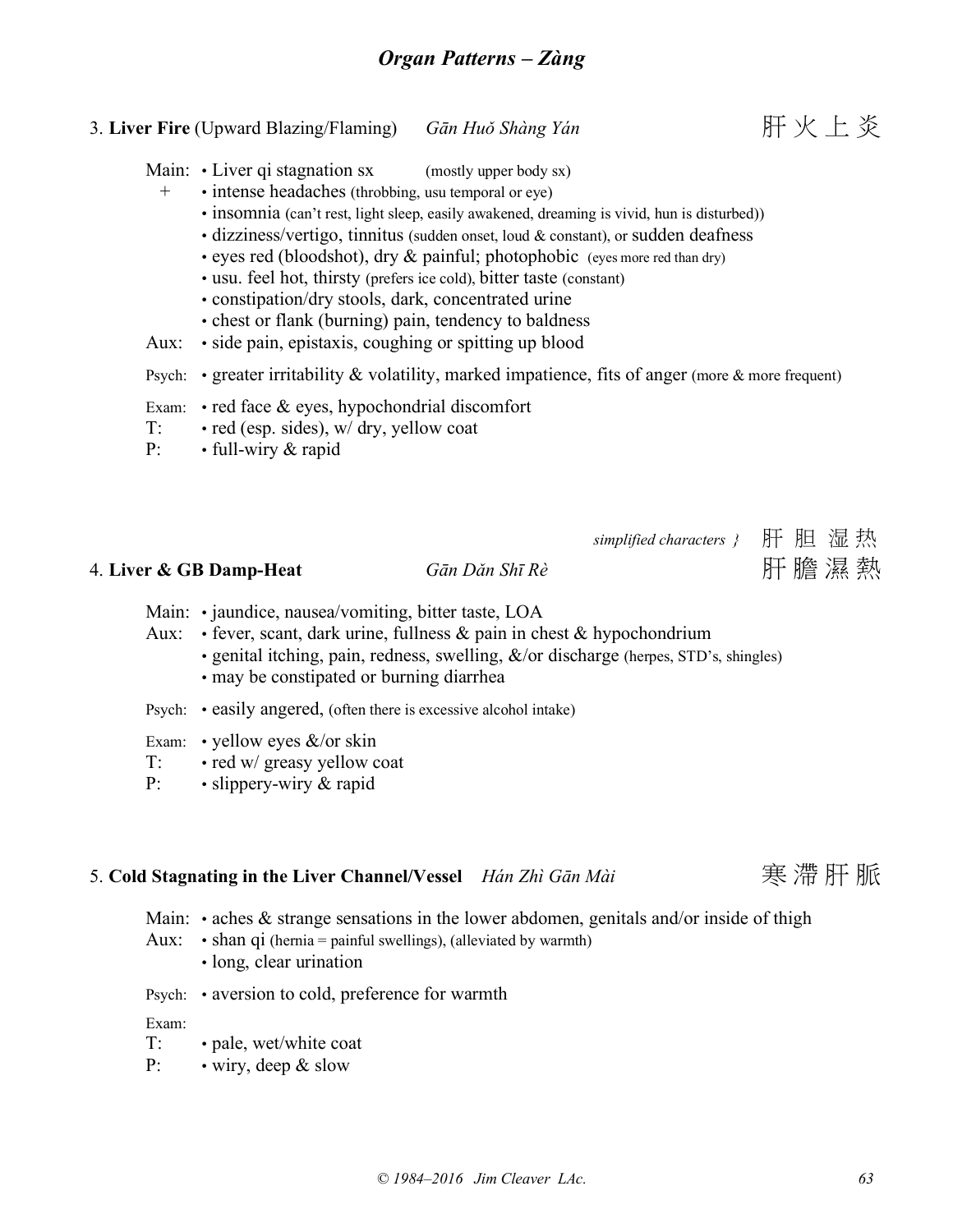### 虛 証 / 虛 证 *Xū Zhèng = Depletion/Insufficiency/Hypofunctioning Patterns*

## 6. **Liver Blood Xu** *Gān Xuè Xū* 肝 血 虛

- Main: pallor, dizziness & blurry vision (floaters, esp. at nite), fainting spells (hypovolemia)
	- insomnia (difficulty falling asleep & awaken early)
	- elongated cycle w/ decreased menstrual flow, blood light colored, even watery; cramping occurs at end or after menses or amenorrhea
	- headaches (vertex),
- Aux:  $\cdot$  numbness & tingling of the extremities, limbs easily fall asleep,
	- tendons & muscles stiff, tight & inflexible, muscles twitch, cramp, & spasm
		- dry skin, nails brittle & dull; deform, crack or split
- Psych:  $\cdot$  quite tired during and after period & all sx worsen
- Exam: pale, lusterless complexion, pale lips, nailbeds, & eyes
- T:  $\cdot$  pale & dry
- P: thin/thready/fine or rough/choppy

### *Mixed Xu / Shi patterns*

## 7. (Arrogant) **Liver Yang Rising** *Gān Yáng Shàng Kàng* 肝 陽 上 亢

*sub-pattern* = Liver Yin Xu **Fig. 7** and 7 and 7 and 7 and 7 and 7 and 7 and 7 and 7 and 7 and 7 and 7 and 7 and 7 and 7 and 7 and 7 and 7 and 7 and 7 and 7 and 7 and 7 and 7 and 7 and 7 and 7 and 7 and 7 and 7 and 7 and

Main: • headaches (usu unilateral), dizziness, tinnitus, irritability (hypertension) • **dry eyes,** heat sensations in upper body, bitter taste

- Aux: dry mouth & throat, sudden deafness
	- insomnia (awakens early in morning, dreaming is vivid, hun is disturbed)
	- may have weak or sore lower back, and stumble easily (uncoordinated feet)
- Psych:  $\cdot$  irritable and impatient, prone to angry outbursts, yelling  $\&$  shouting
- Exam: eyes red, tendency to baldness (eyes more dry than red)
- T: red esp. sides, but smt pale
- P: wiry, but smt thready

## 8. **Liver Wind** (Internally Stirring) *Gān Fēng Nèi Dòng* Than The H<sub>I</sub> 內 動

- Main: tics, tremors, involuntary shaking, seizures, stroke, paralysis (epilepsy, Parkinson's) Aux: • headaches, dizziness/vertigo, numbness & tingling
	- increased ocular  $\&$ /or blood pressure (hypertension)
		- stroke sequela: deviation of eye or mouth, aphasia, hemiplegia
- T: stiff or deviated tongue
- P: wiry

### *Due to:*

a. extreme heat: • high fever leads to convulsions & coma b. Liver yin xu w/ yang rising: • excessive exercise, sex, emotional factors  $\&$  stress lead to exhaustion of yin, separation & ascent of yang c. Liver blood deficiency: • vacuity wind, results from insufficient blood to fill the vessels  $\&$  nourish the sinews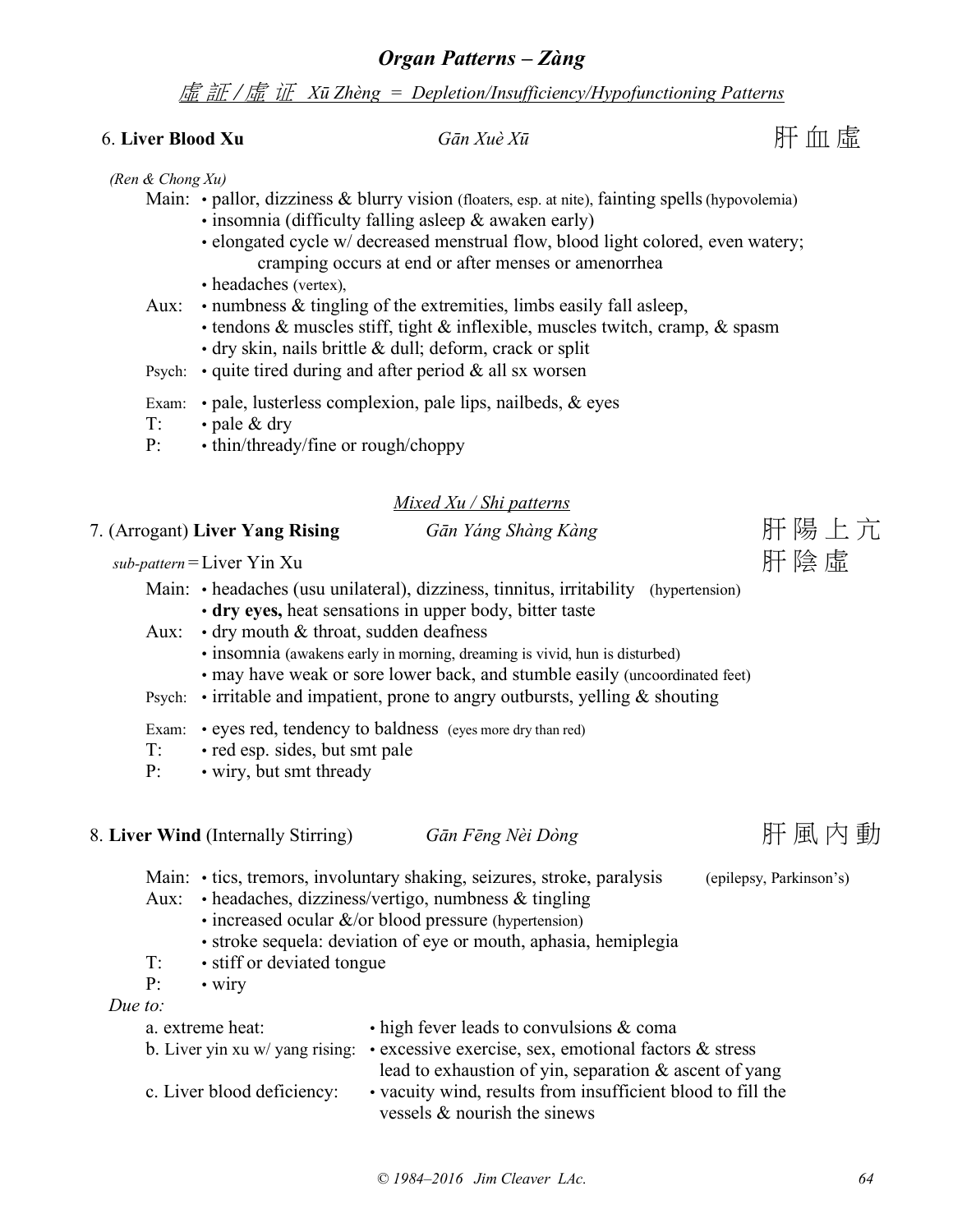# 腎 証 **Shèn Zhèng = Kidney Patterns**

虛 証 / 虛 证 *Xū Zhèng = Depletion/Insufficiency/Hypofunctioning Patterns often follows or corresponds to a severe or chronic illness*

## 1. **Kidney Qi Xu Shèn Qì Xū hen Qi Xū 腎** 氣 虛

General Sx: • exhaustion, chronic fatigue

- chronic/history of low back ache, sore or weak knees
- tinnitus (intermittent, esp. when tired, usu. bilateral & high pitch)
- hair changing (thinning, graying, loss of luster)
- general or specific decline of body functions
- a. Kidney Qi Not Secure (not securing the lower Yin) *Shèn Qì Bù Gù* **图** 图 氯 不 固
	- Main:  $\cdot$  more frequent  $\&$ /or more copious urination, incontinence or enuresis weak stream, dribbling after urination; nocturia
		- premature ejaculation, nocturnal emission (w/o dreams)
		- chronic vaginal discharge, prolapsed uterus
			- Hx. of miscarriage  $&$  premature births (cannot carry to term)
		- chronic diarrhea/loose stools
	- Psych: insecure

Exam:

- T: pale
- P: deep & weak (esp. chi positions)

b. Kidney Not Grasping Qi *Shèn Bù Nà Qì* 图不納氣



- Main: respiratory problems esp. difficulty with inhalation, rapid, shallow breathing
	- chronic asthma, weak cough, or shortness of breath
	- sweats spontaneously or upon mild exertion
- Aux: cold limbs, clear urine
- Psych: mentally listless
- Exam: facial edema
- T: pale
- P: · deep & thin, but tight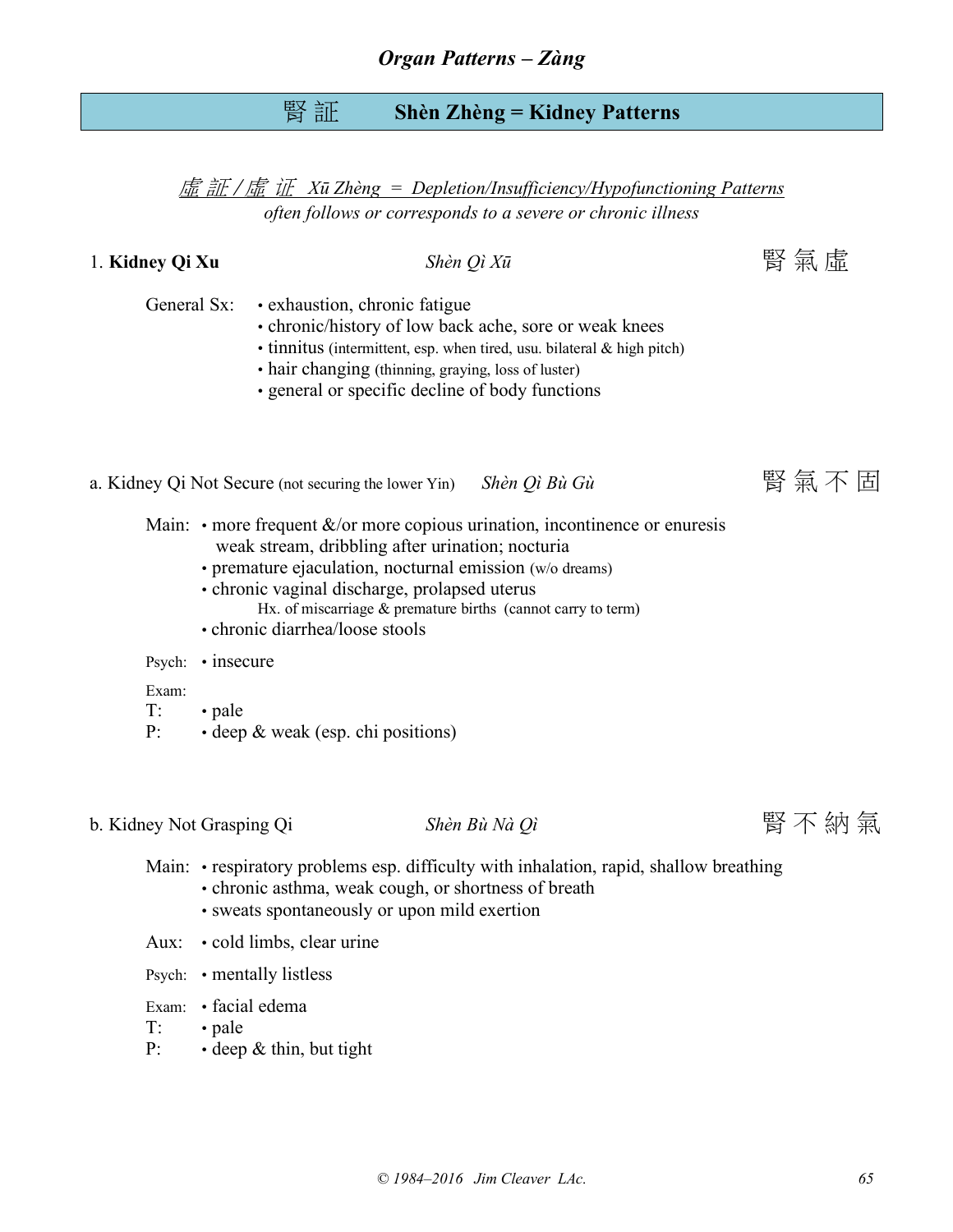## 2. **Kidney Yang Xu Shèn Yáng Xū bho King Xū** 图陽虛

(usu. leads to yang xu in other organs, esp. Sp & Ht)

- Main: *qi xu sx worse & more chronic + cold signs*
	- fatigue is more significant, sleeps more hours, but still tired, generally hard to keep warm, overdressed compared to others torso as well as limbs cold, esp. low back and knees
	- cold sweats
	- urine is frequent, long & clear; repeated nocturia, incontinence *or* scant urine w/ edema (legs)
	- early morning watery stools/diarrhea, undigested food particles in stools
	- appetite diminishes, can't eat much, laziness about, even forgetful of food
	- much reduced libido, impotence/infertility, cannot maintain erection
	- breathing shallow, difficult or labored, worse with cold weather, dsypnea/asthma more frequent or severe
- Aux: hx. of excessive sex/masturbation, childbirths, miscarriages/abortions, vaginal disch.
- Psych: mentally listless; apathy, hopelessness or resignation sets in, more dependency
- Exam: feels cold to touch
- T: pale, swollen, wet
- P: deep, weak & thin/fine/thready
- Kidney Yang Xu w/ Water Flooding *Shèn Yáng Xū*, Shuǐ Fàn **图陽**虚, 水泛

General: • scant urine, instead of abundant, but clear (vs. yellow/concentrated)

- **edema** (Kd edema is usually lower body, or facial/eyelids)
- generally feel cold, back, legs, knees cold to palpation

a. Water Floods the Lungs *Shuǐ Fàn Fèi* 水 泛 肺

Main: • short of breath; watery, frothy sputum (pulmonary edema)

**b**. Water Floods the Heart *Shuǐ* Fàn Xīn  $X$ īn  $X^T$ 

Main: • palpitations, short of breath, frigid hands (congestive heart failure)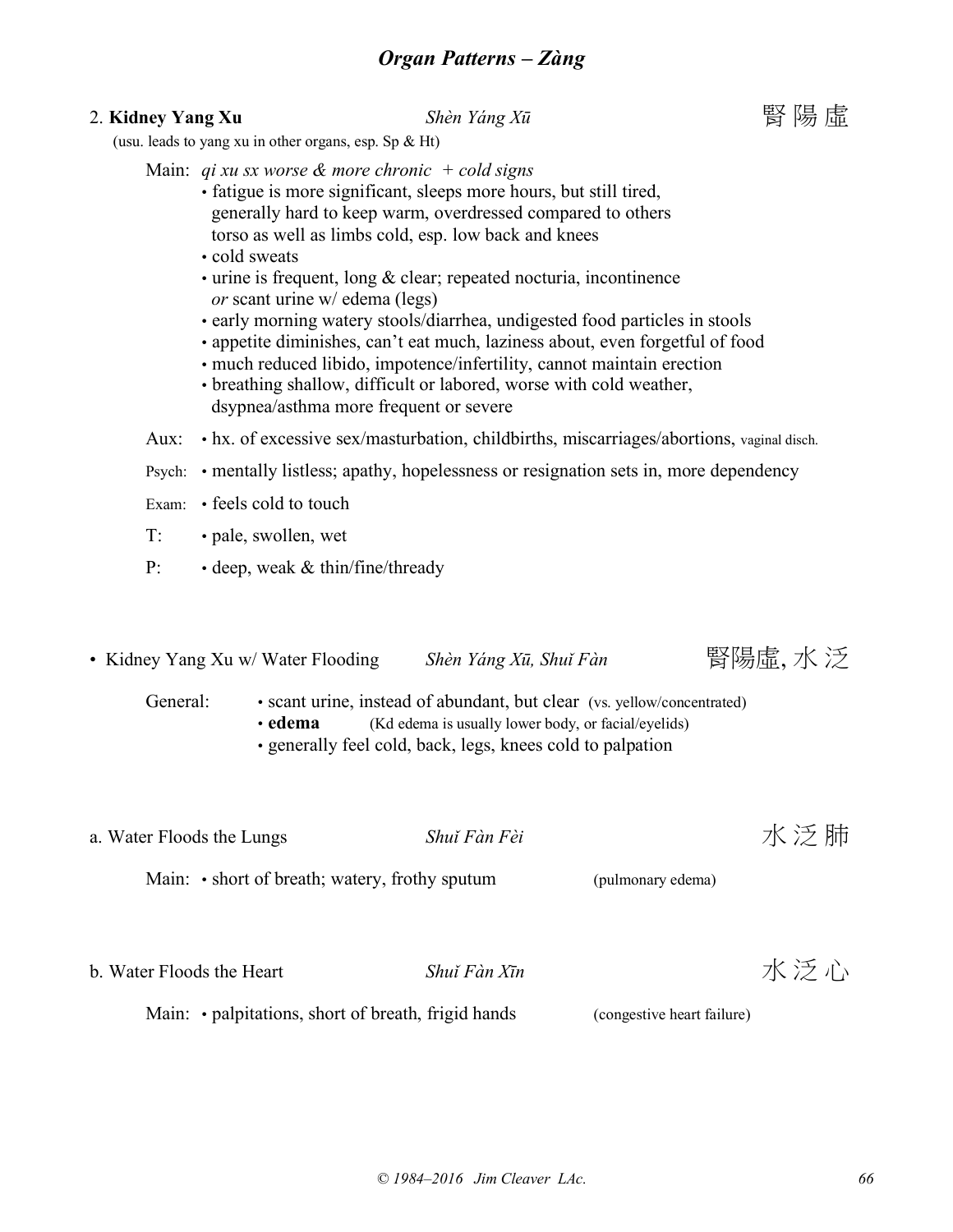## 3. **Kidney Yin Xu Shèn Yīn Xū ber Yīn Zū ber Yīn Zū ber Kanada kanada kanada 图 陰 虛**

- Main: *dryness first, heat signs later*
	- dry mouth & throat (esp. at night)

(thirst is variable, but not excessive in spite of apparent heat and dry signs)

- restless, fidgety
- afternoon/evening overheating; night sweats
- insomnia (wakes up easily & frequently, often due to heat, sweats, vivid dreams, wet dreams)
- premature  $\&$ /or nocturnal emissions (usu. w/ dreams), vaginal dryness
- scant urination, dry stools/constipation (dry pellets)
- sore low back, bones ache, knees creaky (crepitus)
- dizziness, tinnitus, deafness (declining auditory acuity)
- Aux: dry lusterless hair, split ends
- Psych: poor memory
- Exam: red cheeks/malar flush
- T: dry and may be cracked, no coat or patchy, tip is red
- P: empty-weak & rapid, may float
- Kidney Yin Xu, Fire Flourishes/Exuberant *Shèn Yīn Xū*, *Huǒ Shèng* 腎陰虛, 火 盛

Main:  $\cdot$  all yin xu signs & sx worse and more chronic

- + heat in the five hearts (chest, palms, soles)
	- heat seems to steam out, as if from the bones
	- agitation fairly severe

Aux:

Psych:

- Exam: thin emaciated build
- T: red w/ no coat (peeled off), in extreme a mirror surface
- P:  $\cdot$  thin & rapid

4. **Kidney Jing Xu Shèn Jīng Xū be a comparison of the state of the Shèn Jīng Xū <b>be a comparison of the state of the S** 

| General:                             | • no particular hot or cold signs                                                                                                                                                                                                                                                                                                                                    |  |  |
|--------------------------------------|----------------------------------------------------------------------------------------------------------------------------------------------------------------------------------------------------------------------------------------------------------------------------------------------------------------------------------------------------------------------|--|--|
| Children:<br>Infants:<br>Pubescence: | $\cdot$ slow/retarded physical, mental $\&$ sexual development<br>5 Slownesses: standing, walking, teething, hair growth, speaking<br>late (girls: $\sim$ 14; boys $\sim$ 16)<br>• scoliosis                                                                                                                                                                         |  |  |
| Adults:                              | • premature aging (acuity of mind & senses; hair, teeth, bones), (osteoporosis)<br>(weak feet, heel spurs, plantar facitis)<br>$\cdot$ decline of sexual function $\&$ libido                                                                                                                                                                                        |  |  |
| Etiologies:                          | • inherited (hereditary dz) (check family history)<br>• constitutional weakness<br>• chronic debilitating illnesses, (auto-immune dz)<br>• prolonged hard physical labor, mental stress (soldiers/POW's, slaves; PTSD)<br>• prolonged, excessive sexuality (masturbation, childbirths)<br>(manage excessive libido with sports & creative activities, psychotherapy) |  |  |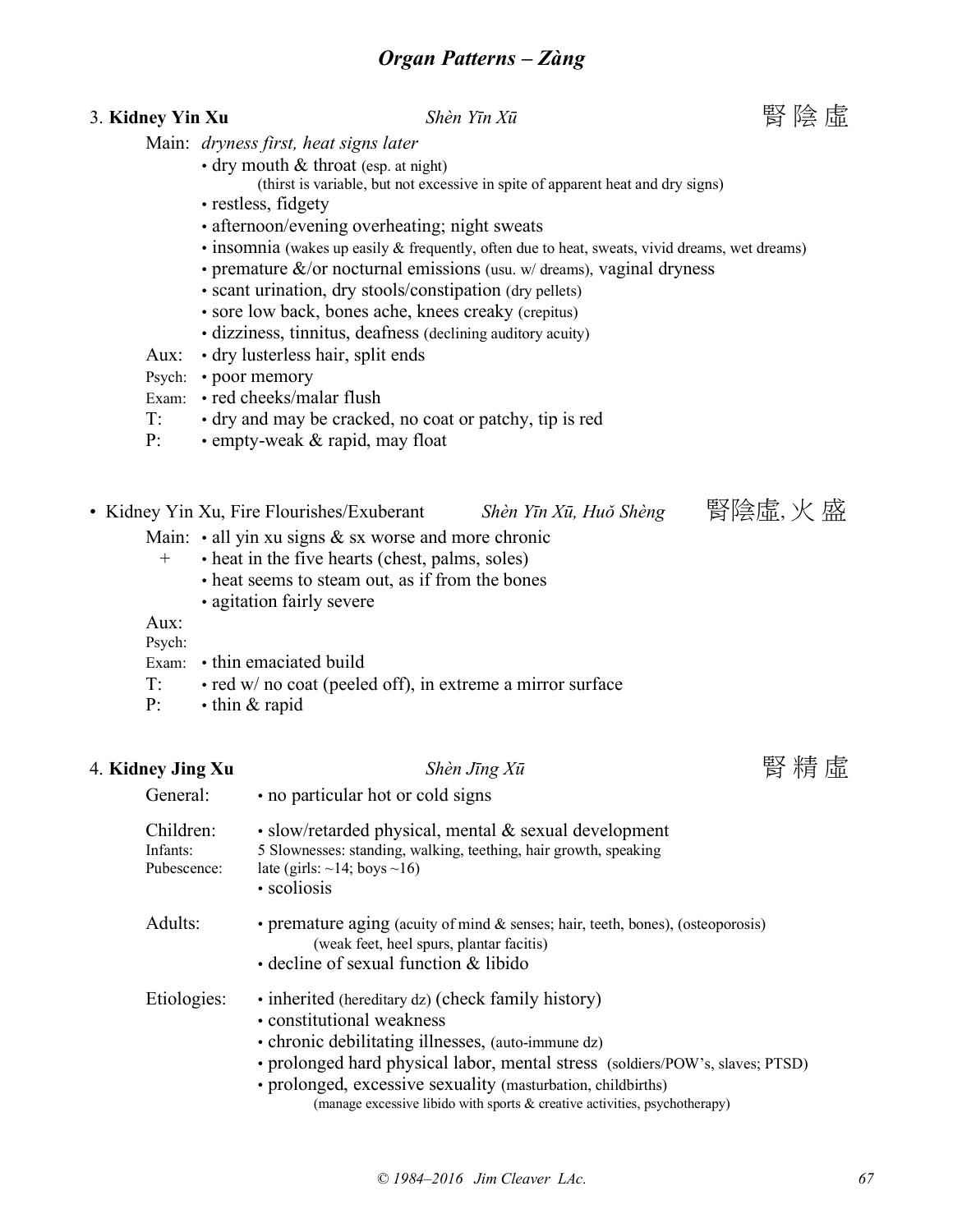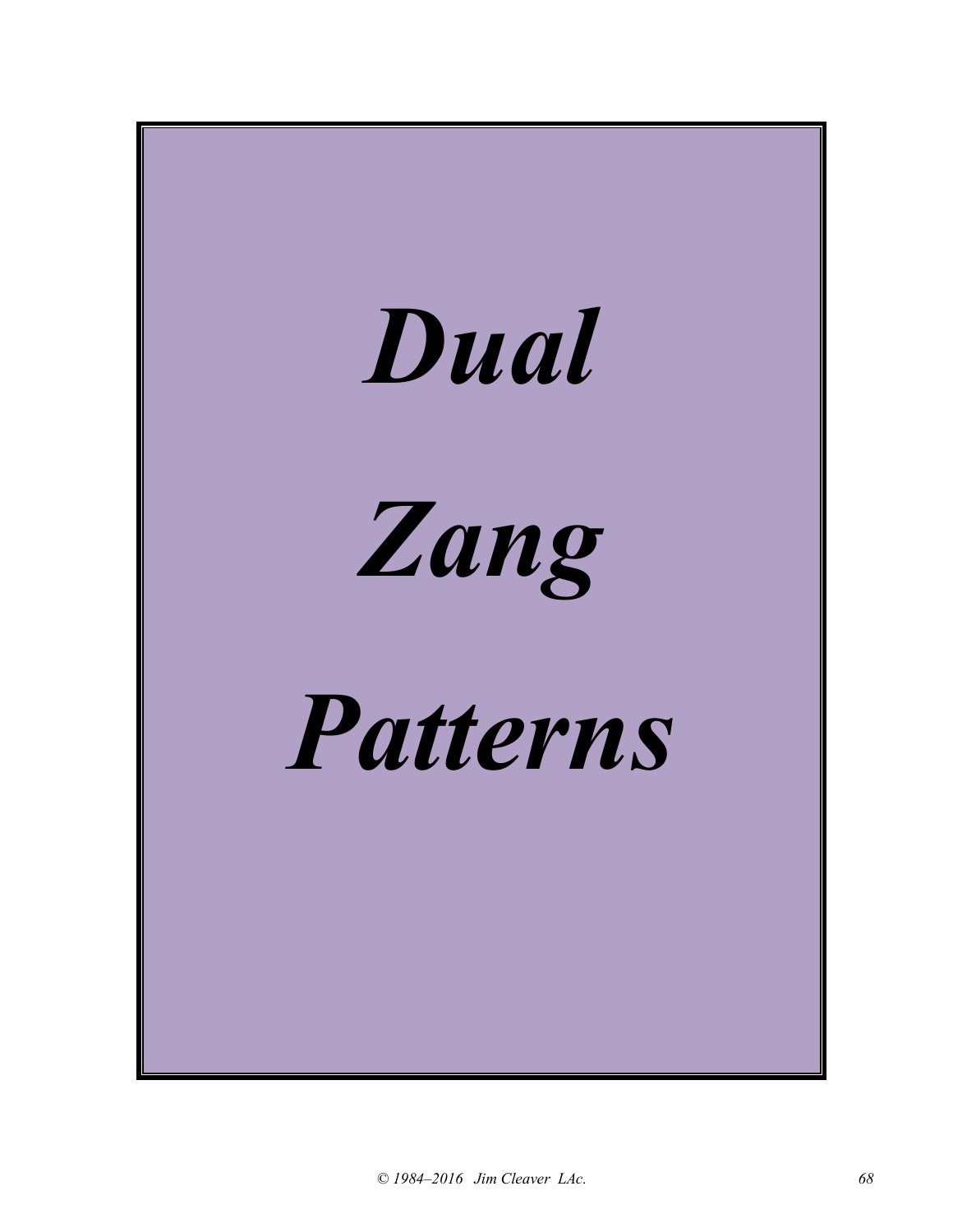*© 1984–2016 Jim Cleaver LAc. 69*

# *Organ Patterns – Dual Organ Patterns*

## *Dual Organ Patterns: Kidney/Shèn*

## 1. **Kidney & Liver Yin Xu Shèn Gān Yīn Xū beach come 图 肝** 陰 虛 Main:  $\cdot$  dry eyes & throat, night sweats Aux: • insomnia & dream disturbed sleep, nocturnal emission • dizziness & blurry vision, vertex hdaches, tinnitus • lumbar ache, dry stools & difficult BM • delayed or scanty menses (amenorrhea, infertility) Psych: • restless & easily angered Exam: • malar flush T: • red, cracked, w/o coat or peeling

P: • thin & rapid, weak, but wiry

## 2. **Lung & Kidney Yin Xu** *Fèi Shèn Yīn Xū* **hong hong that shine hang the hong shine hang the hong file**

- Main:  $\cdot$  dry cough (worse in evening), dry mouth & throat, night sweats
- Aux: sore low back, palms & soles hot, weak, shallow breathing
	- nocturnal emission
- Exam: thin build
- T: red, peeled, transverse cracks
- P: empty & weak (esp. in cun position)

## 3. **Heart & Kidney Not Interacting** *Xīn Shèn Bù Jiāo i i* 賢 不 交

- Main: palps, insomnia (dream disturbed/noct. emission), night sweats
- Aux: dizziness, tinnitus, deafness, sore low back, scant, dark urine
	- afternoon heat, "5 hearts hot"
- Psych: mental agitation, poor memory
- Exam: malar flush
- T: red tip, midline crack extending to tip
- P: thin & rapid, weak (esp. chi position)

# 4. Spleen & Kidney Yang Xu *Pí Shèn Yáng Xū* hong man 南 图 陽 虛

- Main: chronic loose stools/diarrhea (freq. borbor, watery diarrhea esp. in early morn.) • usually feels cold (esp. low back), avoids cold (tends to overdress)
- Aux: frequent, clear, copious urine, edema (esp. abd & legs)
	- likes to lie down, physical & mental listlessness, poor appetite
- Exam: abd distention, body feels cold to touch
- T: pale, swollen
- P: deep, weak & slow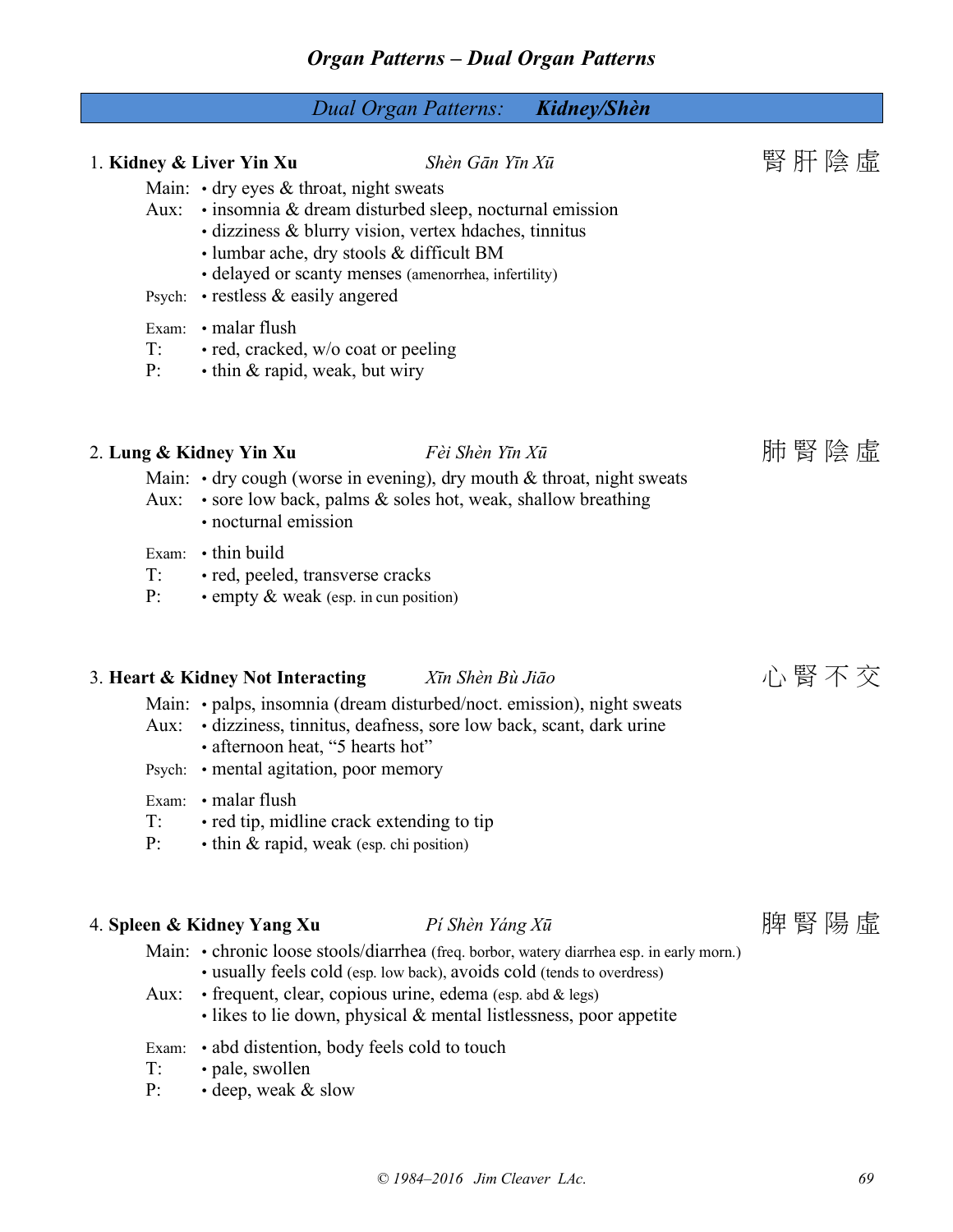### *Dual Organ Patterns: Liver/Gān*

| 1. Liver Qi Invades Spleen<br>Aux: | Main: • abdominal discomfort, distention, pain, gas<br>• tired, irritable                                                                                                      | Gān Qì Fàn Pí<br>• alternating bowel pattern (difficult to evacuate, dry pieces vs. loose) | 肝氣犯脾 |  |  |
|------------------------------------|--------------------------------------------------------------------------------------------------------------------------------------------------------------------------------|--------------------------------------------------------------------------------------------|------|--|--|
| $T$ :<br>$P$ :                     | a. Liver Shi: • dry stools predominate,<br>· gas & distention are pronounced & more uncomfortable<br>· sides are red/orange<br>$\bullet$ L wiry                                |                                                                                            |      |  |  |
| $T$ :<br>P:                        | b. Spleen $Xu$ : $\cdot$ loose stools predominate, less discomfort;<br>• pale<br>• R weak<br>combined with poor diet & overwork                                                | Etiol: • usu. an emotional component (hx. of frustration, anger, stress, resentment)       |      |  |  |
| Aux:                               | 2. Liver Qi Invades Stomach<br>Main: $\cdot$ epigastric pain & fullness, hypochondrial tension<br>$\cdot$ belching $\&$ sour reflux<br>$\cdot$ n/v<br>Psych: $\cdot$ irritable | Gān Qì Fàn Wèi                                                                             | 肝氣犯胃 |  |  |
| $T$ :                              | • red sides or general pallor                                                                                                                                                  |                                                                                            |      |  |  |

- P: R weak, L wiry
- Etiol: emotional problems combined with irregular diet & overwork

## 3. **Liver Fire Invades Lungs** *Gān Huǒ Fàn Fèi* 肝 火 犯 肺

- Main: cough or wheezing (yellow or blood tinged sputum)
- Aux: chest & hypochondrium fullness
	- headache, dizziness, thirst, bitter taste, scant dark urine, constip.
- Exam: red face
- T: red sides, yellow coat
- P: wiry
- Etiol: anger & frustration, combined with alcohol & greasy foods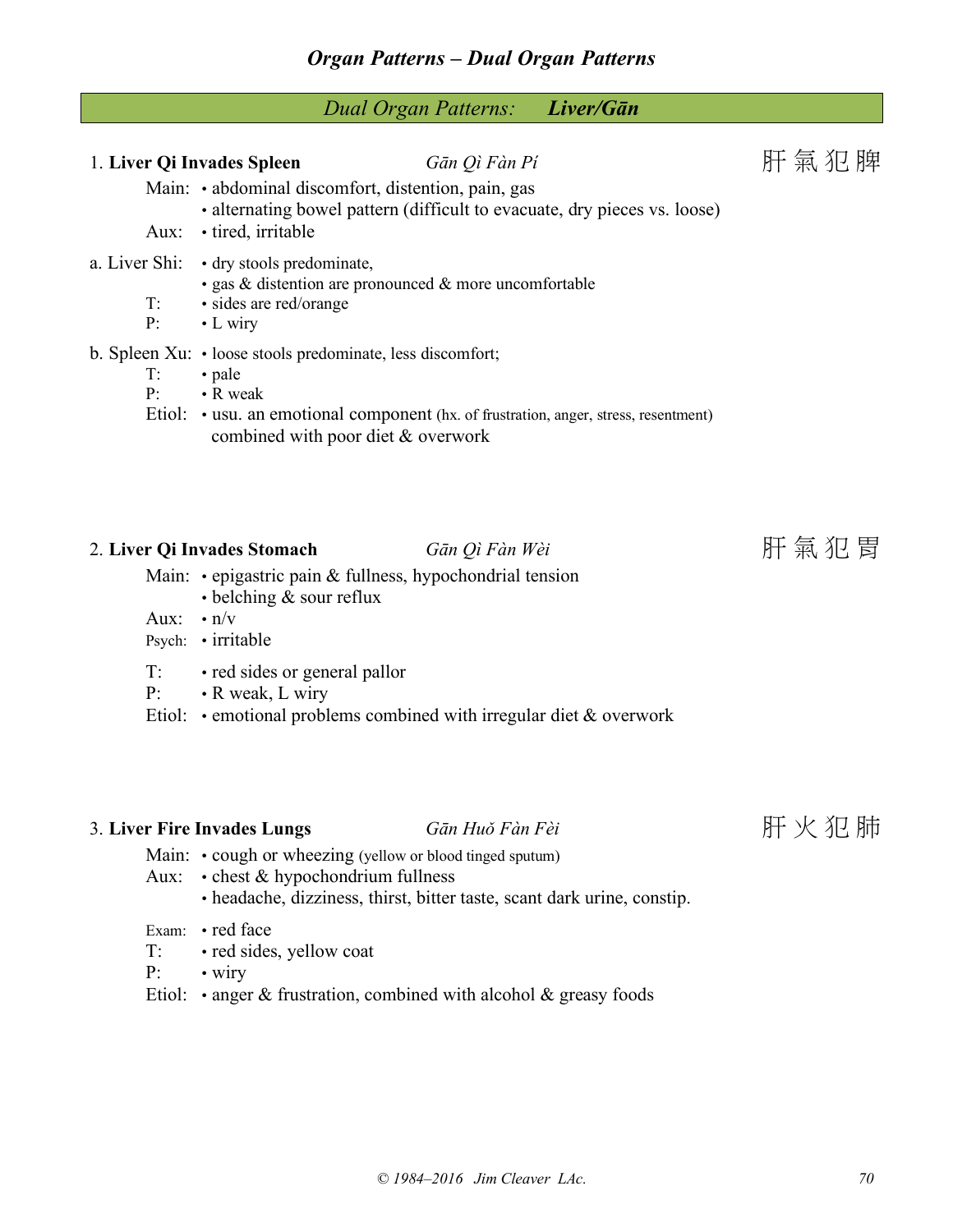# *Dual Organ Patterns: Spleen/Pí*

| 1. Spleen & Lung Qi Xu |                                                                                                                                                                                                                                          | Pi Fèi Qì Xū                                                                  | 脾肺氣虛       |
|------------------------|------------------------------------------------------------------------------------------------------------------------------------------------------------------------------------------------------------------------------------------|-------------------------------------------------------------------------------|------------|
|                        | Main: • tiredness, insufficient energy<br>Aux: • shallow resp. small appetite<br>· weak voice, loose stools<br>• easy to get sick, easily sweat<br>Psych: • needy, "never enough", weak constitution                                     |                                                                               |            |
| T:<br>P <sub>1</sub>   | Exam: $\cdot$ pale face & skin<br>• pale<br>• weak, empty (esp. R side)                                                                                                                                                                  | Etiol: • inadequate diet & insufficient exercise (sedentary work & lifestyle) |            |
|                        | 2. Spleen & Liver Blood Xu                                                                                                                                                                                                               | Pí Gān Xuè Xū                                                                 | 脾肝血虛       |
| Aux:<br>Psych:         | Main: • tiredness, dizziness<br>· blurry vision, diminished appetite, loose stools<br>• numbness or tingling sensations                                                                                                                  |                                                                               |            |
| T:<br>P:               | Exam: • pale/sallow, looks anemic<br>• pale body & noticeably pale edges (possibly orange)<br>• thin, choppy<br>Etiol: • inadequate diet                                                                                                 |                                                                               |            |
|                        | 3. Spleen Damp & Liver Constraint Pi Shī Gān Yù                                                                                                                                                                                          |                                                                               | 脾 濕 肝 鬱(郁) |
|                        | Main: $\cdot$ epigastric fullness & hypochondrial discomfort<br>Aux: • general feeling of heaviness, nausea<br>• LOA, loose stools, bitter taste<br>· some thirst, but only drink small amounts<br>Psych: • mentally sluggish, apathetic |                                                                               |            |
|                        | Exam: • sallow, jaundice                                                                                                                                                                                                                 |                                                                               |            |

- T: thick, greasy yellow coat
- P: · slippery & wiry
- Etiol: excessive consumption of rich, greasy foods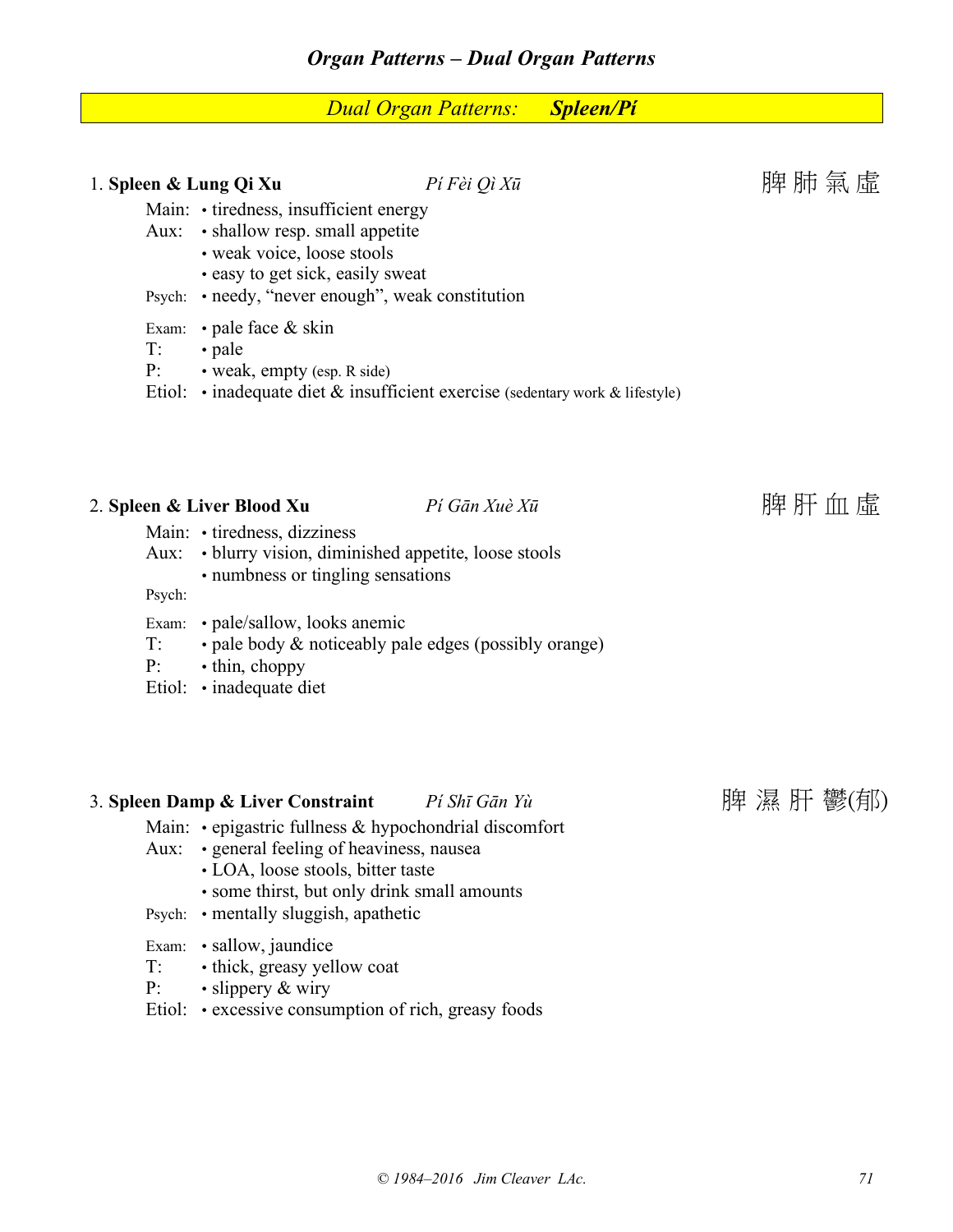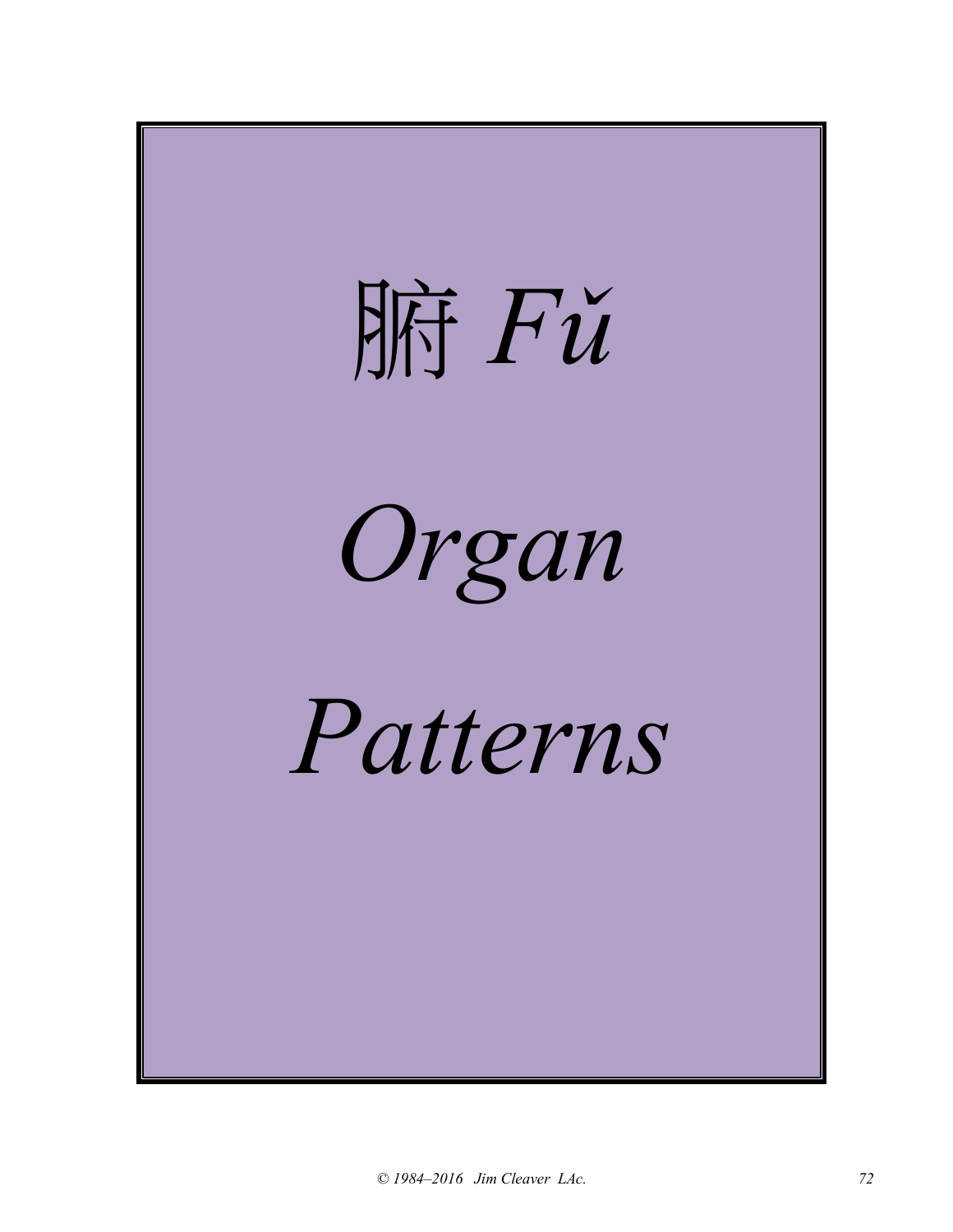# 胃 証 **Wèi Zhèng = Stomach Patterns**

虛 証 / 虛 证 *Xū Zhèng = Depletion/Insufficiency/Hypofunctioning Patterns*

| 1. Stomach Qi Xu  |                                                                                  | Wèi Qì $X\bar{u}$                                                                                                                          |                                     | 胃 氣 虛                                         |
|-------------------|----------------------------------------------------------------------------------|--------------------------------------------------------------------------------------------------------------------------------------------|-------------------------------------|-----------------------------------------------|
|                   |                                                                                  | Main: $\cdot$ vague epigastric discomfort, tired in the morning (7-9am)                                                                    |                                     | (skips breakfast, discomfort after breakfast) |
| Aux:              |                                                                                  | $\cdot$ diminished appetite $\&$ /or sense of taste, indigestion<br>• loose stools (swill diarrhea=undig. food in stools)                  | (qi xu can also cause constipation) |                                               |
|                   | Psych: If St qi is injured, one cannot be free of worry                          | (avoid exc. cold $&$ raw foods, ice water, esp. when yang is also xu)                                                                      | (Jing Yue Quan Shu 1624)            |                                               |
| Exam:             | • weak limbs                                                                     |                                                                                                                                            |                                     |                                               |
| $T$ :             | · pale, little or no coat                                                        |                                                                                                                                            |                                     |                                               |
| P:                | • empty-weak (esp. R guan position)                                              |                                                                                                                                            |                                     |                                               |
|                   |                                                                                  |                                                                                                                                            |                                     |                                               |
|                   | 2. Stomach Cold & Xu (Yang Xu)<br>• cold limbs, preference for hot food & drinks | Wèi Hán Xū<br>Main: • epigastric discomfort (improved by eating, pressure, or warmth, worse after BM)                                      |                                     | 胃 寒 虛                                         |
| Aux:              |                                                                                  | • no appetite, vomiting (clear & watery, not smelly), loose stools, tired                                                                  |                                     |                                               |
| Psych:            |                                                                                  |                                                                                                                                            |                                     |                                               |
| Exam:             |                                                                                  |                                                                                                                                            |                                     |                                               |
| $T$ :             | • pale, puffy                                                                    |                                                                                                                                            |                                     |                                               |
| P:                | $\cdot$ deep $\&$ weak (esp. R guan position)                                    |                                                                                                                                            |                                     |                                               |
| 3. Stomach Yin Xu |                                                                                  | Wèi Yīn Xū                                                                                                                                 |                                     | 胃 陰 虛                                         |
|                   |                                                                                  | Main: • epigastric pain, dry mouth & throat (esp. in afternoon)                                                                            |                                     |                                               |
|                   | · dry stools/constipation                                                        | (but little desire to drink, or only sips, even drinks warm liquids)<br>• no appetite, (feels full after eating only small amount of food) |                                     |                                               |
| Aux:              | • low grade/afternoon fever                                                      |                                                                                                                                            |                                     |                                               |
| Etiol:            |                                                                                  | · irreg. dietary habits, esp. eating at night; febrile dz.                                                                                 | (importance of breakfast)           |                                               |
| Exam:             |                                                                                  |                                                                                                                                            |                                     |                                               |
| T:                | · red & peeled in center or unrooted coat                                        |                                                                                                                                            |                                     |                                               |
| P:                | • R guan position is empty & may float                                           |                                                                                                                                            |                                     |                                               |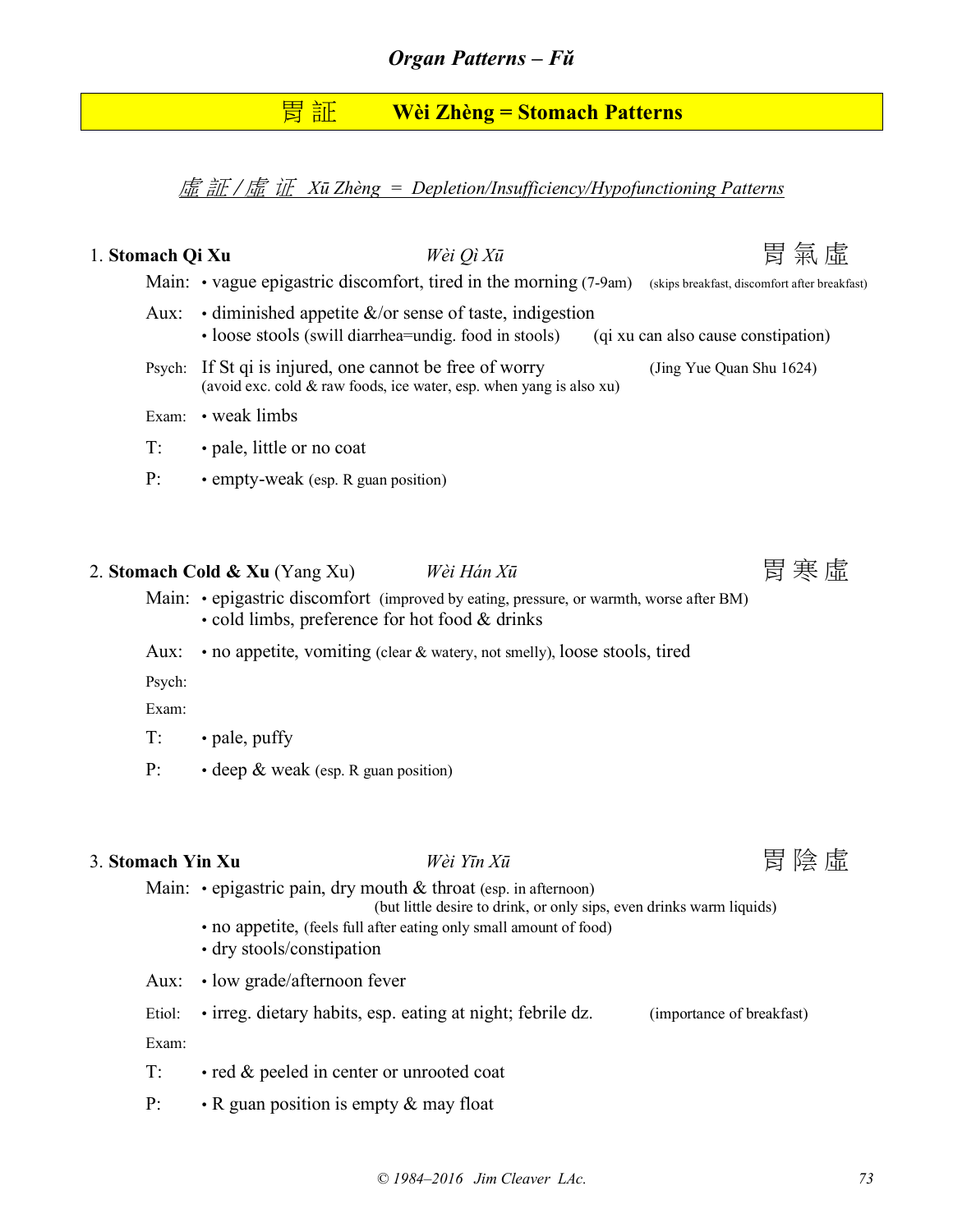### 實 証 / 实 证 *Shí Zhèng = Repletion/Excess/Hyper-functioning Patterns*

## 4. **Stomach Fire** *Wèi Huǒ* 胃 火

- Main: burning pain in epigastrium, thirst (w/desire for cold liquids)
	- constant hunger & large appetite
	- foul belching, bad breath
	- painful, bleeding gums (periodontal dz.)
	- constipation
- Aux:  $\cdot$  n/v (vomitus burns)(usu. shortly after eating), insomnia
- Psych: wild behavior (likes to go naked, climb up on things)
- Exam: red, swollen gums
- T: red w/ thick, dry yellow coat
- P: full & rapid
- Phlegm & Fire *Wèi Tán Huǒ w* 75 Tán Huǒ



- Main: more epigastric fullness, less thirst, more nausea, may have mucus in stools
- Psych: even more bizarre behavior (maybe psychotic)

Exam:

- T: red w/ thick, greasy yellow coat
- P: slippery & rapid

### 5. Cold Invades Stomach *Hán Fàn Wèi* **entraires contained by 实犯冒**

- Main: sudden, sharp epigastric pain, worsens w/ ingestion of cold food or drink • vomiting (clear watery fluids, immediately after ingestion)
- Aux: feels cold & prefers warmth, constipation

Psych:

Exam:

- T: thick white coat
- P: · deep, slow & tight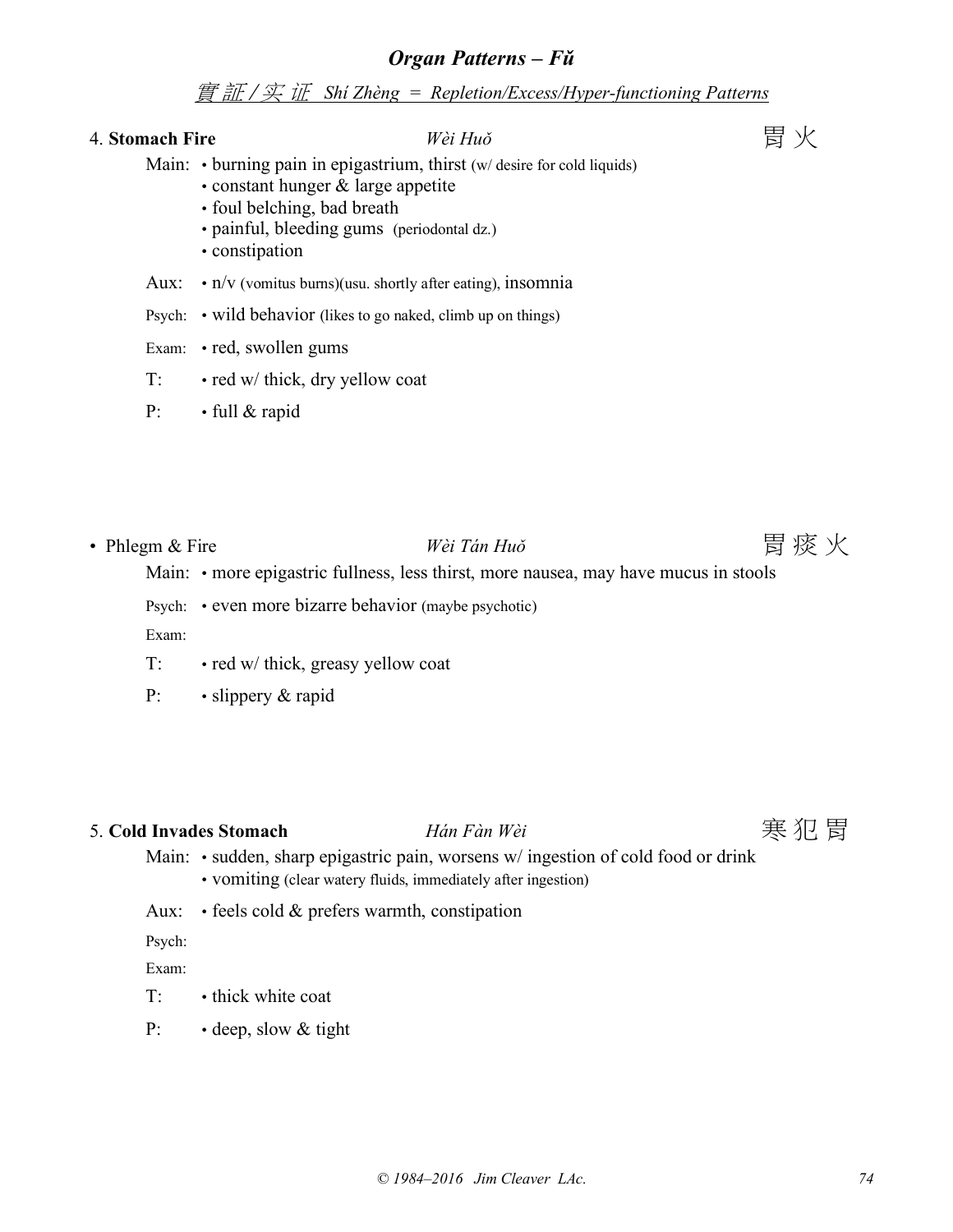*Stomach Shi patterns (cont.)*

## 6. Stomach Oi Counterflow *Wèi Oì Nì* **hing and the counterflow by B** 氯 逆

Main: • nausea, belching, regurgitation, vomiting; hiccups

# 7. **Food Retention/Stagnation** (in Stomach) *Shí Zhì* (食滯)

*\* This includes 'food poisoning' and 'hangovers'*

- Main:  $\cdot$  epigastric fullness & distention (belching temporarily relieves)
	- vomiting (vomit is foul & contains undigested food)
	- no appetite (idea of food is nauseating), constipation
	- sour belching  $\&$  regurgitation, foul breath  $\&$ /or gas
- Aux: insomnia

Psych:

Exam:

- T: thick coat (can be white or yellow) (can be hot or cold types)
- P:  $\cdot$  full & slippery

## 8. **Stomach Blood Stasis** *Wèi Xuè Yū* 胃 血 瘀

- Main: sharp, stabbing/boring pains in epigastrium (worse w/ heat & pressure) aggravated by eating
	- vomiting (dark blood)  $\&$ /or black(like lacquer) tarry stools (ulcers)

Aux:

Psych:

Exam:

- T: purple w/ purple spots esp. in center
- P: wiry &/or choppy

• Stagnant Stomach Qi *Wèi Qì Zhì* **胃氣滯** 

Constrained Liver Invades ST *Gān Yù Fàn Wèi* The Host The Second High The Second High The Terms and The Terms and The Terms and The Terms and The Terms and The Terms and Terms and Terms and Terms and Terms and Terms and Main:  $\cdot$  epigastric pain + Liver s/sx

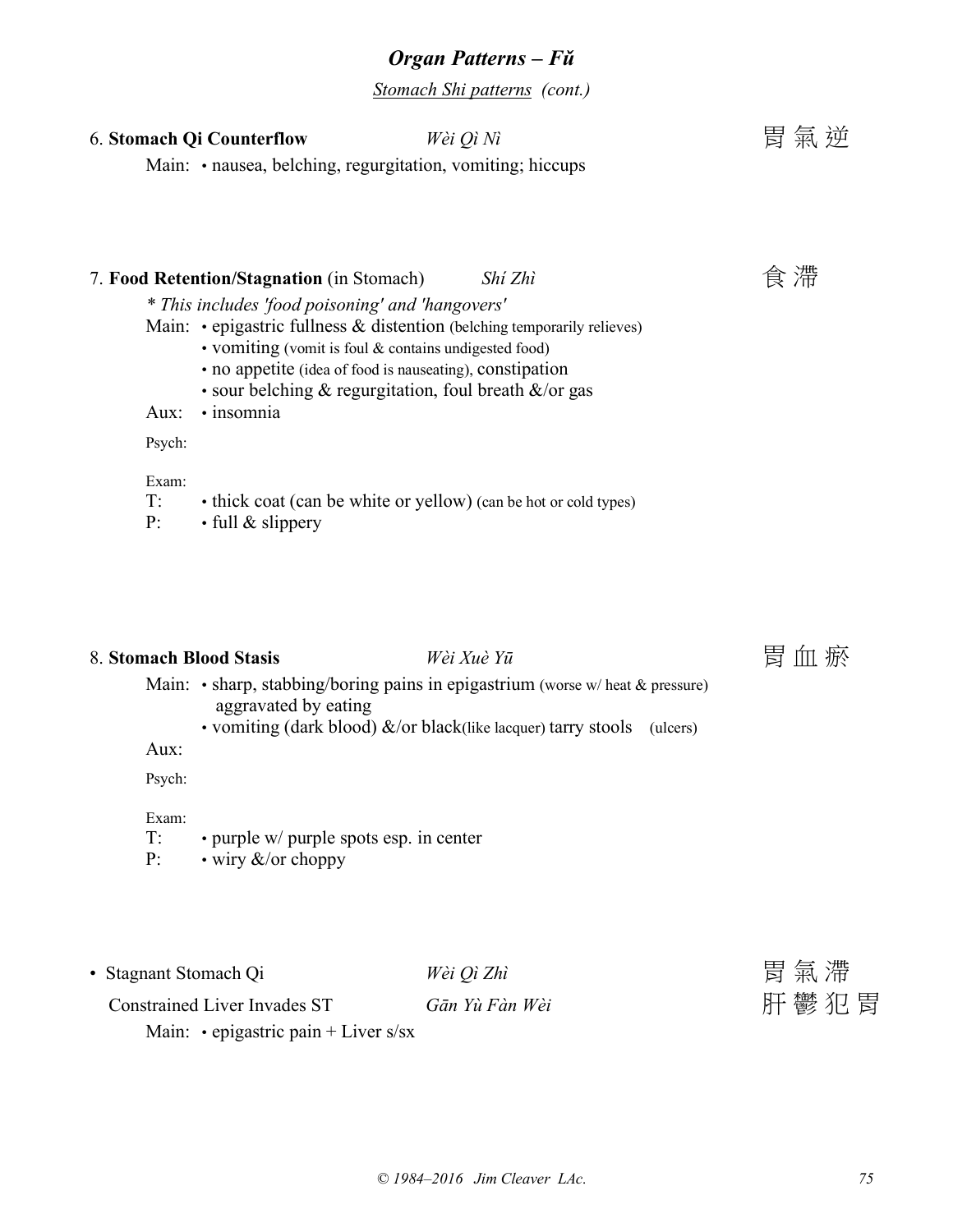# 小 腸 証 **Xiǎo Cháng Zhèng = Small Intestine Patterns**

虛 証 / 虛 证 *Xū Zhèng = Depletion/Insufficiency/Hypofunctioning Patterns*

# 1. Sm. Intestine Xu & Cold *Xiǎo Cháng Xū Hán* / / 阴虛寒

(Sp/ST Yang Xu)

- Main: abdominal pain & borborygmus, (better with warmth & pressure) (Crohn's)
- Aux: gas, cold/sloppy diarrhea, copious clear urine

Psych:

Exam:

- T: pale w/ white coat
- P: · deep, slow & weak

### 實 証 / 实 证 *Shí Zhèng = Repletion/Excess/Hyper-functioning Patterns*

| 2. Full Heat in Sm. Intestine                                                 | Xiǎo Cháng Shí Rè                                                                                                                                                              | 小腸實熱                            |
|-------------------------------------------------------------------------------|--------------------------------------------------------------------------------------------------------------------------------------------------------------------------------|---------------------------------|
| Heart Passes Heat to the SI<br>Aux:<br>Psych: • mental restlessness           | (Xīn Yi Rè Yú Xiǎo Cháng)<br>Main: • abdominal pain, thirst, scant, dark, painful urine (w/ possible blood)<br>· sore throat, sudden deafness, mouth/tongue ulcers, chest heat | 心移熱于小腸                          |
| Exam:<br>$T$ :<br>P:<br>• rapid & overflowing                                 | • red w/ yellow coat (tip redder & swollen indicates Ht Fire)                                                                                                                  |                                 |
| 3. Sm. Intestine Qi Stagnation                                                | Xiǎo Cháng Qì Zhì                                                                                                                                                              | 小腸氣滯                            |
| (Cold Congealing Liver Channel) Hán Ning Gān Mài                              |                                                                                                                                                                                | 寒凝肝脈                            |
| (pain is temporarily relieved by passing gas)                                 | Main: • twisting pain in hypogastrium, abdominal distention, borborygmus & flatulence                                                                                          |                                 |
| Aux:<br>Psych:                                                                | · pain in or radiates to scrotum or testes (shan qi (hernia)                                                                                                                   | Cold in Lr $&$ SI (clock pairs) |
| Exam:<br>$T$ :<br>• white coat<br>P:<br>• deep & wiry (esp. in chi positions) |                                                                                                                                                                                |                                 |
| • Sm. Intestine Qi Obstruction                                                | Xiǎo Cháng Qì Zǔ                                                                                                                                                               | 小腸氣阻                            |
| a. Knotted by Cold<br>b. Obstructed by Worms                                  |                                                                                                                                                                                |                                 |
|                                                                               | Main: • severe abdominal pain, borborygmus $\&$ distention (worse w/ pressure)                                                                                                 |                                 |
| • constipation & flatulence                                                   | (if obstruction is complete, all flatus & stool may terminate)<br>(strangulating hernia, appendicitis, parasites)                                                              |                                 |
| Exam: • sallow complexion                                                     |                                                                                                                                                                                |                                 |
| • thick white coat, bad taste in mouth<br>T:                                  |                                                                                                                                                                                |                                 |
| P:<br>$\cdot$ deep $\&$ wiry                                                  |                                                                                                                                                                                |                                 |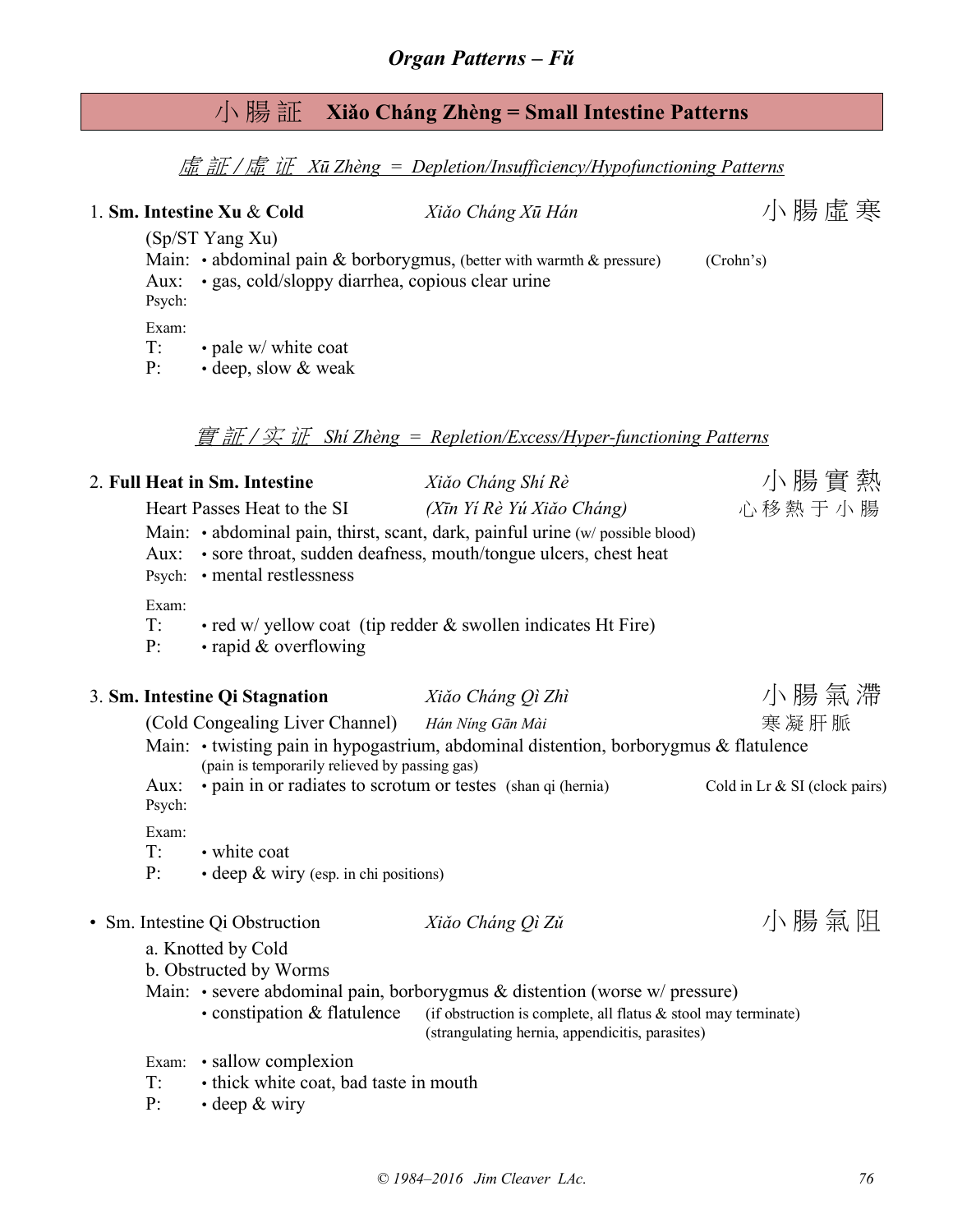# 大 腸 証 **Dà Cháng Zhèng = Large Intestine Patterns**

實 証 / 实 证 *Shí Zhèng = Repletion/Excess/Hyper-functioning Patterns*

1. **Lg. Intestine Damp-Heat** *Dà Cháng Shī Rè* 大 腸 濕 熱

- Main:  $\cdot$  abdominal pain, malodorous diarrhea w/ blood  $\&$  mucus, burning anus, tenesmus (dysentery) Aux: • fever, sweating (which does not break fever), thirst (but little desire to drink)
	- scant, dark urine, body & limbs feel heavy, chest & epigastrium full

Psych:

Exam:

- T: red w/ sticky, yellow coat
- P: slippery & rapid

## 2. **Lg. Intestine Heat** *Dà Cháng Rè* 大 腸 熱

Psych: Exam:

# Main: • constipation w/ dry stools, burning, distended anus

• Lg. Intestine Heat Bind *Dà Cháng Rè Jié* 大 腸 熱 結

aka Yang Ming Bowel Pattern

- Main: as above, but more extreme and accompanies febrile dz.
	- 4 "bigs" = high fever, profuse sweating, great thirst  $\&$  big pulse
- Aux: abdominal distention & pain, worse w/ pressure, vomiting
- Psych: delirium

P: • full & rapid

Exam:

T: • red w/ thick dry yellow/brown/black coat

Aux:  $\cdot$  scant, dark urine, dry mouth & tongue, thirst

T: • thick dry yellow/brown/black coat

P:  $\cdot$  deep full & big

• Intestinal Abscess *Dà Cháng Yōng* The Strain Theory The Strain Theory The Strain Theory The Strain Theory The Strain Theory The Strain Theory The Strain Theory The Strain Theory The Strain Theory The Strain Theory The

Main: • severe/urgent fixed pain in lower abdomen (worse with pressure)

- Aux: possible fever, usu. constipation, (smt. mild diarrhea), scant yellow urine
- T: red, with greasy yellow fur
- P: slippery, rapid, wiry, smt. tight

# 3. Lg. Intestine Attacked by Cold *Dà Cháng Fàn Hán* (大腸犯寒

Main: • sudden, severe abdominal cramping, painful, watery diarrhea (cold can also constipate)

- Aux: cold sensations
- Exam: abdomen feels cold to palpation
- T: thick white coat
- P: · deep & wiry (slow)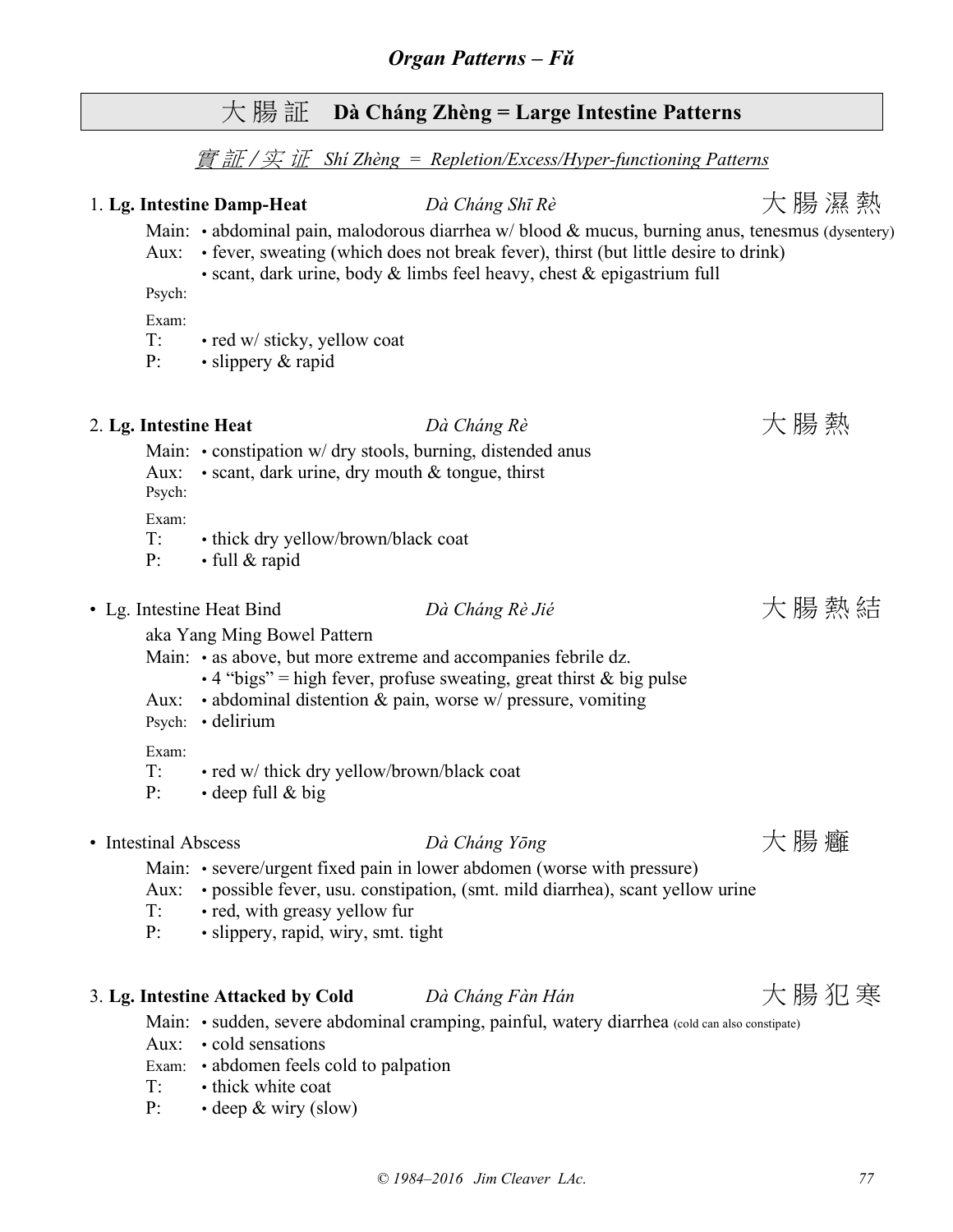|                                                        | $\frac{f_{\overline{w}}}{\sqrt{w}} \frac{f_{\overline{w}}}{\sqrt{w}} \frac{f_{\overline{w}}}{\sqrt{w}}$ Xu Zhèng = Depletion/Insufficiency/Hypofunctioning Patterns |                                                    |               |                       |
|--------------------------------------------------------|---------------------------------------------------------------------------------------------------------------------------------------------------------------------|----------------------------------------------------|---------------|-----------------------|
| 4. Lg. Intestine Dry                                   | a. Lg. Intestine Fluid Shortage<br>b. Lg. Intestine Blood Insufficiency                                                                                             | Dà Cháng Zào<br>Dà Cháng Yè Kuī<br>Dà Cháng Xuè Xū | (post partum) | 大 腸 燥<br>大腸液虧<br>大腸血虛 |
| Aux:<br>Psych:<br>Exam:<br>T:                          | Main: • dry stools (pellet-like stools), difficult to evacuate (much straining)<br>$\cdot$ dry mouth $\&$ throat, thin build<br>• dry, pale or red w/o coat         |                                                    |               |                       |
| P:                                                     | • thin/thready/fine<br>5. Lg. Intestine Xu & Cold<br>Main: • loose stools (like duck droppings), dull abdominal pain, borborygmus (IBS)                             | Dà Cháng Xū Hán<br>(Sp Qi/Yang Xu)                 | (elderly)     | 大腸虛寒                  |
| Aux:<br>Psych:<br>Exam:<br>T:<br>P:                    | • cold limbs, pale urine<br>• pale<br>· deep, weak, thin/thready/fine                                                                                               |                                                    |               |                       |
| • Lg. Intestine Qi Xu                                  | Main: a. constipation: not enough qi to promote adequate peristalsis<br>b. loose stools: watery, unformed, tired after bowel movement                               | Dà Cháng Qì Xū<br>$(Sp Qi X\bar{u})$               |               | 大腸氣虛                  |
| • Lg. Intestine Prolapse<br>(Sinking of Sp Qi)<br>Aux: | Main: • chronic diarrhea, hemorrhoids, prolapsed anus, no appetite<br>· cold limbs, desires warm liquids, abdomen likes pressure & warmth                           | Dà Cháng Xiàn                                      |               | 大腸陷                   |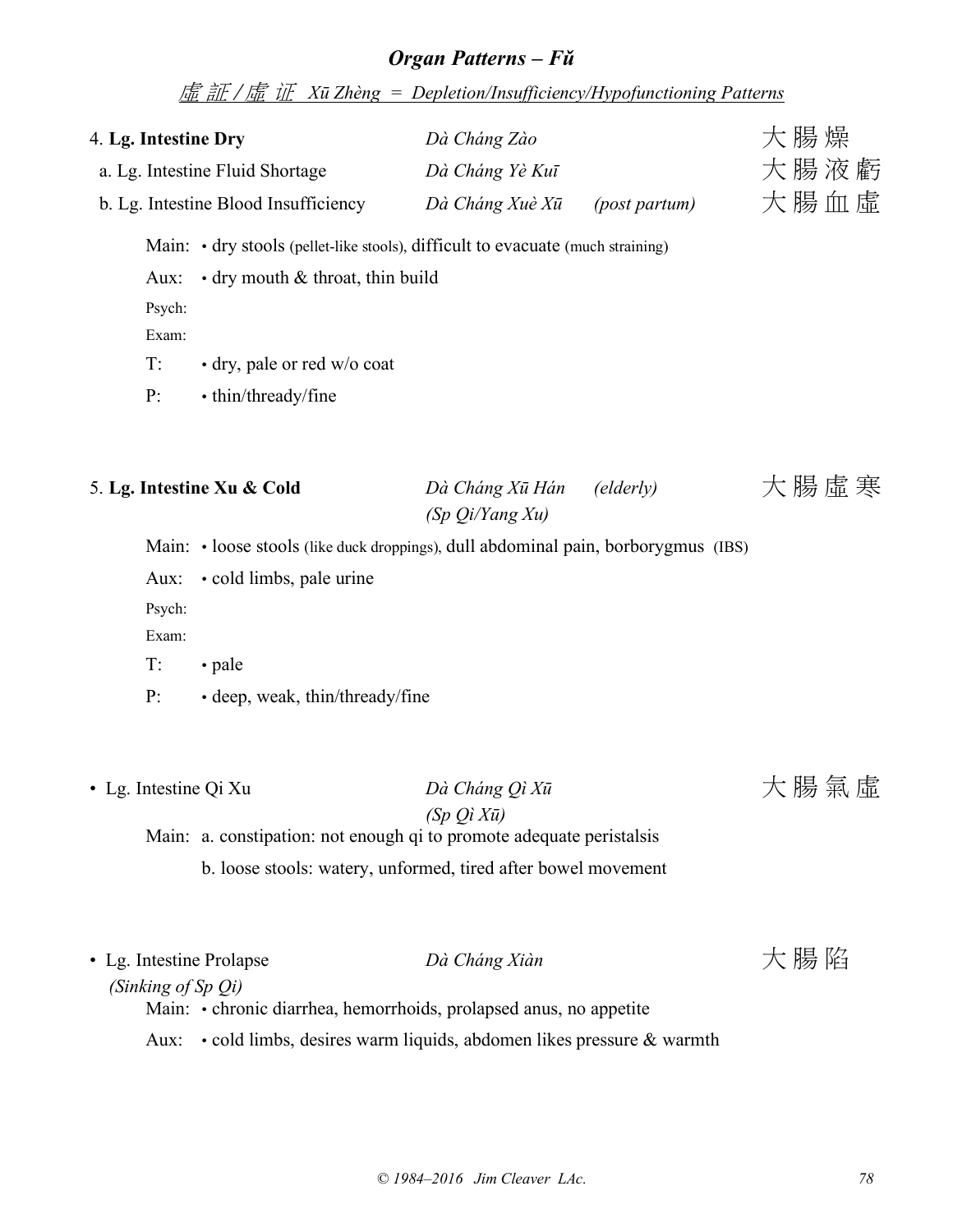# 膽 証 **Dǎn Zhèng = Gall Bladder Patterns**

實 証 / 实 证 *Shí Zhèng = Repletion/Excess/Hyper-functioning Patterns*

## 1. **Liver/GB Damp-Heat** *Gān Dǎn Shī Rè* 肝 膽 濕 熱

Main: • hypochondriac  $\&$ /or side pain  $\&$  distention; n/v, bitter taste, jaundice (bile is bitter, taste flows to mouth (Sp), n/v reflects distubance to ST; jaundice is bile flowing to skin (Lu) and eyes (Ht)

- Aux: scant yellow urine, yellow mucusy stools; vaginal/penile discharges (yellow & copious) • fever, thirst (w/o desire to drink), LOA & abd dist.
	- unilateral hdaches, ear/hearing problems, deep source nasal congestion

Psych: obstinate, perhaps belligerent (Jim)

- Exam: yellow skin, face, eyes
- T: thick, greasy yellow coat
- P: slippery & wiry

### 虛 証 / 虛 证 *Xū Zhèng = Depletion/Insufficiency/Hypofunctioning Patterns*

## 2. **Gall Bladder Insufficiency** *Dǎn Xū* **example and D***ǎn Xū* **example and D***i*a **example a** if  $\frac{1}{|x|}$

- Main:  $\cdot$  nervous timidity, indecisive, easily startled, lack of courage  $\&$  initiative easily disheartened anxiety disorders (panic attacks)(combined fear & apprehension)
- Aux: sighing, dizziness, blurry vision
- T: pale or normal
- P: empty-weak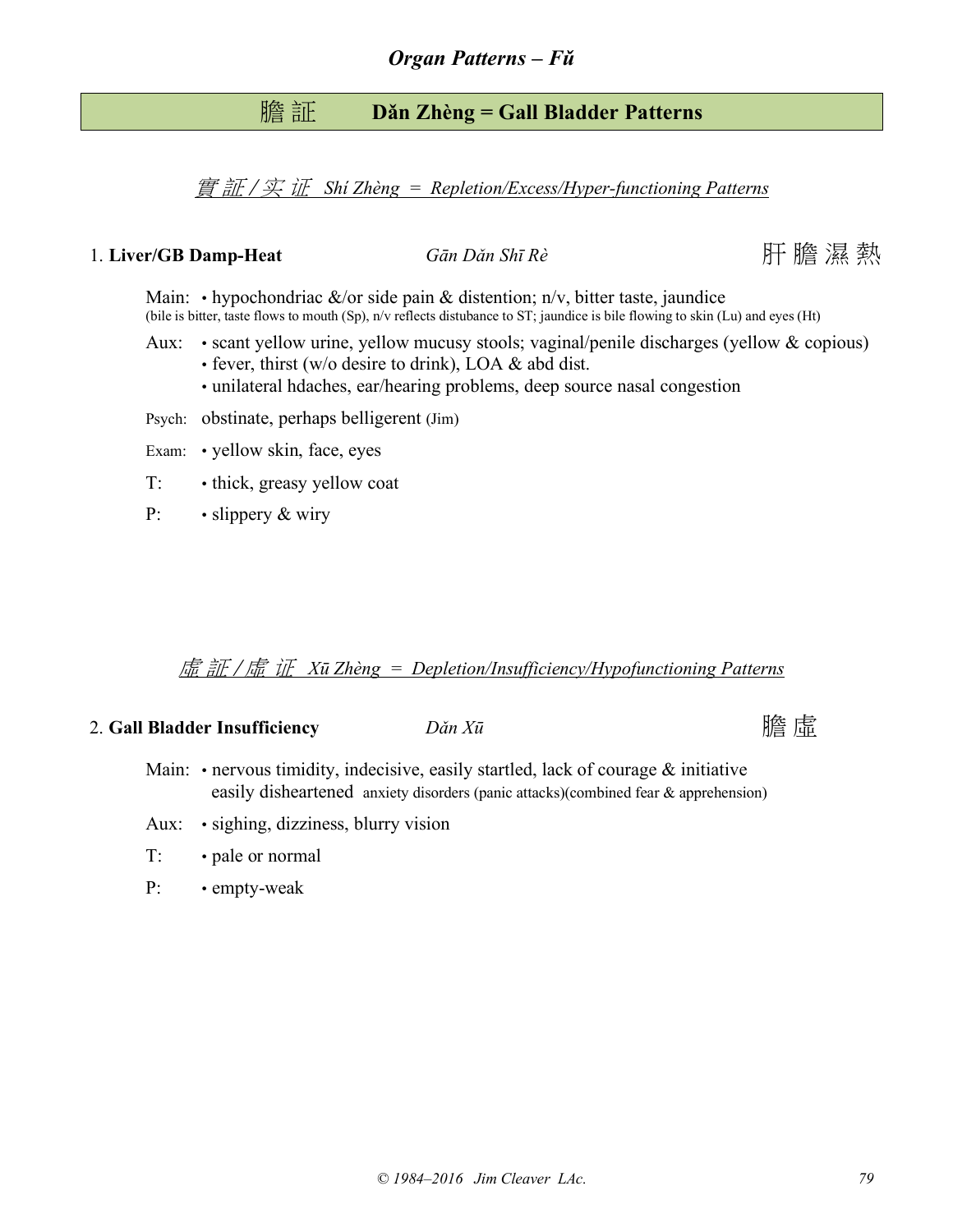# 膀 胱 証 **Páng-Guāng Zhèng = Bladder Patterns**

實 証 / 实 证 *Shí Zhèng = Repletion/Excess/Hyper-functioning Patterns*

| 1. Bladder Damp-Heat                                   |                                                                                                                      | Páng-Guāng Shī Rè                                                                                                                                                                                   | 膀胱濕熱 |  |  |
|--------------------------------------------------------|----------------------------------------------------------------------------------------------------------------------|-----------------------------------------------------------------------------------------------------------------------------------------------------------------------------------------------------|------|--|--|
|                                                        | Main: • frequent, urgent, painful/burning urination (UTI)<br>difficult urination that is dark yellow $\&$ /or turbid |                                                                                                                                                                                                     |      |  |  |
| Aux:<br>Psych:                                         | • fever, thirst                                                                                                      |                                                                                                                                                                                                     |      |  |  |
| Exam:<br>T:<br>P:                                      | • red w/ greasy yellow coat esp. toward the root<br>· rapid & slippery                                               |                                                                                                                                                                                                     |      |  |  |
|                                                        | • Damp-Heat Urinating Blood                                                                                          | Shī-Rè Niào Xuè                                                                                                                                                                                     | 濕熱溺血 |  |  |
|                                                        | · hematuria                                                                                                          | <i>(transfer from SI)</i>                                                                                                                                                                           |      |  |  |
|                                                        | • Damp-Heat Accumulates & Crystallizes Shī Rè Jī Zhì                                                                 |                                                                                                                                                                                                     | 濕熱積滯 |  |  |
| P:                                                     | • urinary calculi<br>$\cdot$ rapid & slippery, wiry (esp. in L chi position)                                         | (urine is cooked down by the heat, then further congeals to form stones)                                                                                                                            |      |  |  |
|                                                        | transform properly. Thus urinary retention may result with any of these patterns.                                    | * Dysuria implies pain, but also difficulty maintaining a stream of urine. Any faltering represents a failure of bladder qi to<br>虚証/虚证 Xū Zhèng = Depletion/Insufficiency/Hypofunctioning Patterns |      |  |  |
| 2. Bladder Xu & Cold                                   |                                                                                                                      | Páng-Guāng Xū Hán                                                                                                                                                                                   | 肝膽虛寒 |  |  |
| • Bladder Qi Xu<br>Aux:<br>Psych:<br>Exam:<br>T:<br>P: | (Kidney Qi Insecure / Kidney Yang Xu)<br>· lumbar ache<br>$\cdot$ pale $\&$ wet<br>• deep & weak                     | Main: • frequent, copious, pale/clear urine, nocturia; incontinence/enuresis                                                                                                                        |      |  |  |
|                                                        |                                                                                                                      |                                                                                                                                                                                                     |      |  |  |
| • Bladder Cold & Damp<br>Aux:                          | Main: • frequent, copious, cloudy/turbid urine, dysuria<br>$\cdot$ heaviness in hypogastrium $\&$ urethra            | Páng-Guāng Shī Hán                                                                                                                                                                                  | 肝膽濕寒 |  |  |
| T:<br>P:                                               | • white, sticky/greasy coat on root                                                                                  | $\cdot$ slippery $\&$ slow; may be slightly wiry in chi positions                                                                                                                                   |      |  |  |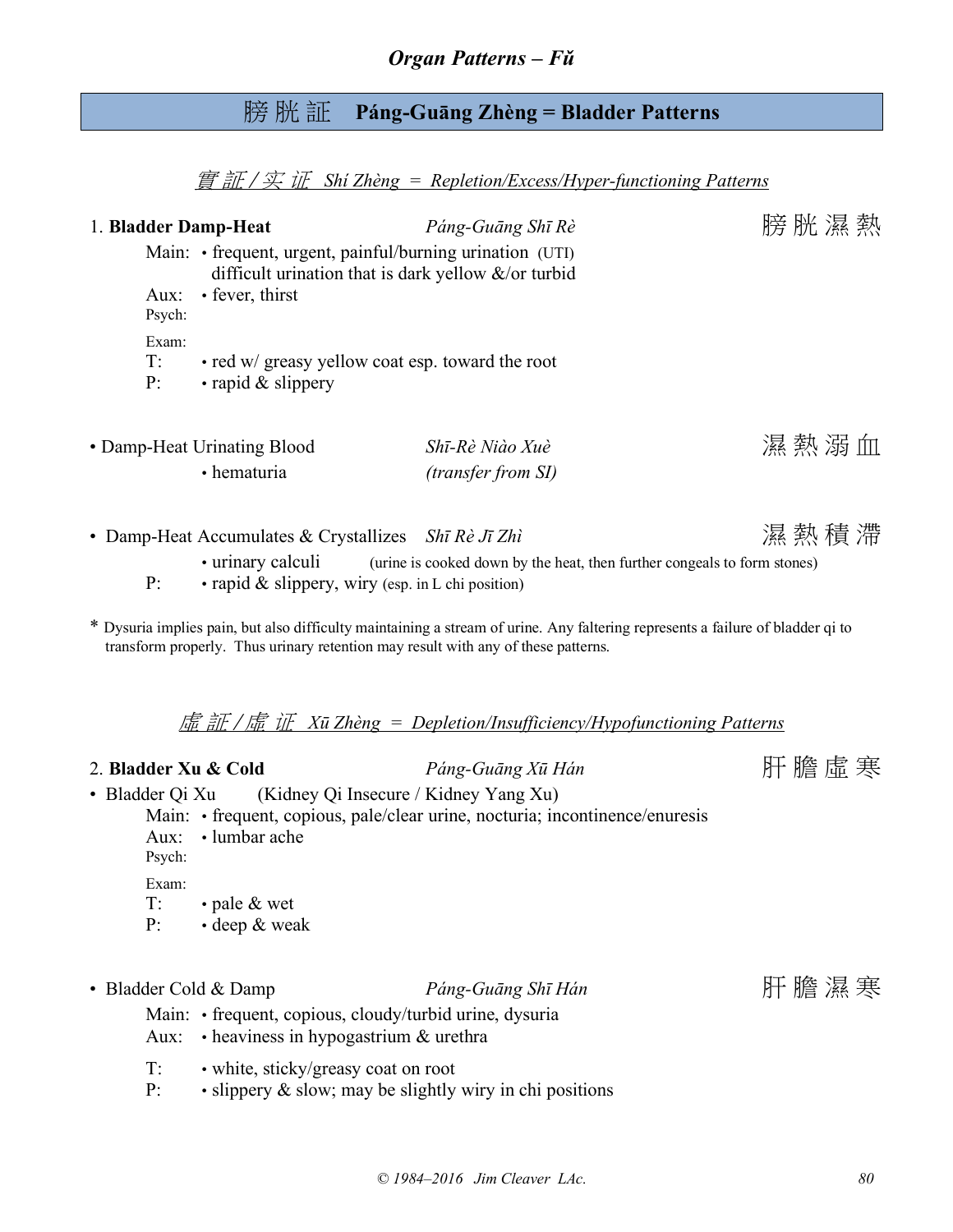*Appendix A*

*• Cold Damage / Six Channel Differentiation*

*• Warm Disease / Four Level Differentiation*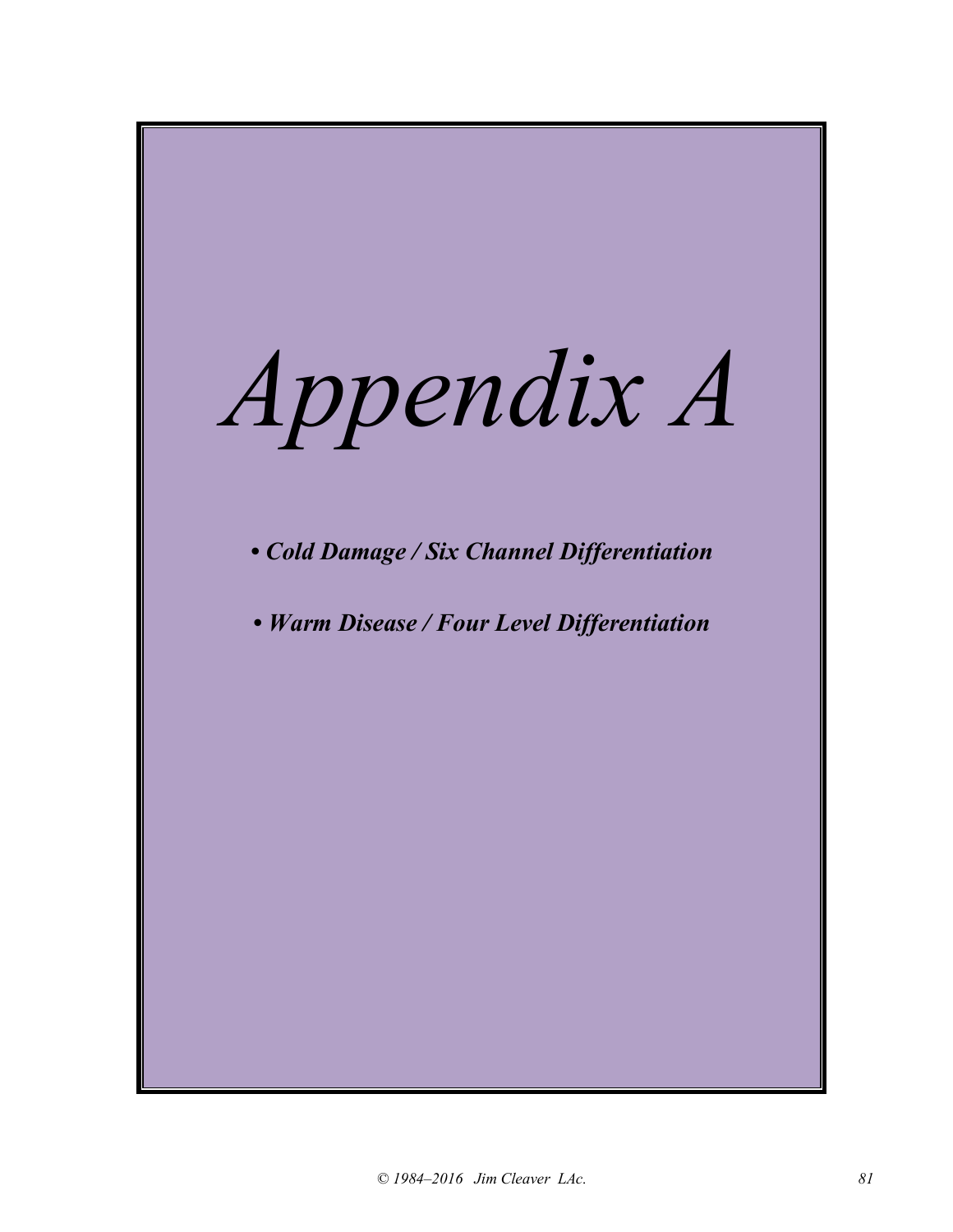## *Cold Injury – 6 Stage Pattern Differentiation*

|               |                                    | Shāng Hán - Cold Damage Patterns:                                                                                                                                                 |           | Six Channels (Liù Jīng)                                                               | <b>3 Yang Stages</b> |  |
|---------------|------------------------------------|-----------------------------------------------------------------------------------------------------------------------------------------------------------------------------------|-----------|---------------------------------------------------------------------------------------|----------------------|--|
|               | 1. Tai-Yang Pattern<br>Exam:<br>T: | Main: $\cdot$ acute onset chills & fever<br>Aux: • sneezing, runny nose or nasal congestion<br>Psych: • aversion to wind or cold<br>• no change yet                               | (BL & SI) | no sweat, head/bodyache, stiff neck                                                   | 太陽                   |  |
|               | P:                                 | • floating or tight<br>Key Formula: Ma Huang Tang or Gui Zhi Tang                                                                                                                 |           |                                                                                       |                      |  |
|               |                                    | 2. Yang-Ming Pattern                                                                                                                                                              | (ST &LI)  | Main: $\cdot$ 4 big/strong sx = high fever, great thirst, profuse sweating, big pulse | 陽明                   |  |
| a.            | $P$ :                              | <b>Channel Sub-Pattern</b><br>Aux: • aversion to heat<br>Psych: • restless<br>Exam: • red face<br>T: • red with yellow coat<br>• rapid and overflowing                            |           | Main: • high fever, profuse sweating, very thirsty (with desire for cold fluids)      |                      |  |
|               |                                    | Key Formula: Bai Hu Tang                                                                                                                                                          |           |                                                                                       |                      |  |
| $\mathbf b$ . | Aux:                               | <b>Bowel Sub-Pattern</b><br>Main: • constipation, high fever (worse in afternoon)<br>• great thirst (cold liquids), profuse sweating<br>Psych: • restless and irritable; delirium |           |                                                                                       |                      |  |
|               | Exam:<br>T:<br>P:                  | • abd fullness & pain (worse with pressure)<br>· red with dry, yellow or blackened coat<br>• deep, full/forceful, and rapid                                                       |           |                                                                                       |                      |  |
|               |                                    | Key Formula: Da Cheng Qi Tang                                                                                                                                                     |           |                                                                                       |                      |  |
|               | 3. Shao-Yang Pattern<br>Aux:       | Main: $\cdot$ alternating chills & fever<br>• dry throat, LOA, nausea, vomiting/retching, bitter taste                                                                            | (GB & TB) |                                                                                       | 少陽                   |  |
|               | T:<br>P:                           | • blurry vision (dizzy)<br>Psych: · irritability<br>Exam: • fullness of the hypochondrium and sides<br>• one sided white, slippery coat<br>$\cdot$ wiry                           |           |                                                                                       |                      |  |
|               |                                    | Key Formula: Xiao Chai Hu Tang                                                                                                                                                    |           |                                                                                       |                      |  |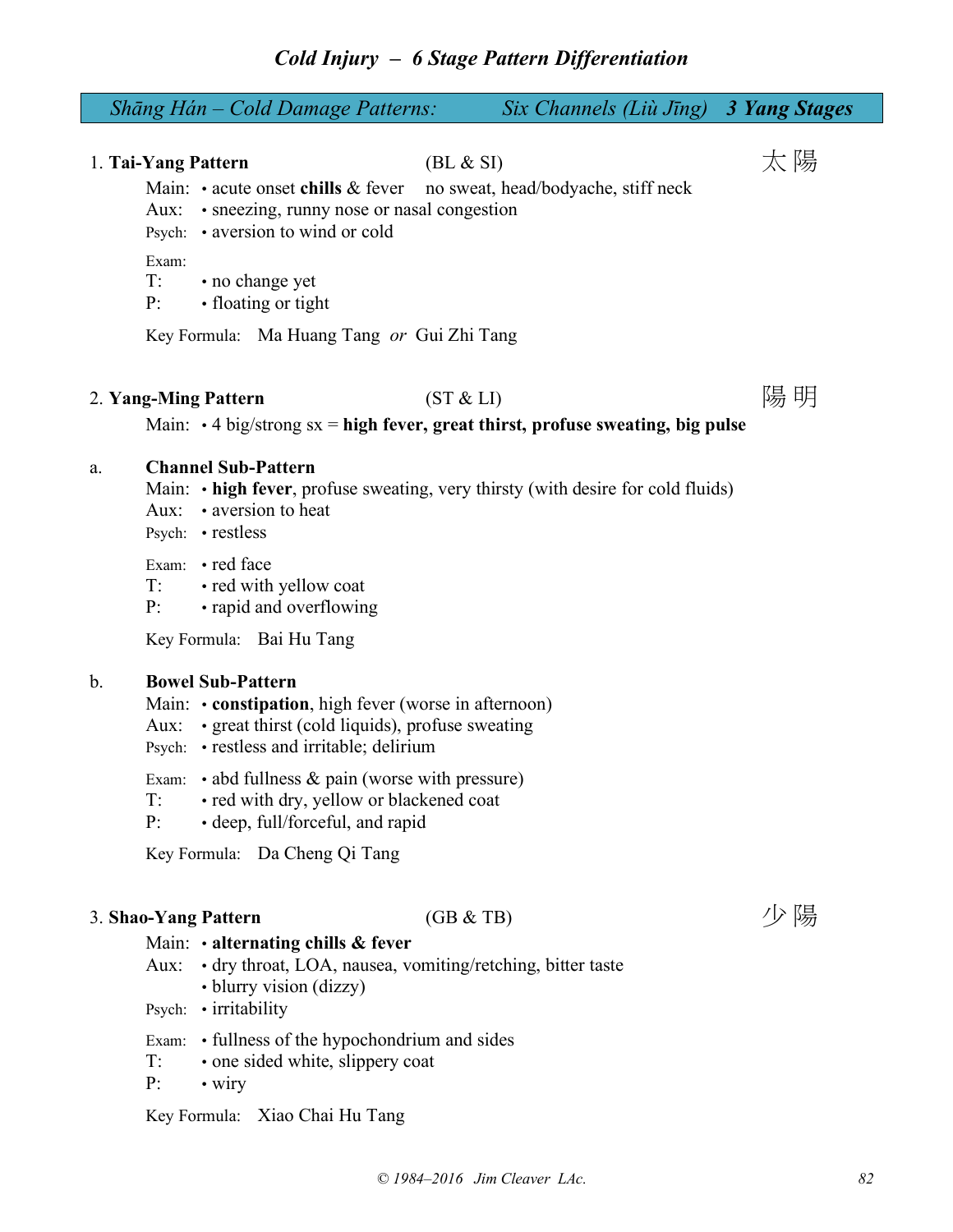| $Sh\bar{a}ng H\acute{a}n - Cold$ Damage Patterns:                                                                                                                                                                                                                                                                                  | Six Channels (Liù Jīng) 3 Yin Stages                      |  |    |
|------------------------------------------------------------------------------------------------------------------------------------------------------------------------------------------------------------------------------------------------------------------------------------------------------------------------------------|-----------------------------------------------------------|--|----|
|                                                                                                                                                                                                                                                                                                                                    |                                                           |  |    |
| 4. Tai-Yin Pattern                                                                                                                                                                                                                                                                                                                 | $(Sp \& Lu)$                                              |  | 太陰 |
| $\mathbf{M}$ $\mathbf{L}$ $\mathbf{L}$ $\mathbf{L}$ $\mathbf{L}$ $\mathbf{L}$ $\mathbf{L}$ $\mathbf{L}$ $\mathbf{L}$ $\mathbf{L}$ $\mathbf{L}$ $\mathbf{L}$ $\mathbf{L}$ $\mathbf{L}$ $\mathbf{L}$ $\mathbf{L}$ $\mathbf{L}$ $\mathbf{L}$ $\mathbf{L}$ $\mathbf{L}$ $\mathbf{L}$ $\mathbf{L}$ $\mathbf{L}$ $\mathbf{L}$ $\mathbf{$ | $\mathbf{1}$ , $\mathbf{1}$ , $\mathbf{1}$ , $\mathbf{1}$ |  |    |

Main: • LOA, abdominal fullness with intermittent pain, loose stools, vomiting, loose stools Aux: • no thirst Psych:

Exam:

T: • pale P: • deep and slow

Key Formula: Li Zhong Wan

## 5. **Shao-Yin Pattern** (Ht & Kd) 少 陰

### a. **Cold Sub-Pattern**

Main:  $\cdot$  cold, cold extremities, listlessness, desires only to sleep (curled-up position) Aux: • no thirst, or desire for warm fluids only; copious pale urine; diarrhea (watery) Psych:

Exam: • cold limbs

T: • pale

P: • deep and thready

Key Formula: Si Ni Tang *or* Zhen Wu Tang

### b. **Heat Sub-Pattern**

- Main: fever
- Aux: insomnia, dry mouth and throat; scanty, dark urine
- Psych: vexation

Exam:

T: • red or crimson w/o coat

P: • rapid and thready

## 6. **Jue-Yin Pattern** (Lr & Pc) 厥 陰

Main:  $\cdot$  vomiting  $\&$  diarrhea (with presence of worms/parasites)

- Aux: thirst, hunger, but no desire to actually eat chest discomfort, feelings of qi rising into the chest
- Psych: vexation in the heart
- Exam: upper body hot, lower body cold; cold limbs

T: P:

Key Formula: Wu Mei Wan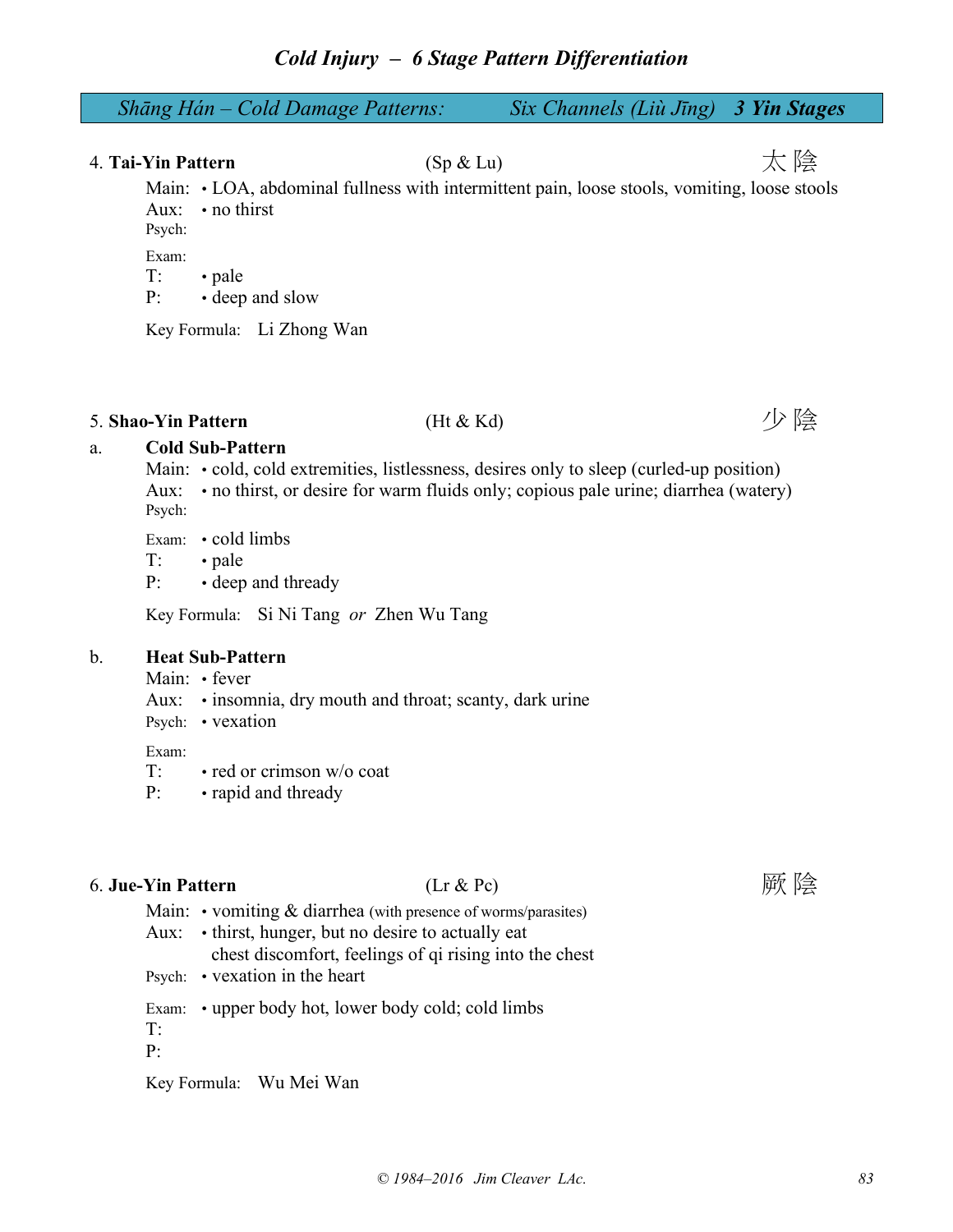# *Warm Disease – 4 Level Pattern Differentiation*

|                                             |                                                                                                                     | Wēn Bing – Warm Disease Patterns:                                                                                                                                                                 | 4 Levels (Sì Fèn) |       |
|---------------------------------------------|---------------------------------------------------------------------------------------------------------------------|---------------------------------------------------------------------------------------------------------------------------------------------------------------------------------------------------|-------------------|-------|
| 1. Defense Level<br>Aux:<br>T:<br>P:        | Psych: • aversion to cold<br>Exam: • red tonsils<br>· red sides or tip<br>• floating and rapid                      | Wèi Fèn Zhèng<br>Main: • sore throat, fever, with mild sweating, slightly thirsty<br>• headache, runny nose with yellow discharge                                                                 |                   | 衛 份 証 |
| 2. Qi Level<br>Aux:<br>Exam:<br>$T$ :<br>P: | Psych: • averse to heat<br>• red with thick yellow coat<br>• rolling/slippery and rapid                             | Qì Fèn Zhèng<br>Main: • high fever, definite thirst, bitter taste, diminished urine output that is yellow or reddish<br>• difficulty/coarse breathing, cough with yellow sputum                   |                   | 氣 份 証 |
| 3. Ying Level<br>Aux:<br>T:<br>P:           | Main: • night time fever, insomnia<br>Exam: • skin rash (poxes appear)<br>• deep red or crimson<br>· rapid, thready | Yíng Fèn Zhèng<br>• dry mouth but no desire to drink<br>Psych: • mental restlessness (vexation), delirious speech, may go into coma                                                               |                   | 營 份 証 |
| 4. Blood Level<br>Aux:<br>T:<br>P:          | • convulsions<br>Psych: • manic delirium<br>• rapid & wiry                                                          | Xuè Fèn Zhèng<br>Main: · high fever, bleeding (nose, vomitus, stool, urine etc.)<br>Exam: • skin eruptions (poxes full blown)<br>• crimson red, with purple spots, no coat (bare and mirror-like) |                   | 血份証   |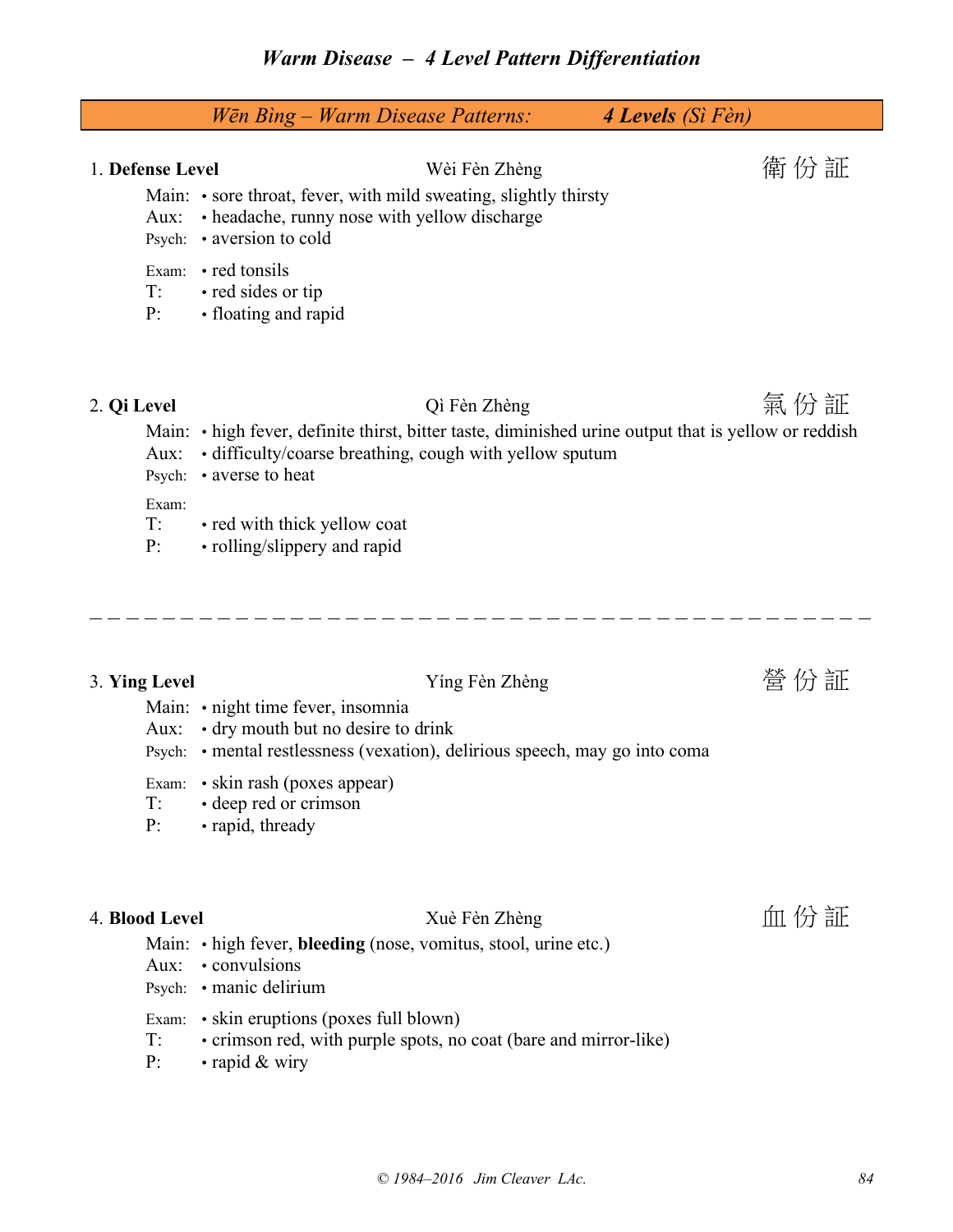*Appendix B*

*• Glossary of Terms* **• Characters & Pinyin (with tone marks) for Key Terms, organized by Topic**

*• List of 81 Zang & Fu Patterns*

**• A Quick Reference to the Patterns Listed in the Text**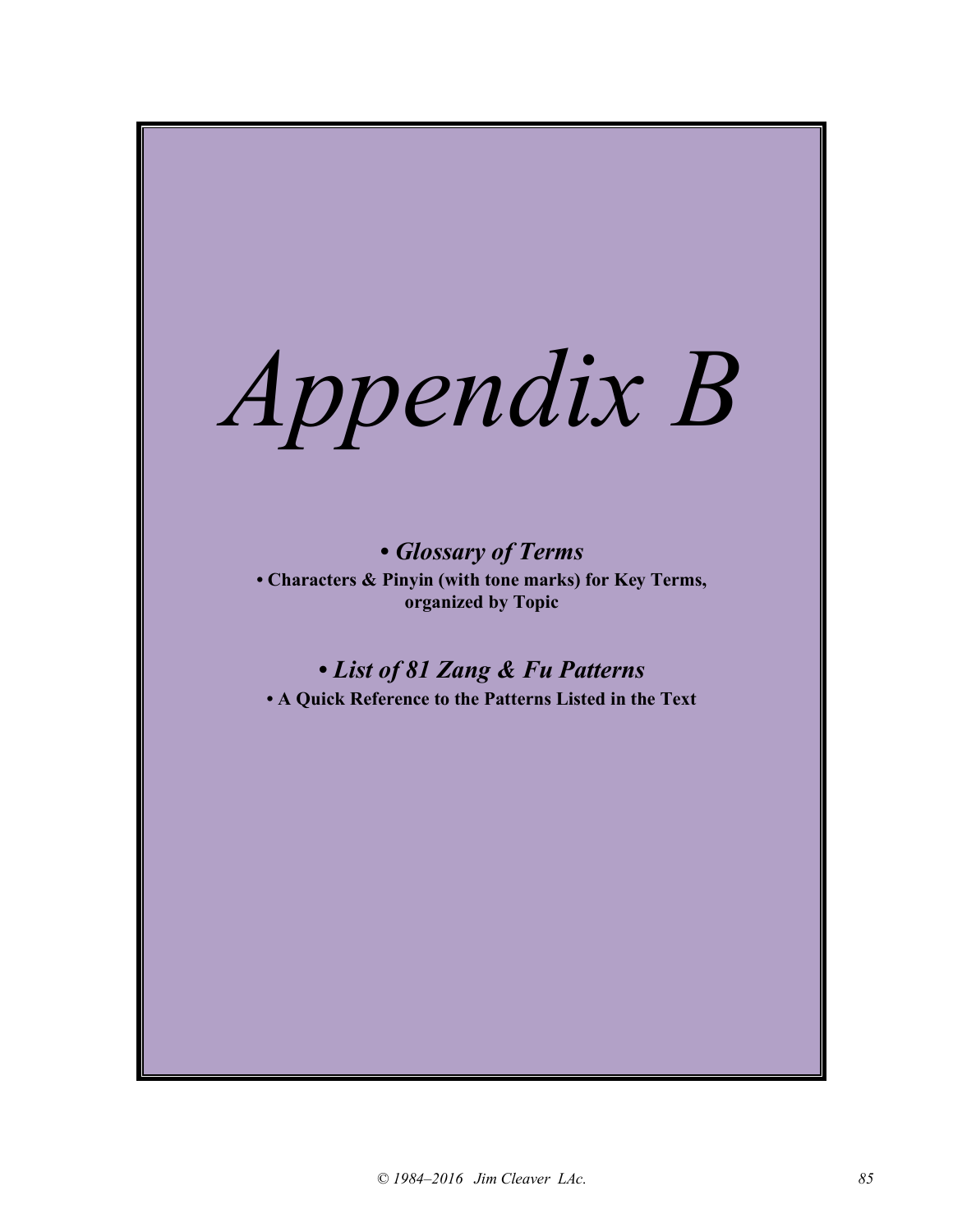# *Glossary of Terms*

|    | 五行 Wǔ Xíng      |                          | <b>5 Elements/Phases</b>                  |  |  |  |  |  |
|----|-----------------|--------------------------|-------------------------------------------|--|--|--|--|--|
| 木  | mù              | $\!\!\!=\!\!\!\!$        | wood                                      |  |  |  |  |  |
| 火  | huǒ             | $=$                      | fire                                      |  |  |  |  |  |
| 土  | tŭ              | $=$                      | earth/soil                                |  |  |  |  |  |
| 金  | $j\bar{m}$      | $=$                      | metal                                     |  |  |  |  |  |
| 水  | shuĭ            | $=$                      | water                                     |  |  |  |  |  |
|    |                 |                          |                                           |  |  |  |  |  |
|    | 六氣 Liù Qì       |                          | <b>The Six Climates</b>                   |  |  |  |  |  |
| 風  | feng            | $=$                      | wind                                      |  |  |  |  |  |
| 寒  | hán             | $=$                      | cold                                      |  |  |  |  |  |
| 熱  | rè              | $=$                      | heat                                      |  |  |  |  |  |
| 燥  | zào             | $=$                      | dryness                                   |  |  |  |  |  |
| 濕  | $sh\bar{i}$     | $=$                      | dampness                                  |  |  |  |  |  |
| 暑  | shŭ             | $=$                      | summer-heat                               |  |  |  |  |  |
|    |                 |                          |                                           |  |  |  |  |  |
| 七情 | Qī Qíng         |                          | The Seven Emotions/Sentiments/Feelings    |  |  |  |  |  |
| 怒  | nù              | $=$                      | anger, wrath, rage, frustration           |  |  |  |  |  |
| 喜  | xĭ              | $=$                      | joy, happiness, pleasure; hyper-excitable |  |  |  |  |  |
| 思  | $S\overline{1}$ | $=$                      | worry, over thinking, obsessing           |  |  |  |  |  |
| 憂  | yōu             | $=$                      | anxiety                                   |  |  |  |  |  |
| 悲  | bēi             | $=$                      | grief, melancholy                         |  |  |  |  |  |
| 恐  | kŏng            | $=$                      | fear, terror                              |  |  |  |  |  |
| 驚  | jīng            | $=$                      | fright, surprise, shock                   |  |  |  |  |  |
|    |                 |                          |                                           |  |  |  |  |  |
| 六鬱 | Liù Yù          |                          | <b>6 Stagnations/Depressions</b>          |  |  |  |  |  |
| 氣  | qì              | $=$                      | energy                                    |  |  |  |  |  |
| 血  | xuè             | $\overline{\phantom{a}}$ | blood                                     |  |  |  |  |  |
| 食  | shí             | $=$                      | food                                      |  |  |  |  |  |
| 痰  | tán             | $=$                      | phlegm                                    |  |  |  |  |  |
| 濕  | $sh\bar{1}$     | $=$                      | dampness                                  |  |  |  |  |  |
| 火  | huǒ             | $=$                      | fire                                      |  |  |  |  |  |
|    |                 |                          |                                           |  |  |  |  |  |
| 五志 | Wǔ Zhì          |                          | <b>5 Spirits/Aspects of Mind</b>          |  |  |  |  |  |
| 神  | shén            | $=$                      | spirit/mind/consciousness                 |  |  |  |  |  |
| 魂  | hún             | $=$                      | ethereal soul                             |  |  |  |  |  |
| 魄  | pò              | $=$                      | corporeal soul                            |  |  |  |  |  |
| 意  | yì              | $=$                      | thought                                   |  |  |  |  |  |
|    |                 |                          |                                           |  |  |  |  |  |
| 志  | zhì             | $=$                      | will                                      |  |  |  |  |  |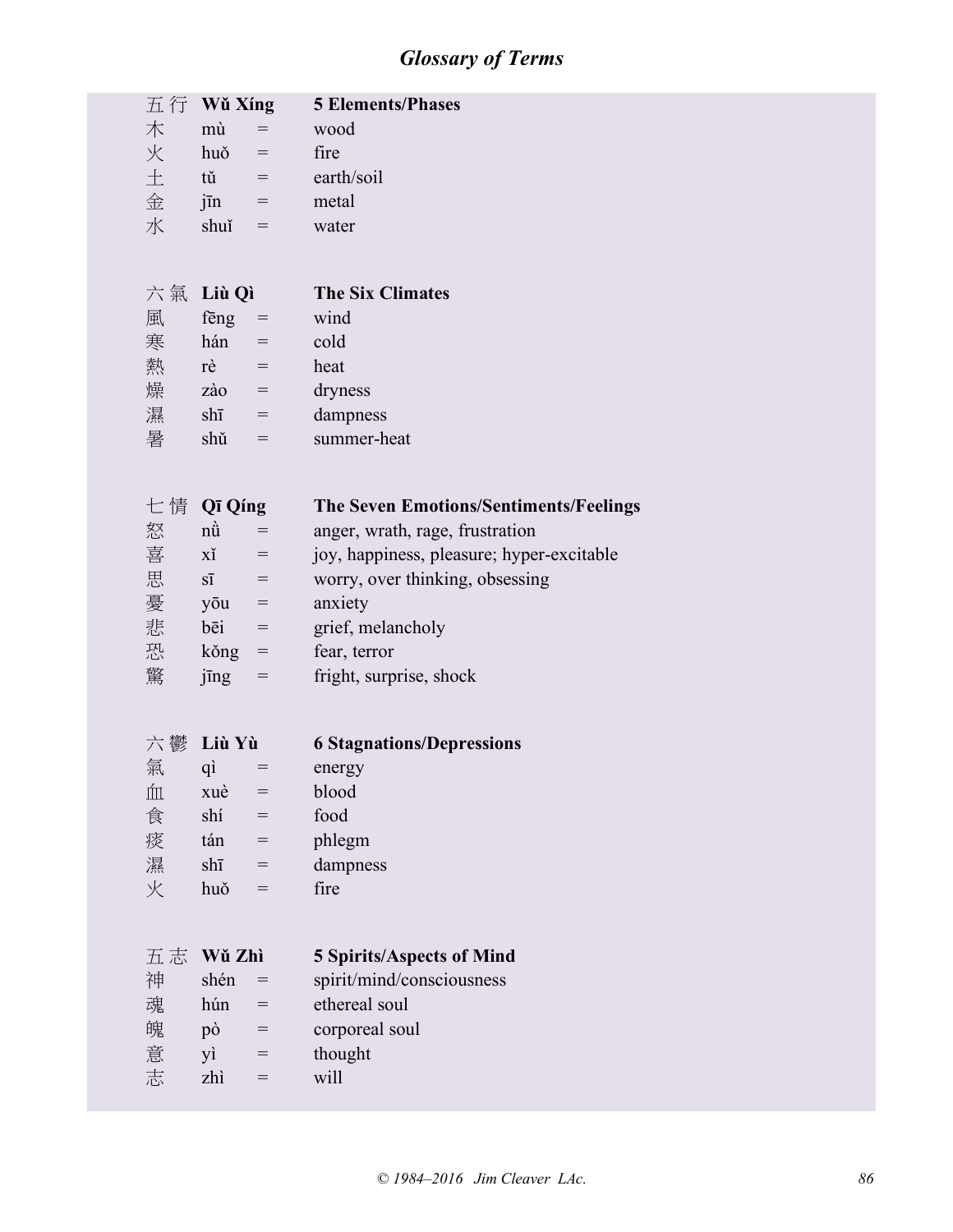# *Glossary of Terms*

| Organs                     |                |            |                                                                                           |           |
|----------------------------|----------------|------------|-------------------------------------------------------------------------------------------|-----------|
| 臟腑                         | Zàng Fǔ        | $=$        | Viscera & Bowels / The 12 Organs                                                          |           |
| 肺                          | Fèi            | $=$        | Lu                                                                                        |           |
| 大腸                         | Dà Cháng       | $=$        | LI                                                                                        |           |
| 心                          | $X\bar{1}n$    | $=$        | <b>Ht</b>                                                                                 |           |
| 小腸                         | Xiăo Cháng     | $=$        | SI                                                                                        |           |
| 脾                          | P <sub>1</sub> | $=$        | Sp                                                                                        |           |
| 胃                          | Wèi<br>Gān     | $=$        | <b>ST</b>                                                                                 |           |
| 肝<br>膽                     | Dăn            | $=$<br>$=$ | Lr<br><b>GB</b>                                                                           |           |
| 腎                          | Shèn           | $=$        | Kd                                                                                        |           |
| 膀胱                         | Páng Guāng     | $=$        | <b>BL</b>                                                                                 |           |
| 心包                         | Xīn Bāo        | $=$        | Pc                                                                                        |           |
| 三焦                         | Sān Jiāo       | $=$        | $\ensuremath{\mathsf{T}}\ensuremath{\mathsf{B}}$                                          |           |
| 經                          | jīng           | $=$        | channel                                                                                   |           |
| 經絡                         | jīng-luò       | $=$        | channels $\&$ [their] networks (smt called collaterals)                                   |           |
| 脈                          | mài            | $=$        | veins, vessels, the pulse                                                                 |           |
|                            |                |            |                                                                                           |           |
| <b>Vital Substances</b>    |                |            |                                                                                           |           |
| 氣                          | Qì             | $=$        | vital energy                                                                              |           |
| 血                          | Xuè            | $=$        | blood                                                                                     |           |
| 津液                         | Jīn-Yè         | $=$        | body fluids                                                                               |           |
| 神                          | Jīng           | $=$        | (reproductive) essence                                                                    |           |
| 神                          | Shén           | $=$        | spirit/mind/consciousness                                                                 |           |
|                            |                |            |                                                                                           |           |
| <b>Six Divisions</b><br>六經 | Liù Jīng       | $=$        | <b>6 Channels</b>                                                                         |           |
|                            |                |            | (These are Subdivisions of Yin & Yang, hence I simply refer to them as 'the 6 Divisions') | Arm / Leg |
| 太陽                         | Tài Yáng       | $=$        | Greater Yang                                                                              | SI / BL   |
| 陽明                         | Yáng Míng      | $\quad =$  | Yang is Bright (flaring)                                                                  | LI / ST   |
| 少陽                         | Shăo Yáng      | $=$        | Lesser Yang                                                                               | TB / GB   |
| 太陰                         | Tài Yīn        | $=$        | Greater Yin                                                                               | Lu $/$ Sp |
| 少陰                         | Shǎo Yīn       | $=$        | Lesser Yin                                                                                | Ht / Kd   |
| 厥陰                         | Jué Yīn        | $=$        | Faint Yin<br>(inverted, shrinking, terminal, absolute, vanishing)                         | Pc / Lr   |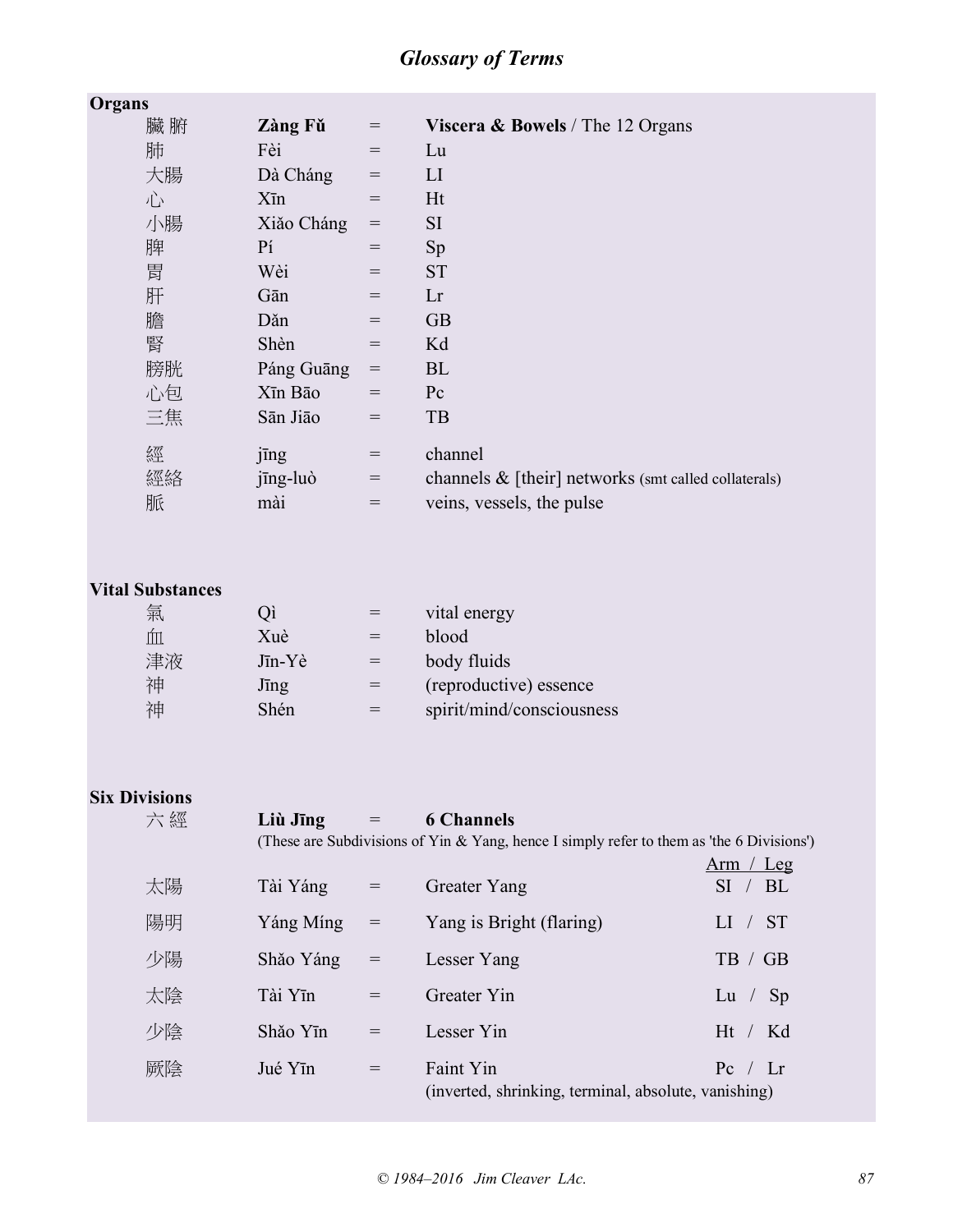# *Glossary of Terms*

| <b>Diagnosis / Pattern Differentiation</b> |               |                                     |                                                                   |                                                                                                                                                     |
|--------------------------------------------|---------------|-------------------------------------|-------------------------------------------------------------------|-----------------------------------------------------------------------------------------------------------------------------------------------------|
| 證/証 // 证 S zhèng                           |               | $=$                                 | prove; demonstrate; evidence, proof                               |                                                                                                                                                     |
|                                            |               |                                     |                                                                   | The full form 證 is composed of 言 and phonetic 登 dēng. 証 is often used in place of 證.<br>$\equiv$ yán = words/speech + $\mathbb{E}$ zhèng = correct. |
|                                            |               |                                     | distinguish from the homonym zhèng, esp. in the simplified forms: |                                                                                                                                                     |
| 癥/症S                                       | zhèng         | $=$                                 |                                                                   | disease; illness; symptoms; patho-condition                                                                                                         |
| 病/病S                                       | bing          | $\hspace*{0.4em} = \hspace*{0.4em}$ |                                                                   | $(n)$ disease, illness, sickness, ailment; $(v)$ to fall ill, get sick                                                                              |
| 疾/疾S<br>compounds:                         | $\mathbf{i}$  | $=$                                 |                                                                   | (n) disease, illness, sickness, ailment; suffering, misery                                                                                          |
| 辨証                                         | biàn zhèng    | $=$                                 |                                                                   | differentiate/discriminate/distinguish patterns/syndromes                                                                                           |
| 病証                                         | bìng zhèng    | $=$                                 | disease pattern identification                                    |                                                                                                                                                     |
| 八綱 辨証                                      |               |                                     |                                                                   | Bā-Gāng Biàn Zhèng = 8 Parameter Pattern Differentiation/Identification                                                                             |
| 八綱                                         | bā gāng       | $=$                                 |                                                                   | 8 parameters/guidelines (guiding principles) (4 yin & 4 yang)                                                                                       |
| 陰                                          | yīn           | $=$                                 |                                                                   | shady side of the hill/slope (some yin aspect)                                                                                                      |
| 陽                                          | yáng          | $=$                                 |                                                                   | sunny side of the hill/slope (some yang aspect)                                                                                                     |
| 表                                          | biăo          | $=$                                 | exterior (yang)                                                   |                                                                                                                                                     |
| 裡                                          | $\mathbf{I}$  | $=$                                 | interior (yin)                                                    |                                                                                                                                                     |
| 熱                                          | rè            | $\!\!\!=\!\!\!\!$                   | hot (yang)                                                        |                                                                                                                                                     |
| 寒                                          | hán           | $=$                                 | $cold$ (yin)                                                      |                                                                                                                                                     |
| 實                                          | shí           | $=$                                 |                                                                   | full, surplus, excess, repletion; hyper-function (yang)                                                                                             |
| 虛                                          | xū            | $=$                                 |                                                                   | empty, insufficient, depletion; hypo-function (yin)                                                                                                 |
| 氣血 辨証                                      |               |                                     |                                                                   | <u> Qi-Xuè Biàn Zhèng = Qi &amp; Blood Pattern Differentiation/Identification</u>                                                                   |
| 氣虛                                         | Qì Xū         | $=$                                 | Qi Insufficiency                                                  | empty, insufficient, depleted                                                                                                                       |
| 氣滯                                         | Qì Zhì        | $=$                                 | Qi Stagnation                                                     | constraint (is milder version)                                                                                                                      |
| 氣 逆                                        | Qì Nì         | $\hspace*{0.4em} = \hspace*{0.4em}$ | Qi Counterflow                                                    | aka Rebellious Qi                                                                                                                                   |
| 氣陷                                         | Qì Xiàn       | $=$                                 | Qi Sinking                                                        | qi sinks downward                                                                                                                                   |
| 血虛                                         | Xuè Xū        | $=$                                 | <b>Blood Insufficiency</b>                                        | empty, insufficient, depleted                                                                                                                       |
| 血瘀                                         | Xuè Yū        | $=$                                 | <b>Blood Stasis</b><br>extravasated blood;                        | congealed, coagulated blood; clots, ecchymosis,<br>blood that is like silt, sludge                                                                  |
| 血熱                                         | Xuè Rè        | $=$                                 | <b>Blood Heat</b>                                                 | i.e. heat in the blood or at the blood level                                                                                                        |
| 血妄行                                        | Xuè Wàng Xíng | $\hspace{1.6cm} = \hspace{1.6cm}$   | Reckless Blood                                                    | Blood Moves Recklessly/rambunctiously<br>bleeding, hemorrhage                                                                                       |
| 臟腑 辨証                                      |               |                                     |                                                                   | Zàng-Fǔ Biàn Zhèng = Organ Pattern Differentiation/Identification                                                                                   |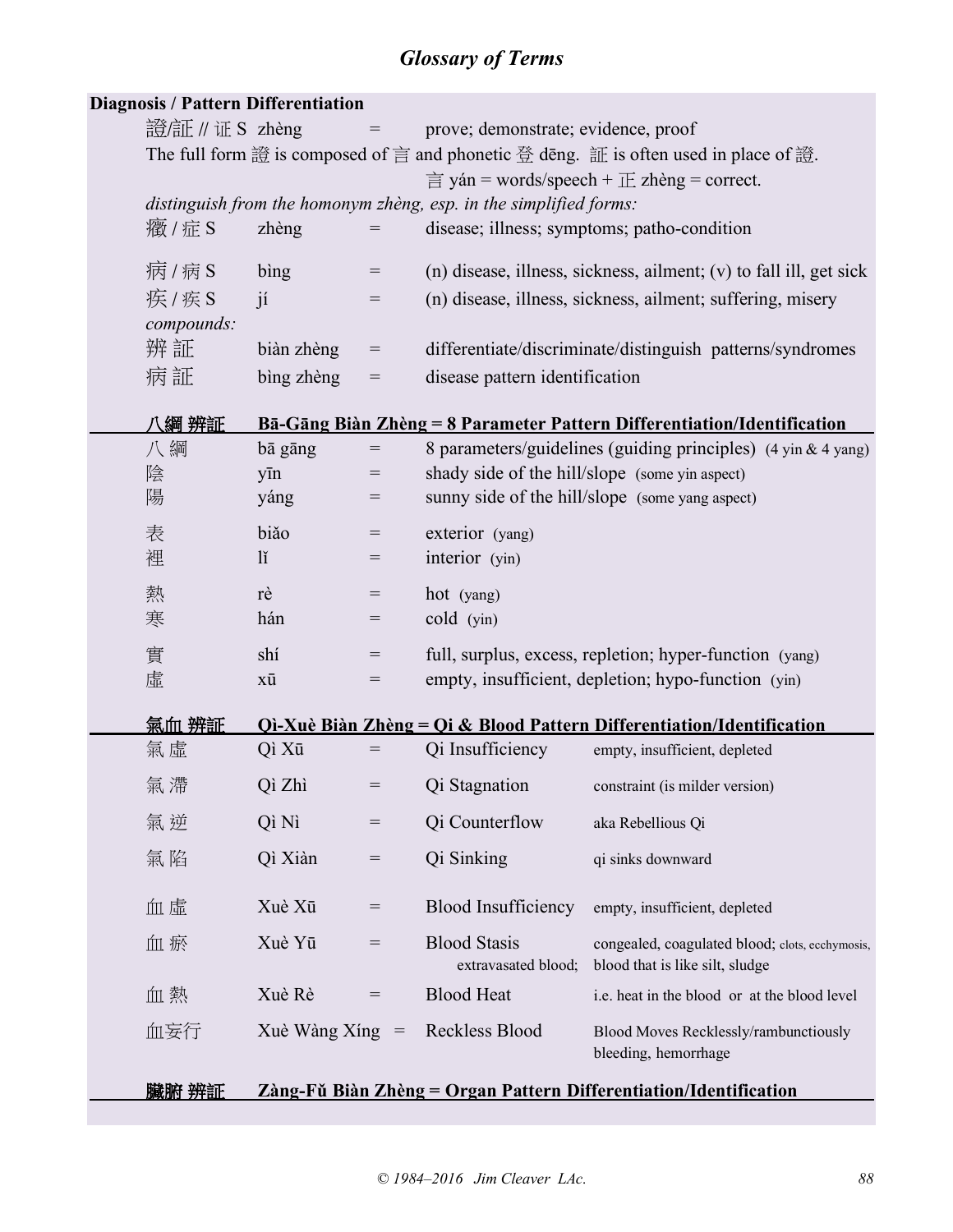| 81 Zàng-Fǔ Patterns |                      |                                                          |  |  |  |  |
|---------------------|----------------------|----------------------------------------------------------|--|--|--|--|
| <b>Characters</b>   | Pīn-Yīn              | <b>Pattern</b>                                           |  |  |  |  |
| 心証                  | <b>Xīn Zhèng</b>     | <b>Heart Patterns</b><br>(8)                             |  |  |  |  |
| 虛 証 / 虛 证           | Xū Zhèng             | Depletion/Insufficiency/Hypo-functioning Patterns        |  |  |  |  |
| 心血虛                 | Xīn Xuè Xū           | 1. Heart Blood Xu                                        |  |  |  |  |
| 心陰虛                 | Xīn Yīn Xū           | 2. Heart Yin Xu                                          |  |  |  |  |
| 心氣虛                 | Xīn Qì Xū            | 3. Heart Qi Xu                                           |  |  |  |  |
| 心陽虛                 | Xīn Yáng Xū          | 4. Heart Yang Xu                                         |  |  |  |  |
| 實証/实证               | Shí Zhèng            | Repletion/Excess/Hyper-functioning Patterns              |  |  |  |  |
| 心血鬱                 | Xīn Xuè Yù           | <b>5. Heart Blood Stasis</b>                             |  |  |  |  |
| 痰迷心竅                | Tán Mí Xīn Qiào      | 6. Phlegm Confuses the Heart Portals / Mind              |  |  |  |  |
| 痰火擾心                | Tán Huǒ Rǎo Xīn      | 7. Phlegm & Fire Harass/Agitate the Heart                |  |  |  |  |
| 心火盛                 | Xīn Huǒ Shèng        | 8. Exuberant Heart Fire                                  |  |  |  |  |
| 肺証                  | Fèi Zhèng            | <b>Lung Patterns</b><br>$(8+2=10)$                       |  |  |  |  |
| 虛 証 / 虛 证           | Xū Zhèng             | Depletion/Insufficiency/Hypo-functioning Patterns        |  |  |  |  |
| 肺氣虛                 | Fèi Qì Xū            | 1. Lung Qi Xu                                            |  |  |  |  |
| 肺陽虛                 | Fèi Yáng Xū          | 1a. Lung Yang Xu                                         |  |  |  |  |
| 肺陰虛                 | Fèi Yīn Xū           | 2. Lung Yin Xu                                           |  |  |  |  |
| 實証/实证               | Shi Zhèng            | Repletion/Excess/Hyper-functioning Patterns              |  |  |  |  |
| 肺 燥                 | Fèi Zào              | 3. Lung Dryness                                          |  |  |  |  |
| 肺熱                  | Fèi Rè               | 4. Lung Heat                                             |  |  |  |  |
| 風熱犯肺                | Fēng Rè Fàn Fèi      | 5. Wind & Heat Invade the Lungs                          |  |  |  |  |
| 風寒犯肺                | Fēng Hán Fàn Fèi     | 6. Wind & Cold Invade the Lungs                          |  |  |  |  |
| 風寒濕犯肺               | Fēng Hán Shī Fàn Fèi | 6a. Wind, Cold & Damp Invade the Lungs                   |  |  |  |  |
| 痰濕阻肺                | Tán Shī Zǔ Fèi       | 7. Phlegm & Dampness Obstruct the Lungs                  |  |  |  |  |
| 痰熱阻肺                | Tán Rè Zǔ Fèi        | 8. Phlegm & Heat Obstruct the Lungs                      |  |  |  |  |
| 脾証                  | Pí Zhèng             | <b>Spleen Patterns</b><br>(6)                            |  |  |  |  |
| <u> 虛 証 / 虛 证</u>   | <b>Xū Zhèng</b>      | <b>Depletion/Insufficiency/Hypo-functioning Patterns</b> |  |  |  |  |
| 脾氣虛                 | Pí Qì Xū             | 1. Spleen (Qi) Xu                                        |  |  |  |  |
| 脾陽虛                 | Pí Yáng Xū           | 2. Spleen Yang Xu                                        |  |  |  |  |
| 脾氣陷                 | Pí Qì Xiàn           | 3. Spleen Qi Sinking                                     |  |  |  |  |
| 脾不統血                | Pí Bù Tǒng Xuè       | <b>4. Spleen Not-Controlling Blood</b>                   |  |  |  |  |
| <i>實証 / 实 证</i>     | <b>Shi Zhèng</b>     | <b>Repletion/Excess/Hyper-functioning Patterns</b>       |  |  |  |  |
| 寒濕困脾                | Hán Shī Kùn Pí       | 5. Cold & Damp Encumber the Spleen                       |  |  |  |  |
| 濕熱困脾                | Shī Rè Kùn Pí        | <b>6. Damp-Heat Encumbers the Spleen</b>                 |  |  |  |  |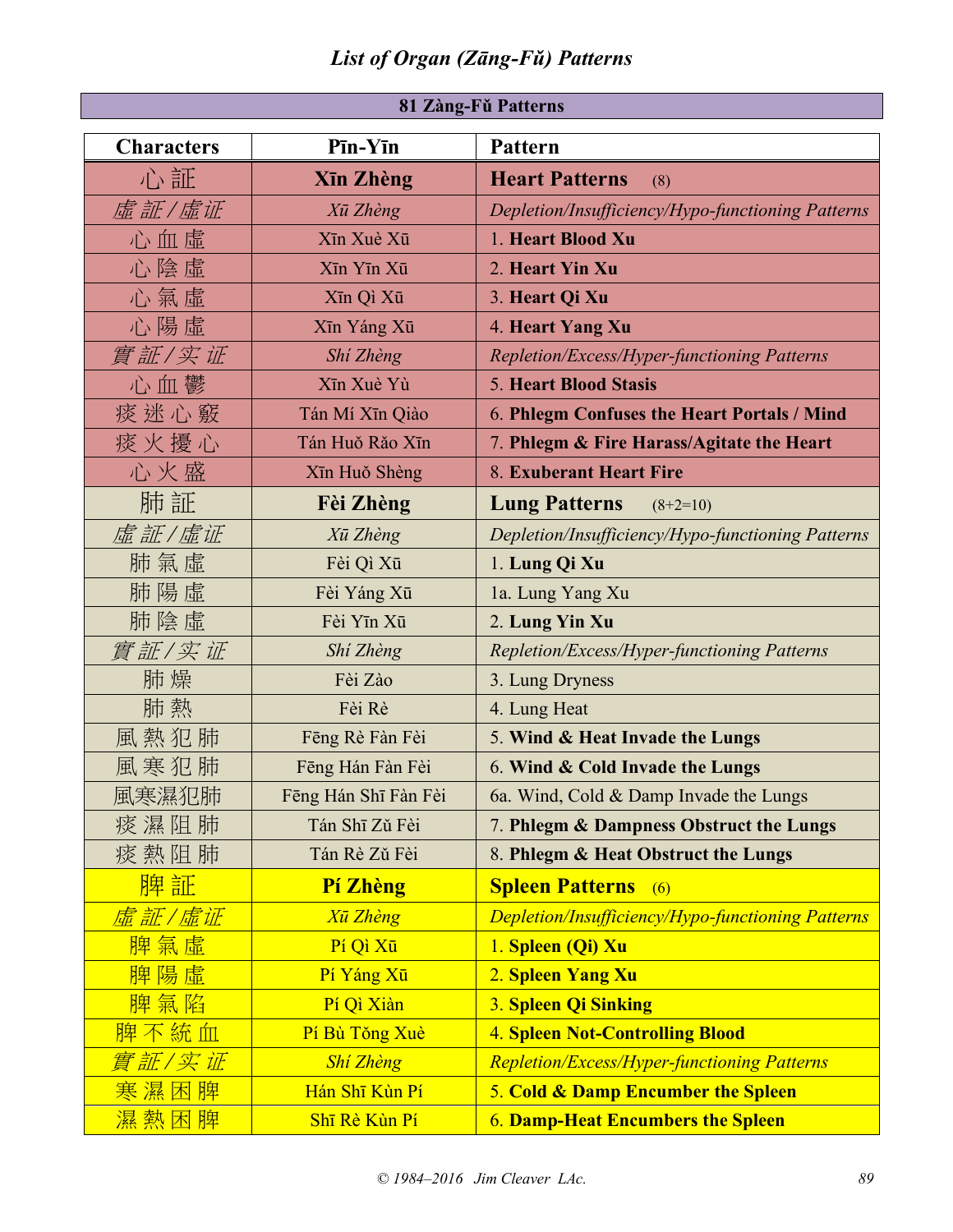| <b>Characters</b> | Pīn-Yīn                | Pattern                                               |
|-------------------|------------------------|-------------------------------------------------------|
| 肝証                | <b>Gān Zhèng</b>       | <b>Liver Patterns</b><br>$(8+1=9)$                    |
| 實証/实证             | Shi Zhèng              | Repletion/Excess/Hyper-functioning Patterns           |
| 肝氣鬱結              | Gān Qì Yù Jié          | 1. Constrained Liver Qi / Liver Qi Stagnation         |
| 肝血鬱               | Gān Xuè Yù             | 2. Liver Blood Stasis                                 |
| 肝火上炎              | Gān Huǒ Shàng Yán      | 3. Liver Fire (Upward Blazing/Flaming)                |
| 肝 膽 濕 熱           | Gān Dǎn Shī Rè         | 4. Liver & GB Damp-Heat                               |
| 寒滯肝脈              | Hán Zhì Gān Mài        | 5. Cold Stagnating in the Liver Channel/Vessel        |
| 虛 証 / 虛 证         | Xū Zhèng               | Depletion/Insufficiency/Hypo-functioning Patterns     |
| 肝血虛               | Gān Xuè Xū             | 6. Liver Blood Xu                                     |
| 肝陽上亢              | Gān Yáng Shàng Kàng    | 7. (Arrogant) Liver Yang Rising                       |
| 肝陰虛               | Gān Yīn Xū             | sub-pattern: Liver Yin Xu                             |
| 肝風內動              | Gān Fēng Nèi Dòng      | 8. Liver Wind (Internally Stirring)                   |
| 腎証                | <b>Shèn Zhèng</b>      | <b>Kidney Patterns</b> (4+4=8)                        |
| 虛 証 / 虛 证         | Xū Zhèng               | Depletion/Insufficiency/Hypo-functioning Patterns     |
| 腎氣虛               | Shèn Qì Xū             | 1. Kidney Qi Xu                                       |
| 腎氣不固              | Shèn Qì Bù Gù          | 1a. Kidney Qi Not Secure (not securing the lower Yin) |
| 腎不納氣              | Shèn Bù Nà Qì          | 1b. Kidney Not Grasping Qi                            |
| 腎陽虛               | Shèn Yáng Xū           | 2. Kidney Yang Xu                                     |
| 腎陽虛,水泛            | Shèn Yáng Xū, Shuǐ Fàn | 2a. Kidney Yang Xu w/ Water Flooding                  |
| 水泛肺               | Shuǐ Fàn Fèi           | a.1 Water Floods the Lungs                            |
| 水泛心               | Shuǐ Fàn Xīn           | a.2 Water Floods the Heart                            |
| 腎陰虛               | Shèn Yīn Xū            | 3. Kidney Yin Xu                                      |
| 腎陰虛,火盛            | Shèn Yīn Xū, Huǒ Shèng | 3a. Kidney Yin Xu, Fire Flourishes/Exuberant          |
| 腎精虛               | Shèn Jīng Xū           | 4. Kidney Jing Xu                                     |

**Total = 34–41 Zang Patterns**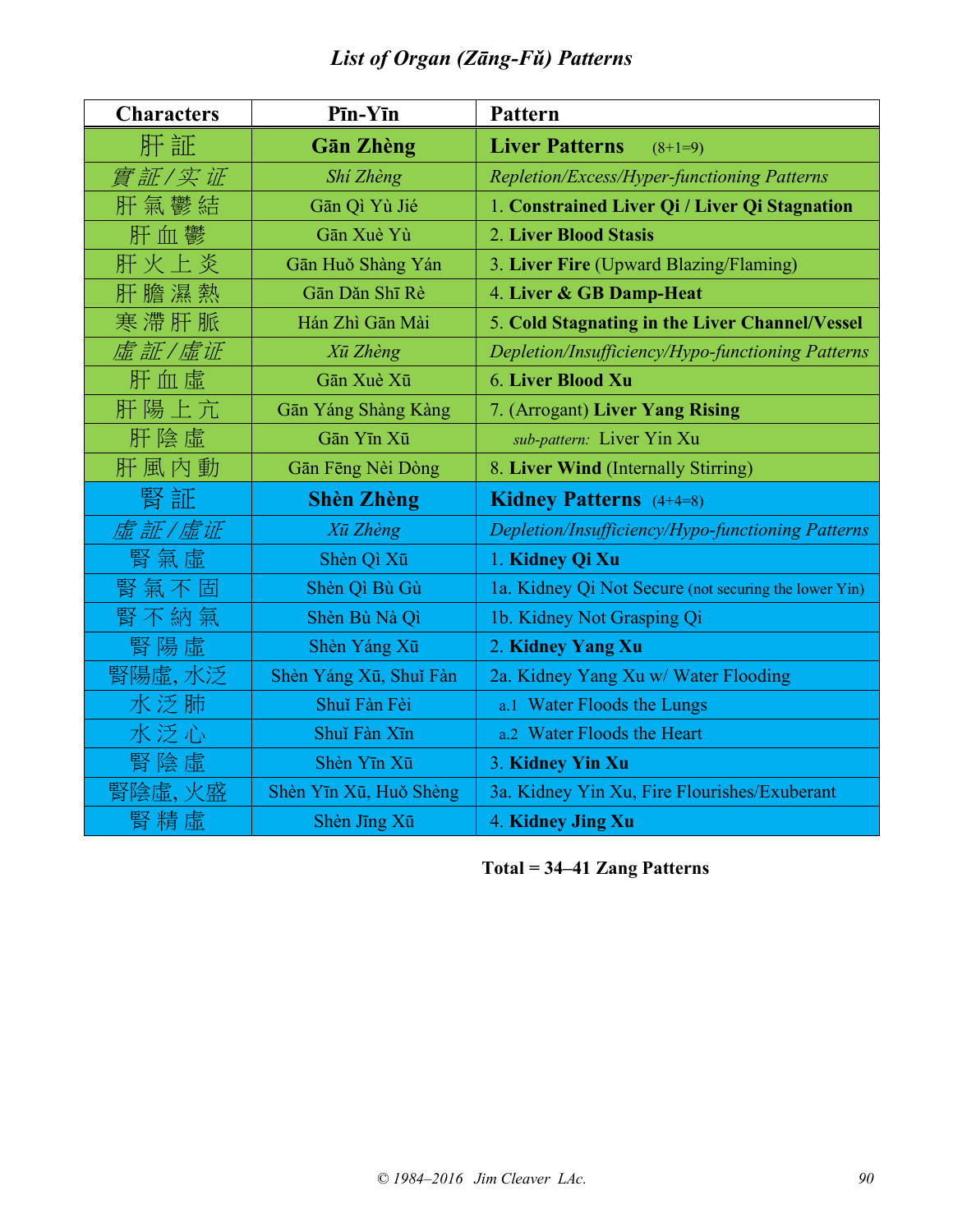## **Dual Zàng Organ Patterns**

| <b>Characters</b> | $P\bar{\mathbf{m}}$ -Y $\bar{\mathbf{m}}$ | <b>Pattern</b>                         |  |  |
|-------------------|-------------------------------------------|----------------------------------------|--|--|
| 脾                 | Pí                                        | <b>Dual Organ Patterns: Spleen</b>     |  |  |
| 脾肺氣虛              | Pí Fèi Qì Xū                              | 1. Spleen & Lung Qi Xu                 |  |  |
| 脾肝血虛              | Pí Gān Xuè Xū                             | 2. Spleen & Liver Blood Xu             |  |  |
| 脾濕肝鬱(郁)           | Pí Shī Gān Yù                             | <b>3. Spleen Damp Liver Constraint</b> |  |  |
| 肝                 | Gān                                       | Dual Organ Patterns: Liver             |  |  |
| 肝氣犯脾              | Gān Qì Fàn Pí                             | 1. Liver Qi Invades Spleen             |  |  |
| 肝氣犯胃              | Gān Qì Fàn Wèi                            | 2. Liver Qi Invades Stomach            |  |  |
| 肝火犯肺              | Gān Huǒ Fàn Fèi                           | <b>3. Liver Fire Invades Lungs</b>     |  |  |
| 腎                 | <b>Shèn</b>                               | Dual Organ Patterns: Kidney            |  |  |
| 腎肝陰虛              | Shèn Gān Yīn Xū                           | 1. Kidney & Liver Yin Xu               |  |  |
| 肺腎陰虛              | Fèi Shèn Yīn Xū                           | 2. Lung & Kidney Yin Xu                |  |  |
| 心腎不交              | Xīn Shèn Bù Jiāo                          | 3. Heart & Kidney Not Interacting      |  |  |
| 脾腎陽虛              | Pí Shèn Yáng Xū                           | 4. Spleen & Kidney Yang Xu             |  |  |

Total = **10 Dual** Zang **Patterns**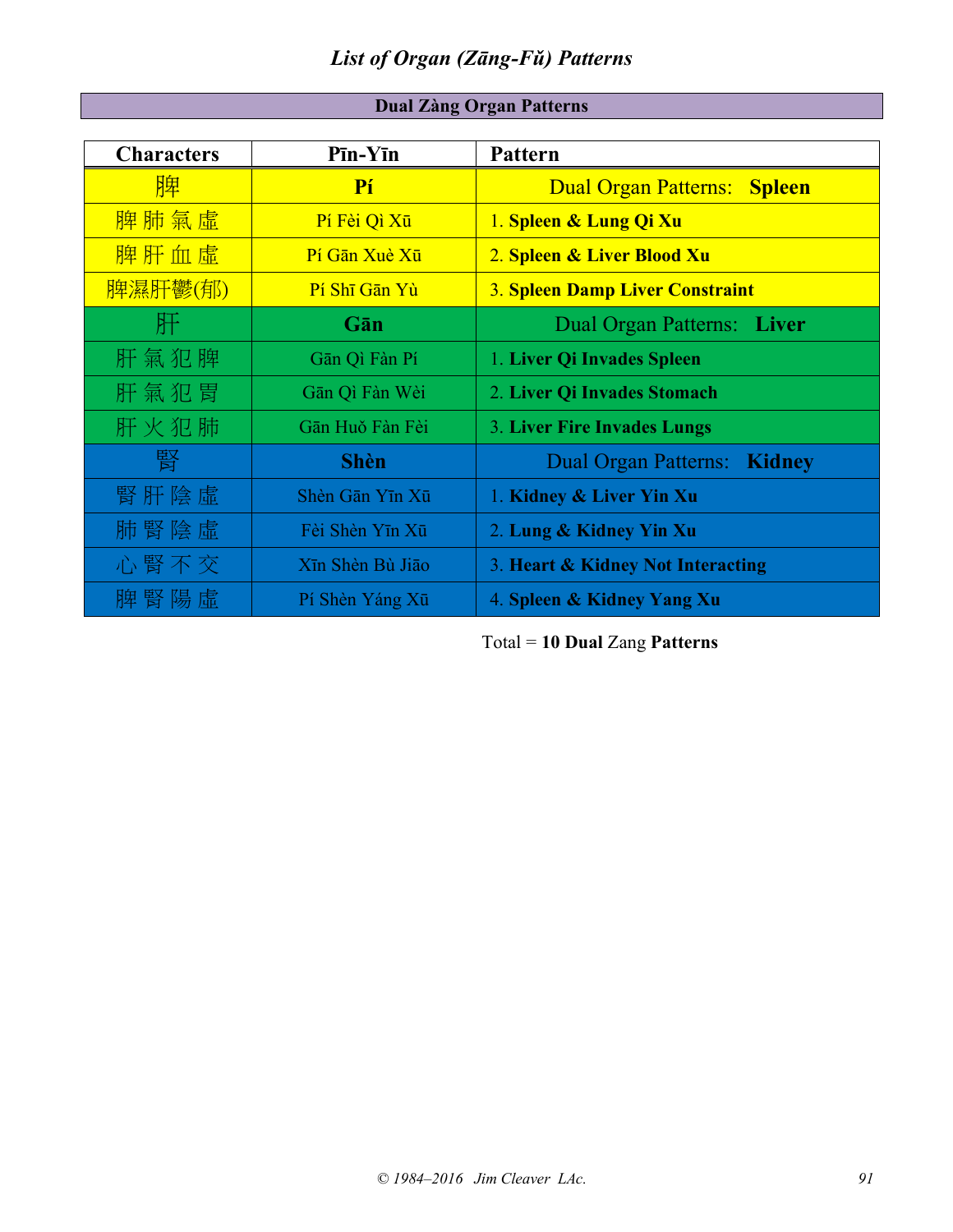### **Fǔ Organ Patterns**

| <b>Characters</b> | Pīn-Yīn                 | Pattern                                                            |  |  |  |
|-------------------|-------------------------|--------------------------------------------------------------------|--|--|--|
| 胃 証               | <b>Wèi Zhèng</b>        | <b>Stomach Patterns</b><br>$(10+1=11)$                             |  |  |  |
|                   | <b>Xū Zhèng</b>         | <b>Depletion/Insufficiency/Hypo-functioning Patterns</b>           |  |  |  |
| 胃氣虛               | Wèi Qì Xū               | 1. Stomach Qi Xu                                                   |  |  |  |
| 胃寒虛               | Wèi Hán Xū              | 2. Stomach Cold & Xu (Yang Xu)                                     |  |  |  |
| 胃陰虛               | Wèi Yīn Xū              | 3. Stomach Yin Xu                                                  |  |  |  |
|                   |                         |                                                                    |  |  |  |
|                   | <b>Shí Zhèng</b>        | <b>Repletion/Excess/Hyper-functioning Patterns</b>                 |  |  |  |
| 胃火                | Wèi Huŏ                 | <b>4. Stomach Fire</b>                                             |  |  |  |
| 胃痰火               | Wèi Tán Huǒ             | 4a. Phlegm & Fire                                                  |  |  |  |
| 寒犯胃               | Hán Fàn Wèi             | <b>5. Cold Invades Stomach</b>                                     |  |  |  |
| 胃氣逆               | Wèi Qì Nì               | <b>6. Stomach Qi Counterflow</b>                                   |  |  |  |
| 食滯                | Shí Zhì                 | <b>7. Food Retention (in Stomach)</b>                              |  |  |  |
| 胃血瘀               | Wèi Xuè Yū              | <b>8. Stomach Blood Stasis</b>                                     |  |  |  |
| 胃氣滯               | Wèi Qì Zhì              | 9. Stagnant Stomach Qi                                             |  |  |  |
| 肝鬱犯胃              | Gān Yù Fàn Wèi          | 10. Constrained Liver Invades ST                                   |  |  |  |
|                   |                         |                                                                    |  |  |  |
| 小腸証               | <b>Xiǎo Cháng Zhèng</b> | <b>Small Intestine Patterns</b><br>$(3+1=4)$                       |  |  |  |
|                   |                         |                                                                    |  |  |  |
| 虚証/虚证             | Xū Zhèng                | Depletion/Insufficiency/Hypo-functioning Patterns                  |  |  |  |
| 小腸虛寒              | Xiăo Cháng Xū Hán       | 1. Sm. Intestine Xu & Cold (Sp/ST Yang Xu)                         |  |  |  |
|                   |                         |                                                                    |  |  |  |
| 實証/实证             | Shí Zhèng               | Repletion/Excess/Hyper-functioning Patterns                        |  |  |  |
| 小腸濕熱              | Xiăo Cháng Shí Rè       | 2. Full Heat in Sm. Intestine                                      |  |  |  |
| 心移熱于小腸            | Xīn Yí Rè Yú Xiǎo Cháng | <b>Heart Passes Heat to SI</b>                                     |  |  |  |
| 小腸氣滯              | Xiăo Cháng Qì Zhì       | 3. Sm. Intestine Qi Stagnation<br>(Cold Obstructing Liver Channel) |  |  |  |
| 小腸氣阻              | Xiăo Cháng Qì Zǔ        | 3a. Sm. Intestine Qi Obstruction                                   |  |  |  |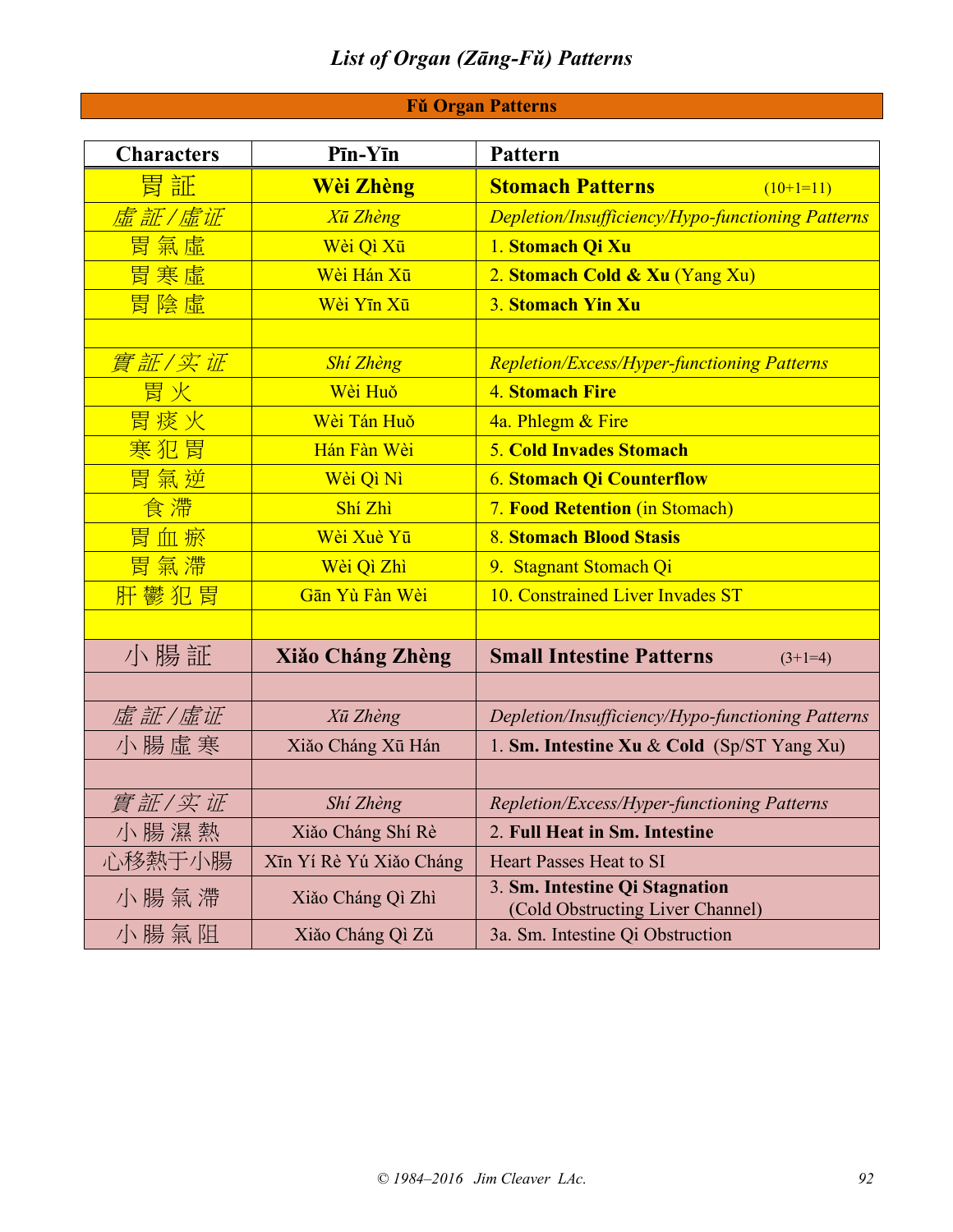| <b>Characters</b> | Pīn-Yīn                 | Pattern                                                    |  |  |
|-------------------|-------------------------|------------------------------------------------------------|--|--|
| 大腸証               | Dà Cháng Zhèng          | <b>Large Intestine Patterns</b><br>$(5+6=11)$              |  |  |
| 實証/实证             | Shí Zhèng               | Repletion/Excess/Hyper-functioning Patterns                |  |  |
| 大腸濕熱              | Dà Cháng Shí Rè         | 1. Lg. Intestine Damp-Heat                                 |  |  |
| 大腸熱               | Dà Cháng Rè             | 2. Lg. Intestine Heat                                      |  |  |
| 大腸熱結              | Dà Cháng Rè Jié         | 2a. Lg. Intestine Heat Bind<br>aka Yang Ming Bowel Pattern |  |  |
| 大腸癰               | Dà Cháng Yōng           | 2b. Intestinal Abscess                                     |  |  |
| 大腸犯寒              | Dà Cháng Fàn Hán        | 3. Lg. Intestine Attacked by Cold                          |  |  |
|                   |                         |                                                            |  |  |
| 虛 証 / 虛 证         | Xū Zhèng                | Depletion/Insufficiency/Hypo-functioning Patterns          |  |  |
| 大腸燥               | Dà Cháng Zào            | 4. Lg. Intestine Dryness                                   |  |  |
| 大腸液虧              | Dà Cháng Yè Kuī         | 4a. Lg. Intestine Fluid Shortage                           |  |  |
| 大腸血虛              | Dà Cháng Xuè Xū         | 4b. Lg. Intestine Blood is Insufficient                    |  |  |
| 大腸虛寒              | Dà Cháng Xū Hán         | 5. Lg. Intestine Xu & Cold (Sp Qi/Yang Xu)                 |  |  |
| 大腸氣虛              | Dà Cháng Qì Xū          | 5a. Lg. Intestine Qi Xu (Sp Qi Xu)                         |  |  |
| 大腸陷               | Dà Cháng Xiàn           | 5b. Lg. Intestine Prolapse<br>(Sinking of Sp Qi)           |  |  |
|                   |                         |                                                            |  |  |
| 膽証                | Dăn Zhèng               | <b>Gall Bladder Patterns</b><br>(2)                        |  |  |
| 實証/实证             | Shí Zhèng               | Repletion/Excess/Hyper-functioning Patterns                |  |  |
| 肝 膽 濕 熱           | Gān Dăn Shí Rè          | 1. Liver/GB Damp-Heat                                      |  |  |
|                   |                         |                                                            |  |  |
| 虛 証 / 虛 证         | Xū Zhèng                | Depletion/Insufficiency/Hypo-functioning Patterns          |  |  |
| 膽虛                | Dăn Xū                  | 2. Gall Bladder Empty/Insufficiency                        |  |  |
|                   |                         |                                                            |  |  |
| 膀 胱 証             | <b>Páng Guāng Zhèng</b> | <b>Urinary Bladder Patterns</b><br>(2)                     |  |  |
| 實証/实证             | Shí Zhèng               | <b>Repletion/Excess/Hyper-functioning Patterns</b>         |  |  |
| 膀胱濕熱              | Páng Guāng Shī Rè       | 1. Bladder Damp-Heat                                       |  |  |
|                   |                         |                                                            |  |  |
| 虛 証 / 虛 证         | Xū Zhèng                | Depletion/Insufficiency/Hypo-functioning Patterns          |  |  |
| 肝膽虛寒              | Páng Guāng Xū Hán       | 2. Bladder Xu & Cold                                       |  |  |
| 肝 膽 濕 寒           | Páng Guāng Shī Hán      | Bladder Cold & Damp                                        |  |  |

### **Total = 22–30 Fu Patterns**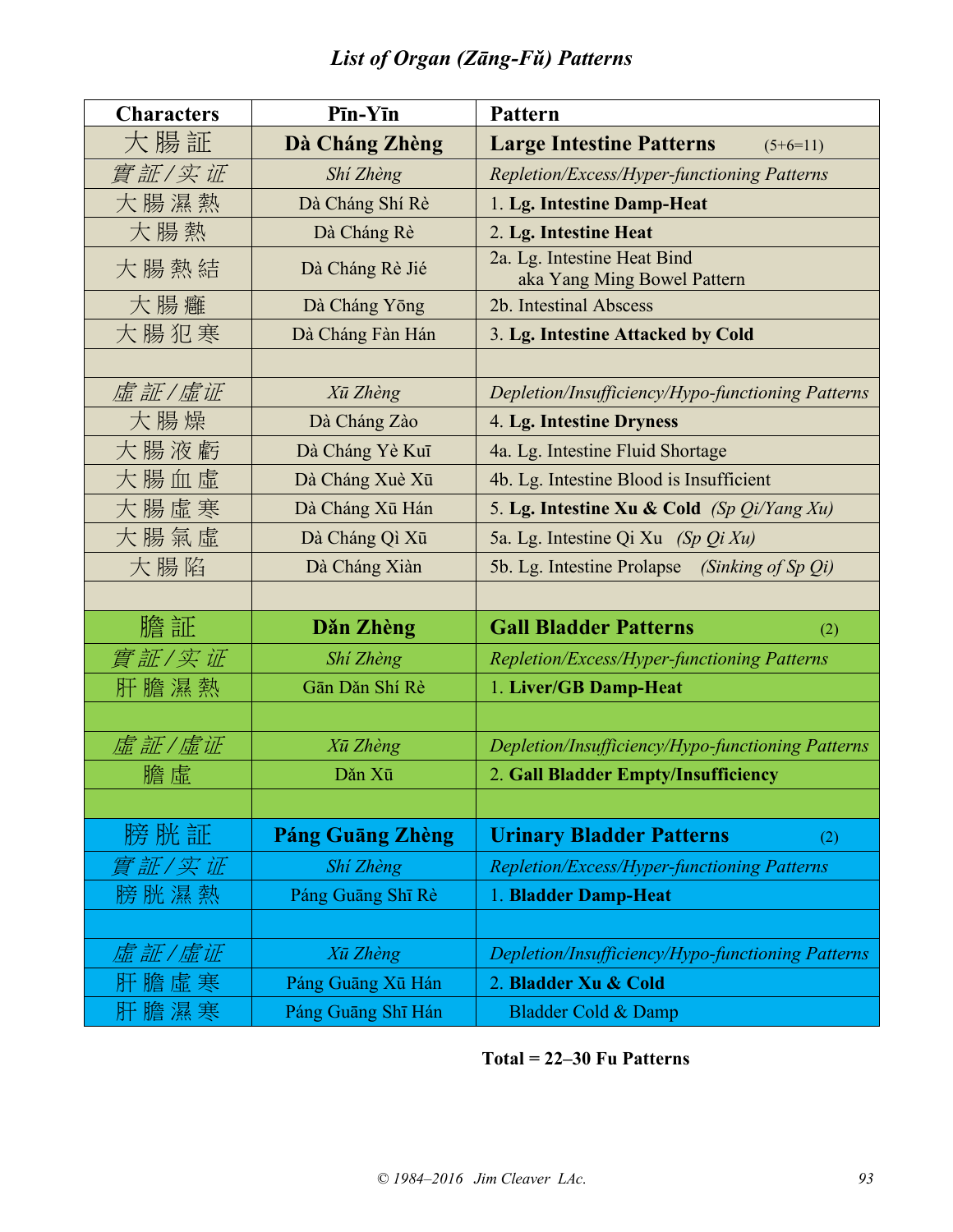*Appendix C*

*• Five Phases Interactions*

*• Five Phases Correspondences*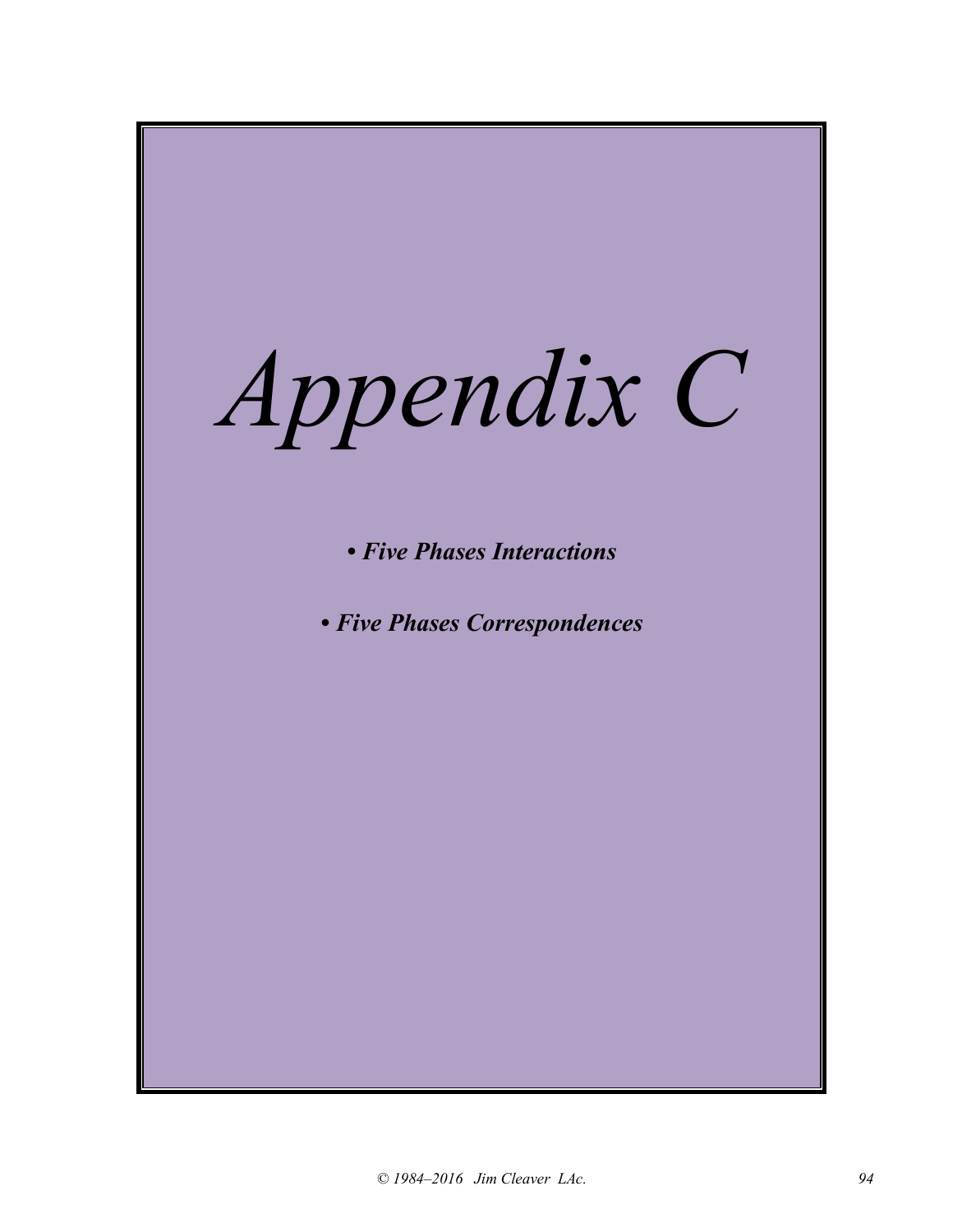## *Five Phase Interactions*





C: backwards, ineffective production D: over production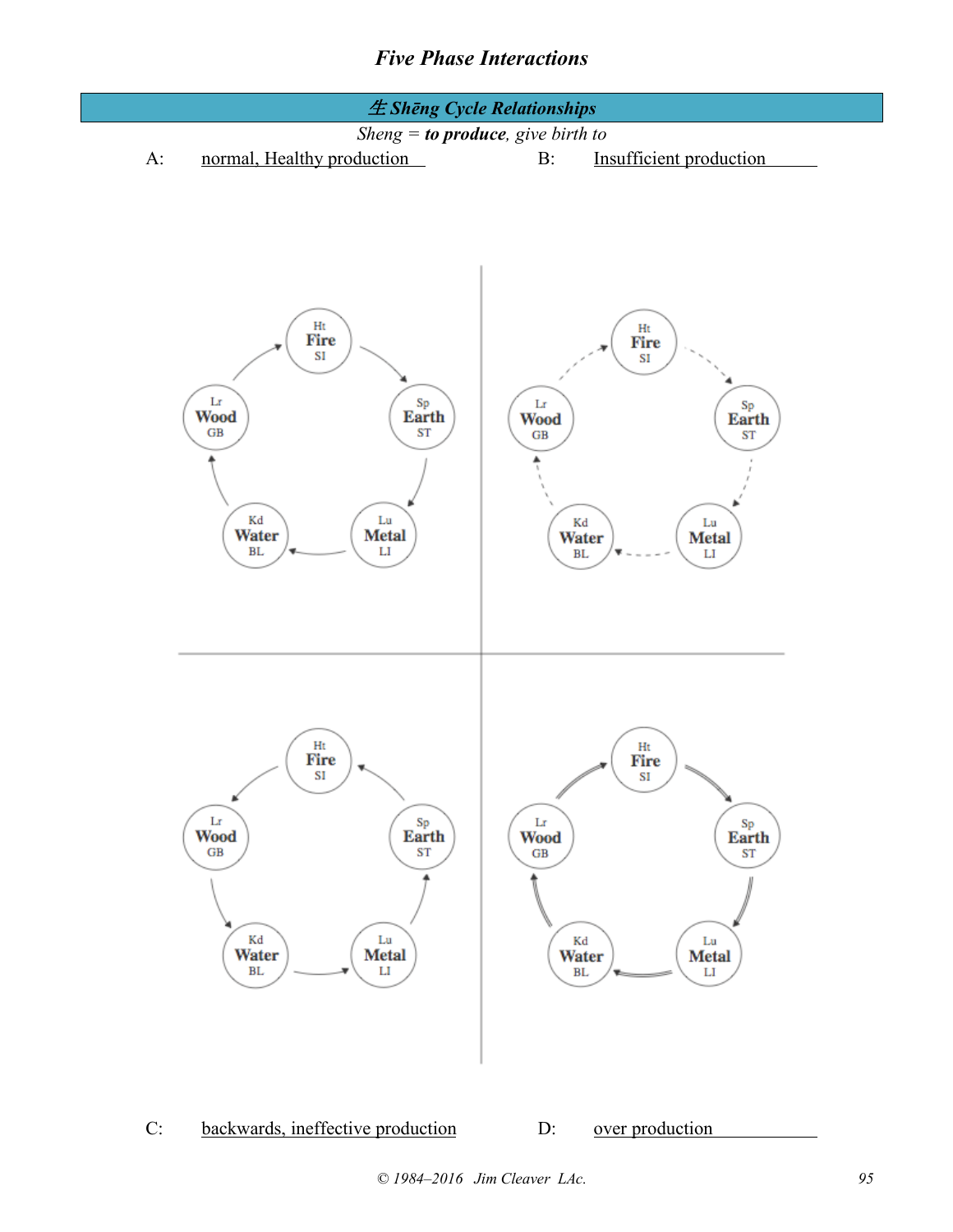



C: backwards, improper control D: too much control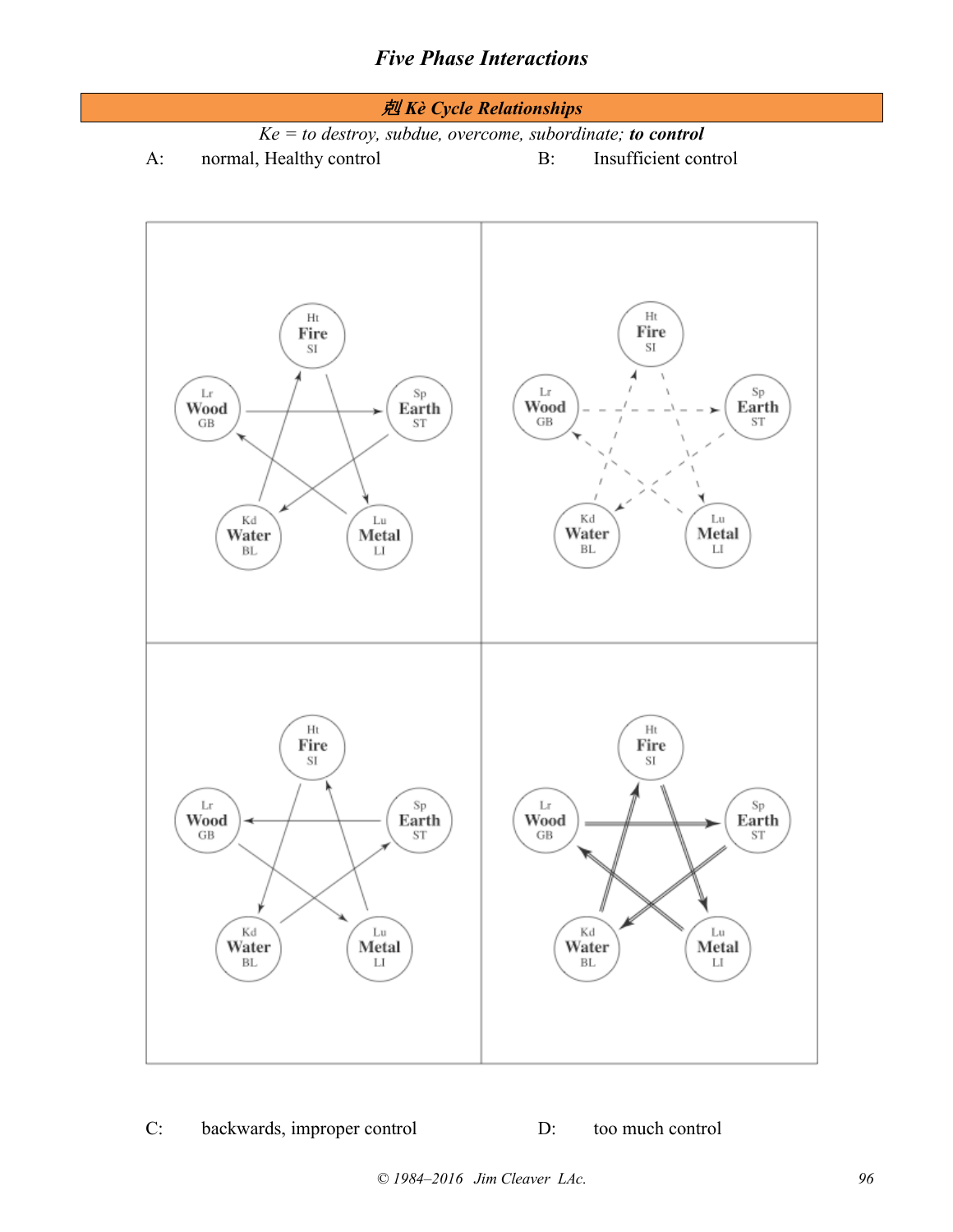# *Five Element Correspondences*

| 1. Elements                                 | $\not\pi$ Mù                                             | $\mathcal{K}$ Hu $\delta$                                          | $\pm T\check{u}$                                              | $\hat{\#}$ Jīn                                    | $\n  A Shui\n$                                   |
|---------------------------------------------|----------------------------------------------------------|--------------------------------------------------------------------|---------------------------------------------------------------|---------------------------------------------------|--------------------------------------------------|
|                                             | Wood                                                     | <b>Fire</b>                                                        | <b>Earth/Soil</b>                                             | <b>Metal</b>                                      | <b>Water</b>                                     |
| 2. 5 Directions                             | east                                                     | south                                                              | center                                                        | west                                              | north                                            |
| 3. 5 Seasons                                | spring                                                   | summer                                                             | long summer                                                   | autumn                                            | winter                                           |
| 4. Seasonal                                 | $(re)$ birth &                                           | growth $\&$                                                        | maturation<br>& harvest                                       | withering<br>$&$ decline                          | endings, death                                   |
| <b>Energy</b><br>5. 5 Climates              | beginnings<br>windy                                      | development<br>hot                                                 | humid / damp                                                  | arid / dry                                        | dormancy, storage<br>cold                        |
| 6. 5 Colors                                 | green or blue                                            | red                                                                | yellow (ochre)                                                | white                                             | black                                            |
| 7. 5 Flavors                                | sour                                                     | bitter                                                             | sweet                                                         | pungent/spicy                                     | salty                                            |
| 8. 5 Odors                                  | rank / rancid                                            | burnt                                                              | fragrant                                                      | rotten                                            | putrid                                           |
| 9. 5 Tones                                  | $3rd$ tone = mi                                          | $4th$ tone = sol                                                   | 1st tone = $do$                                               | 2nd tone $=$ re                                   | 5th tone = $1a$                                  |
| $10.$ <i>Viscera</i><br>(zang/vin)          | <i>Liver</i>                                             | <b>Heart</b>                                                       | <b>Spleen</b>                                                 | Lungs                                             | Kidneys                                          |
| 11. 6 Divisions                             | leg faint-yin                                            | arm lesser-yin                                                     | leg greater-yin                                               | arm greater-yin                                   | leg lesser-yin                                   |
| 12. Time of Day                             | $1-3$ am                                                 | $11am - 1pm$                                                       | $9-11$ am                                                     | $3-5$ am                                          | $5-7$ pm                                         |
| 13. Major<br>functions:                     | movement<br>courses qi<br>stores blood                   | circulation<br>ruler of body-<br>mind                              | digestion<br>transformation &<br>distribution of<br>nutrients | respiration<br>governs qi                         | reproduction<br>rules life cycle                 |
| 13a. Official:                              | the general                                              | the sovereign                                                      | the quartermaster                                             | the prime minister<br>the mystic/sage             | the workers                                      |
| 14. in charge of:<br>vital substance        | xue/blood                                                | shen/spirit-mind<br>-consciousness                                 | ying/nutritive qi<br>qi & blood/xue                           | qi/vital energy<br>wei/defensive qi               | body fluids<br>jing/essence<br>$(vin \& yang)$   |
| 15. Sense organ                             | eyes                                                     | tongue                                                             | mouth                                                         | nose                                              | ears                                             |
| 16. 5 Senses                                | sight/vision                                             | speech                                                             | taste                                                         | smell                                             | hearing                                          |
| 17. 5 Fluids                                | tears                                                    | sweat                                                              | saliva (drool)                                                | snivel, mucus                                     | spit (spittle)                                   |
| 18. 5 internal<br>tissues                   | sinews<br>(muscles, tendons &<br>ligaments)              | vessels<br>(vascular system)                                       | flesh<br>(nutritional status of<br>the body)                  | mucus<br>membranes                                | bones<br>& marrow                                |
| 19. 5 external<br>tissues                   | nails                                                    | face<br>(facial complexion)                                        | <b>lips</b><br>4 limbs                                        | skin &<br>body hair                               | teeth $&$<br>head hair                           |
| 20. pain / tension<br>discomfort in:        | hypochondrium<br>$\&$ sides                              | chest<br>(sub-sternal)                                             | abdomen                                                       | thorax                                            | low back, knees                                  |
| 21. 5 Emotions<br><b>7 Feelings</b>         | anger, rage<br>irritability<br>depression<br>frustration | joy / negativity<br>restless<br>hyper-excitable<br>easily startled | worry, anxiety<br>pensive<br>think too much<br>obsessive      | grief, sadness<br>melancholic<br>unable to let go | fear, terror<br>phobic                           |
| 22. <b>5 Voices</b>                         | shouting<br>boisterous                                   | laughing<br>giggly                                                 | singing<br>melodic                                            | crying/weepy<br>whiny                             | moaning<br>groaning                              |
| 23. 5 Strains                               | looking<br>reading<br>eye strain                         | walking<br>hectic, lifestyle<br>stress                             | sitting                                                       | lying                                             | standing<br>physical, mental,<br>sexual overwork |
| 23a. Strain hurts:                          | hurts blood                                              | hurts sinews                                                       | hurts flesh                                                   | hurts qi                                          | hurts bones                                      |
| 24. 5 <b>Bowels</b><br>$(\textit{fu/yang})$ | <b>Gall Bladder</b>                                      | <b>Sm Intestine</b>                                                | <b>Stomach</b>                                                | <b>Lg</b> Intestine                               | <b>Bladder</b>                                   |
| 25. 6 Divisions                             | leg lesser-yang                                          | arm greater-yang                                                   | leg bright-yang                                               | arm bright-yang                                   | leg greater-yang                                 |
| 26. Time of Day                             | $11pm - 1am$                                             | $1-3$ pm                                                           | $7-9$ am                                                      | $5-7$ am                                          | $3-5$ pm                                         |
| 27. Major<br>functions:                     | decisive, resolute<br>bold, courageous                   | discrimination $\&$<br>separation                                  | transformation                                                | elimination:<br>solid waste                       | elimination:<br>liquid waste                     |